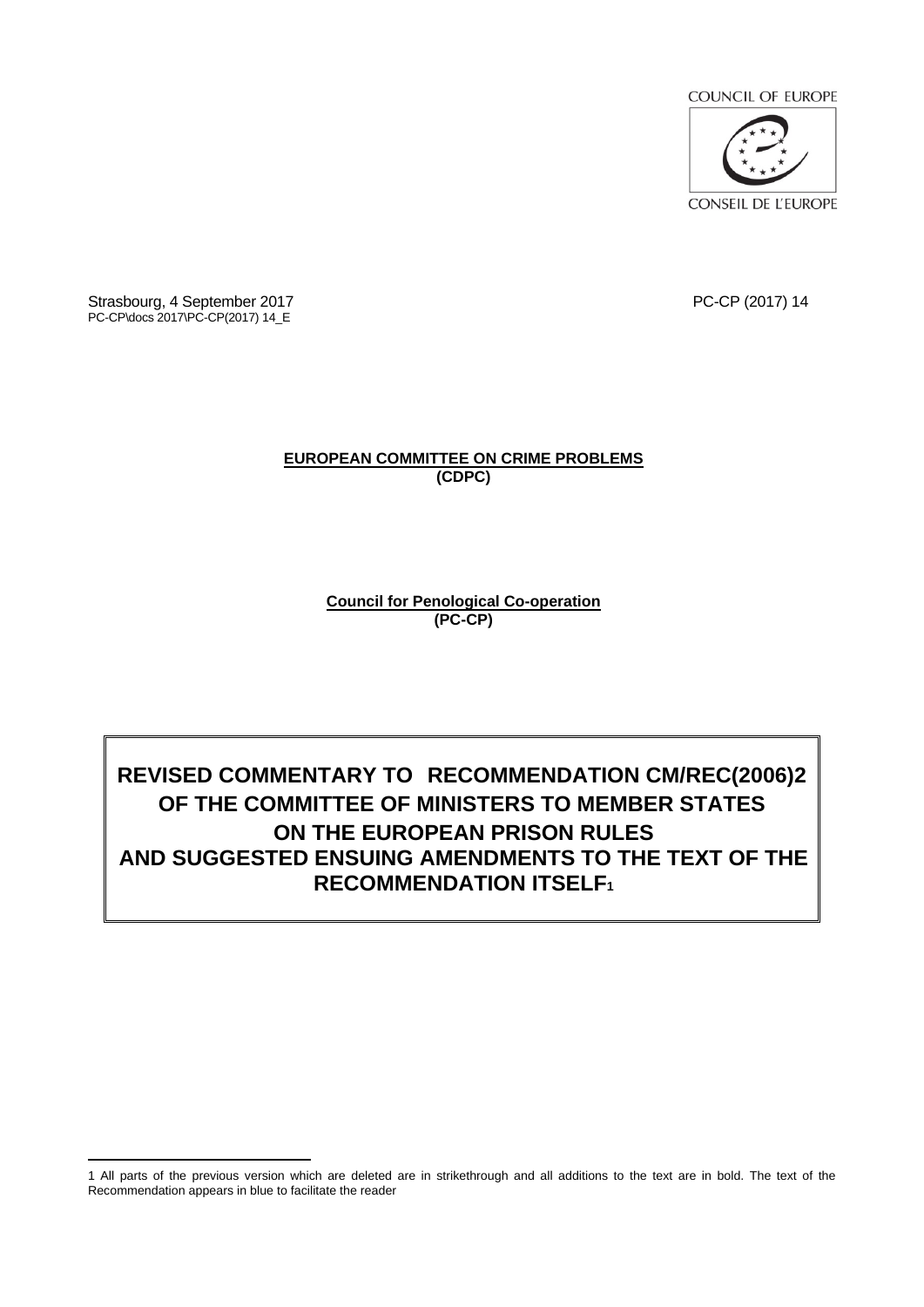## *COUNCIL OF EUROPE COMMITTEE OF MINISTERS*

## *Recommendation [Rec\(2006\)2](https://search.coe.int/cm/Pages/result_details.aspx?Reference=Rec(2006)2) of the Committee of Ministers to member States on the European Prison Rules<sup>2</sup>*

*(Adopted by the Committee of Ministers on 11 January 2006 at the 952nd meeting of the Ministers' Deputies,* 

## - *with amendments to the text and commentary adopted by the Committee of Ministers on … 2018)*

The Committee of Ministers, under the terms of Article 15.*b* of the Statute of the Council of Europe,

Having regard to the European Convention on Human Rights and the case law of the European Court of Human Rights;

Having regard also to the work carried out by the European Committee for the Prevention of Torture and Inhuman or Degrading Treatment or Punishment and in particular the standards it has developed in its general reports;

Reiterating that no one shall be deprived of liberty save as a measure of last resort and in accordance with a procedure prescribed by law;

Stressing that the enforcement of custodial sentences and the treatment of prisoners necessitate taking account of the requirements of safety, security and discipline while also ensuring prison conditions which do not infringe human dignity and which offer meaningful occupational activities and treatment programmes to inmates, thus preparing them for their reintegration into society;

Considering it important that Council of Europe member states continue to update and observe common principles regarding their prison policy;

Considering, moreover, that the observance of such common principles will enhance international co-operation in this field;

Noting the significant social changes which have influenced important developments in the penal field in Europe in the course of the last two decades;

Endorsing once again the standards contained in the recommendations of the Committee of Ministers of the Council of Europe, which relate to specific aspects of penitentiary policy and practice and in particular No. R (89) 12 on education in prison, No. R (93) 6 concerning prison and criminological aspects of the control of transmissible diseases including AIDS and related health problems in prison, No. R (97) 12 on staff concerned with the implementation of sanctions and measures, No. R (98) 7 concerning the ethical and organisational aspects of health care in prison, No. R (99) 22 concerning prison overcrowding and prison population inflation, *[Rec\(2003\)22](https://search.coe.int/cm/Pages/result_details.aspx?Reference=Rec(2003)22)* on conditional release (parole), and *[Rec\(2003\)23](https://search.coe.int/cm/Pages/result_details.aspx?Reference=Rec(2003)23)* on the management by prison administrations of life sentence and other long-term prisoners;

**Further endorsing Rec (2006) 13 on the use of remand in custody, the conditions in which it takes place and the provision of safeguards against abuse, Rec (2008) 11 on the European Rules for juvenile offenders subject to sanctions or measures, CM/Rec (2010) 1 on the Council of Europe Probation Rules, CM/Rec (2012) 5 on the European Code of Ethics for Prison Staff; CM/Rec (2012) 12 concerning foreign prisoners, CM/Rec (2014) 3 concerning dangerous offenders, CM/Rec (2014) 4 on electronic monitoring, CM/Rec (2017) 3 on the European Rules on community sanctions and measures;**

<sup>2</sup> When this recommendation was adopted *in 2006*, and in application of Article 10.2c of the Rules of Procedure for the meetings of the Ministers' Deputies, the Representative of Denmark reserved the right of his government to comply or not with Rule 43, paragraph 2, of the appendix to the recommendation because it is of the opinion that the requirement that prisoners held under solitary confinement be visited by medical staff on a daily basis raises serious ethical concerns regarding the possible role of such staff in effectively pronouncing prisoners fit for further solitary confinement.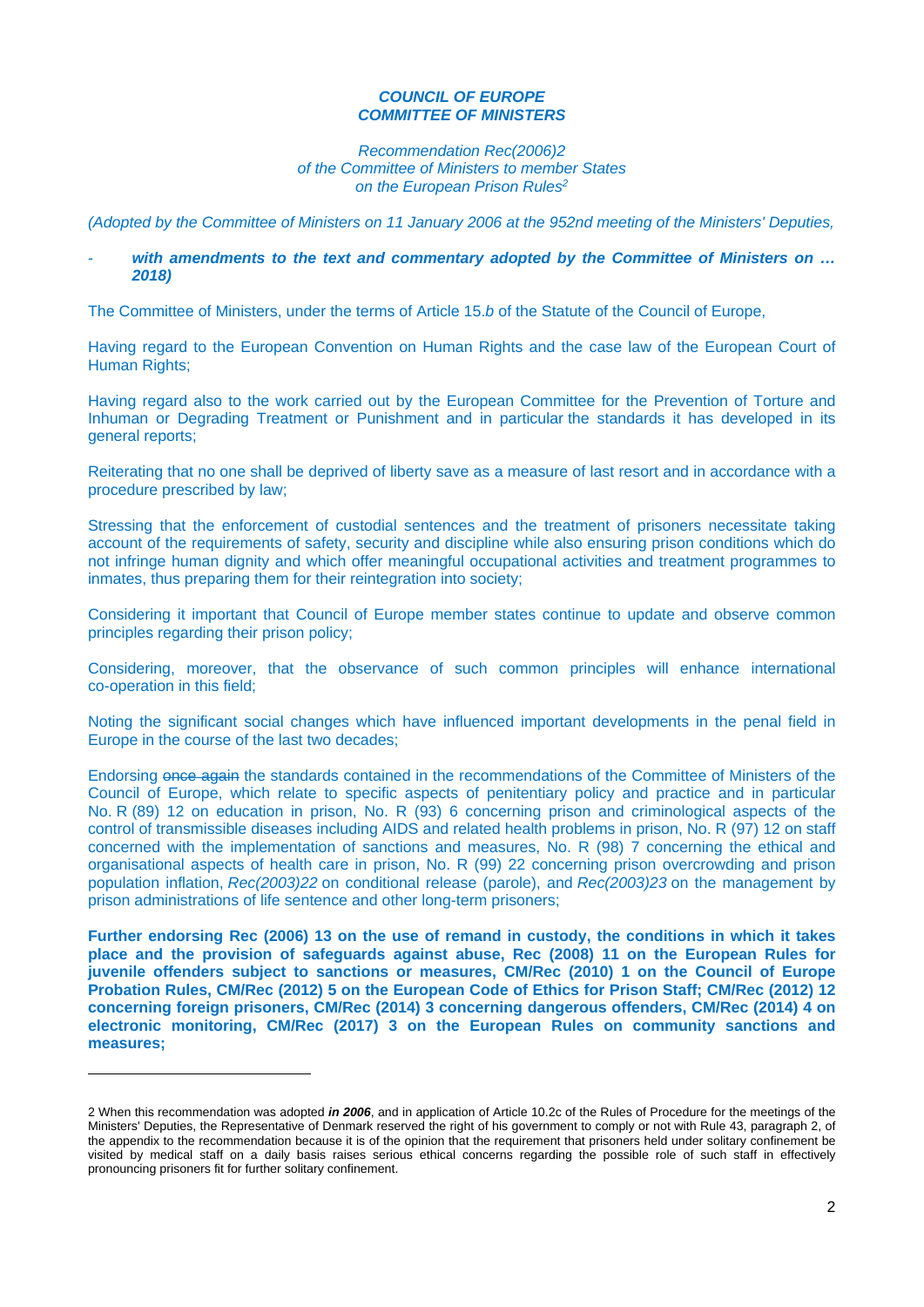Bearing in mind the United Nations Standard Minimum Rules for the Treatment of Prisoners **as amended in 2015 (the Nelson Mandela Rules); and the 2010 United Nations Rules for the Treatment of Women Prisoners and Non-custodial Measures for Women Offenders (the Bangkok Rules);**

Recommends that governments of member states:

- be quided in their legislation, policies and practice by the rules contained in the appendix to this recommendation **and the commentary thereto**, which replaces Recommendation No. R (87) 3 of the Committee of Ministers on the European Prison Rules;
- ensure that this recommendation and the accompanying commentary to its text are translated and disseminated as widely as possible and more specifically among judicial authorities, prison staff and individual prisoners.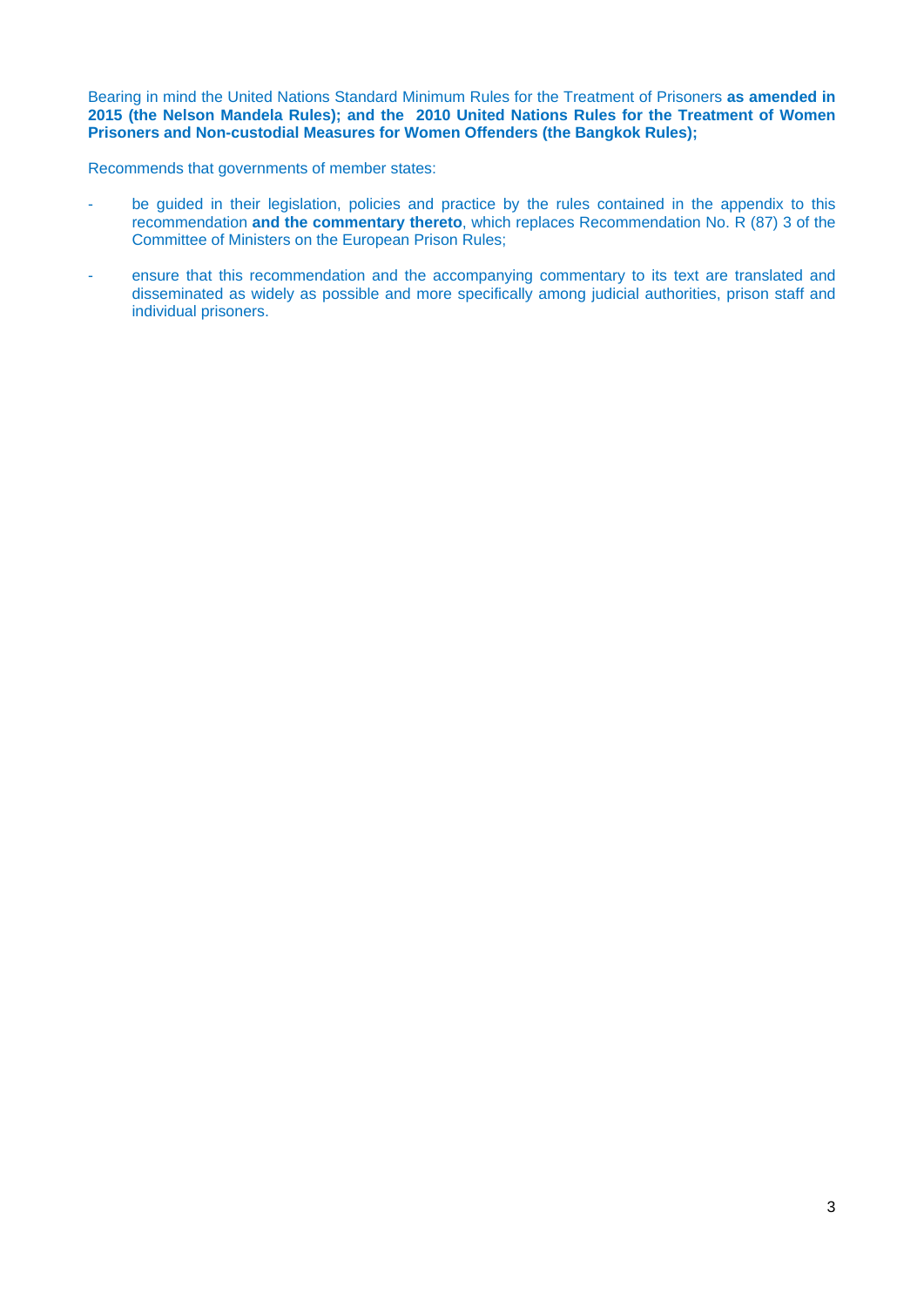## **Introduction to the Commentary:**

Prison standards reflect the commitment to treat prisoners justly and fairly. They need to be spelt out clearly, for the reality is that public pressure may easily lead to the violation of the fundamental human rights of this vulnerable group.

The first attempt to set such standards in Europe was made in 1973 with the introduction of the European Standard Minimum Rules for the Treatment of Prisoners by Resolution No.R(73)5 of the Committee of Ministers. They sought to adapt the United Nations Standard Minimum Rules for the Treatment of Prisoners, which were initially formulated as far back as 1955, to European conditions.

In 1987 the European Prison Rules were thoroughly revised to allow them, in the words of the Explanatory Memorandum "to embrace the needs and aspirations of prison administrations, prisoners and prison personnel in a coherent approach to management and treatment that is positive, realistic and contemporary".

The **2006 revision had** current revision has the same overall objective. Like its predecessors, it **was** is informed both by earlier prison standards and by the values of the European Convention on Human Rights (**ECHR)**. **Between** Since 1987 **and 2006**, however, there **were** have been many developments in prison law and practice in Europe. Evolutionary changes in society, crime policy, sentencing practice and research, together with the accession of new member states to the Council of Europe, have significantly altered the context for prison management and the treatment of prisoners.

Key factors in this evolution have been the ever-growing body of decisions of the European Court of Human Rights (ECtHR) that have applied the Convention for the Protection of Human Rights and Fundamental Freedoms **ECHR** to the protection of fundamental rights of prisoners as well as the standards for the treatment of prisoners that are being set by the European Committee for the Prevention of Torture and Inhuman or Degrading Treatment or Punishment (CPT). These developments led the European Committee on Crime Problems (CDPC) **in 2003** to entrust the Council for Penological Co-operation (PC-CP) with the task of bringing the rules into line with best current practice. **The result was the 2006 European Prison Rules. Rule 108 of these rules provides for regular reviews of the European Prison Rules. In 2017-2018 such review was undertaken. It resulted in amendments to the Commentary to the rules [as well as to amendments to Rules X, Y and Z].**

The recommendation that contains the new version of the European Prison Rules similarly recognises the contribution of the ECtHR and the CPT. In addition, the Recommendation emphasises that sight must never be lost of the principle that imprisonment should only be used as a last resort, the so-called ultima ratio principle. It seeks to reduce the prison population to the lowest possible level. The desirability of doing this is recognised in Recommendation No. R (99) 22 concerning prison overcrowding and prison population inflation **and the 206 White Paper on Prison Overcrowding**. This recommendation **and the White Paper**  stresses the importance of using deprivation of liberty only for the most serious offences. The ultima ratio principle should be applied to restrict the detention of both untried and sentenced prisoners. In the case of convicted prisoners serious consideration should be given to alternative sentences that do not entail imprisonment. States should also consider the possibility of decriminalising certain offences or classifying them so that they do not carry penalties of imprisonment.

Since 1987, the European Prison Rules have grown in status. They are now regularly referred to by the ECtHR and the CPT. The new version of the rules should be of even more assistance to these bodies as they reflect the latest development in best prison practice. National courts and inspecting bodies are encouraged to do the same, not least because the growing transfer of prisoners amongst members states requires that transferring states must have confidence that prisoners will be well treated in the countries to which they are sent.

The present **2006** rules address questions the rules of 1987 did not consider. They seek to be comprehensive without burdening member states with unrealistic demands. It is recognised that the implementation of these rules will require considerable efforts by some Council of Europe member states. The rules offer guidance to member states that are modernising their prison law and will assist prison administrations in deciding how to exercise their authority even where the rules have not yet been fully implemented in national law. The rules refer to measures that should be implemented in "national law" rather than to "national legislation", as they recognise that law making may take different forms in the member states of the Council of Europe. The term "national law" is designed to include not only primary legislation passed by a national parliament but also other binding regulations and orders, as well as the law that is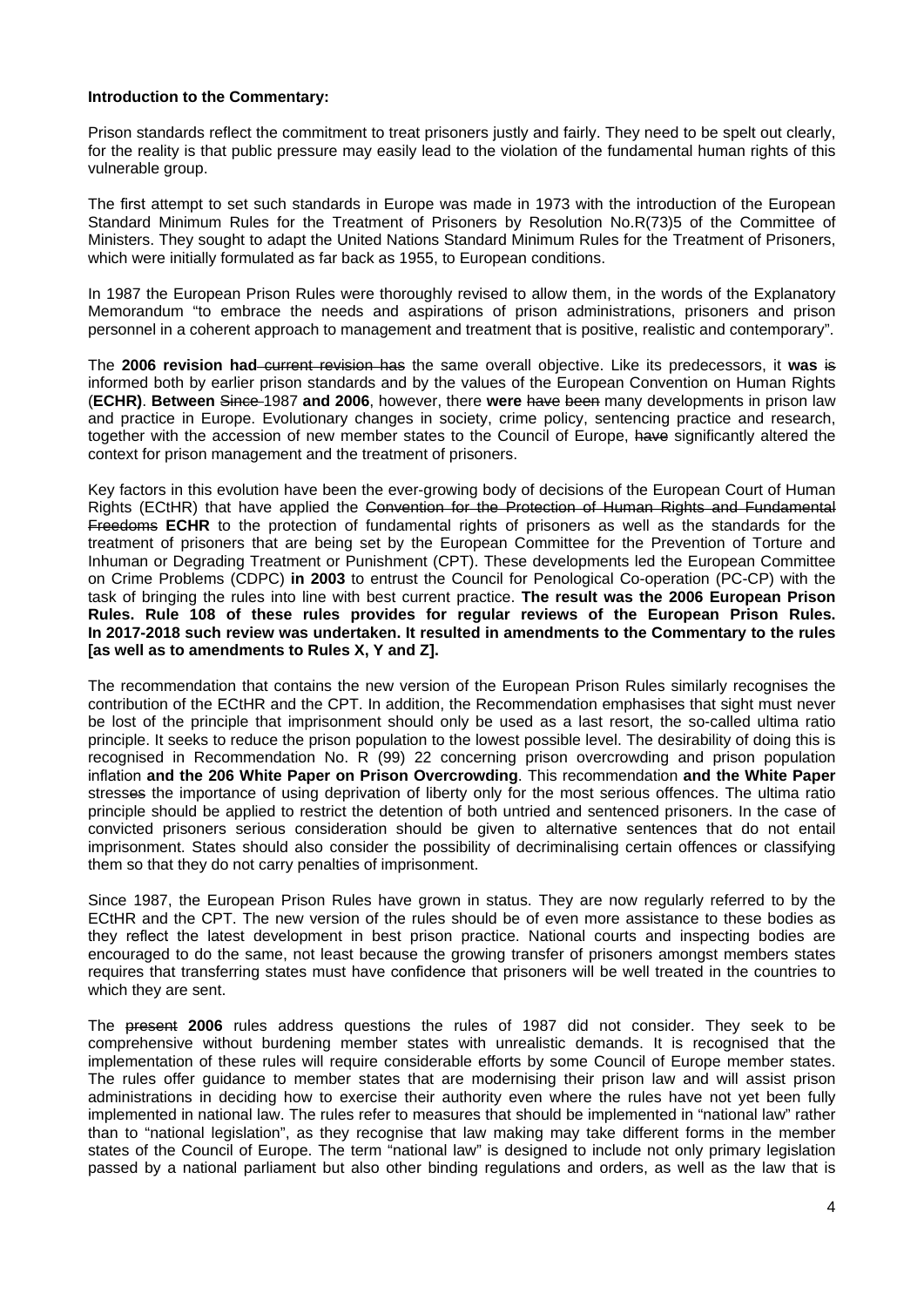made by courts and tribunals in as far as these forms of creating law are recognised by national legal systems.

Since 1987 the European Prison Rules have grown in status. **In particular, the 2006 version of the European Prison Rules has received significant judicial recognition in the case law of the ECtHR. The Grand Chamber of the ECtHR regularly refers to the European Prison Rules, as do other chambers of the Court. Moreover, the ECtHR has been guided by the European Prison Rules in its pilot judgments that address the structural problems of inadequate conditions of imprisonment in various Council of Europe States, by setting deadlines for the implementation of systemic changes.**

**Similarly, since 2006, the CPT has regularly referred to the European Prison Rules. Both in its general and in its country reports, it has used the European Prison Rules as justifications for setting standards or recommending that member states make changes to their practices in order to prevent the inhuman or degrading treatment of prisoners.**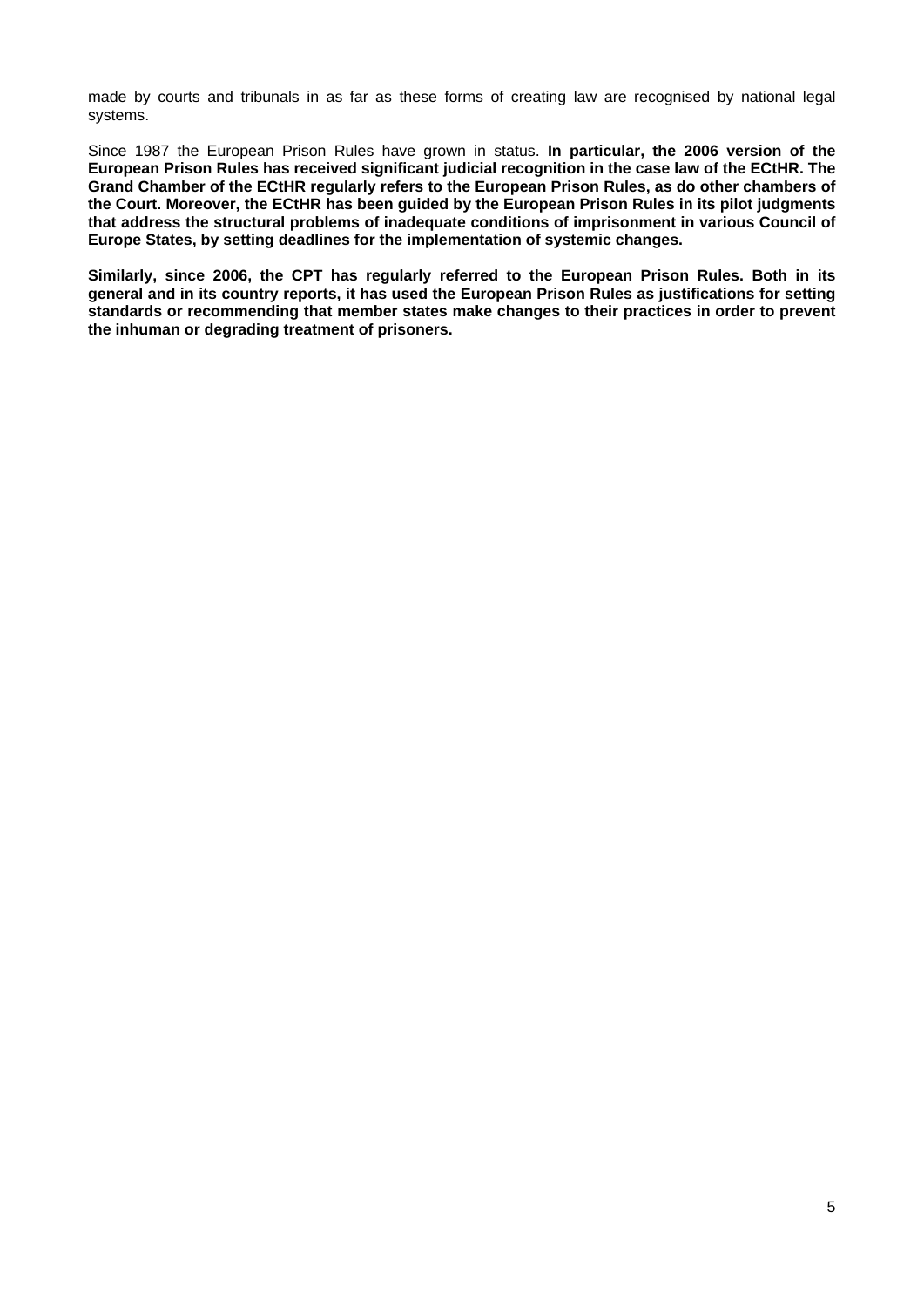## *Appendix to Recommendation [Rec\(2006\)2](https://search.coe.int/cm/Pages/result_details.aspx?Reference=Rec(2006)2)*

# **Part I**

# *Basic principles*

*A feature of the new European Prison Rules is that the first nine rules set out the fundamental principles that are to guide the interpretation and implementation of the rules as a whole. The principles are an integral part of the rules rather than being part of the preamble or of specific rules. Prison administrations should seek to apply all rules to the letter and in the spirit of the principles.*

1. All persons deprived of their liberty shall be treated with respect for their human rights.

*When deprivation of liberty is used questions of human rights inevitably arise. Rule 1 underlines this truth in the context of requiring respect for prisoners. Such respect in turn demands the recognition of their essential humanity. The ECtHR has emphasised that respect for human dignity underpins the very essence of the European human rights system and that it should be extended to all prisoners (Vinter and Others v. the United Kingdom [GC], Nos. 66069/09 et al., paragraph 113, judgment of 09/07/2013).*

2. Persons deprived of their liberty retain all rights that are not lawfully taken away by the decision sentencing them or remanding them in custody.

*This rule complements Rule 1 by emphasising that the undoubted loss of the right to liberty that prisoners suffer should not lead to the assumption that prisoners automatically lose their political, civil, social, economic and cultural rights as well. Inevitably, rights of prisoners are restricted by their loss of liberty, but such further restrictions should be as few as possible. These rules as a whole spell out some steps that can be taken to reduce the negative consequences of loss of liberty. Any further restrictions should be specified in law and should be instituted only when they are essential for the good order, safety and security in prison. Restrictions of their rights that may be imposed should not derogate from the rules. The ECtHR has held that prisoners in general continue to enjoy all the fundamental rights and freedoms guaranteed under the ECHR save for the right to liberty, where lawfully imposed detention expressly falls within the scope of Article 5 of the ECHR. There is no question that prisoners forfeit their ECHR rights because of their status as persons detained following conviction (Hirst v. the United Kingdom (no. 2) [GC], No. 74025/01, paragraphs 69-70, judgment of 06/10/2005).*

3. Restrictions placed on persons deprived of their liberty shall be the minimum necessary and proportionate to the legitimate objective for which they are imposed.

*This rule emphasises the limits to the restrictions that may be placed on prisoners. It highlights the overall principle of proportionality that governs all such restrictions. A disproportionate restriction of rights to achieve a relatively minor objective is not allowed. The ECtHR has also consistently held that under Article 3 of the ECHR the suffering involved must not go beyond that inevitable element of humiliation connected with detention. The State must ensure that prisoners are detained in conditions which are compatible with respect for human dignity, that the manner and method of the execution of the measure do not subject them to distress or hardship of an intensity exceeding the unavoidable suffering inherent in detention and that, given the practical demands of imprisonment, their health and well-being are adequately secured (Kudła v. Poland [GC], No. 30210/96, paragraphs 92-94, judgment of 26/10/2000).* 

## 4. Prison conditions that infringe prisoners' human rights are not justified by lack of resources.

*It sometimes happens that governments are accused of treating their prisoners better than other members of society. Although this accusation is rarely true in practice, Rule 4 is designed to make it clear that the lack of resources cannot justify a member state allowing prison conditions to develop that infringe the human rights of prisoners. Nor are policies and practices that routinely allow such infringements acceptable. The ECtHR has also held that it is incumbent on the States to organise their penitentiary systems in a way that ensure respect for the dignity of prisoners, regardless of financial or logistic difficulties (Muršić v. Croatia [GC], No. 7334/13, paragraph 100, judgment of 20/10/2016).*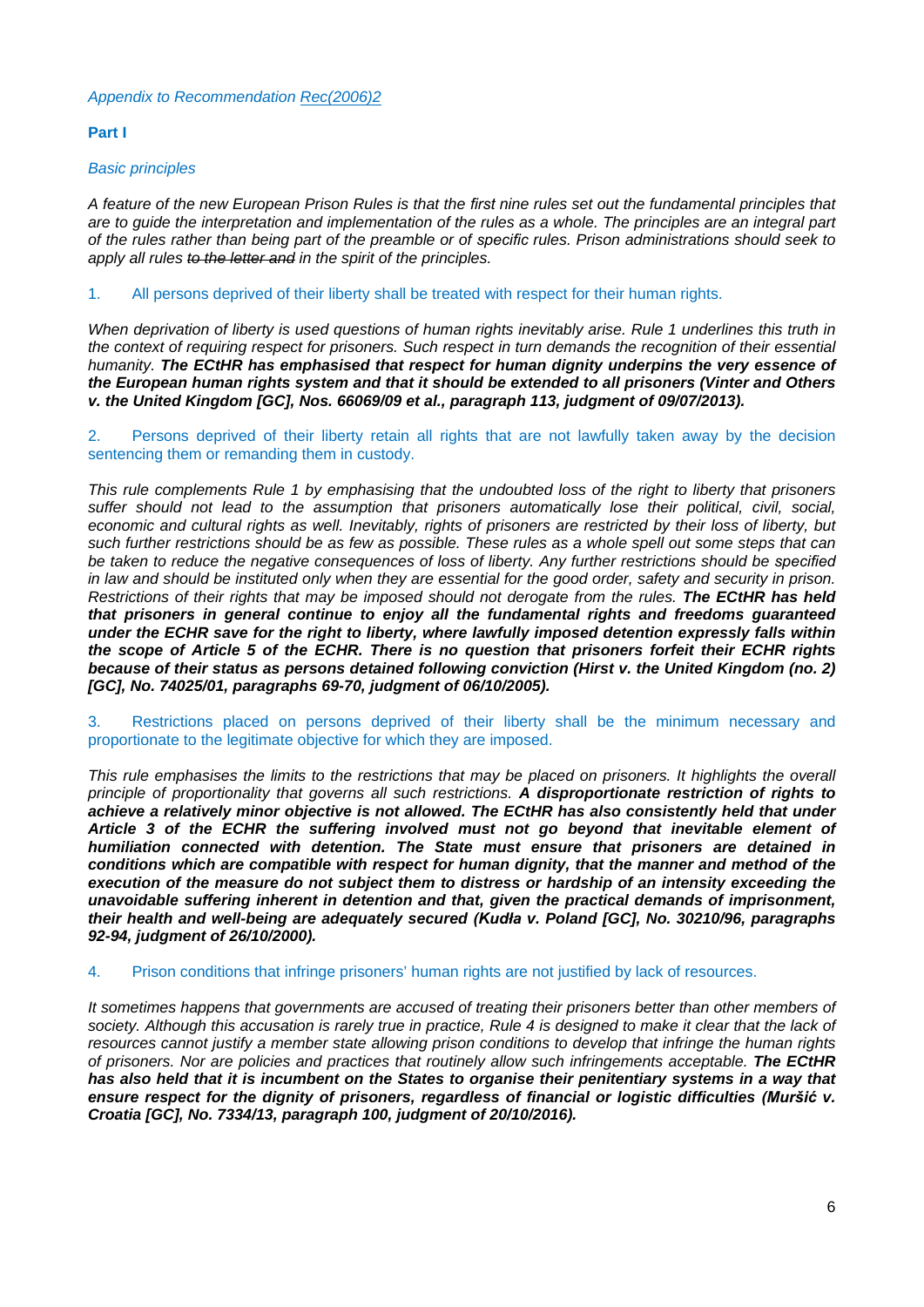## 5. Life in prison shall approximate as closely as possible the positive aspects of life in the community.

*Rule 5 emphasises the positive aspects of normalisation. Life in prison can, of course, never be the same as life in a free society. However, active steps should be taken to make conditions in prison as close to normal life as possible and to ensure that this normalisation does not lead to inhumane prison conditions . by reproducing undesirable aspects of community life inside the prison.*

6. All detention shall be managed so as to facilitate the reintegration into free society of persons who have been deprived of their liberty.

*Rule 6 recognises that prisoners, both untried and sentenced, will eventually return to the community and that prison life has to be organised with this in mind. Prisoners have to be kept physically and mentally healthy and provided with opportunities to work and to educate themselves. Where it is known that prisoners are going to serve long terms, these have to be carefully planned to minimise damaging effects and make the best possible use of their time.*

7. Co-operation with outside social services and as far as possible the involvement of civil society in prison life shall be encouraged.

*Rule 7 emphasises the importance of involving outside social services. The rules should encourage an inclusive rather than an exclusive policy. This necessitates promoting close co-operation between the prison system and outside social services and in involving civil society through voluntary work or as prison visitors, for example.*

8. Prison staff carry out an important public service and their recruitment, training and conditions of work shall enable them to maintain high standards in their care of prisoners.

*Rule 8 places prison staff at the centre of the whole process of implementing the rules and achieving the humane treatment of prisoners generally.*

9. All prisons shall be subject to regular government inspection and independent monitoring.

*Rule 9 raises the need for inspection and monitoring to the status of a general principle. Independent monitoring of prisons, complemented by governmental inspection, are crucial mechanisms to ensure that the provisions of these rules are respected. The importance of such inspection and monitoring is spelled out in part VI of the rules.*

#### Scope and application

10.1 The European Prison Rules apply to persons who have been remanded in custody by a judicial authority or who have been deprived of their liberty following conviction.

10.2 In principle, persons who have been remanded in custody by a judicial authority and persons who are deprived of their liberty following conviction should only be detained in prisons, that is, in institutions reserved for detainees of these two categories.

10.3 The Rules also apply to persons:

a. who may be detained for any other reason in a prison; or

b. who have been remanded in custody by a judicial authority or deprived of their liberty following conviction and who may, for any reason, be detained elsewhere.

10.4 All persons who are detained in a prison or who are detained in the manner referred to in paragraph 10.3.b are regarded as prisoners for the purpose of these rules.

*Rule 10 defines which persons are to be considered as prisoners in terms of these rules. This rule stresses that a prison, and no other site, is the place where persons who have been remanded in custody by a judicial authority and persons who are deprived of their liberty following conviction are to be detained. The terminology varies from country to country. Custodial institutions of various kinds such as penitentiaries and work colonies may also hold prisoners and therefore be regarded as prisons for the purpose of these rules.*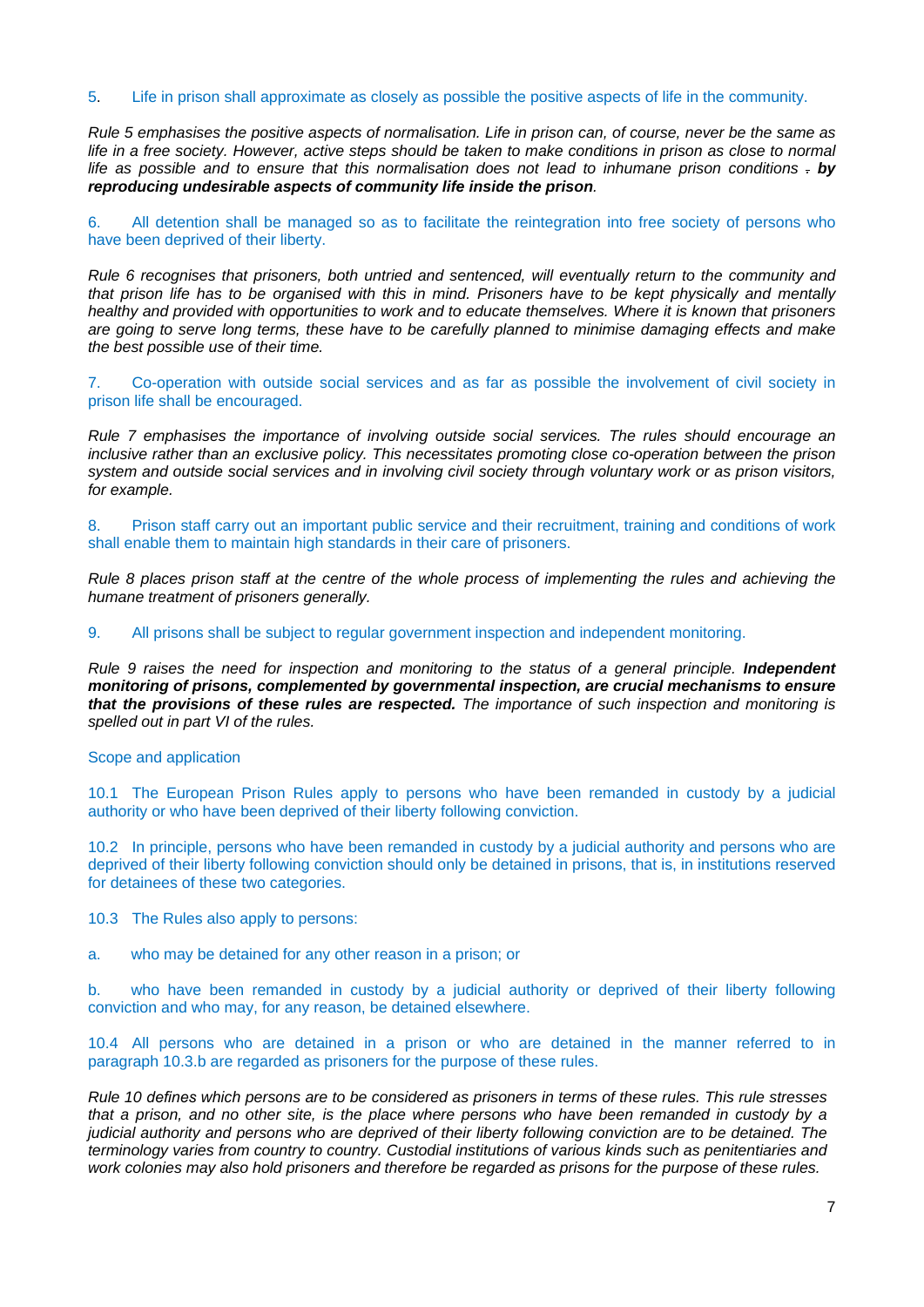*This rule acknowledges that next to remand prisoners or sentenced offenders other categories can be held in prisons by virtue of provisions in national law, such as immigration detainees. These persons, as long as they are detained in prisons are also to be treated as prisoners in terms of these rules. A prison is by definition not a suitable place to detain someone who is neither suspected nor convicted of a criminal offence. Consequently, immigration detainees should only be held in prison in exceptional cases, for example because of known potential for violence or when in-patient treatment is required and no other secure hospital facility is available.*

*The rules apply not only to every person "detained in a prison" within the meaning of the rules, but also to persons who, while not actually staying within the perimeter of the prison, nevertheless administratively belong to the population of that prison. That implies that persons enjoying furloughs or participating in activities outside the physical boundaries of the prison facilities, for whom the prison administration is still formally responsible, must be treated in terms of the rules.*

*This rule covers situations where (for instance, owing to overcrowding of prisons) persons, who in terms of this rule should be placed in a prison (temporarily) are held in other establishments such as police stations or other premises that they cannot leave at will. It goes without saying that iImprisonment in facilities other than prisons should be a measure of last resort, lasting as short a time as possible and that the authorities in charge of these premises should do their utmost to live up to the standards set by these rules and offer sufficient compensation for deficient treatment.*

11.1 Children under the age of 18 years should not be detained in a prison for adults, but in an establishment specially designed for the purpose.

11.2 If children are nevertheless exceptionally held in such a prison there shall be special regulations that take account of their status and needs.

*Rule 11 complies with the exigencies of Article 37.c of the International Convention of the Rights of the Child, which requires special detention facilities for young persons who are children within the meaning of this convention and forbids detention of children together with adults. Only when the best interests of the child indicate it, does this Convention allow a departure from the general rule. Rule 36 contains some special provisions for infants, that is, very young children who are in prison because one of their parents is detained there.*

*It cannot be ruled out totally that in exceptional circumstances children may be detained in prisons for adults. For example, if there are very few children in a prison system, detaining them separately may mean that they are totally isolated. If children are held in a prison for adults they should be treated with special concern for their status and needs. If held in such a prison, children, like other prisoners, benefit from the protection of the European Prison Rules, but further regulations are required to ensure that they are treated appropriately. Rule 36 contains some special provisions for children who are in prison because one of their parents is detained there. Further protections, which are spelled out in the Rec (2008) 11 on the European Rules for juvenile offenders subject to sanctions or measures, should be applied to all children in prison.*

12.1 Persons who are suffering from mental illness and whose state of mental health is incompatible with detention in a prison should be detained in an establishment specially designed for the purpose.

12.2 If such persons are nevertheless exceptionally held in prison there shall be special regulations that take account of their status and needs.

*Rule 12 is the mirror image of Rule 11 but applies to persons suffering from mental illness. They too should ideally not be held in prisons but rather in mental institutions, which have their own standards. However, the rules recognise that in reality persons suffering from mental illness are sometimes held in prisons. In those circumstances there should be additional regulations that take account of their status and special needs. Such regulations should offer protection that goes beyond the European Prison Rules, which automatically applies to such persons as they are detained in a prison. In developing such regulations, prison administrations should bear in mind that Rule 5.2 of the Nelson Mandela Rules requires them to "make all reasonable accommodation and adjustments to ensure that prisoners with physical, mental or other disabilities have full access to prison life on an equitable basis". This requirement reflects the Convention on the Rights of Persons with Disabilities. The ECtHR has held that Article 3 may, in some circumstances, impose an obligation on the State to transfer prisoners who are mentally ill to special facilities in which they can receive adequate treatment (Murray v. the Netherlands [GC], No. 10511/10, paragraph 105, judgment of 26/04/2016).*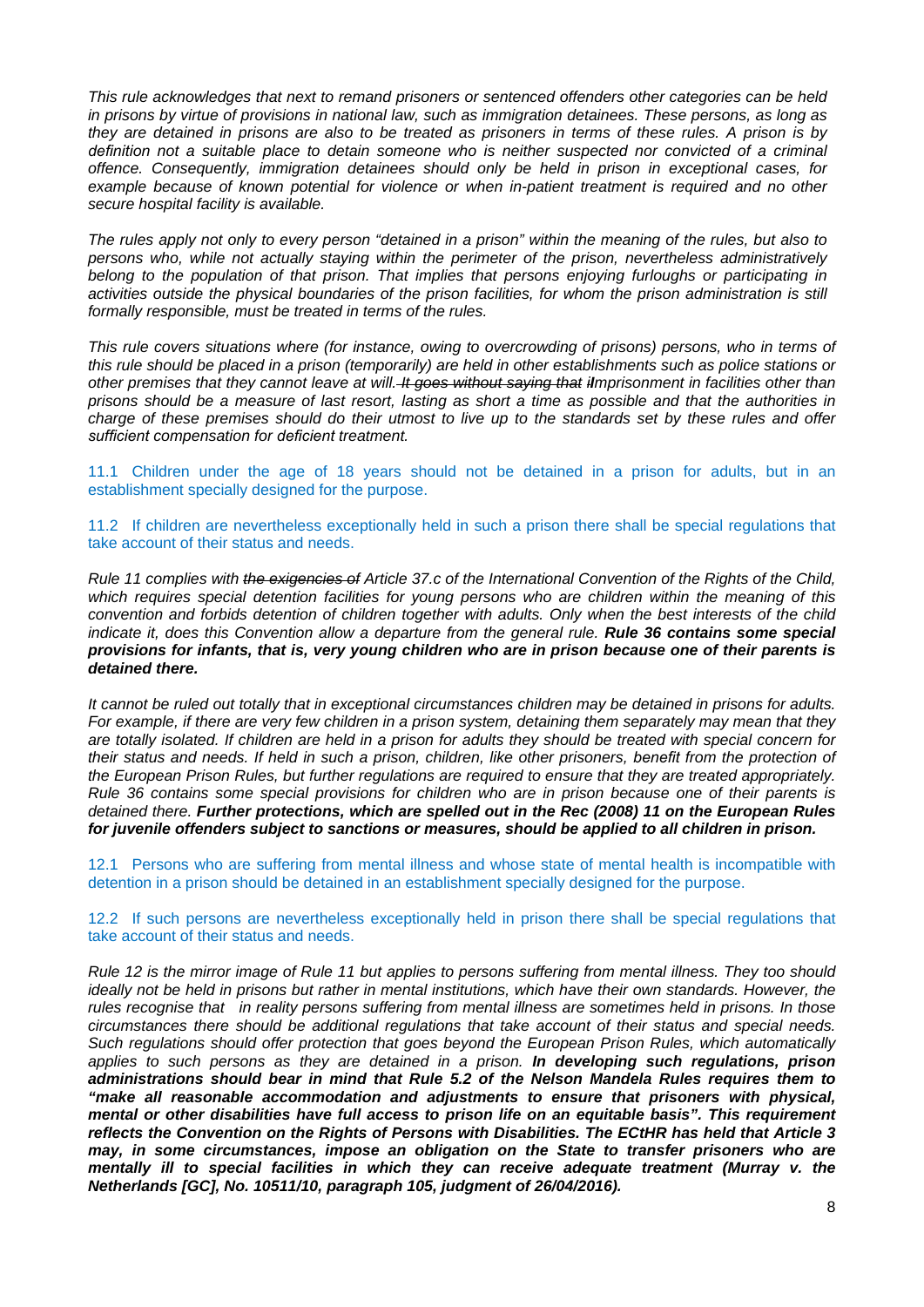13. These rules shall be applied impartially, without discrimination on any ground such as sex, race, colour, language, religion, political or other opinion, national or social origin, association with a national minority, property, birth or other status.

*Rule 13 outlaws discrimination on unjustified grounds. In this respect it follows closely the wording of Protocol No. 12 to the ECHR European Convention on Human Rights. However, it does not mean that formal equality should triumph where the result would be substantive inequality. Protection for vulnerable groups is not discrimination, nor is treatment that is tailored to the special needs of individual prisoners unacceptable.* **In** *Khamtokhu and Aksenchik v. Russia* **([GC], Nos. 60367/08 and 961/11, judgment of 24/01/2017) the ECtHR did not consider that a sentencing policy which exempted female offenders, juvenile offenders and offenders aged 65 or over from life imprisonment amounted to a prohibited discrimination against the male adult offenders, on whom life imprisonment may be imposed.**

## **Part II**

#### *Conditions of imprisonment*

#### *Admission*

14. No person shall be admitted to or held in a prison as a prisoner without a valid commitment order, in accordance with national law.

*Adequate admission and detention procedures for prisoners are vital for the protection of liberty. This rule translates the right to liberty and security in Article 5 of the ECHR into the prison context by seeking to ensure that only persons whose detention is legally justified are admitted. Persons who are detained contrary to Rule 14 should be entitled to take proceedings by which the lawfulness of their detention shall be decided by a court. The ECtHR has made it clear that holding an individual in prison without a valid court order is incompatible with the requirements of Article 5 of the ECHR and indeed the rule of law generally (Svershov v. Ukraine, No. 35231/02, paragraph 54, judgment of 27/11/2008; Kharchenko v. Ukraine, No. 40107/02, paragraph 98, judgment of 10/02/2011).* 

- 15.1 At admission the following details shall be recorded immediately concerning each prisoner:
- *a.* information concerning the identity of the prisoner;
- *b.* the reasons for commitment and the authority for it;
- *c.* the day and hour of admission;
- *d.* an inventory of the personal property of the prisoner that is to be held in safekeeping in accordance with Rule 31;
- *e.* any visible injuries and complaints about prior ill-treatment; and
- *f.* subject to the requirements of medical confidentiality, any information about the prisoner's health that is relevant to the physical and mental well-being of the prisoner or others.
- 15.2 At admission all prisoners shall be given information in accordance with Rule 30.

15.3 Immediately after admission notification of the detention of the prisoner shall be given in accordance with Rule 24.9.

*Good record-keeping is important to guarantee that persons are not deprived of their liberty arbitrarily. The emphasis on record keeping in this rule bears the same reason as in Rule 14. Meticulous record keeping for each prisoner should continue throughout the time that the prisoner is kept in prison. Access to such records should be regulated by national law to ensure that the privacy of prisoners is respected, while balancing that against legitimate state interests.*

*The Nelson Mandela Rules also emphasise the importance of record-keeping and file management, not only at admission (Rule 7), but also throughout the duration of a prison term (Rule 8). They point out that good records can be used, amongst others, to generate reliable data about imprisonment*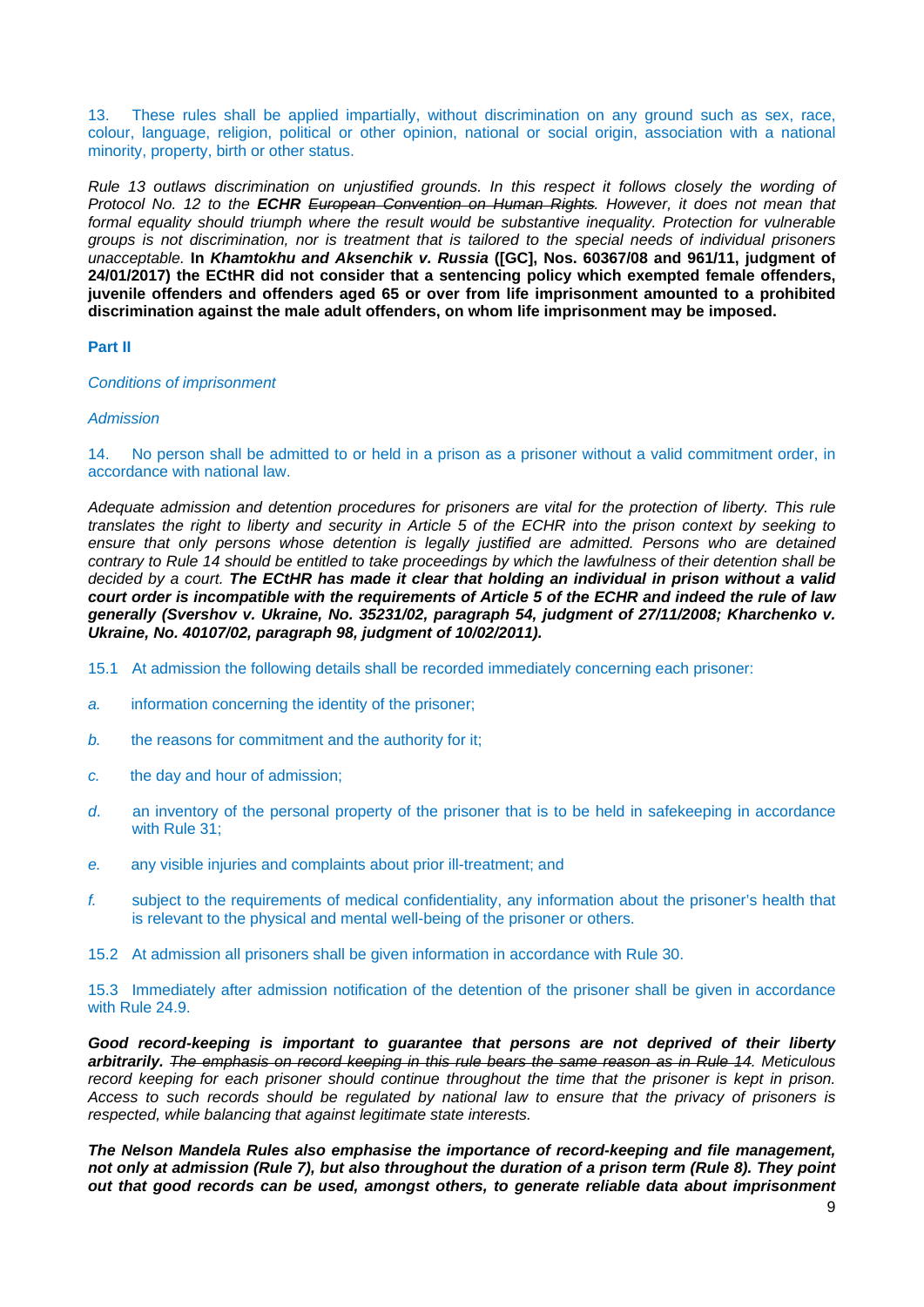## *trends and the characteristics of the prison population in order to create a basis for evidence-based decision-making (Rule 10).*

*Good records of a prisoner's state of health on admission are also a vital protective measure. Such records should ideally be made following a medical examination, but prison officials generally should be encouraged*  to record anything that shows ill health immediately, including injuries that could disappear by the time the *medical practitioner examines the prisoner.*

*According to the ECtHR's well-established case-law, unrecorded detention of an individual is a complete negation of the fundamentally important guarantees contained in Article 5 of the ECHR (Fedotov v. Russia, No. 5140/02, paragraph 78, judgment of 25/10/2005).*

- 16. As soon as possible after admission:
- *a.* information about the health of the prisoner on admission shall be supplemented by a medical examination in accordance with Rule 42;
- *b.* the appropriate level of security for the prisoner shall be determined in accordance with Rule 51;
- *c.* the threat to safety that the prisoner poses shall be determined in accordance with Rule 52;
- *d.* any available information about the social situation of the prisoner shall be evaluated in order to deal with the immediate personal and welfare needs of the prisoner; and
- *e.* in the case of sentenced prisoners the necessary steps shall be taken to implement programmes in accordance with Part VIII of these rules.

*Rule 16 lists a number of steps that should be taken as soon as possible after admission. While not everything can be done at the same time as admission, issues that have to be dealt with as soon as possible are flagged here, so that prison officials at the admission stage are referred to more substantive provisions. Medical examinations in particular should be done promptly, ideally on the same day and always within 24 hours after admission. Such examinations should be conducted routinely also when a prisoner is readmitted to prison. The ECtHR has shown particular concern about the spread of transmissible diseases in prisons. It has considered that it would be desirable if, with their consent, prisoners could be screened for hepatitis or HIV/AIDS within a reasonable time after being committed to prison (Cătălin Eugen Micu v. Romania, No. 55104/13, paragraph 56, judgment of 05/01/2016).*

*The early Rrisk and security classifications required by Rule 16 also cannot be postponed. Attention also needs to be paid at an early stage to the personal and welfare needs of prisoners. This may require making contact promptly with social welfare services outside prison too. Similarly, a prompt start must be made with treatment and training programmes for sentenced prisoners. Information about these various aspects of imprisonment should be entered into prisoners' records.*

#### *Allocation and accommodation*

17.1 Prisoners shall be allocated, as far as possible, to prisons close to their homes or places of social rehabilitation.

17.2 Allocation shall also take into account the requirements of continuing criminal investigations, safety and security and the need to provide appropriate regimes for all prisoners.

17.3 As far as possible, prisoners shall be consulted about their initial allocation and any subsequent transfer from one prison to another.

*Rule 17 stresses the importance of allocating prisoners appropriately. Allocation decisions should generally be taken in a way that does not create unnecessary hardship for prisoners or their families, including the children of prisoners, who need access to them. The allocation of women prisoners should be considered carefully as in many systems there are fewer prisons for them and the risk is that they*  will be allocated to prison far from their homes, which may not take account of their caretaking *responsibilities: (Bangkok Rule 4).*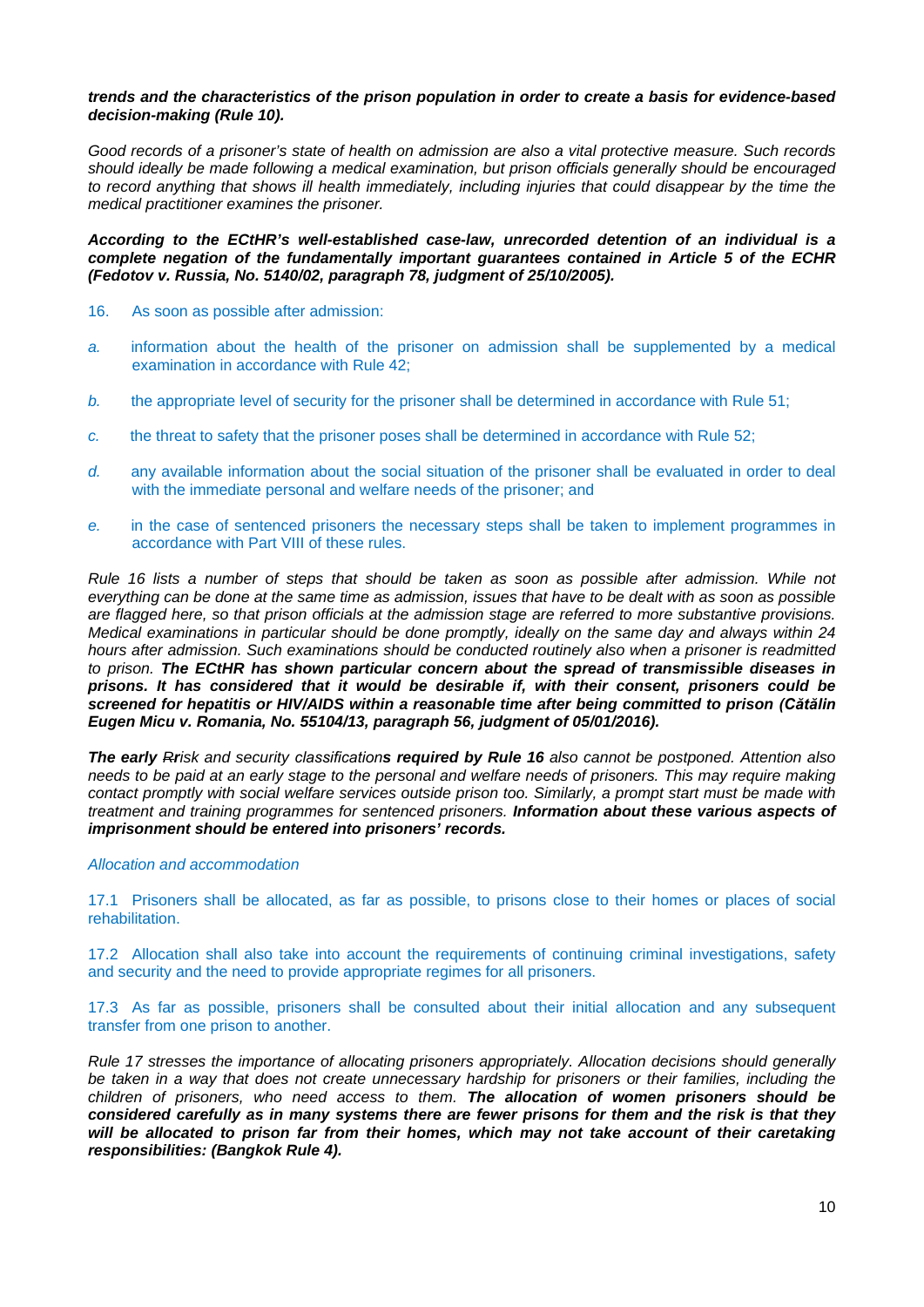*It is particularly important that wWhere security categories are used to allocate prisoners, the least restrictive categories should be used, as high security imprisonment often brings with it, in practice, additional hardships for prisoners and restricted prospects for rehabilitation. Similarly, all prisoners should be held as near to their homes as possible or the place where they would best be reintegrated into society, in order to facilitate communication with the outside world as required by Rule 24. It is also important to consider only relevant categories when making allocation decisions. Thus, for example, the fact that someone is serving a life sentence does not necessarily mean they should be placed in a particular prison or under a particularly restrictive regime (Cf. paragraph 7 of Recommendation Rec(2003)23 on the management of life-sentenced and other long-term prisoners. See also: CPT's visit to Ukraine in September 2000 [CPT/Inf (2002)23]). The ECtHR has noted the general evolution in European penal policy towards the increasing relative importance of the rehabilitative aim of imprisonment, particularly towards the end of a long prison sentence. It also insisted that the emphasis on rehabilitation and reintegration has become a factor that member states must take into account in designing their penal policies (Khoroshenko v. Russia [GC], No. 41418/04, paragraph 121, judgment of 30/06/2015).*

*It should be recognised that prisoners have a direct interest in decisions about their allocation. They should therefore be consulted as far as possible and reasonable requests acceded to, although the final decision is necessarily that of the authorities. Such consultation should take place before they are allocated or transferred, although this may not always be possible with initial allocations that are routinely to the local prison or are made to meet the needs of continuing criminal investigations. If, in exceptional cases, requirements of safety and security make it necessary for prisoners to be allocated or transferred before they can be consulted, the consultation should take place subsequently. In such cases there must be a real possibility of reversing the decision if the prisoners had good reason for being allocated to a different prison. In accordance with Rule 70 prisoners may request the proper authorities to allocate or transfer them to a certain prison. They may also use the same procedures to seek to have a decision relating to allocation or transfer reversed.*

*The treatment of prisoners may be severely disrupted by transferring them. While it is recognised that transfers may be unavoidable, and may in some instances be in the best interests of a prisoner, unnecessary successive transfers should be avoided. The advantages and disadvantages of a transfer should be weighed carefully before it is undertaken.*

*The ECtHR has held that the ECHR does not grant prisoners the right to choose their place of detention. The fact that prisoners are separated from their families, and detained at some distance from them, may be an inevitable consequence of their imprisonment. Nevertheless, detaining prisoners so far away from their families that visits are made very difficult or even impossible may in some circumstances amount to an unjustified interference with family life. The opportunity for family members to visit prisoners is vital to maintain family relationships. It is therefore essential that the prison authorities assist prisoners in maintaining contact with their close family. Any interference with such a right will have to be in accordance with the relevant law, it must pursue a legitimate aim provided for in Article 8 § 2 ECHR and must be proportionate. Moreover, Article 13 ECHR requires that a prisoner has an effective remedy in this respect (Vintman v. Ukraine, No. 28403/05, judgment of 23/10/2014).*

*The ECtHR has held that consultation and procedural guarantees in the matters of allocation and transfer of prisoners are relevant factors for the protection from abuse and arbitrariness (Polyakova and Others v. Russia, Nos. 35090/09 et al., paragraphs 91-118, judgment of 07/03/2017). The ECtHR has accepted that the transfer of prisoners may be warranted by the security reasons and in order to prevent escape. However, unwarranted transfers may give rise to an issue under Article 3 of the ECHR (Bamouhammad v. Belgium, No. 47687/13, paragraphs 125-132, judgment of 17/11/2015).*

18.1 The accommodation provided for prisoners, and in particular all sleeping accommodation, shall respect human dignity and, as far as possible, privacy, and meet the requirements of health and hygiene, due regard being paid to climatic conditions and especially to floor space, cubic content of air, lighting, heating and ventilation.

18.2 In all buildings where prisoners are required to live, work or congregate:

*a.* the windows shall be large enough to enable the prisoners to read or work by natural light in normal conditions and shall allow the entrance of fresh air except where there is an adequate air conditioning system;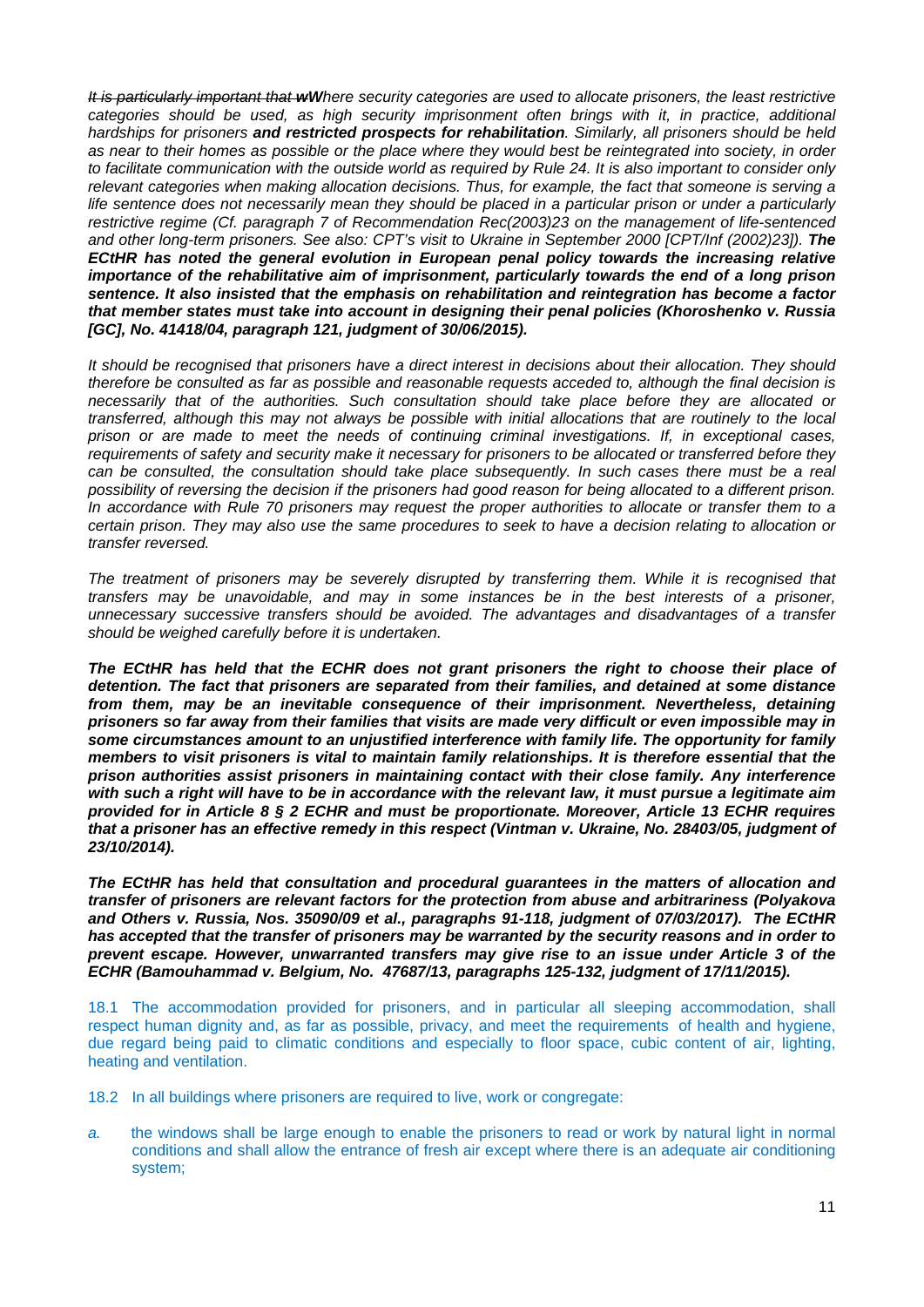- *b.* artificial light shall satisfy recognised technical standards; and
- *c.* there shall be an alarm system that enables prisoners to contact the staff without delay.

18.3 Specific minimum requirements in respect of the matters referred to in paragraphs 1 and 2 shall be set in national law.

18.4 National law shall provide mechanisms for ensuring that these minimum requirements are not breached by the overcrowding of prisons.

18.5 Prisoners shall normally be accommodated during the night in individual cells except where it is preferable for them to share sleeping accommodation.

18.6 Accommodation shall only be shared if it is suitable for this purpose and shall be occupied by prisoners suitable to associate with each other.

18.7 As far as possible, prisoners shall be given a choice before being required to share sleeping accommodation.

18.8 In deciding to accommodate prisoners in particular prisons or in particular sections of a prison due account shall be taken of the need to detain:

- *a.* untried prisoners separately from sentenced prisoners;
- *b.* male prisoners separately from females; and
- *c.* young adult prisoners separately from older prisoners*.*

18.9 Exceptions can be made to the requirements for separate detention in terms of paragraph 8 in order to allow prisoners to participate jointly in organised activities, but these groups shall always be separated at night unless they consent to be detained together and the prison authorities judge that it would be in the best interest of all the prisoners concerned.

18.10 Accommodation of all prisoners shall be in conditions with the least restrictive security arrangements compatible with the risk of their escaping or harming themselves or others.

*This rule concerns accommodation. Developments in European human rights law have meant that rules about accommodation have to be strengthened. Conditions of accommodation collectively, and overcrowding in particular, can constitute inhuman or degrading treatment or punishment and thus contravene Article 3 of the ECHR. This has now been fully recognised by the ECtHR European Court of Human Rights in a number of decisions, including by the Grand Chamber in Muršić v. Croatia [GC], No. 7334/13, judgment of 20/10/2016) (see, for example, Kalashnikov v. Russia, No. 47095/99, judgment of 15/07/2002). Moreover, the authorities have to consider the special needs of prisoners: to accommodate a severely disabled person in prison without providing additional facilities may amount to inhuman or*  degrading treatment (Price v. the United Kingdom, No. 33394/96, judgment of 10/07/2001; Farbtuhs v. *Latvia, No. 4672/02, 02/12/2004; D.G. v. Poland, No. 45705/07, judgment of 12/02/2013; Kaprykowski v. Poland, No. 23052/05, judgment of 03/02/2009; and Mircea Dumitrescu v. Romania, No. 14609/10, judgment of 30/07/2013).*

*Physical accommodation includes both space in cells and issues such as access to light and air. The importance of access to natural light and fresh air is reflected in the separate Rule 18.2 and underlined by the CPT in its 11th General Report [CPT/Inf (2001)16] in paragraph 30. Windows should not be covered or have opaque glass. It is recognised that in Northern Europe it may not always be possible to read or work by natural light in winter.*

*Rule 18 includes some new elements. The first, in Rule 18.3 instructs, is intended to compel governments to declare by way of national law specific standards which can be enforced. Such standards would have to meet wider considerations of human dignity as well as practical ones of health and hygiene. These standards have must include, in the first instance the living space that should be available to each prisoner. In 2015 the CPT issued a clear statement of its position this regard: "Living space per prisoner in prison establishments: CPT standards" (CPT/Inf (2015) 44). It is recommended that national law be drafted in the light of these standards, which should be considered in detail.*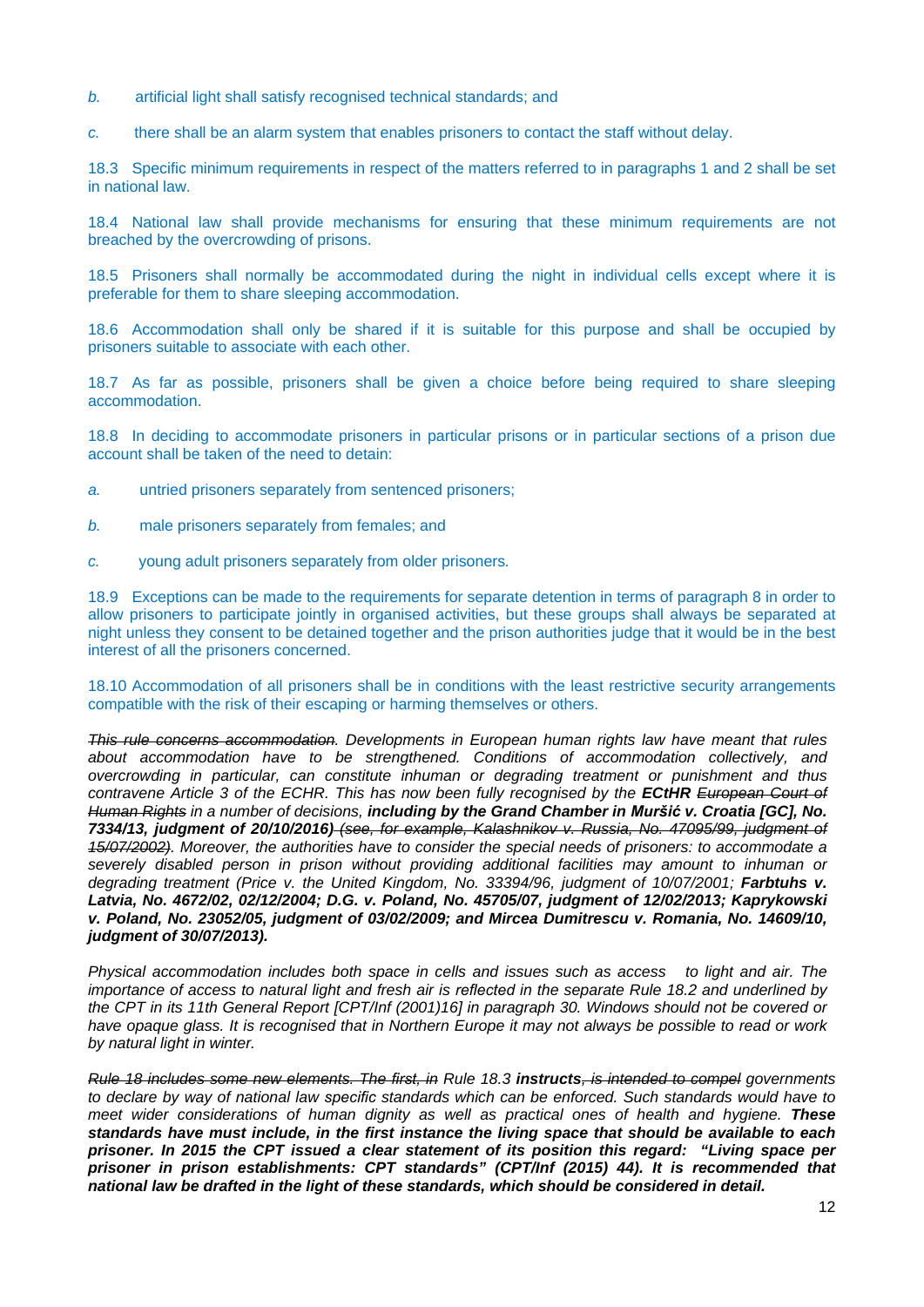*In summary, the CPT regards as desirable that a single cell should provide eight to nine square metres of living space, a cell for two prisoners at least 10 square metres, a cell for three prisoners 14 square metres and a cell for four prisoners at least 18 square metres. In each instance these figures exclude the sanitary annex.* 

*The minimum amount of living space that the CPT supports, again excluding the sanitary annex, is six square metres for a single occupancy cell and four square metres per prisoner for those in multi-occupancy cells. The CPT recognises that living space requirements may depend on the prions regime. Although it would not view a "minor deviation" from its minimum standards as necessarily amounting to inhuman and degrading treatment, it still recommends that the minimum standards be adhered to.* 

*The CPT, by commenting on conditions and space available in prisons in various countries, has begun to indicate some minimum standards. These are considered to be 4m2 for prisoners in shared accommodation and 6m2 for a prison cell. These minima are, related however, to wider analyses of specific prison systems, including studies of how much time prisoners actually spend in their cells. These minima should not be regarded as the norm. Although the CPT has never laid down such a norm directly, indications are that it would consider 9 to 10m2 as a desirable size for a cell for one prisoner. This is an area in which the CPT could make an ongoing contribution that would build on what has already been laid down in this regard. What is required is a detailed examination of what size of cell is acceptable for the accommodation of various numbers of persons. Attention needs to be paid to the number of hours that prisoners spend locked in the cells, when determining appropriate sizes. Even for prisoners who spend a large amount of time out of their cells, there must be a clear minimum space, which meets standards of human dignity.*

*For its part, the Grand Chamber of the ECtHR has stressed, in the leading case of Muršić v. Croatia (No. 7334/13, paragraphs 103-104, judgment of 20 October 2016), that it could not determine, once and for all, a specific number of square metres that should be allocated to a prisoner in order to comply with the ECHR. A number of other relevant factors, such as the duration of detention, the possibilities for outdoor exercise and the physical and mental condition of the prisoner, played important parts in deciding whether the detention conditions satisfied the guarantees of Article 3 of the ECHR. Nevertheless, extreme lack of space in prison cells weighed heavily in establishing whether the impugned detention conditions were degrading within the meaning of Article 3 of the ECHR. The Grand Chamber was aware of the nature of its responsibility for the judicial application in individual cases of an absolute prohibition against torture and inhuman or degrading treatment under Article 3, which differed from the pre-emptive function of the CPT (Ibid., § 113). It therefore set the following principles for its assessment of the conditions of accommodation under Article 3 of the ECHR.* 

- *First, the ECtHR applied the standard derived from its own case law of three square metres of floor surface per prisoner in multi-occupancy accommodation as the relevant minimum standard under Article 3 of the ECHR. When the personal space available to a prisoner fell below three square metres in multi-occupancy cells, the lack of personal space was considered so severe that a strong presumption of a violation of Article 3 of the ECHR arose. The burden of proof was then on the respondent State to demonstrate that there were factors capable of adequately compensating for the scarce allocation of personal space. The strong presumption of a violation of Article 3 could normally be rebutted only if: (1) the reductions in the required minimum personal space of three square metres were short, occasional and minor; (2) such reductions were accompanied by sufficient freedom of movement outside the cell and adequate out-of-cell activities, and (3) the prisoner was confined in what was, when viewed generally, an appropriate detention facility. In addition, there must be no other factors that worsen the conditions detention (Ibid., §§ 136-138).*
- *Secondly, where a prison cell measuring in the range of three to four square metres of personal space per prion was at issue, the space factor remained a weighty consideration in the ECtHR's assessment of the adequacy of conditions of detention. In such instances a violation of Article 3 of the ECHR would be found if the space factor was coupled with other aspects of inappropriate physical conditions of detention related to, in particular, access to outdoor exercise, natural light or air, availability of ventilation, adequacy of room temperature, the possibility of using the toilet in private, and compliance with basic sanitary and hygienic requirements (Ibid., § 139).*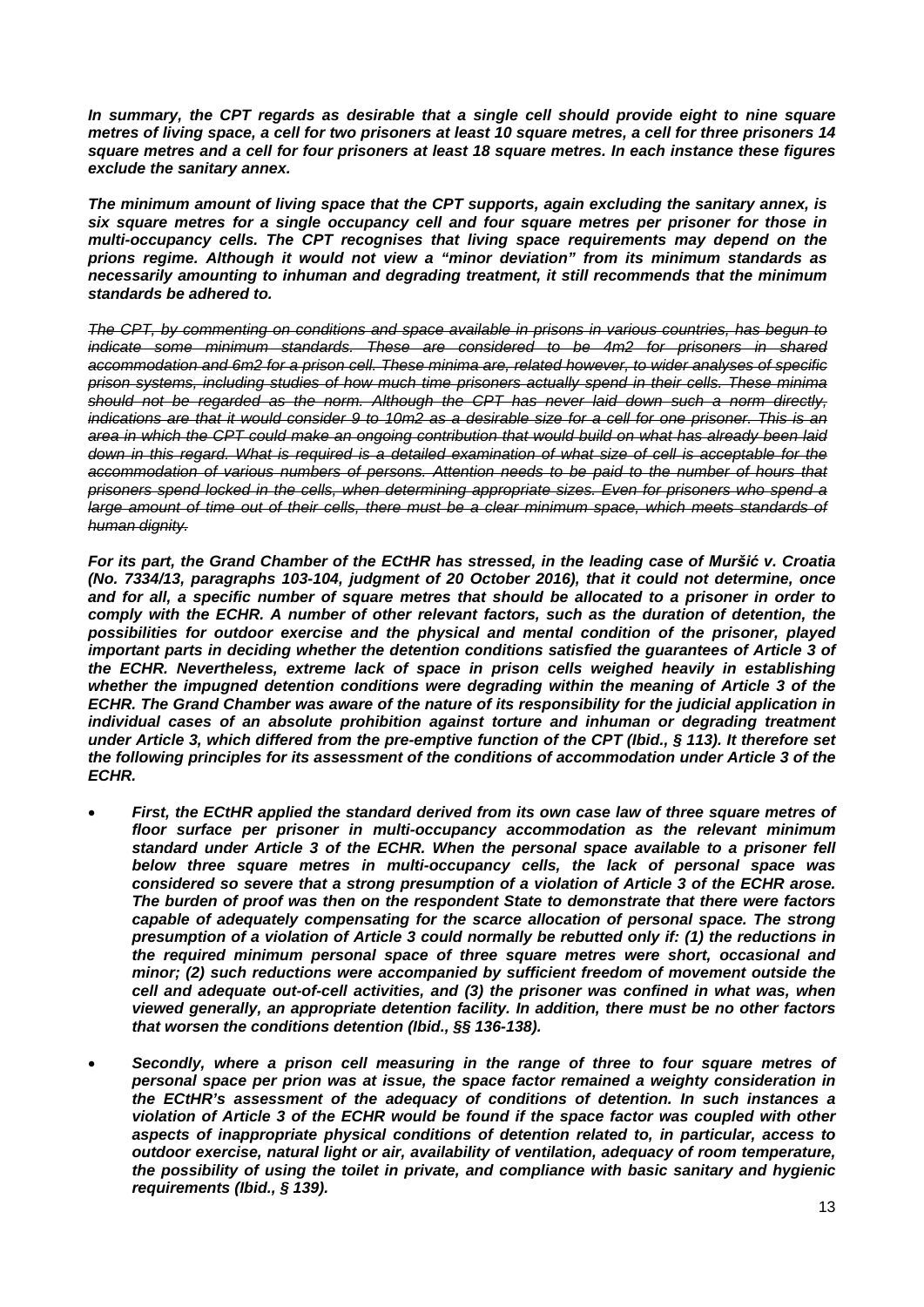*Thirdly, in cases where a prisoner had more than four square metres of personal space in*  multi-occupancy accommodation and therefore no issue with regard to the question of *personal space arose, other aspects of physical conditions of detention, set out, inter alia, in the European Prison Rules, remained relevant for the ECtHR's assessment of adequacy of a prisoner's conditions of detention under Article 3 of the ECHR (Ibid., § 140).*

*In setting these principles, the ECtHR underlined the importance of the CPT's preventive role in monitoring conditions of detention and of the standards which it has developed. It also stressed that, when deciding cases concerning conditions of detention, it remained attentive to those standards and to the Contracting States' observance of them (Ibid., § 141). In the Muršić case the Grand Chamber was divided, with a large minority of judges supporting the four square metre minimum. Member States would be well advised to implement the more generous CPT standards on accommodation as the requirements of human dignity in this area continue to evolve.* 

*Another important innovation is Rule 18.4, which provides for requires national strategies enshrined in law to deal with overcrowding. Prison populations are as much a product of the operation of criminal justice systems as they are of crime rates. This needs to be recognised both in general criminal justice strategies and in specific rules relating to what happens when prisons are threatened with a level of overcrowding that would result in a failure to meet the minimum norms that governments are required to set by Rule 18.3.*

*Rule 18.4 does not stipulate how overcrowding should be reduced. In some countries for instance, new admissions are restricted or even stopped when maximum capacity has been reached. Prisoners whose continued liberty does not constitute a serious danger to the public are put on a waiting list. A strategy to deal with overcrowding requires at least the establishment of clear maximum capacity levels for all prisons. Recommendation No. R (99) 22 of the Committee of Ministers on prison overcrowding and prison population inflation and the 2016 White Paper on Prison Overcrowding emphasise the importance of using deprivation of liberty as a measure of last resort. Decriminalisation and alternatives to criminal proceedings are other potential strategies for reducing overcrowding. Prisons which successfully prepare prisoners for life in a free society allow for early release, which can also assist in reducing overcrowding. should be considered both when overall strategies and when specific national rules to prevent overcrowding are developed. Where national strategies for dealing with systemic overcrowding are inadequate, the ECtHR can order a state by means of a pilot judgment to produce an improved strategy to combat overcrowding: see the pilot judgments in Torreggiani and Others v. Italy, Nos. 43517/09, 46822/09, 55400/09, judgment of 08/01/2013; and the judgment in Rezmiveș and Others v. Romania, Nos. [61467/12, 39516/13](http://hudoc.echr.coe.int/eng#{), [48231/13](http://hudoc.echr.coe.int/eng#{) et al., judgment of 25/04/2017, where the countries concerned were ordered to produce such a plan within set periods.*

*Rule 18.5 retains the principle of single cells, which, especially for long term and life prisoners, constitute their homes, although it is not always followed. (Rule 96 emphasises that the principle applies in a similar way to untried prisoners.) Some departures from this principle are merely ways of dealing with overcrowding and are unacceptable as long-term solutions. Existing prison architecture along with other factors may also make it difficult to accommodate prisoners in single cells. However, when new prisons are built the requirement of accommodation in single cells should be taken into account.*

*The rule recognises that the interests of prisoners may require an exception to the principle of housing them in single cells. It is important to note that this exception is limited to instances where prisoners would benefit positively from joint accommodation. This requirement is underlined by Rule 18.6, which stipulates that only prisoners who are suitable to associate shall be accommodated together. Non-smokers should not be compelled to share accommodation with smokers, for example. Where accommodation is shared, the occurrence of any form of bullying, threat or violence between prisoners should be avoided by ensuring adequate staff supervision. The CPT has pointed out (11th General Report [CPT/Inf (2001)16], paragraph 29) that large-capacity dormitories are inherently undesirable. They hold no benefits for prisoners that are not outweighed by single cells for sleeping purposes. Single cells at night do not imply a limit on association during the day. The benefit of privacy during sleeping hours needs to be balanced with the benefit of human contact at other times (see Rule 50.1).*

*The importance of ensuring appropriate accommodation is further strengthened in the new version of the rules by treating it in combination with issues of allocation. The allocation rules have been reinforced by stating clearly and simply the various categories of prisoners that must be separated from each other. The requirement in Rule 18.8c for separating older prisoners from younger prisoners should be read in combination with Rule 11, which requires that persons under the age of 18 years should be kept out of adult*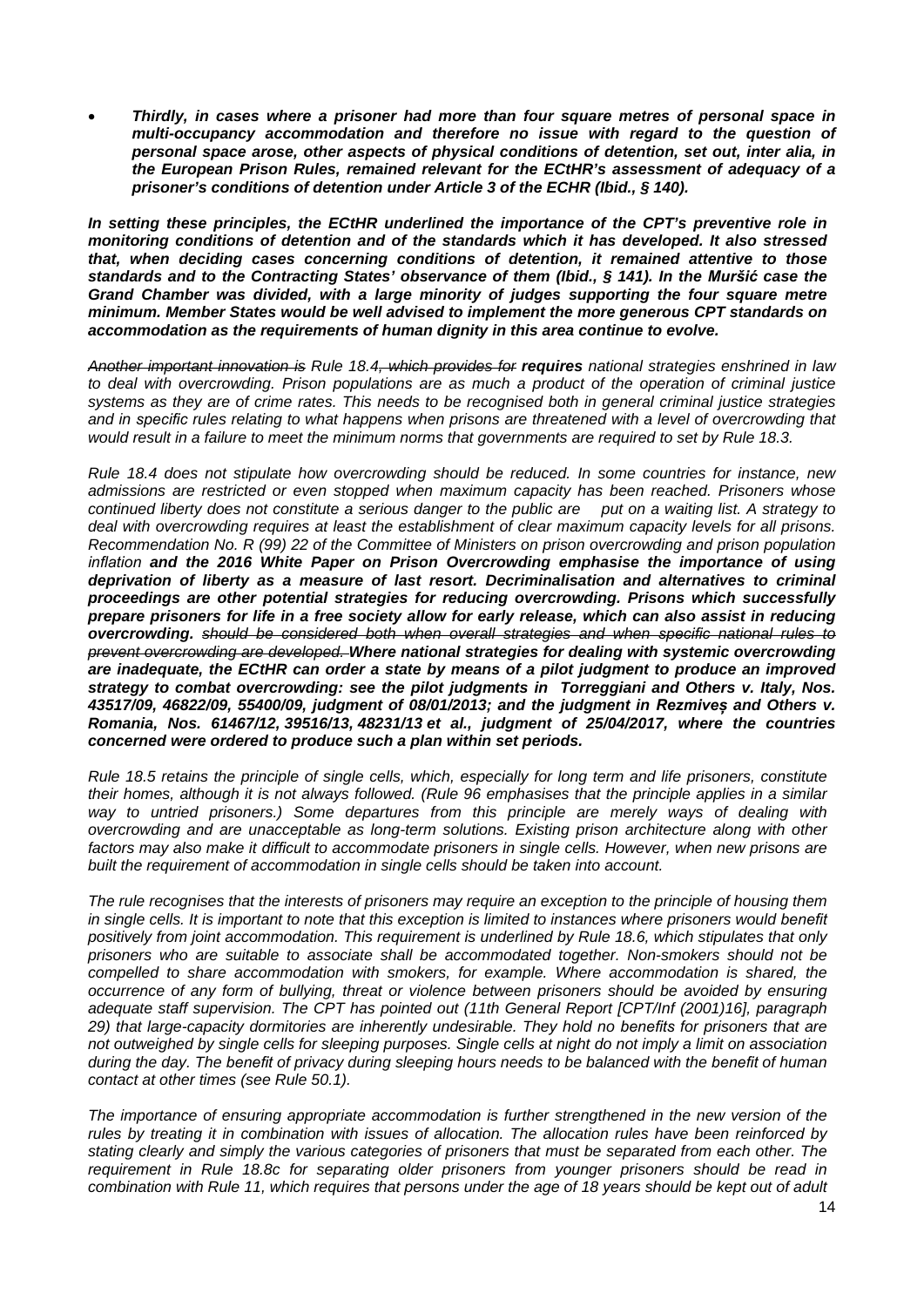*prisons entirely. The separation of young prisoners from adults includes the peremptory international*  requirement, set by Article 37.3.c of the United Nations Convention on the Rights of the Child, for the *separation of children and adults: children in that context are defined as any person under the age of 18 years. Rule 18.8.c is intended also to provide for the additional separation of younger prisoners, sometimes referred to as young adults, who may be older than 18 years of age, but who are not yet ready to be integrated with other adult prisoners: this is in line with the more flexible definition of a juvenile in the United Nations Standard Minimum Rules for the Administration of Juvenile Justice (the Beijing Rules).*

*It is now recognised that the separation between various categories of prisoners referred to in Rule 18.8 needs not always be rigid. However, these forms of separation were introduced to protect potentially weaker prisoners, whose vulnerability to abuse has not ceased. Rule 18.9 provides for relaxation of the strict separation requirements but limits it to cases where prisoners consent to it. In addition such relaxation must form part of a deliberate policy on the part of the authorities that is designed to benefit prisoners. It should not merely be a solution to practical problems, such as overcrowding.*

*Rule 18.10, which requires that the least restrictive security arrangements compatible with the risk of prisoners escaping or harming themselves or others should be used, also allows for the protection of society to be taken into consideration when deciding on appropriate accommodation.*

*Hygiene*

19.1 All parts of every prison shall be properly maintained and kept clean at all times.

19.2 When prisoners are admitted to prison the cells or other accommodation to which they are allocated shall be clean.

19.3 Prisoners shall have ready access to sanitary facilities that are hygienic and respect privacy.

19.4 Adequate facilities shall be provided so that every prisoner may have a bath or shower, at a temperature suitable to the climate, if possible daily but at least twice a week (or more frequently if necessary) in the interest of general hygiene.

19.5 Prisoners shall keep their persons, clothing and sleeping accommodation clean and tidy.

19.6 The prison authorities shall provide them with the means for doing so including toiletries and general cleaning implements and materials.

19.7 Special provision shall be made for the sanitary needs of women.

*Rule 19 emphasises both cleanliness of institutions and the personal hygiene of prisoners. The significance of institutional hygiene has been underlined by ECtHR which has held that unhygienic, unsanitary conditions,*  which are often found in combination with overcrowding, contribute to an overall judgment of degrading *treatment: In this connection, it has relied on the standards developed, inter alia, in the European Prison Rules (Muršić v. Croatia [GC], No. 7334/13, paragraph 134, judgment of 20/10/2016) Kalashnikov v Russia (No. 47095/99, judgment of 15/07/ 2002; Peers v Greece, No. 28524/95, judgment of 19/04 2001); Dougoz v Greece, No. 40907/98, judgment of 06/03/2001). The CPT has also noted that "ready access to proper toilet facilities and the maintenance of good standards of hygiene are essential components of a humane environment" (2nd General Report [CPT/Inf (92)3], paragraph 49). The ECtHR has often deplored the lack of an appropriate separation of toilets from the living area. The absence of appropriate access to sanitary facilities may also give rise to an issue under Article 8 of the ECHR (Szafrański v. Poland, No. 17249/12, judgment of 15/12/2015).*

*There is a link between institutional and personal hygiene as the prison authorities must enable prisoners to keep themselves and their quarters clean by providing them, as required by Rule 19, with the means to do so. It is important that the authorities take overall responsibility for hygiene, also in the cells where prisoners sleep, and that they ensure that these cells are clean when prisoners are admitted. Conversely, all prisoners can, if able to do so, be expected at least to keep themselves and their immediate environment clean and*  tidy. Although the rules do not deal directly with beards, as they did in the past, personal cleanliness and *tidiness include proper care of hair, including the trimming or shaving of beards, for which provision must be made by the authorities. An absolute prohibition on growing a beard in prison could breach Article 8 of the ECHR (Biržietis v. Lithuania, No. 49304/09, judgment of 14/06/2016). However, heads should never*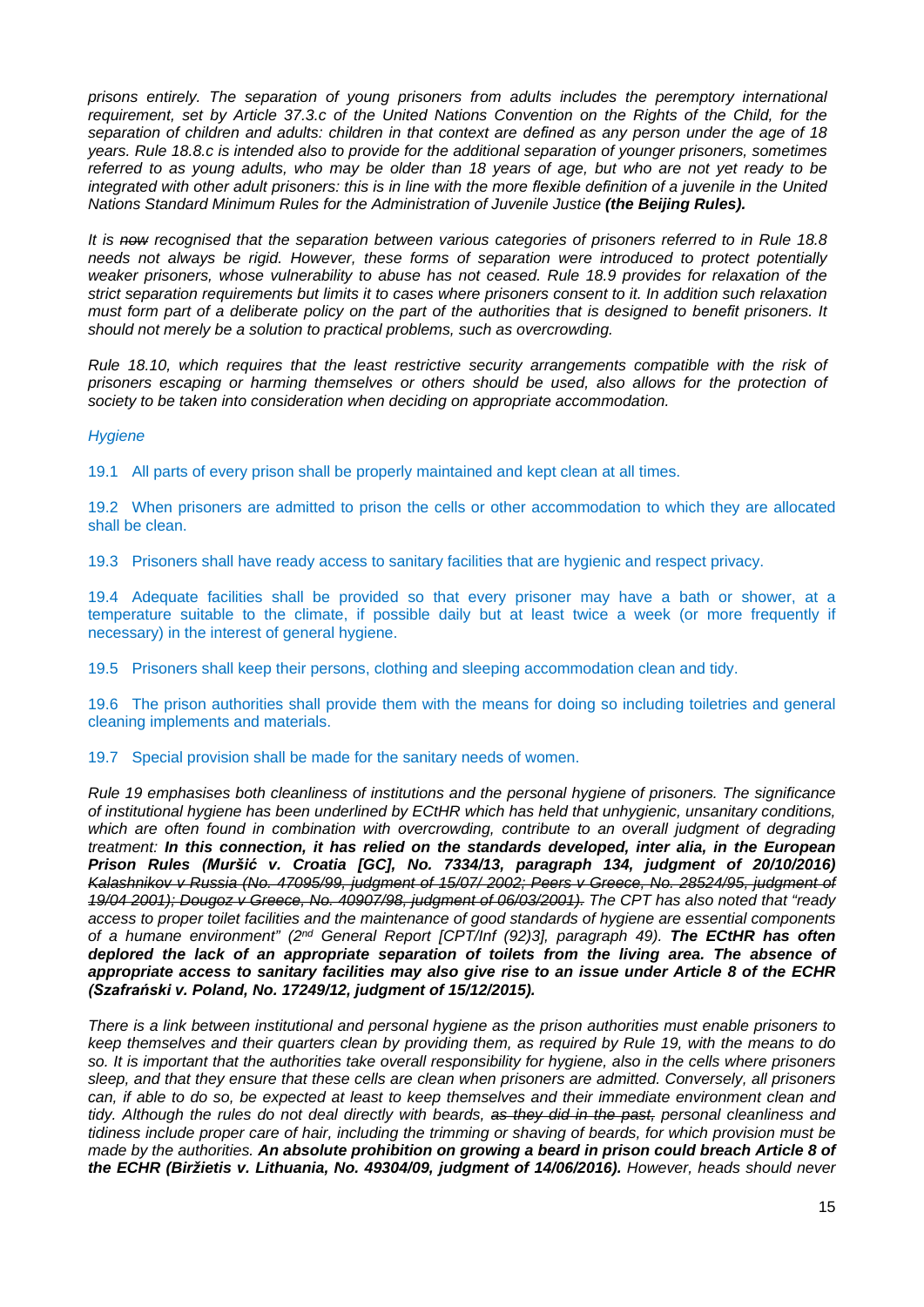be shaved as matter of routine or for disciplinary reasons, as this is inherently humiliating (see Yankov v. *Bulgaria, No. 39084/97, judgment of 11/12/2003).*

*The ECtHR has stressed that access to properly equipped and hygienic sanitary facilities is of paramount importance for maintaining prisoners' sense of personal dignity. Not only are hygiene and cleanliness integral to the respect that individuals owe to their bodies and to their neighbours with whom they share premises for long periods of time, they are also necessary for the conservation of health. According to the ECtHR, a truly humane environment is not possible without ready access to toilet facilities or the possibility of keeping one's body clean (Ananyev and Others v. Russia, Nos. 42525/07 and 60800/08, paragraph 156, judgment of 10/01/2012). Sanitary precautions should include measures against infestation with rodents, fleas, lice, bedbugs and other vermin. There should be sufficient and adequate disinfection facilities, provision of detergent products, and regular fumigation of the cells. These are indispensable for the prevention of skin diseases (Ibid., paragraph 159).*

*Provision for the sanitary needs of women referred to in Rule 19.7 includes ensuring that women have access to sanitary protection as well as means of disposal. Rule 5 of the Bangkok Rules spells out in more detail what is required in this regard. See also CPT 10th General Report [CPT/Inf (2000)13] § 31. Provision also needs to be made for pregnant or breast feeding women to bath or shower more often than twice a week.* 

*In the context of hygiene, access to various facilities is of particular importance. These include sanitary*  facilities and baths and showers. Such access requires the close attention of the prison authorities to ensure *both that the facilities are available and that access to them is not denied.*

#### *Clothing and bedding*

20.1 Prisoners who do not have adequate clothing of their own shall be provided with clothing suitable for the climate.

20.2 Such clothing shall not be degrading or humiliating.

20.3 All clothing shall be maintained in good condition and replaced when necessary.

20.4 Prisoners who obtain permission to go outside prison shall not be required to wear clothing that identifies them as prisoners.

*The issues of clothing and bedding are closely related to those of hygiene: inadequate clothing and unsanitary bedding can all contribute to a situation which may be held to contravene Article 3 of the ECHR. (Ananyev and Others v. Russia, Nos. 42525/07 and 60800/08, paragraph 159, judgment of 10/01/2012). The specific provisions of Rules 20 and 21 indicate to the prison authorities what active steps must be taken to avoid such a situation. Cleanliness extends to a requirement that underclothes, for example, are changed and washed as often as hygiene may require.*

*Note that Rule 20 must be read with Rule 97 which explicitly gives untried prisoners the choice of wearing their own clothes. The rules do not stipulate whether or not sentenced prisoners should be compelled to*  wear uniforms. They do no not outlaw or encourage such a practice. However, if sentenced prisoners are *compelled to wear uniforms of any kind, they must meet the requirements of Rule 20.2. The ECtHR has held that although the requirement for prisoners to wear prison clothes may be seen as an interference with their personal integrity, it is based on the legitimate aim of protecting the interests of public safety and preventing public disorder and crime (Nazarenko v. Ukraine, No. 39483/98, paragraph 139, 29/04/2003).*

*This rule places a new emphasis on prisoners' dignity in respect of the clothing that must be provided. As it applies to all prisoners, it means that any uniforms that may be provided to sentenced prisoners should not be degrading and humiliating: uniforms that tend towards the caricature of the "convict" are therefore prohibited. Protection of prisoners' dignity also underlies the requirement that prisoners who go outside the prison should not wear clothes that identify them as prisoners. It is particularly important that when they appear in court they are provided with clothing appropriate for the occasion.*

*Implicit in the requirement in Rule 20.3 that clothing should be maintained in good condition, is that prisoners should have facilities for washing and drying their clothes.*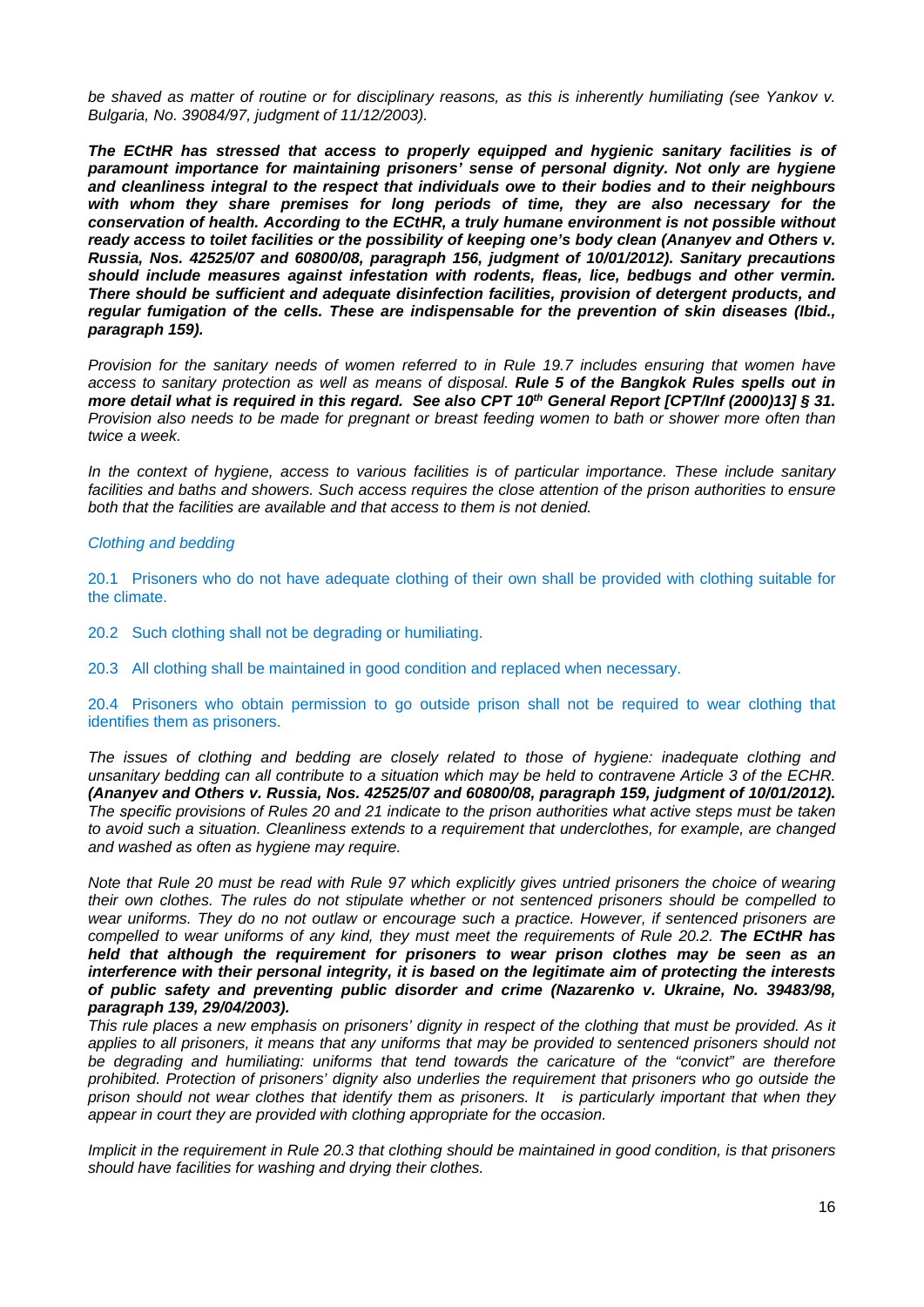21. Every prisoner shall be provided with a separate bed and separate and appropriate bedding, which shall be kept in good order and changed often enough to ensure its cleanliness.

*Rule 21 is largely self-explanatory. Beds and bedding are very important to prisoners in practice. "Bedding" in this rule includes a bed frame, mattress and bed linen for each prisoner. The issue of bedding is often closely related to the issue of overcrowding. The ECtHR has stressed that each prisoner must have an individual sleeping place in the cell (Ananyev and Others v. Russia, Nos. 42525/07 and 60800/08, paragraph 148, judgment of 10/01/2012).*

## *Nutrition*

22.1 Prisoners shall be provided with a nutritious diet that takes into account their age, health, physical condition, religion, culture and the nature of their work.

22.2 The requirements of a nutritious diet, including its minimum energy and protein content, shall be prescribed in national law.

22.3 Food shall be prepared and served hygienically.

22.4 There shall be three meals a day with reasonable intervals between them.

22.5 Clean drinking water shall be available to prisoners at all times.

22.6 The medical practitioner or a qualified nurse shall order a change in diet for a particular prisoner when it is needed on medical grounds.

*Ensuring that prisoners receive nutritious meals is an essential function of prison authorities. The ECtHR has considered the provision of adequate nutrition to be an implicit aspect of the authorities' duty to ensure the health and well-being of prisoners (Kadiķis v. Latvia (no. 2), No. 62393/00, paragraph 55, judgment of 04/05/2006). The change of the heading to "nutrition" from "food" reflects this change of emphasis. There is no prohibition of self-catering arrangements in the rule, but where there are such arrangements they must be implemented in a way that enables prisoners to have three meals daily. In some countries, prison authorities allow prisoners to cook their own meals, as this enables them to approximate a positive aspect of life in the community. In such cases they provide prisoners with adequate cooking facilities and enough food to be able to meet their nutritional needs.* 

*Attention should be paid to cultural and religious differences. Indeed, the refusal to provide an individual with a diet in prison in accordance with his religious precepts can give raise to an issue under Article 9 of the ECHR (Jakóbski v. Poland, No. 18429/06, judgment of 07/12/2012). The Recommendation concerning foreign prisoners, § 20, makes recommendations on how nutrition can be provided to foreigner in a culturally appropriate way.*

*Rule 48 of the Bangkok Rules emphasises the importance of "adequate and timely food" for pregnant and breastfeeding women, while the CPT emphasises that "every effort should be made to meet the specific dietary needs of pregnant women prisoners, who should be offered a high-protein diet rich in fresh fruit and vegetables" (CPT 10th General Report [CPT/Inf (2000)13] § 26).*

*Rule 22.2 now specifically obliges national authorities to embody the requirements for a nutritious diet in national law. These requirements would have to reflect the nutritional needs of different groups of prisoners. Once such specific standards are in place, internal inspection systems as well as national and international oversight bodies will have a basis for determining whether the nutritional needs of prisoners are being met in the way that the law demands.*

#### *Legal advice*

23.1 All prisoners are entitled to legal advice, and the prison authorities shall provide them with reasonable facilities for gaining access to such advice.

23.2 Prisoners may consult on any legal matter with a legal adviser of their own choice and at their own expense.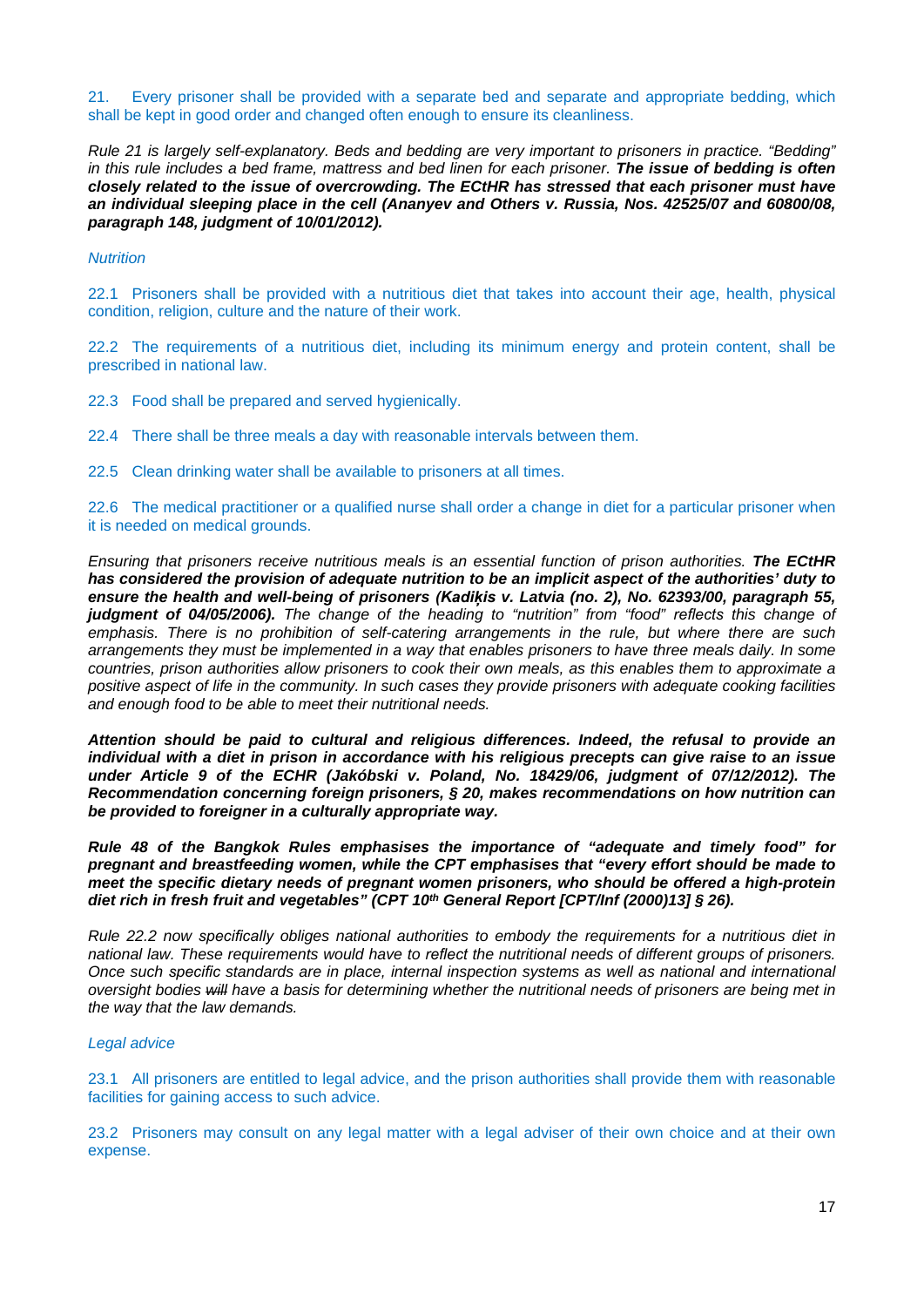23.3 Where there is a recognised scheme of free legal aid the authorities shall bring it to the attention of all prisoners.

23.4 Consultations and other communications including correspondence about legal matters between prisoners and their legal advisers shall be confidential.

23.5 A judicial authority may in exceptional circumstances authorise restrictions on such confidentiality to prevent serious crime or major breaches of prison safety and security.

23.6 Prisoners shall have access to, or be allowed to keep in their possession, documents relating to their legal proceedings.

*This rule deals with the right to legal advice that all prisoners have. In this it follows Principle 18 of the United Nations Body of Principles for the Protection of All Persons under Any Form of Detention or Imprisonment rather than older international prison standards which focused on prisoners awaiting trial and failed to recognise explicitly that all prisoners have a right to legal advice. Such advice may cover both criminal and civil litigation, as well as other matters such as the drafting of a will. Precisely what is regarded as legal advice and who may be regarded as a legal adviser may vary slightly from state to state and is best regulated by national law.*

*Rule 23 is designed to give practical substance to prisoners' entitlement to legal advice. The prison authorities are directed to assist by drawing legal aid to the attention of prisoners. They should also seek to assist in other ways, for example, by providing prisoners with writing materials to make notes and with postage for letters to lawyers when they are unable to afford it themselves (see Cotlet v. Romania, No. 38565/97, judgment of 03/06/2003). The particular needs of untried prisoners for legal advice and facilities to make use of it are emphasised in Rule 98.*

*Prison authorities must also facilitate the giving of legal advice by ensuring its confidentiality. The right of access of prisoners to confidential legal advice and to confidential correspondence with lawyers is well established and has been recognised by the European Court of Human Rights and European Commission of Human Rights in a long line of decisions (see in particular Golder v. the United Kingdom, No. 4451/70, judgment of 21/02/1975; Silver and Others v. the United Kingdom, Application Nos. 5947/72 et al., judgment of 25/03/1983). There are different ways in which this can be achieved in practice. For example, prison standards have long specified that meetings between prisoners and their lawyers should take place within the sight of but not within the hearing of prison officials (see Rule 61 of the Nelson Mandela Rules 93 of the United Nations Standard Minimum Rules for the Treatment of Prisoners). This may still be the best solution to ensuring access to confidential legal advice but other ways of achieving the same outcome may be sought. Specific methods of ensuring the confidentiality of legal correspondence should also be developed.*

*Restrictions on such confidentiality by prison authorities are only justified if there are compelling reasons for it and must be subject to review (see Peers v. Greece, No. 28524/95, judgment of 19/04/2001, paragraph 84, and A.B. v. the Netherlands, No. 37328/97, judgment of 29/01/2002, paragraph 83). When, exceptionally, a judicial authority does place restrictions on the confidentiality of communications with legal advisers in an individual case, the specific reasons for the restrictions should be stated and the prisoner should be provided with these in writing. Moreover, from the perspective of the right to a fair trial under Article 6 of the ECHR, surveillance of the contacts of prisoners with their defence counsel interferes with defence rights, and can only be justified with very good reasons (Lanz v. Austria, No. 24430/94, paragraph 52, judgment of 31/01/2002).*

*Rule 23.6 is designed to assist prisoners by giving them access to legal documents which concern them. Where for reasons of security and good order it is not acceptable to allow them to keep these documents in their cells, steps should be taken to ensure that they are able to access them during normal working hours.*

## *Contact with the outside world*

24.1 Prisoners shall be allowed to communicate as often as possible by letter, telephone or other forms of communication with their families, other persons and representatives of outside organisations and to receive visits from these persons.

24.2 Communication and visits may be subject to restrictions and monitoring necessary for the requirements of continuing criminal investigations, maintenance of good order, safety and security,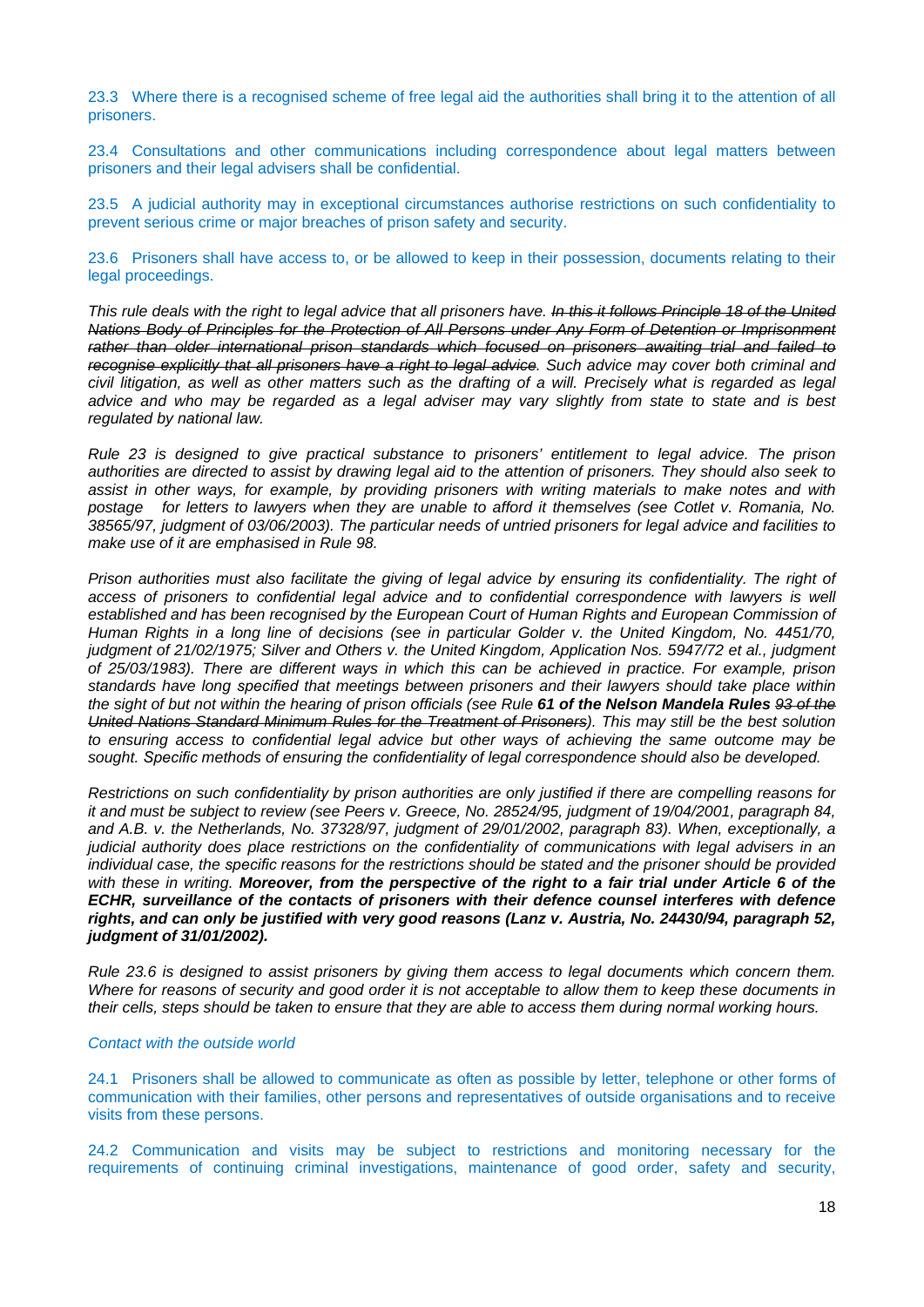prevention of criminal offences and protection of victims of crime, but such restrictions, including specific restrictions ordered by a judicial authority, shall nevertheless allow an acceptable minimum level of contact.

24.3 National law shall specify national and international bodies and officials with whom communication by prisoners shall not be restricted.

24.4 The arrangements for visits shall be such as to allow prisoners to maintain and develop family relationships in as normal a manner as possible.

24.5 Prison authorities shall assist prisoners in maintaining adequate contact with the outside world and provide them with the appropriate welfare support to do so.

24.6 Any information received of the death or serious illness of any near relative shall be promptly communicated to the prisoner.

24.7 Whenever circumstances allow, the prisoner should be authorised to leave prison either under escort or alone in order to visit a sick relative, attend a funeral or for other humanitarian reasons.

24.8 Prisoners shall be allowed to inform their families immediately of their imprisonment or transfer to another institution and of any serious illness or injury they may suffer.

24.9 Upon the admission of a prisoner to prison, the death or serious illness of, or serious injury to a prisoner, or the transfer of a prisoner to a hospital, the authorities shall, unless the prisoner has requested them not to do so, immediately inform the spouse or partner of the prisoner, or, if the prisoner is single, the nearest relative and any other person previously designated by the prisoner.

24.10 Prisoners shall be allowed to keep themselves informed regularly of public affairs by subscribing to and reading newspapers, periodicals and other publications and by listening to radio or television transmissions unless there is a specific prohibition for a specified period by a judicial authority in an individual case.

24.11 Prison authorities shall ensure that prisoners are able to participate in elections, referenda and in other aspects of public life, in so far as their right to do so is not restricted by national law.

24.12 Prisoners shall be allowed to communicate with the media unless there are compelling reasons to forbid this for the maintenance of safety and security, in the public interest or in order to protect the integrity of victims, other prisoners or staff.

*Loss of liberty should not entail loss of contact with the outside world. On the contrary, all prisoners are entitled to some such contact and prison authorities should strive to create the circumstances to allow them to maintain it as best as possible. Traditionally, such contact has been by way of letters, telephone calls and visits, but prison authorities should be alert to the fact that modern technology offers new ways of communicating electronically. As these develop, new techniques of controlling them are emerging too and it may be possible to use them in ways that do not threaten safety or security. Contact with the outside world is vital for counteracting the potentially damaging effects of imprisonment (see further paragraphs 22 and 23 of Recommendation Rec(2003)23 on the management by prison administrations of life-sentence and other long-term prisoners). Rule 99 makes it clear that untried prisoners should also be allowed to keep in contact with the outside world and that restrictions, if any, on such contact should be particularly carefully limited.*

The reference to families should be interpreted liberally to include contact with a person with whom the *prisoner has established a relationship comparable to that of a family member even if the relationship has not been formalised. Under the ECtHR's case-law, the existence or non-existence of "family life" is essentially a question of fact depending upon the existence of close personal ties (Paradiso and Campanelli v. Italy [GC], No. 25358/12, paragraphs 140-141, judgment of 24/01/2017).*

*Article 8 of the ECHR recognises that everyone has a right to respect for their private and family life and correspondence and Rule 24 can be read as setting out the duties that the prison authorities have to ensure that these rights are respected in the inherently restrictive conditions of the prison. This also includes visits, as they are a particularly important form of communication. In this connection the ECtHR has stressed that it is an essential part of prisoners' right to respect for family life that the authorities enable them or, if need be, assist them in maintaining contact with their close family (Khoroshenko v. Russia [GC], No. 41418/04, paragraph 106, judgment of 30/06/2015). Any restriction in this respect must be in*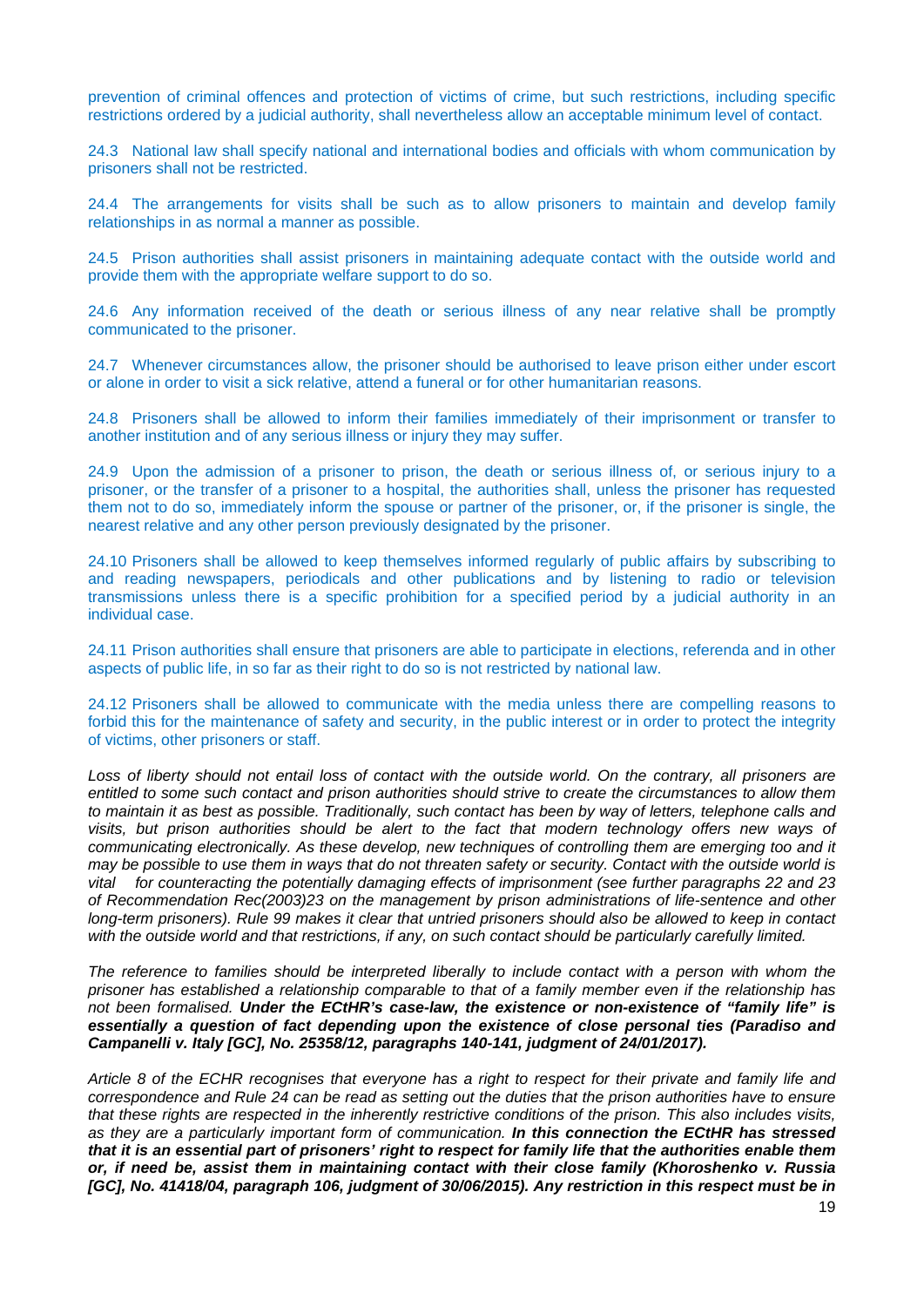## *accordance with the law, must pursue legitimate aim and be proportionate as required under Article 8 § 2 of the ECHR.*

*To adhere to the limits set by Article 8.2 of the ECHR on interference with the exercise of this right by a public authority, restrictions on communication should be kept to the minimum. At the same time, Rule 24.2 recognises that communication of all kinds can be restricted and monitored for purposes of internal good order, safety and security of the prison (see the general discussion of these concepts in Part IV). It may also be necessary to limit communication in order to meet the needs of continuing criminal investigations, to prevent the commission of further crime and to protect victims of crime. Restrictions on these grounds should be imposed with particular caution, as they require decisions about matters often outside the knowledge of the normal operations of the prison authorities. It may be good policy to require court orders before making restrictions on these grounds. Monitoring too should be proportionate to the threat posed by a particular form of communication and should not be used as an indirect way of restricting communication. Care should be taken to minimise particular difficulties and delays encountered by prisoners who need to communicate in a foreign language.*

*The rules according to which restrictions are also imposed are also important: they must be spelt out clearly, "in accordance with law" as required by Article 8.2 of the ECHR and not be left to the discretion of the prison administration (see Labita v. Italy, No. 26772/95, judgment of 06/04/2000). Indeed, the relevant law must indicate with sufficient clarity the scope and manner of exercise of the discretion conferred on the authorities in this respect (Enea v. Italy [GC], No. 74912/01, paragraph 143, judgment of 17/09/2009). The restriction must be the least intrusive justified by the threat. Thus, for example, correspondence can be checked to see that it does not contain illegal articles but needs only to be read if there is a specific indication that that its contents are illegal. Visits, for example, should not be forbidden if they pose a threat to security but a proportionate increase in their supervision should be applied. Moreover, in order to justify a restriction, the threat must be demonstrable; an indefinite period of censorship, for example, is not acceptable. In practical terms, the restrictions will vary depending on the type of communication involved. Letters, and with modern technology, telephone calls, are easily checked. Electronic communications such*  as e-mails still pose a higher security risk and may be limited to a small category of prisoners. The security *risks may change and therefore the rules do not lay down specific guidelines on this.*

*The ECtHR has explained in its case law that some measure of control over prisoners' correspondence is not of itself incompatible with the ECHR. However, in assessing the permissible extent of such control, the fact that the opportunity to write and to receive letters is sometimes prisoners' only link with the outside world should not be overlooked. The assessment of the proportionality of the interference takes into account the nature of the correspondence concerned. For instance, the ECtHR has considered that the need for confidentiality is essential in respect of a prisoner's correspondence with a lawyer concerning contemplated or pending proceedings, particularly where such correspondence relates to claims and complaints against the prison authorities. For such correspondence to be susceptible to routine scrutiny, particularly by authorities who may have a direct interest in their subject matter, is not in keeping with the principles of confidentiality and professional privilege attaching to relations between a lawyer and his client. The ECtHR also pays attention to the precise nature of the interference in a given case (Yefimenko v. Russia, no. 152/04, paragraphs 143-145, judgment of 12/02/2013).*

*An additional specific limit on restrictions is contained in Rule 24.2, which is intended to ensure that even prisoners who are subjected to restrictions are still allowed some contact with the outside world. It may be good policy for national law to lay down a minimum number of visits, letters and telephone calls that must always be allowed.*

*The reference to "specific restrictions ordered by a judicial authority" in Rule 24.2 is designed to deal with the cases where additional restrictions which are necessary for the investigation that is being carried out may be imposed on remand prisoners. Even in these instances, however, they may not be totally isolated.*

Some types of communication may not be prohibited at all. Not surprisingly, the ECtHR has taken *particular attention exception to attempts to limit correspondence with it, which may give rise to an issue under Articles 8 and 34 of the ECHR (Yefimenko v. Russia, No. 152/04, judgment of 12/02/2013; and Cano Moya v. Spain, No. 3142/11, judgment of 11/10/2016). Not surprisingly, the ECtHR has taken particular exception to attempts to limit correspondence with European human rights organs (see, for example, Campbell v. the United Kingdom, No. 13590/88, judgment of 25/03/1992). Rule 24.3 specifies that national law should lay down that such communication will be allowed as well as communication with, for example, a national ombudsman and the national courts.*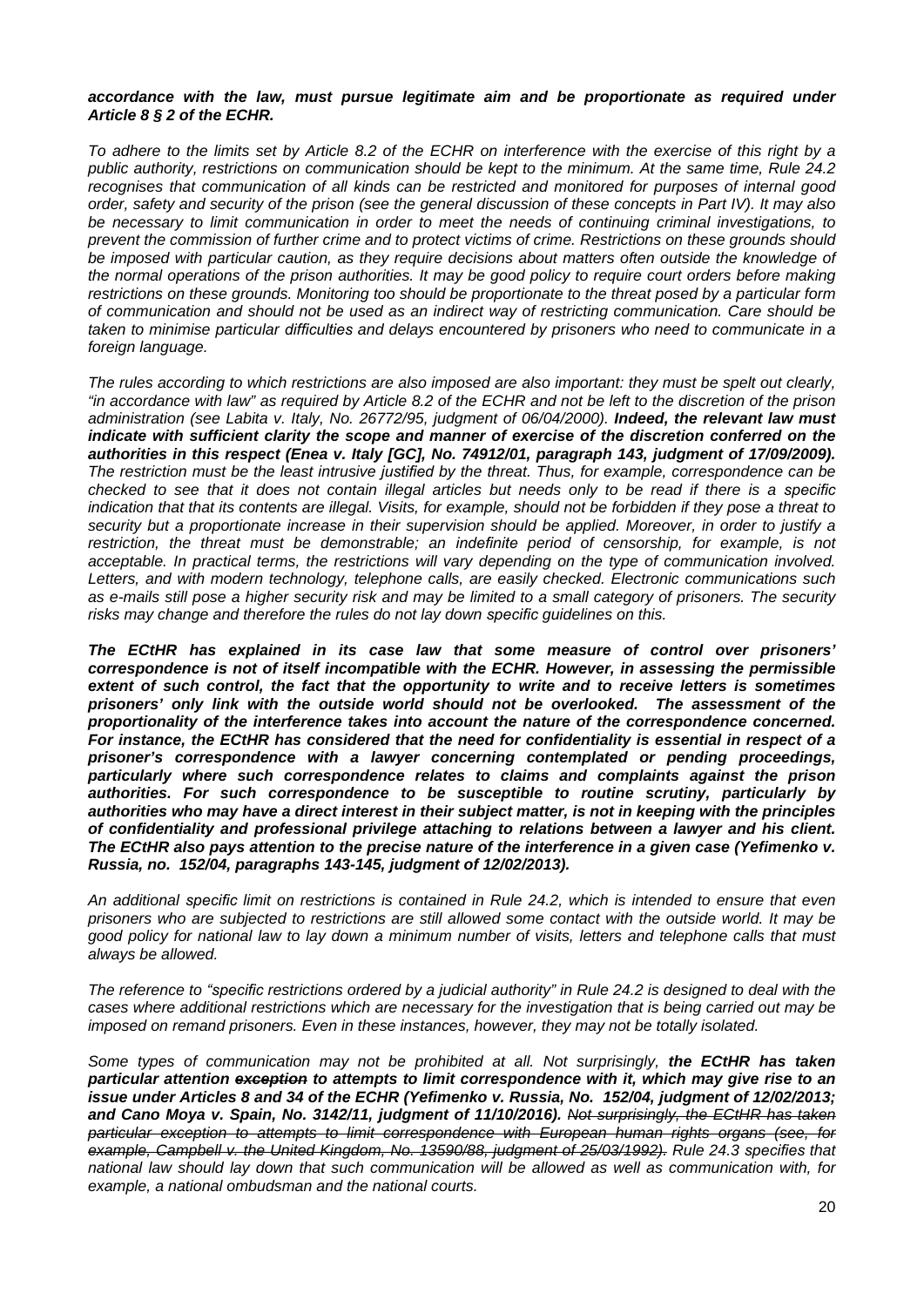*The particular significance of visits, not only for prisoners but also for their families, is emphasised in Rule 24.4. It is important that where possible intimate family visits should extend over a long period, for example, 72 hours, as is the case in many eastern European countries. Such long visits allow inmates to have intimate relations with their partners. Shorter "conjugal visits" for this purpose can be demeaning to both partners. (see further Dickson v. the United Kingdom [GC], No. 44362/04, judgment of 04/12/2007, and Khoroshenko v. Russia [GC], No. 41418/04, paragraph 106, judgment of 30/06/2015).*

*Rule 24.5 places a positive duty on the prison authorities to facilitate links with the outside world. One way in which this can be done is to consider allowing all prisoners leave from prison in terms of Rule 24.7 for humanitarian purposes. The ECtHR has held that this must be done for the funeral of a close relative, where there is no risk of the prisoner absconding (Ploski v. Poland, No. 26761/95, judgment of 12/11/2002). Humanitarian reasons for leave may include family matters such as the birth of a child.*

*Specific attention is paid in Rule 24.6, Rule 24.8 and Rule 24.9 to ensuring that prisoners receive basic information about their close family and that basic information about prisoners reaches those on the outside to whom it will be of particular interest. Prisoners should be assisted, where necessary, in communicating this information. The rule seeks to strike the difficult balance that must be maintained between giving prisoners a right to notify certain circumstances to significant others in the outside world; placing a duty on the authorities to do so in some circumstances; and recognising the right of prisoners not to have information about themselves made available when they do not want it to be disclosed. Where prisoners present themselves at prison at their own volition rather than following arrest it is not necessary for the authorities to inform their families of their admission.*

*Rule 24.10 deals with an aspect of contact with the outside world which is related to the ability to receive information, which is part of the right to freedom of expression guaranteed by Article 10 of the ECHR. This may also concern access to modern technologies such as Internet (Jankovskis v. Lithuania, No. 21575/08, 17/01/2017).*

*Rule 24.11 is an innovation in the European Prison Rules designed to ensure that prison authorities respect the increased recognition that the European Court of Human Rights has now given to prisoners' right to vote (see Hirst v. the United Kingdom (No. 2), No. 74025/01, judgment of 30/03/2004); see also Scoppola v. Italy (no. 3) [GC], No. 126/05, judgment of 22/05/2012, and Anchugov and Gladkov v. Russia, Nos. 11157/04 and 15162/05, judgment of 04/07/2013). Here too, the prison authorities can and should play a facilitative role and not make it difficult for prisoners to vote (Iwanczuk v. Poland, No. 25196/94, judgment of 15/11/2001). This rule builds on the early Resolution (62) 2 on the electoral, civil and social rights of prisoners stipulated in Chapter B, paragraphs 5 and 6:*

*"If the law allows electors to vote without personally visiting the polling-booth, a detainee shall be allowed this prerogative unless he has been deprived of the right to vote by law or by court order.*

*A prisoner permitted to vote shall be afforded opportunities to inform himself of the situation in order to exercise his right."*

*Rule 24.12 seeks to maintain a balance in this highly controversial area of communication by prisoners. Freedom of expression is the norm but public authorities are allowed to restrict freedom of expression in terms of Article 10.2 of the ECHR. (Nilsen v. the United Kingdom (dec.), No. 36882/05, judgment of 09/03/2010). The use of the term "public interest" allows prohibition of such communication on grounds other than those relating to internal concerns with safety and security. These would include restrictions in order to protect the integrity of victims, other prisoners or staff. However, the term "public interest" will need to be interpreted relatively narrowly so as not to undermine what prisoners are being allowed by this rule.*

# *Prison regime*

25.1 The regime provided for all prisoners shall offer a balanced programme of activities.

25.2 This regime shall allow all prisoners to spend as many hours a day outside their cells as are necessary for an adequate level of human and social interaction.

25.3 This regime shall also provide for the welfare needs of prisoners.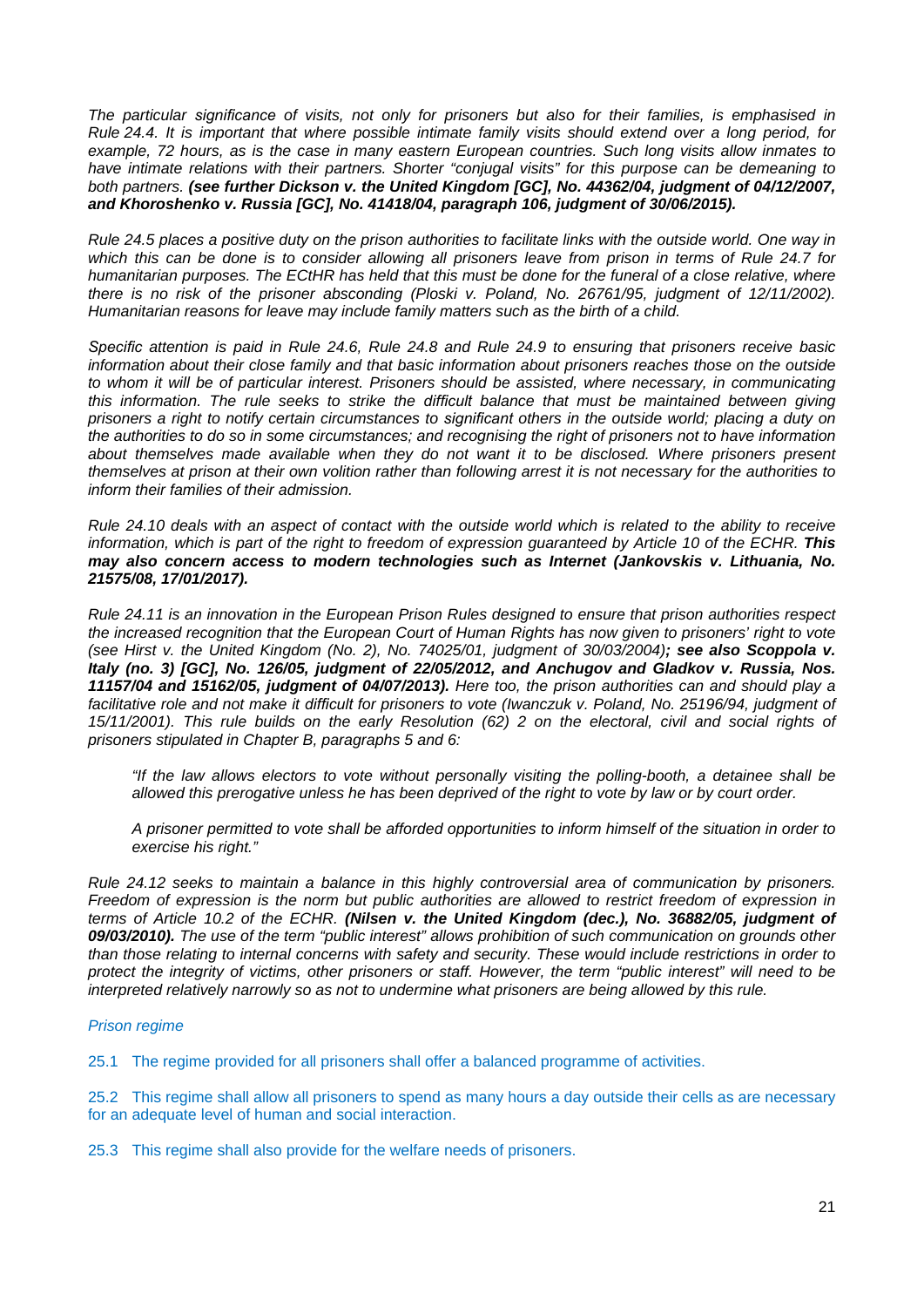25.4 Particular attention shall be paid to the needs of prisoners who have experienced physical, mental or sexual abuse.

*Rule 25 underlines that the prison authorities should not concentrate only on specific rules, such as those relating to work, education and exercise, but should review the overall prison regime of all prisoners to see that it meets basic requirements of human dignity. Such activities should cover the period of a normal working day. It is unacceptable to keep prisoners in their cells for 23 hours out of 24, for example. The CPT has emphasised that the aim shall be that the various activities undertaken by prisoners should take them out of their cells for at least eight hours a day [see CPT's 2nd General Report (CPT/Inf (92) paragraph 47)].*

*Particular attention should be paid to ensure that prisoners that are not in work, such as prisoners who have passed the retirement age, are kept active in other ways.*

*This rule also makes specific reference to the welfare needs of prisoners and thereby provides the impulse for the prison authorities to see that the multiple welfare needs of prisoners are catered for, either by the prison service or welfare agencies within other parts of the state system. Specific reference is made to the need to provide support to prisoners, both male and female, who may have been physically, mentally or sexually abused.*

*Note also that Rule 101 allows untried prisoners to request access to the regimes for sentenced prisoners.*

*Work*

26.1 Prison work shall be approached as a positive element of the prison regime and shall never be used as a punishment.

26.2 Prison authorities shall strive to provide sufficient work of a useful nature.

26.3 As far as possible, the work provided shall be such as will maintain or increase prisoners' ability to earn a living after release.

26.4 In conformity with Rule 13 there shall be no discrimination on the basis of gender in the type of work provided.

26.5 Work that encompasses vocational training shall be provided for prisoners able to benefit from it and especially for young prisoners.

26.6 Prisoners may choose the type of employment in which they wish to participate, within the limits of what is available, proper vocational selection and the requirements of good order and discipline.

26.7 The organisation and methods of work in the institutions shall resemble as closely as possible those of similar work in the community in order to prepare prisoners for the conditions of normal occupational life.

26.8 Although the pursuit of financial profit from industries in the institutions can be valuable in raising standards and improving the quality and relevance of training, the interests of the prisoners should not be subordinated to that purpose.

26.9 Work for prisoners shall be provided by the prison authorities, either on their own or in co-operation with private contractors, inside or outside prison.

26.10 In all instances there shall be equitable remuneration of the work of prisoners.

26.11 Prisoners shall be allowed to spend at least a part of their earnings on approved articles for their own use and to allocate a part of their earnings to their families.

26.12 Prisoners may be encouraged to save part of their earnings, which shall be handed over to them on release or be used for other approved purposes.

26.13 Health and safety precautions for prisoners shall protect them adequately and shall not be less rigorous than those that apply to workers outside.

26.14 Provision shall be made to indemnify prisoners against industrial injury, including occupational disease, on terms not less favourable than those extended by national law to workers outside.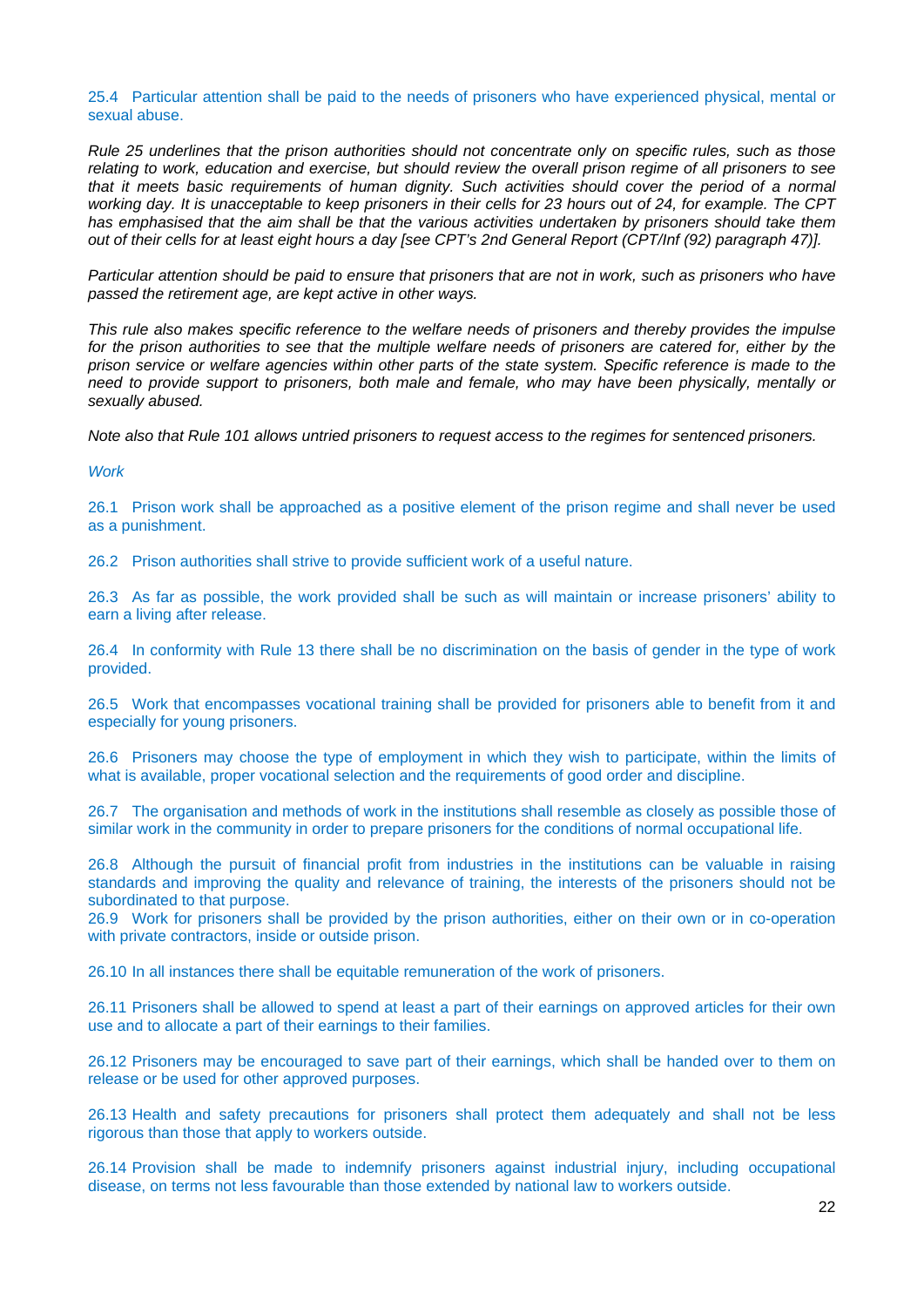26.15 The maximum daily and weekly working hours of the prisoners shall be fixed in conformity with local rules or custom regulating the employment of free workers.

26.16 Prisoners shall have at least one rest day a week and sufficient time for education and other activities.

26.17 As far as possible, prisoners who work shall be included in national social security systems.

*Note that work by untried prisoners is dealt with in Rule 100 and work by convicted prisoners in Rule 105. The positioning of Rule 26 in the general section represents a major departure from previous practice, for work has historically been conceived as something that is available to (and compulsory for) sentenced prisoners only. There is now widespread recognition that untried prisoners are entitled to work, too. The provisions in Rule 26 apply to all types of work performed by prisoners, whether they are untried prisoners who elect to do so or sentenced prisoners who may be compelled to work.*

*Rule 26.1 emphasises anew that no work performed by a prisoner should be punishment. This is designed to combat an obvious potential abuse. Instead, the positive aspect should be emphasised. Work opportunities offered to prisoners should be relevant to contemporary working standards and techniques and organised to function within modern management systems and production processes. The necessary safety precautions should also be taken (Gorgiev v. the former Yugoslav Republic of Macedonia, No. 26984/05, judgment of 19/04/2012). It is important, as Rule 26.4 indicates in general terms, that women have access to employment of all kinds and are not limited to forms of work traditionally regarded as the province of women. Work should have a broadly developmental function for all prisoners: the requirement that it should if possible enable them to increase their earning capacity serves the same function.*

*The principle of normalisation, inherent in Rule 5, underpins much of the detail on work in Rule 26. Thus, for example, provisions for health and safety, working hours and even involvement in national social security systems should mirror that for workers on the outside. This approach builds on that adopted by Resolution No. R (75) 25 of the Committee of Ministers on Prison Labour. The same approach should inform the level of remuneration for prisoners. All prisoners should ideally be paid wages which are related to those in society as a whole.*

*Rule 26 also contains provisions designed to prevent the exploitation of prison labour. Thus Rule 26.8 is designed to ensure that the profit motive does not lead to the positive contribution that work is supposed to make toward the training of prisoners and the normalisation of their lives in prison being ignored.*

*Rules 26.11 and 26.12 regulate the issues of allocation and saving of earnings of prisoners. The ECtHR has held that an arrangement in which prisoners had been specifically allowed to use half of their money, but where they had no access to the other half, which was placed in a special fund during their incarceration, was not a disproportionate interference with their property rights under Article 1 of Protocol No. 1. The ECtHR thereby emphasised that States have a wide margin of appreciation in such matters and that they have the right to put in place appropriate schemes securing the reintegration of prisoners into society upon their release (Michał Korgul v. Poland, No. 36140/11, paragraphs 51-56, judgment of 21/03/2017). By contrast, a form of compulsory saving that could be detrimental for the property interests of prisoners, would be contrary to Article 1 of Protocol No. 1 (Siemaszko and Olszyński v. Poland, Nos. 60975/08 and 35410/09, judgment of 13/09/2016).* 

*Rule 26.167 recognises that while work may form a key part of the daily routine of prisoners, it should not be required to the exclusion of other activities. Of these, education is specifically mentioned but contact with others, such as welfare agencies for example, may be an essential part of the regime of a particular prisoner.*

*With regard to Rule 26.17, it should be noted that the ECtHR considered that a prisoner, who was not entitled to an old-age pension due to insufficient earning but was provided other form of social cover, was not unjustifiably discriminated against within the meaning of Article 14 of the ECHR read in conjunction with Article 1 of Protocol No. 1 to the ECHR (Stummer v. Austria [GC], No. 37452/02, paragraphs 108-110, judgment of 07/07/2011). The Court observed that at the time only a small majority of European States affiliated working prisoners to the national pension system, and did not consider that "an evolving trend" under Rule 26.17 could be translated into an obligation under Article 4 of the ECHR (Ibid., paragraph 132).*

*Exercise and recreation*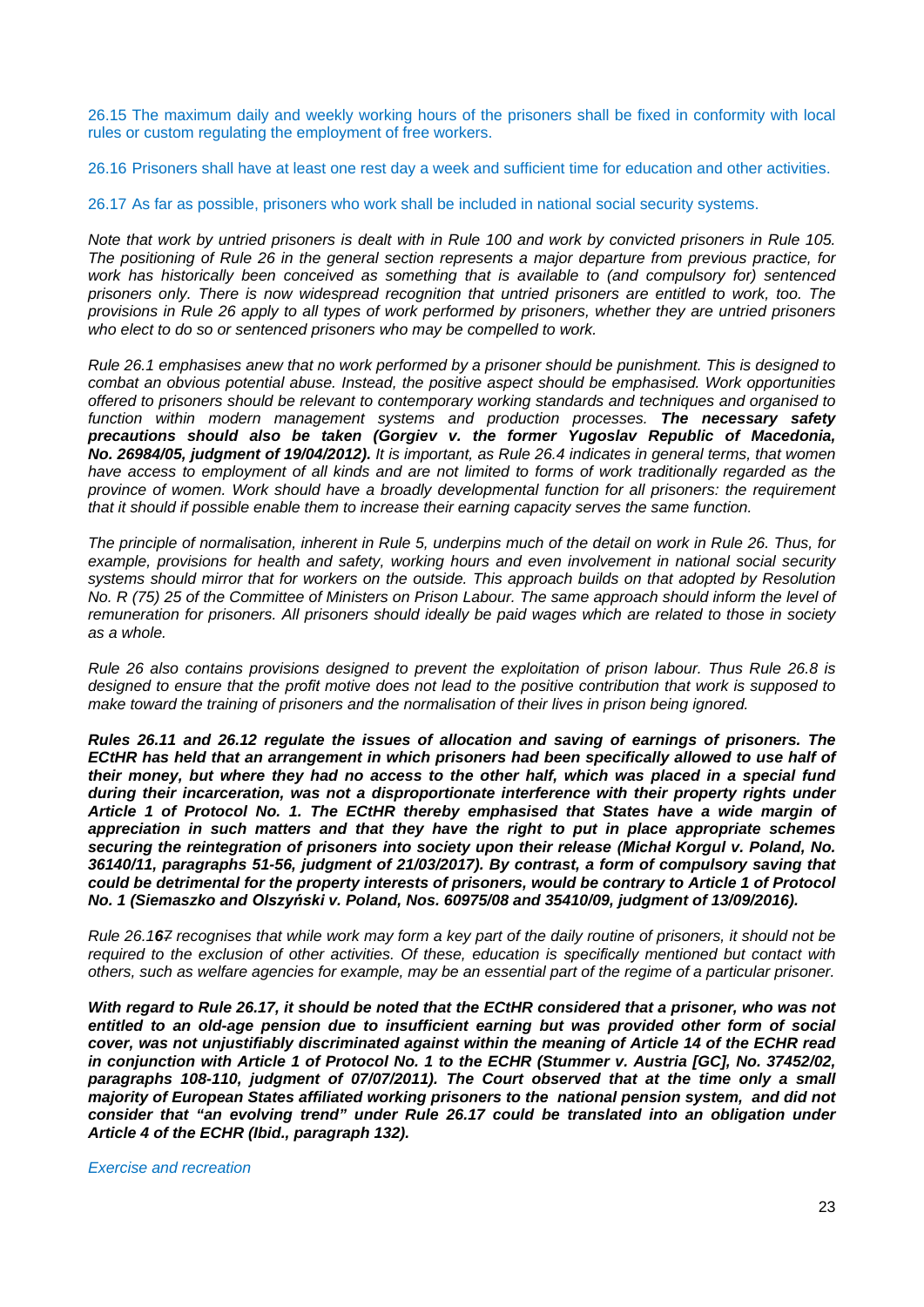27.1 Every prisoner shall be provided with the opportunity of at least one hour of exercise every day in the open air, if the weather permits.

27.2 When the weather is inclement alternative arrangements shall be made to allow prisoners to exercise.

27.3 Properly organised activities to promote physical fitness and provide for adequate exercise and recreational opportunities shall form an integral part of prison regimes.

27.4 Prison authorities shall facilitate such activities by providing appropriate installations and equipment.

27.5 Prison authorities shall make arrangements to organise special activities for those prisoners who need them.

27.6 Recreational opportunities, which include sport, games, cultural activities, hobbies and other leisure pursuits, shall be provided and, as far as possible, prisoners shall be allowed to organise them.

27.7 Prisoners shall be allowed to associate with each other during exercise and in order to take part in recreational activities.

*It is important to emphasise, as the placement of Rule 27 does, that all prisoners, including those subject to disciplinary punishment, need exercise and recreation, although these activities should not be compulsory. Opportunities for exercise and recreation must be made available to all prisoners rather than only as part of a treatment and training programme for sentenced prisoners. This is in line with the United Nations Standard Minimum Rules for the Treatment of Prisoners, which deal with exercise and sport. The importance of exercise for all prisoners is underlined by the CPT in its 2nd General Report [CPT/Inf (92)3], paragraph 47. The one-hour a day period of physical exercise is a minimum that should be applied to all prisoners who do not get sufficient exercise through their work. Facilities for outdoor exercise should be sufficient to permit prisoners to exert themselves physically.*

*The ECtHR has also held that prisoners must be allowed at least one hour of exercise in the open air every day, preferably as part of a broader programme of out-of-cell activities, while bearing in mind that outdoor exercise facilities should be reasonably spacious and whenever possible offer shelter from inclement weather. This is in line with other international standards according to which prisoners should be able to spend a reasonable part of the day outside their cells, engaged in purposeful activity of a varied nature, namely work, recreation, education (Muršić v. Croatia [GC], No. 7334/13, paragraph 133, judgment of 20/10/2016).*

*Provision for physical exercise should be complemented by recreational opportunities to make prison life as normal as possible. The organisation of sport and recreation provide an ideal opportunity for involving prisoners in an important aspect of prison life and for developing their social and interpersonal skills. It is also*  an occasion on which prisoners can exercise their right of association. This right is protected by Article 11 of *the ECHR and, while it is severely limited in the prison context by the requirements of good order, it is not entirely forbidden (see also the comment on Rule 52.3 in Part IV).*

*Rule 27.5 provides for prisoners who have a need for physical exercise of a specialised nature, for example, a prisoner who has been injured may require additional exercises to build up wasted muscles.*

#### *Education*

28.1 Every prison shall seek to provide all prisoners with access to educational programmes which are as comprehensive as possible and which meet their individual needs while taking into account their aspirations.

28.2 Priority shall be given to prisoners with literacy and numeracy needs and those who lack basic or vocational education.

28.3 Particular attention shall be paid to the education of young prisoners and those with special needs.

28.4 Education shall have no less a status than work within the prison regime and prisoners shall not be disadvantaged financially or otherwise by taking part in education.

28.5 Every institution shall have a library for the use of all prisoners, adequately stocked with a wide range of both recreational and educational resources, books and other media.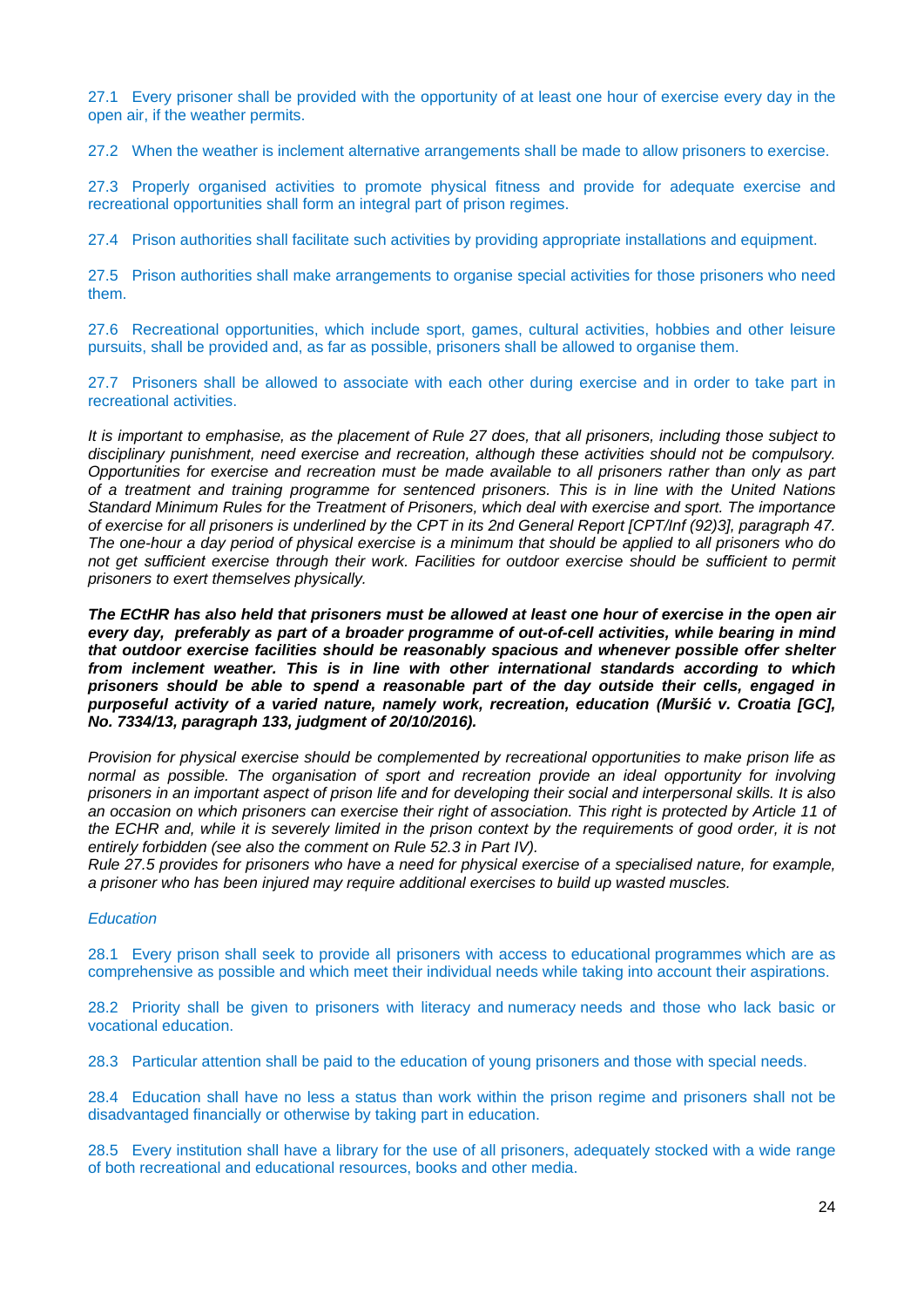28.6 Wherever possible, the prison library should be organised in co-operation with community library services.

- 28.7 As far as practicable, the education of prisoners shall:
- *a.* be integrated with the educational and vocational training system of the country so that after their release they may continue their education and vocational training without difficulty; and
- *b.* take place under the auspices of external educational institutions.

*This rule makes general provision for the education of all prisoners. Additional aspects of education for sentenced prisoners are considered in Rule 106. Prison authorities should pay special attention to the education of young prisoners and those with special educational needs such as prisoners of foreign origin, disabled prisoners and others. This is in line with Recommendation No. R (89) 12 of the Committee of Ministers on education in prison, which refers specifically to the education needs of all prisoners. The rule emphasises the importance of the prison authorities providing for prisoners who have particular educational needs and of integrating the provision of education into the educational system in the community. It is also important that where prisoners obtain formal qualifications while in prison the certificates recording these qualifications should not indicate where they were obtained.*

*The library should be seen as a facility for all prisoners and as an important recreational resource. It also has a key place in the provision of education in prison. The adequately stocked library should contain books in the various languages that prisoners read. It should also comprise legal materials including copies of the European Prison Rules and similar instruments as well as the regulations applicable to the prison for prisoners to consult. Other materials that may be held in the library include electronically stored information.*

## *Freedom of thought, conscience and religion*

29.1 Prisoners' freedom of thought, conscience and religion shall be respected.

29.2 The prison regime shall be organised so far as is practicable to allow prisoners to practise their religion and follow their beliefs, to attend services or meetings led by approved representatives of such religion or beliefs, to receive visits in private from such representatives of their religion or beliefs and to have in their possession books or literature relating to their religion or beliefs.

29.3 Prisoners may not be compelled to practise a religion or belief, to attend religious services or meetings, to take part in religious practices or to accept a visit from a representative of any religion or belief.

*Prison rules have hitherto regarded the place of religion in prison as unproblematic and limited themselves to*  positive provision on how best to organise religious life in prison. However, the increase in some countries of *prisoners with strong religious views requires a more principled approach as well as a positive requirement.*

*Rule 29.1 seeks to recognise religious freedom as well as freedom of thought and conscience as required by Article 9 of the ECHR.*

*Rule 29.2 adds a positive requirement on prison authorities to assist in respect of religious observance as well as the observance of beliefs. There are various steps that should be taken in this regard. Rule 22 already requires that religious preferences be taken into account when prisoners' diets are determined. So*  far as is practicable, places of worship and assembly shall be provided at every prison for prisoners of all *religious denominations and persuasions. If a prison contains a sufficient number of prisoners of the same religion, an approved representative of that religion should be appointed. If the number of prisoners justifies it and conditions permit, such appointment should be on a full-time basis. Such approved representatives should be allowed to hold regular services and activities and to pay pastoral visits in private to prisoners of their religion. Access to an approved representative of a religion should not be refused to any prisoner. If this is not done, Article 9 of the ECHR may be infringed (Mozer v. the Republic of Moldova and Russia [GC], No. 11138/10, paragraphs 197-198, judgment of 23/02/2016).*

*Rule 29.3 provides safeguards to ensure that prisoners are not subject to pressure in the religious sphere. The fact that these matters are dealt with in the general section underlines the requirement that religious observance should not be seen primarily as part of a prison programme but as a matter of general concern to all prisoners.*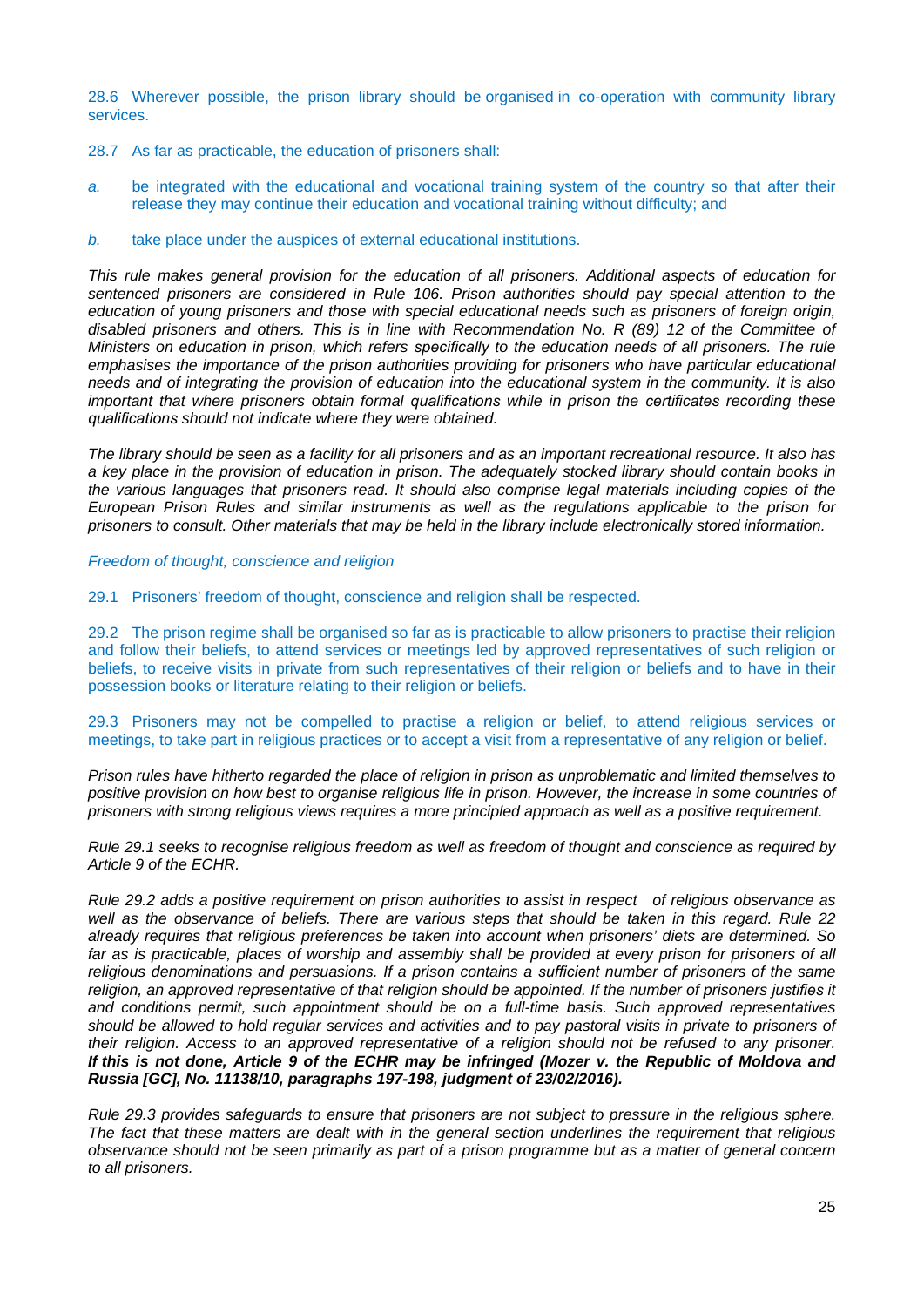## *Information*

30.1 At admission, and as often as necessary afterwards all prisoners shall be informed in writing and orally in a language they understand of the regulations governing prison discipline and of their rights and duties in prison.

30.2 Prisoners shall be allowed to keep in their possession a written version of the information they are given.

30.3 Prisoners shall be informed about any legal proceedings in which they are involved and, if they are sentenced, the time to be served and the possibilities of early release.

*This rule underlines the importance of informing prisoners of their rights and duties in a language which they can understand. Steps also need to be taken to ensure that they remain properly informed. Prisoners will not only be interested in the material and formal conditions of their detention but also in the progress of their case and, in so far as they are sentenced, in how much time has still to be served and their eligibility for early release. For this reason it is important that the prison administration keep a file on these matters for prisoners to consult. For a better understanding of the treatment of prisoners, their families should have access to the rules and regulations that determine the treatment of their next of kin.*

#### *Prisoners' property*

31.1 All property that prisoners are not allowed to retain under the rules governing the prison shall be placed in safe custody on admission to the institution.

31.2 A prisoner whose property is taken into safe custody shall sign an inventory of the property.

31.3 Steps shall be taken to keep such property in good condition.

31.4 If it has been found necessary to destroy any such property, this shall be recorded and the prisoner informed.

31.5 Prisoners shall, subject to the requirements of hygiene, good order and security, be entitled to purchase or otherwise obtain goods, including food and drink for their personal use at prices that are not abnormally higher than those in free society.

31.6 If a prisoner brings in any medicines, the medical practitioner shall decide what use shall be made of them.

31.7 Where prisoners are allowed to keep possession of their property the prison authorities shall take steps to assist in its safekeeping.

*The protection of the property of prisoners, including money, objects of value and other effects is something that may cause difficulties in practice, as prisoners are vulnerable to theft of their property. Rule 31 contains detailed procedures to be followed from admission onwards to prevent this. These procedures also serve to safeguard staff from allegations that they may have misappropriated property belonging to prisoners. The rule also provides, subject to restrictions, for prisoners to purchase or otherwise obtain goods that they may need in prison. In the case of food or drink, see also the obligation of the authorities to provide prisoners with adequate nutrition in terms of Rule 22.*

#### *Transfer of prisoners*

32.1 While prisoners are being moved to or from a prison, or to other places such as court or hospital, they shall be exposed to public view as little as possible and proper safeguards shall be adopted to ensure their anonymity.

32.2 The transport of prisoners in conveyances with inadequate ventilation or light, or which would subject them in any way to unnecessary physical hardship or indignity, shall be prohibited.

32.3 The transport of prisoners shall be carried out at the expense and under the direction of the public authorities.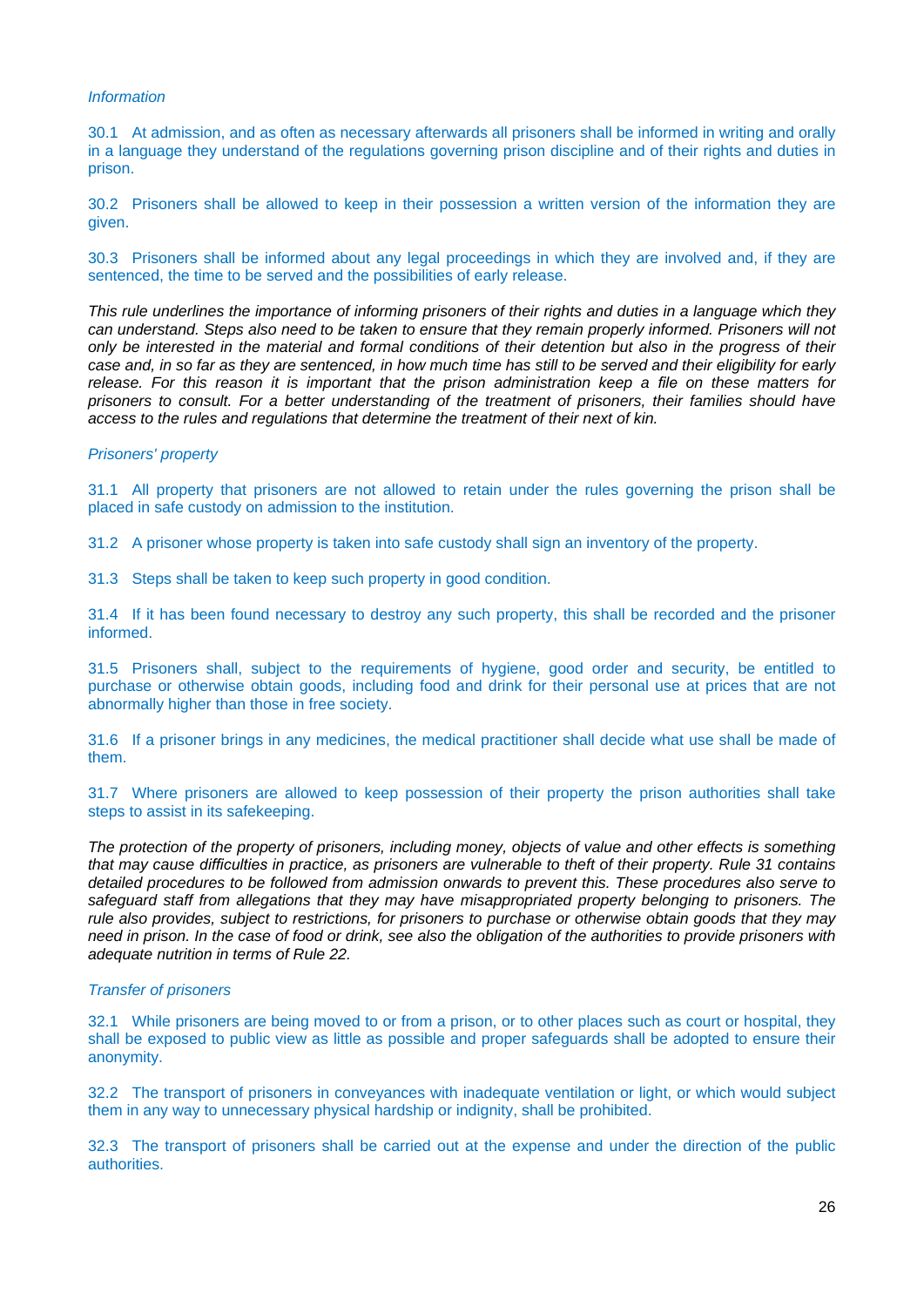*Prisoners are particularly vulnerable when being transported outside prison. Accordingly, Rule 32 provides safeguards. Rule 32.3 is specifically designed to ensure that prisoners are not exploited by making transfers dependent on their ability to pay for them. It also provides that the public authorities remain responsible for prisoners when they are being transported. Exceptions may be made where prisoners elect to be involved in civil actions. Inadequate conditions during transport may be inhuman and degrading and therefore infringe Article 3 of the ECHR (Khudoyorov v. Russia, No. 6847/02, paragraphs 112-120, judgment of 08/11/2005).* 

## *Release of prisoners*

33.1 All prisoners shall be released without delay when their commitment orders expire, or when a court or other authority orders their release.

33.2 The date and time of the release shall be recorded.

33.3 All prisoners shall have the benefit of arrangements designed to assist them in returning to free society after release.

33.4 On the release of a prisoner all articles and money belonging to the prisoner that were taken into safe custody shall be returned except in so far as there have been authorised withdrawals of money or the authorised sending of any such property out of the institution, or it has been found necessary to destroy any article on hygienic grounds.

33.5 The prisoner shall sign a receipt for the property returned.

33.6 When release is pre-arranged, the prisoner shall be offered a medical examination in accordance with Rule 42 as close as possible to the time of release.

33.7 Steps must be taken to ensure that on release prisoners are provided, as necessary, with appropriate documents and identification papers, and assisted in finding suitable accommodation and work.

33.8 Released prisoners shall also be provided with immediate means of subsistence, be suitably and adequately clothed with regard to the climate and season, and have sufficient means to reach their destination.

*This rule recognises that the question of release of prisoners does not concern only sentenced prisoners. It*  is important that prisoners who may not be legally detained further are released without delay (Quinn y. *France, No. 18580/91, judgment of 22/03/1995). The various steps that have to be taken in terms of Rule 33 are designed to ensure that all prisoners, including those who are untried, are assisted in the transition from prison to life in the community.*

#### *Women*

34.1 In addition to the specific provisions in these rules dealing with women prisoners, the authorities shall pay particular attention to the requirements of women such as their physical, vocational, social and psychological needs when making decisions that affect any aspect of their detention.

34.2 Particular efforts shall be made to give access to special services for women prisoners who have needs as referred to in Rule 25.4.

34.3 Prisoners shall be allowed to give birth outside prison, but where a child is born in prison the authorities shall provide all necessary support and facilities.

*This rule is a new provision was added to the European Prison Rules in 2006 for the first time. In order to deal with the reality that prisoners who are women are a minority in the prison system, and who can easily be discriminated against. It is designed to go beyond the outlawing of negative discrimination and to alert the authorities to the reality that they need to take positive steps in this regard. Such positive steps need to recognise, for example, that precisely because of their small numbers women may suffer disadvantages by being relatively isolated and that strategies therefore need to be devised to deal with this isolation. Similarly, the provision in Rule 26.4, that there must be no discrimination on the basis of gender in the type of work provided, needs to be complemented by positive initiatives to ensure that women are not in practice still*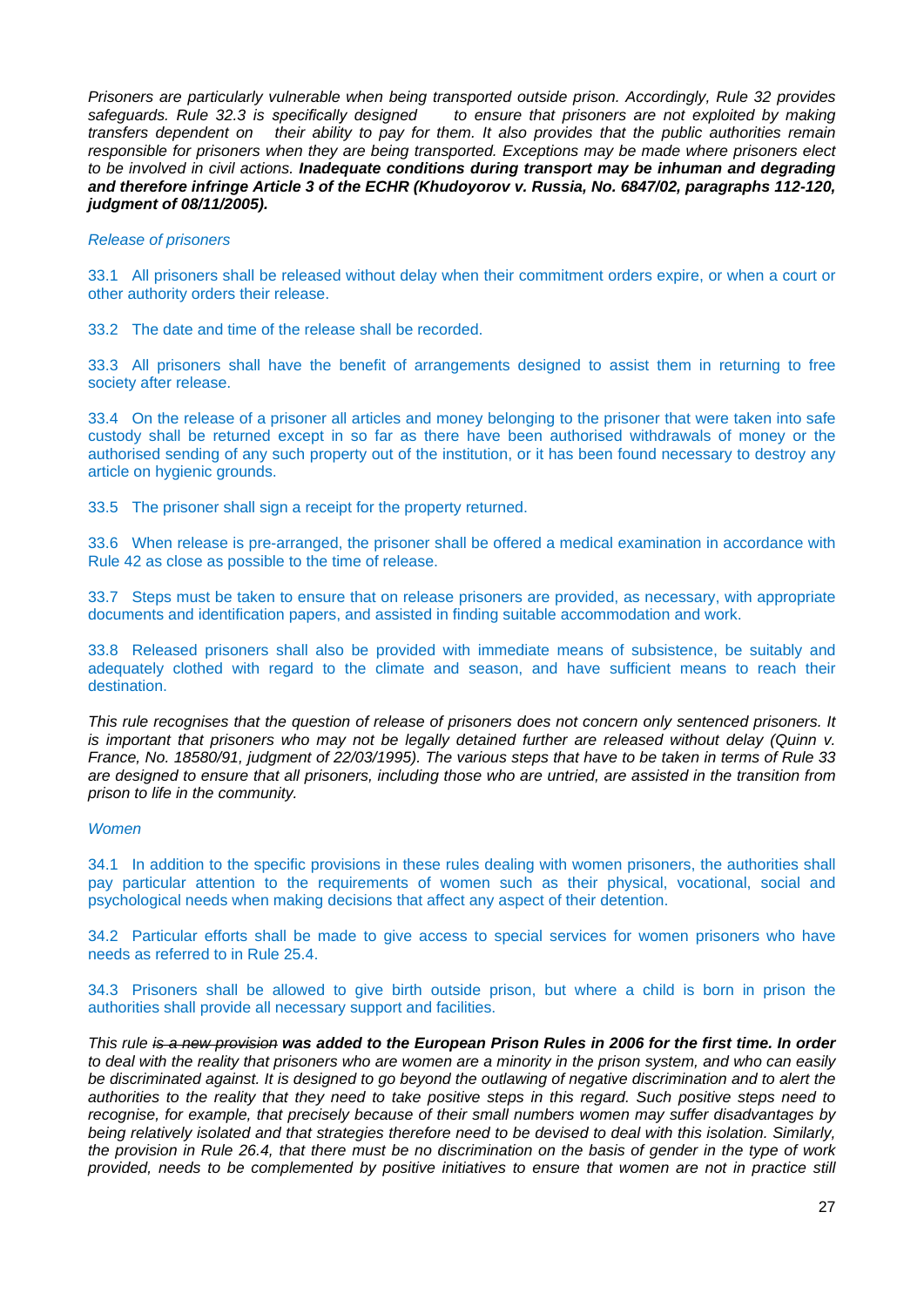*discriminated against in this respect by being housed in small units where less, or less interesting, work is on offer.*

*The requirement of giving access to special services for women prisoners is stated in general terms in order to allow for the imaginative development of a range of positive measures. However, one area stands out and this is recognised in Rule 34.2. Women prisoners are particularly likely to have suffered physical, mental or sexual abuse prior to imprisonment. Their special needs in this respect are highlighted in addition to the general attention to be paid to all such prisoners in Rule 25.4. Similar emphasis on the needs of women in this regard is also found in Rule 30.b of Rec(2003)23 on the management by prison administrations of lifesentence and other long-term prisoners.*

*It is important to recognise that women's special needs cover a wide range of issues and should not be seen primarily as a medical matter. For this reason too, the provisions dealing with pregnancy and childbirth and*  facilities for parents with children in prison are removed from the medical context and placed in this and the *following rule.* 

*Where women are taken to outside facilities they should be treated with dignity. It is not acceptable, for example, for them to give birth shackled to a bed or piece of furniture. In 2011, the United Nations adopted the Bangkok Rules, which deal specifically with the treatment of women prisoners. These rules spell out in detail how women in prison should be treated. There is no direct European equivalent to them. The Bangkok Rules should be borne in mind when issues arise relating specifically to the treatment of women which are not covered by the European Prison Rules.*

## *Detained children*

35.1 Where exceptionally children under the age of 18 years are detained in a prison for adults the authorities shall ensure that, in addition to the services available to all prisoners, prisoners who are children have access to the social, psychological and educational services, religious care and recreational programmes or equivalents to them that are available to children in the community.

35.2 Every prisoner who is a child and is subject to compulsory education shall have access to such education.

35.3 Additional assistance shall be provided to children who are released from prison.

35.4 Where children are detained in a prison they shall be kept in a part of the prison that is separate from that used by adults unless it is considered that this is against the best interests of the child.

*This rule is designed in the first instance to keep children out of prisons, which are seen as institutions for the detention of adults. Children are defined following Article 1 of the United Nations Convention on the Rights of the Child as all persons below the age of 18 years.*

*The European Prison Rules as a whole are designed to deal primarily with the manner of detention of adults in prison. Nevertheless, the rules incorporate within their scope children who are detained on remand or*  following a sentence in any institution. The rules therefore apply to protect such children in prison. This is *important, for children continue to be detained in "ordinary" prisons, although this practice is widely recognised to be undesirable. In addition, these rules, although geared to adults, may offer useful general indications of the minimum standards that should apply to children in other institutions as well.*

*Since children constitute an exceptionally vulnerable group, prison authorities should ensure that the regimes provided for detained children follow the relevant principles set out in the United Nations Convention on the Rights of the Child and Recommendation N° R (87) 20 on social reactions to juvenile delinquency. Particular attention should be given to:*

- *protecting them from any form of threat, violence or sexual abuse;*
- *providing adequate education and schooling;*
- *helping them to maintain contact with their families;*
- *providing support and guidance in their emotional development; and*
- *providing appropriate sport and leisure activities*

*These requirements are laid out in paragraph 2 of Recommendation Rec(2003)23 on the management by prison administrations of life-sentence and other long-term prisoners, and should be applied to all children.*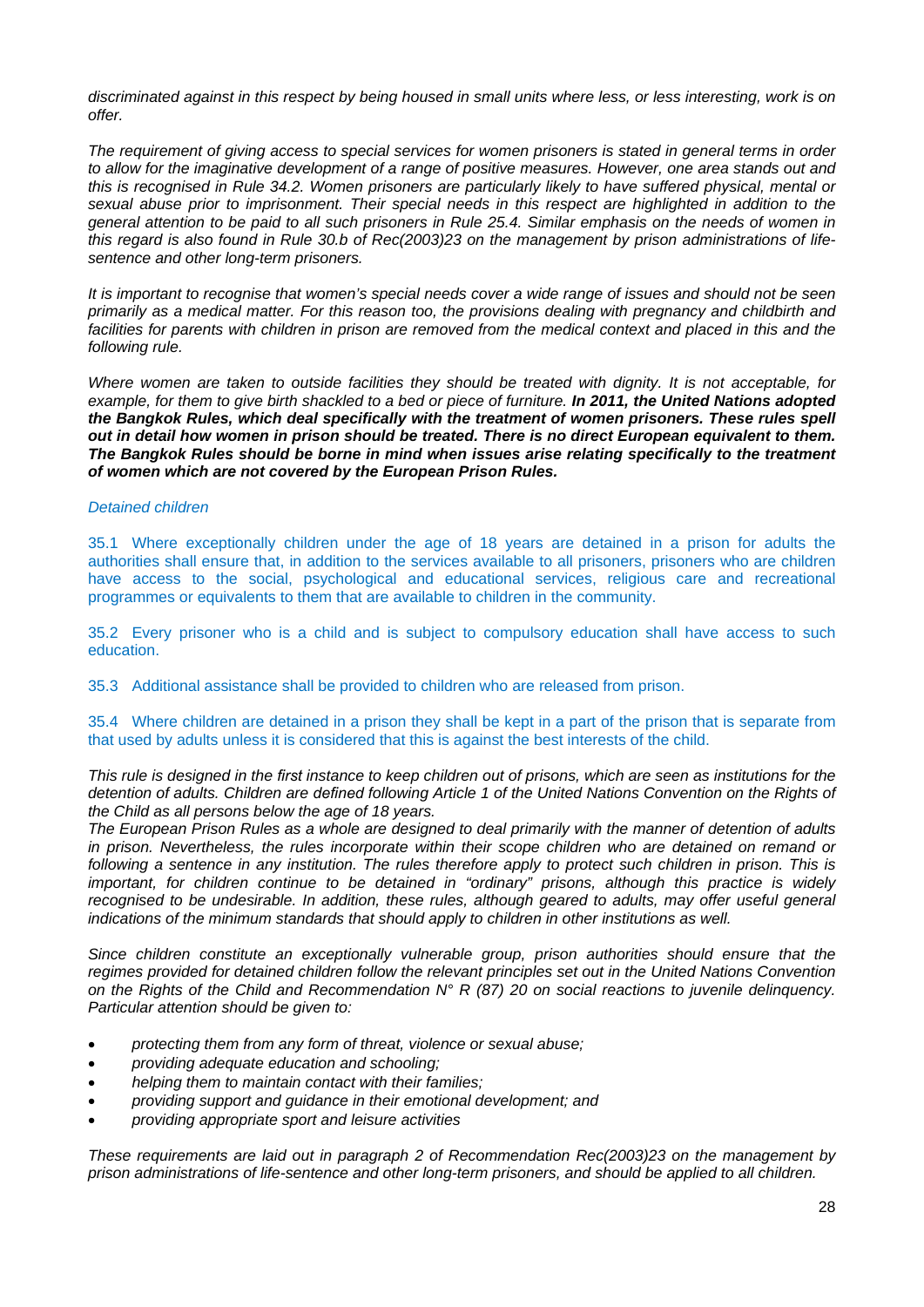*Further protection of detained children must be sought in specialist standards, such as the United Nations Standard Minimum Rules for the Administration of Juvenile Justice and the United Nations Rules for the Protection of Juveniles Deprived of their Liberty (the so-called Havana Rules, adopted by General Assembly Resolution 45/113 of 14 December 1990). Indirect reference is made to them in Rule 35.3.*

## *The ECtHR places special emphasis on the health care and treatment provided to children deprived of their liberty (Blokhin v. Russia [GC], No. 47152/06, paragraph 138, judgment of 23/03/2016).*

*Rule 35.4 states the general principle that children should be detained separately from adults. It allows an*  exception for the best interests of a child. In practice, however, it will normally be in the best interests of *children to be held separately. In the rare instances where this is not the case, such as where there are very*  few children in the prison system at all, careful steps should be taken to ensure that children are not at risk of *abuse from adult prisoners (all this is spelt out further in the UN Standard Minimum Rules for the Administration of Juvenile Justice (Rule 26.3); the UN Rules for the Protection of Juveniles Deprived of their Liberty (Rule 29) and in the CPT 12th General Report (CPT/Inf (99)12, paragraph 25).*

## *Infants*

36.1 Infants may stay in prison with a parent only when it is in the best interest of the infants concerned. They shall not be treated as prisoners.

36.2 Where such infants are allowed to stay in prison with a parent special provision shall be made for a nursery, staffed by qualified persons, where the infants shall be placed when the parent is involved in activities where the infant cannot be present.

36.3 Special accommodation shall be set aside to protect the welfare of such infants.

*Whether infants should be allowed to stay in prison with one of their parents and, if so, for how long, is a vexed question. Ideally, parents of infants should not be imprisoned but that is not always possible. The solution adopted here is to emphasise that the best interests of the infant should be the determining factor. However, the parental authority of the mother, if it has not been removed, should be recognised, as should that of the father. It should be emphasised that where infants stay in a prison they are not to be regarded as prisoners. They retain all the rights of infants in free society. No upper limit is set in the rule for the age that infants may reach before they have to leave their parent behind in prison. There are considerable cultural variations on what such a limit should be. Moreover, the needs of individual infants vary enormously and it may be in the interests of a particular infant to be kept beyond the norm with the parent in prison. With regard to infants in prison, the ECtHR has emphasised, relying on international standards and on its own case law, that the governing principle in all cases must be an infant's best interests. The ECtHR has stressed that the authorities have an obligation to create adequate conditions for these interests to be recognised in practice, including also in prison (Korneykova and Korneykov v. Ukraine, No. 56660/12, paragraphs 129-132, judgment of 24/03/2016).*

## *Foreign nationals*

**[37.1 Positive steps shall be taken to avoid discrimination against prisoners who are foreign nationals and to address specific problems that they may face in prison.]**

37.1 **2** Prisoners who are foreign nationals shall be informed, without delay, of their right to request contact and be allowed reasonable facilities to communicate with the diplomatic or consular representative of their state.

37.*2* **3** Prisoners who are nationals of states without diplomatic or consular representation in the country, and refugees or stateless persons, shall be allowed similar facilities to communicate with the diplomatic representative of the state which takes charge of their interests or the national or international authority whose task it is to serve the interests of such persons.

37.3 **4** In the interests of foreign nationals in prison who may have special needs, prison authorities shall co-operate fully with diplomatic or consular officials representing prisoners.

37.4 **5** Specific information about legal assistance shall be provided to prisoners who are foreign nationals.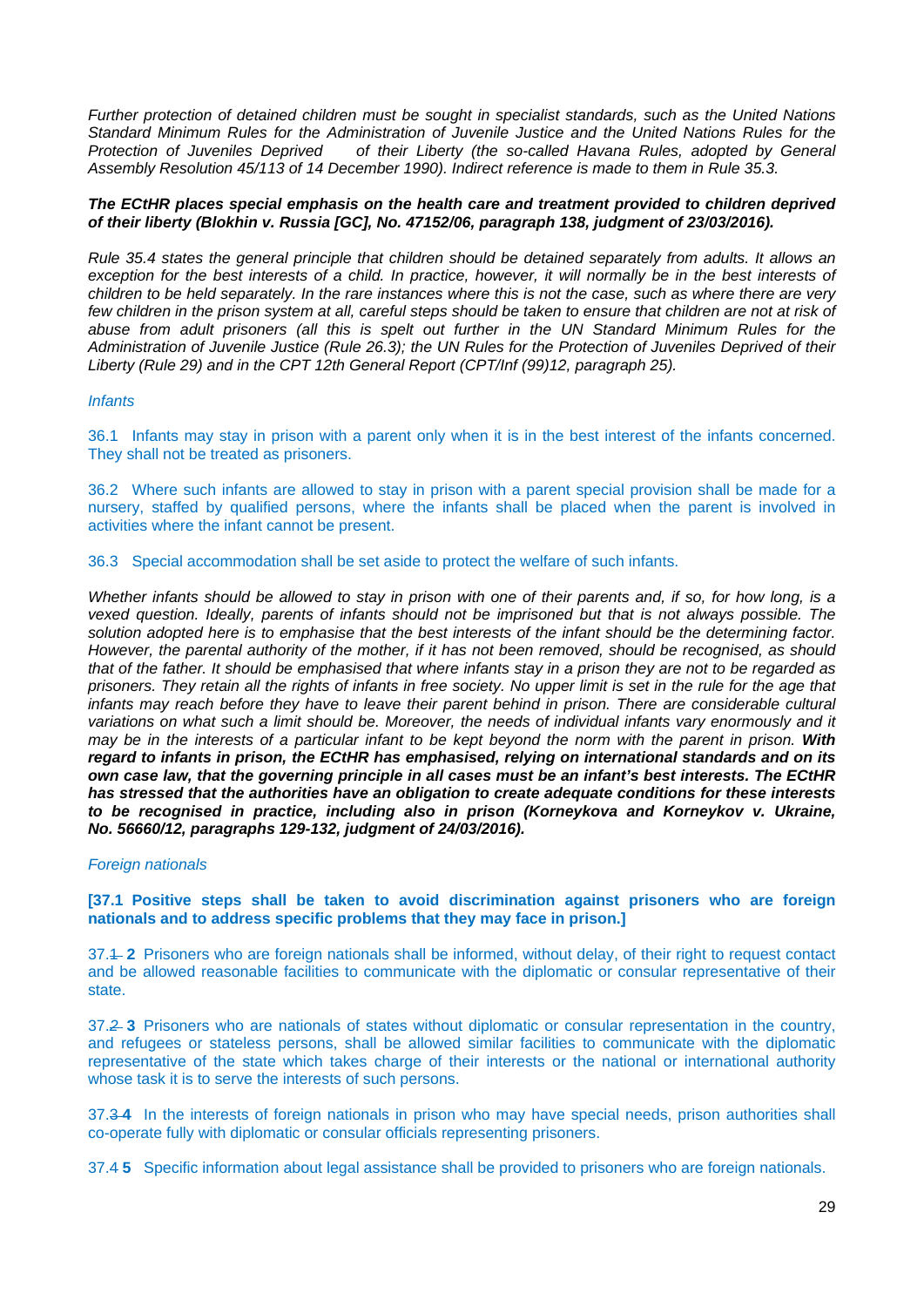37.5 **6** Prisoners who are foreign nationals shall be informed of the possibility of requesting that the execution of their sentence be transferred to another country.

*The new Rule 37.1, if accepted, alerts prison authorities to the general problems faced by prisoners who are foreign nationals. It emphasises that foreign prisoners may have specific needs that differ from those of the national prison population. These needs must be met, as far as possible, to ensure substantive equality of treatment of all prisoners. More details on how to deal with the needs of such prisoners are contained in Rec. N° R (84) 12 - CM/Rec (2012) 12 concerning foreign prisoners.*

*This Rrule 37 reflects the growing importance of issues surrounding foreigners in European prisons by incorporating them in a separate rule. It applies to both untried and sentenced prisoners. It closely follows Rule 62 of the Nelson Mandela Rules 38 of the United Nations Standard Minimum Rules on the Treatment of Prisoners and is in line with the Vienna Convention on Consular Relations. The underlying principle is that foreign nationals may be in particular need of assistance when a state other than their own is exercising the power of imprisoning them. This assistance is to be provided by representatives of their countries. Prison officials should also note that foreign prisoners may qualify for transfer under the European Convention of the Transfer of Sentenced Prisoners or in terms of bilateral arrangements and should inform such prisoners of the possibility (see paragraph 25 of Recommendation Rec(2003)23 on the management by prison administrations of life-sentence and other long-term prisoners).*

*Rule 37.3 recognises that foreign prisoners may have other special needs. In some countries these prisoners may also receive visits by representatives of organisations concerned with the welfare of foreign prisoners. More details on how to deal with the needs of such prisoners are contained in Recommendation No. R (84) 12 concerning foreign prisoners.*

*The ECtHR has stressed that Article 8 of the ECHR requires that foreign prisoners have some contact with their families, at least through telephone conversations and occasional visits, where regular visits are impossible or very difficult to organise (Labaca Larrea and Others v. France (dec.), No. 56710/13 et al., judgment of 07/02/2017).*

*Ethnic or linguistic minorities*

38.1 Special arrangements shall be made to meet the needs of prisoners who belong to ethnic or linguistic minorities.

38.2 As far as practicable the cultural practices of different groups shall be allowed to continue in prison.

38.3 Linguistic needs shall be met by using competent interpreters and by providing written material in the range of languages used in a particular prison.

*The increasingly diverse prison population of Europe means means that a new rule is required to ensure that particular attention needs to be is paid to the requirements needs of ethnic and linguistic minorities. Rule 38, which is a new rule introduced in 2006, states this proposition in general terms. Prison staff need to be sensitised to the cultural practices of various groups in order to avoid misunderstandings.*

**Part III**

*Health*

#### *Health care*

39. Prison authorities shall safeguard the health of all prisoners in their care.

*This Rule 39 was introduced to the European Prison Rules in 2006 for the first time. It is rooted in is a new one and has its basis in Article 12 of the International Covenant on Economic, Social and Cultural Rights, which establishes "the right of everyone to the enjoyment of the highest attainable standard of physical and mental health". Alongside this fundamental right, which applies to all persons, prisoners have additional safeguards as a result of their status. When a state deprives people of their liberty it takes on a responsibility to look after their health in terms both of the conditions under which it detains them and of the individual treatment that may be necessary. Prison administrations have a responsibility not simply to ensure effective access for prisoners to medical care but also to establish conditions that promote the well-being*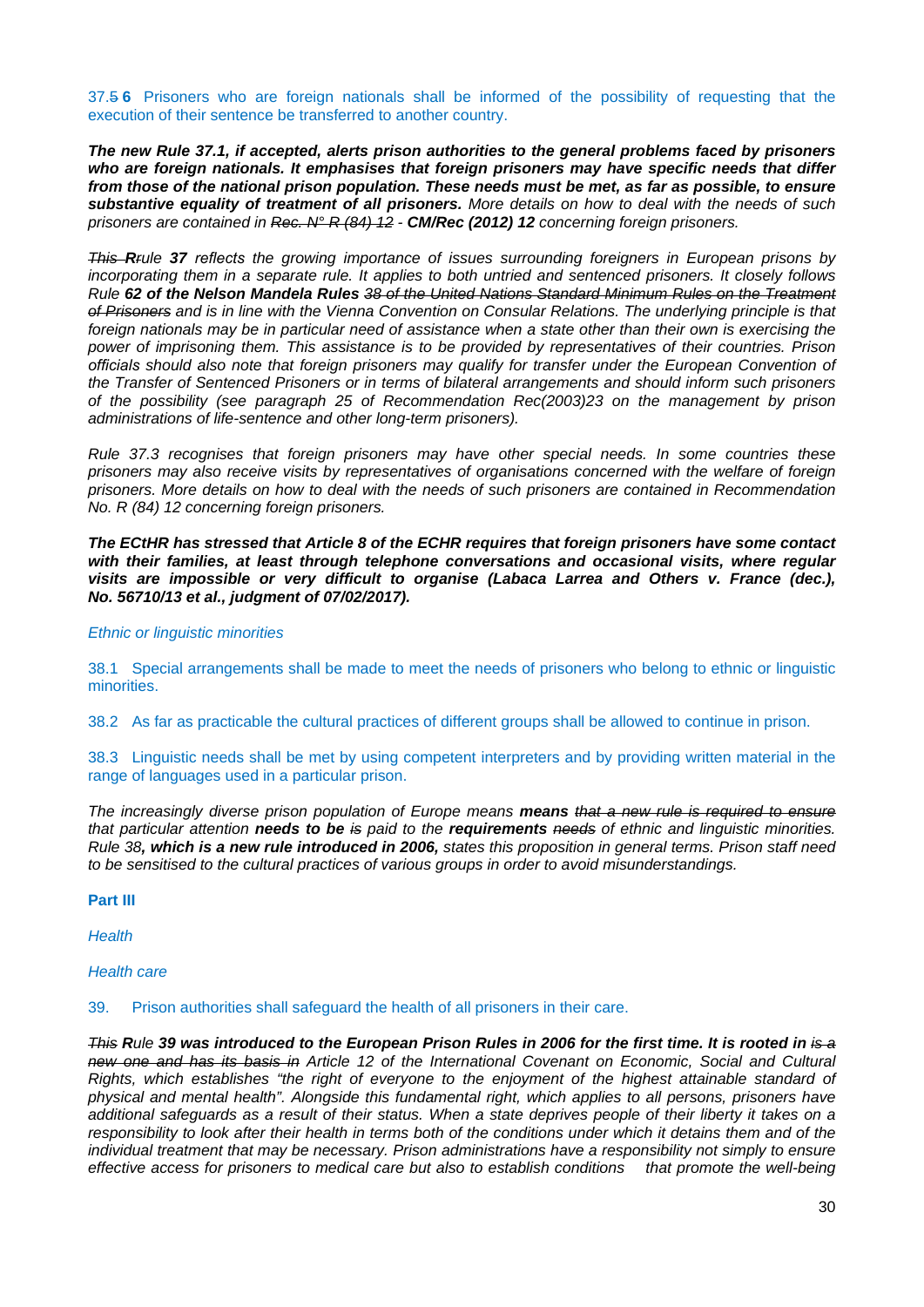*of both prisoners and prison staff. Prisoners should not leave prison in a worse condition than when they entered. This applies to all aspects of prison life, but especially to health care.*

*This principle is reinforced by Recommendation No. R (98) 7 of the Committee of Ministers to member states concerning the ethical and organisational aspects of health care in prison and also by the CPT, particularly in its 3rd General Report (CPT/Inf (93) 12). There is also an increasing body of case law coming from the European Court of Human Rights, which confirms the obligation of states to safeguard the health of prisoners in their care. CM/Rec (2012) 12 concerning foreign prisoners and the Bangkok Rules give further guidance on the approach to be adopted to the healthcare of foreign prisoners and women respectively.* 

*The ECtHR has held that Article 3 of the ECHR imposes an obligation on the State to protect the physical well-being of persons deprived of their liberty by, among other things, providing them with the requisite medical care. Thus, lack of appropriate medical care may amount to inhuman or degrading treatment contrary to Article 3 of the ECHR (Blokhin v. Russia [GC], No. 47152/06, paragraph 138, judgment of 23/03/2016). Moreover, factors that impact negatively on prisoners' health, such as passive smoking, may be seen as aggravating inadequate conditions of detention (Florea v. Romania, No. 37186/03, judgment of 14/09/2009).*

#### *Organisation of prison health care*

40.1 Medical services in prison shall be organised in close relation with the general health administration of the community or nation.

40.2 Health policy in prisons shall be integrated into, and compatible with, national health policy.

40.3 Prisoners shall have access to the health services available in the country without discrimination on the grounds of their legal situation.

40.4 Medical services in prison shall seek to detect and treat physical or mental illnesses or defects from which prisoners may suffer.

40.5 All necessary medical, surgical and psychiatric services including those available in the community shall be provided to the prisoner for that purpose.

*The most effective way of implementing Rule 40 is that the national health authority should also be*  responsible for providing health care in prison, as is the case in a number of European countries. If this is not *the case, then there should be the closest possible links between the prison health care providers and health service providers outside the prison. This will not only allow for a continuity of treatment but will also enable prisoners and staff to benefit from wider developments in treatments, in professional standards and in training.*

*Recommendation No. R (98) 7 of the Committee of Ministers requires that "health policy in custody should be integrated into, and compatible with, national health policy". As well as being in the interest of prisoners, this is in the interest of the health of the population at large, especially in respect of policies relating to infectious diseases that can spread from prisons to the wider community.*

*The right of prisoners to have full access to the health services available in the country at large is confirmed by Principle 9 of the UN Basic Principles for the Treatment of Prisoners. The CPT's 3rd General Report also lays great emphasis on the right of prisoners to equivalence of health care. It is also an important principle that prisoners should have access to health care free of charge (Rule 24 of the Nelson Mandela Rules Principle 24 of the UN Body of Principles for the Protection of All Persons under Any Form of Detention or Imprisonment*). A number of countries experience great difficulty in providing health care of a high standard *to the population at large. Even in these circumstances prisoners are entitled to the best possible health care*  arrangements and without charge. The CPT has stated that even in times of grave economic difficulty *nothing can relieve the state of its responsibility to provide the necessities of life to those whom it has deprived of their liberty. It has made clear that the necessities of life include sufficient and appropriate medical supplies (see, for example, the Report on Moldova [CPT/Inf (2002) 11]).*

*The ECtHR has held that, in order to determine the adequacy of medical assistance, the mere fact that prisoners are seen by a medical practitioner and prescribed a certain form of treatment does not automatically lead to the conclusion that the medical assistance was adequate. The authorities must*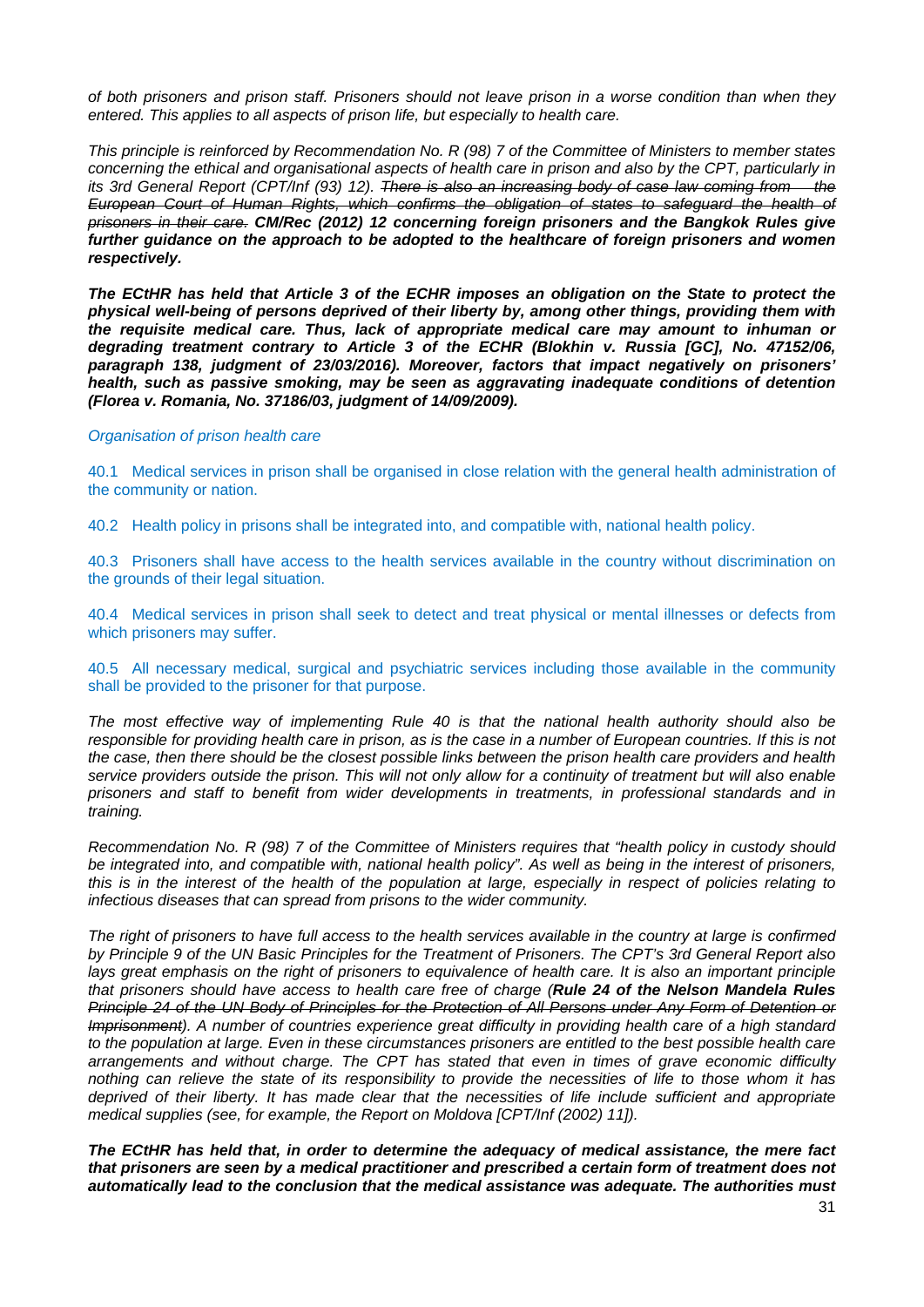*also ensure that; (1) a comprehensive record is kept concerning the prisoners' state of health and their treatment while in detention; (2) diagnosis and care are prompt and accurate, and (3) if necessitated by the nature of a medical condition supervision is regular and systematic and involves a comprehensive therapeutic strategy aimed at adequately treating the prisoners' health problems or preventing their aggravation, rather than addressing them on a symptomatic basis. The authorities must also show that the necessary conditions were created for the prescribed treatment to be followed through in practice (Blokhin v. Russia [GC], No. 47152/06, paragraph 137, judgment of 23/03/2016).*

*Nothing in these rules prevents a state from allowing prisoners to consult their own doctor at their own expense. Rule 118 of the Nelson Mandela Rules provides that untried prisoners who apply to be treated by their own doctors or dentists must be allowed to do so if they have reasonable grounds for the application.*

## *Medical and health care personnel*

41.1 Every prison shall have the services of at least one qualified general medical practitioner.

41.2 Arrangements shall be made to ensure at all times that a qualified medical practitioner is available without delay in cases of urgency.

41.3 Where prisons do not have a full-time medical practitioner, a part-time medical practitioner shall visit regularly.

41.4 Every prison shall have personnel suitably trained in health care.

41.5 The services of qualified dentists and opticians shall be available to every prisoner.

*A basic requirement to ensure that prisoners do have access to health care whenever required is that there should be a medical practitioner appointed to every prison. The medical practitioner referred to should be a fully qualified medical doctor. In large prisons a sufficient number of doctors should be appointed on a*  full-time basis. In any event, a doctor should always be available to deal with urgent health matters. *This requirement is confirmed in Recommendation No. R (98) 7 of the Committee of Ministers.*

*In addition to doctors, there should be other suitably qualified health care personnel. In some eastern European countries, paramedics (sometimes called feldshers) reporting to a doctor also deliver medical assistance and care. Another important group will be properly trained nurses. In 1998, the International Council of Nurses published a statement which said, among other things, that national nursing associations should provide access to confidential advice, counselling and support for prison nurses. (The Nurse's Role in the Care of Prisoners and Detainees, International Council of Nurses, 1998).*

*In dealing with prisoners, doctors should apply the same professional principles and standards that they would apply in working outside prisons. This principle was confirmed by the International Council of Prison Medical Services when it agreed the Oath of Athens:*

*"We, the health professionals who are working in prison settings, meeting in Athens on September 10, 1979, hereby pledge, in keeping with the spirit of the Oath of Hippocrates, that we shall endeavour to provide the best possible health care for those who are incarcerated in prisons for whatever reasons, without prejudice and within our respective professional ethics".*

*This is also required by the first of the UN Principles of Medical Ethics relevant to the Role of Health Personnel, particularly Physicians, in the Protection of Prisoners and Detainees against Torture and Other Cruel, Inhuman or Degrading Treatment or Punishment.*

# *Duties of the medical practitioner*

42.1 The medical practitioner or a qualified nurse reporting to such a medical practitioner shall see every prisoner as soon as possible after admission, and shall examine them unless this is obviously unnecessary.

42.2 The medical practitioner or a qualified nurse reporting to such a medical practitioner shall examine the prisoner if requested at release, and shall otherwise examine prisoners whenever necessary.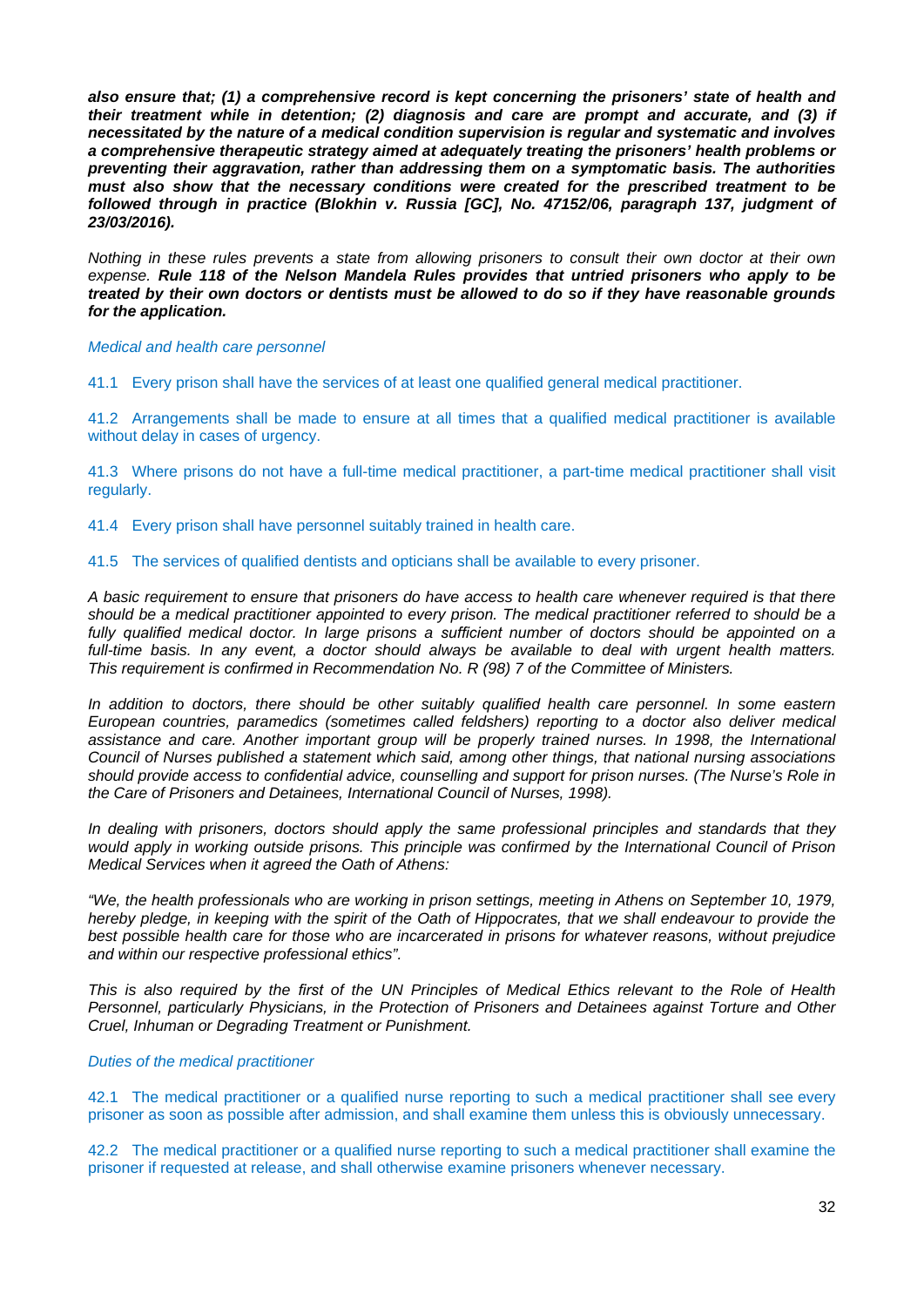42.3 When examining a prisoner the medical practitioner or a qualified nurse reporting to such a medical practitioner shall pay particular attention to:

- *a.* observing the normal rules of medical confidentiality;
- *b.* diagnosing physical or mental illness and taking all measures necessary for its treatment and for the continuation of existing medical treatment;
- *c.* recording and reporting to the relevant authorities any sign or indication that prisoners may have been treated violently;
- *d.* dealing with withdrawal symptoms resulting from use of drugs, medication or alcohol;
- *e.* identifying any psychological or other stress brought on by the fact of deprivation of liberty;
- *f.* isolating prisoners suspected of infectious or contagious conditions for the period of infection and providing them with proper treatment;
- *g.* ensuring that prisoners carrying the HIV virus are not isolated for that reason alone;
- *h.* noting physical or mental defects that might impede resettlement after release;
- *i.* determining the fitness of each prisoner to work and to exercise; and
- *j.* making arrangements with community agencies for the continuation of any necessary medical and psychiatric treatment after release, if prisoners give their consent to such arrangements.

*In line with Recommendation No. R (98) 7 on ethical and organisational aspects of health care in prison, the idea underlying the duties of prison doctors is that they should give appropriate medical care and advice to all the prisoners for whom they are clinically responsible. In addition, their clinical assessments of the health of prisoners shall be governed solely by medical criteria. Rule 42 makes it clear that the task of the medical practitioner begins as soon as any person is admitted to a prison. There are several important reasons why prisoners should be medically examined when they first arrive in prison. Such an examination will:*

- *enable medical staff to identify any pre-existing medical conditions and ensure that appropriate treatment is provided;*
- *allow appropriate support to be provided to those who may be suffering the effects of the withdrawal of drugs;*
- help to identify any traces of violence which may have been sustained before their admission to *prison; and*
- *allow trained staff to assess the mental state of the prisoner and provide appropriate support to those who may be vulnerable to self-harm.*

*An examination will only be obviously unnecessary if it is required neither by the prisoner's state of health nor by public health needs. Details of any injuries noted should be forwarded to the relevant authorities.*

*Following on from this initial examination the medical practitioner should see all prisoners as often as their health requires it. This is particularly important in respect of prisoners who may be suffering from mental illness or are mentally disordered, who are experiencing drug or alcohol withdrawal symptoms or who are under particular stress because of the fact of their imprisonment. Recommendation No. R (98) 7 of the Committee of Ministers makes extensive reference to the care of prisoners with alcohol- and drug-related problems and draws attention to the recommendations of the Council of Europe Co-operation Group to Combat Drug Abuse and Illicit Trafficking in Drugs (the Pompidou Group). According to the ECtHR, appropriate treatment should be provided for the withdrawal symptoms that result from substance abuse (McGlinchey and Others v. the United Kingdom, No. 50390/99, judgment of 29/04/2003; Wenner v. Germany, No. 62303/13, judgment of 01/09/2016). In a judgment in April 2003 (McGlinchey and Others v. the United Kingdom, No. 50390/99, judgment of 29/04/2003), the European Court of Human Rights found*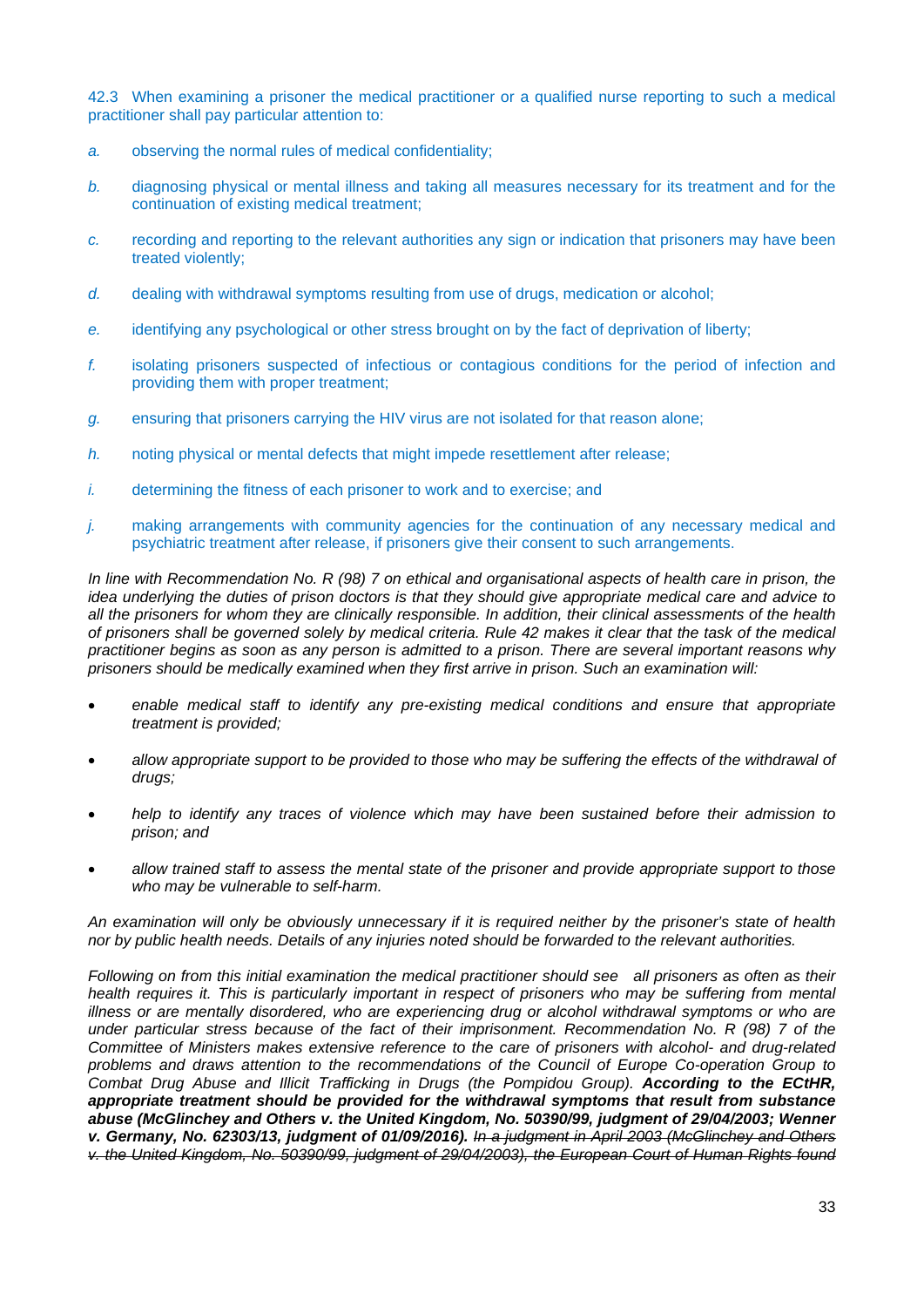### *a violation of Article 3 of the ECHR in respect of the medical treatment of a heroin addict who died during detention.*

*In several European countries there is a real concern about the spread of infectious diseases, such as tuberculosis (TB) (CPT 7th General Report [CPT/Inf (97) 10 § 31). This is a threat to the health of both prisoners and prison staff and also to the community at large. This fact has been recognised by the heads of government of the Baltic Sea States, who issued a joint statement in June 2002, noting that "overcrowded prisons with infected inmates and with poor hygiene and sanitation are a dominant threat in the field of communicable diseases in the region". Medical practitioners working in prisons need to be particularly alert when examining persons who have been newly admitted to prison to identify any who have a communicable disease. When conditions are overcrowded or there is poor hygiene, there also needs to be a programme of regular screening. In such situations there should be a programme for the treatment of prisoners suffering from such illnesses. In one of its country reports, the CPT noted the inadequate supply of anti-TB drugs, a sporadic supply of which can lead to the onset of multi-drug resistant TB, and invoked the principle that the prison authorities had a clear obligation to provide a consistent supply of drugs (Report to the Latvian Government CPT/Inf (2001) 27). Arrangements also need to be made when necessary for clinical reasons to isolate prisoners for their own benefit and for the safety of other persons. Recommendation No. R (98) 7 of the Committee of Ministers proposes that vaccination against hepatitis B should be offered to prisoners and staff.*

*In recent years an increasing number of prisoners have been found to be carrying the HIV virus. In some countries the practice has been to automatically segregate such prisoners. There is no clinical justification for doing this and this practice should be discouraged. Reference is made to the norms contained in Recommendation No. R (93) 6 of the Committee of Ministers to member states on prison and criminological aspects of the control of transmissible diseases including Aids and related health problems in prison. Recommendation No. R (98) 7 of the Committee of Ministers reinforces this point and also stresses that an HIV test should be performed only with the consent of the prisoner concerned and on an anonymous basis. World Health Organisation guidelines (WHO Guidelines on HIV infection and Aids in prisons, Geneva, 1993) make it absolutely clear that testing for HIV should not be compulsory and HIV infected prisoners should not be segregated from others unless they are ill and need specialised medical care.*

*Rule 42.2 provides that if a prisoner is released before the completion of his treatment, it is important that the medical practitioner establish links with medical services in the community so as to enable the prisoner to continue his treatment following release. This is particularly important where the released prisoner suffers from an infectious disease such as tuberculosis, or where a mental or physical disease or defect might impede the prisoner's successful resettlement in society.*

*Rule 42.3.a provides that medical practitioners examining prisoners should observe the normal rules of medical confidentiality. Rule 42.3.c also provides that medical practitioners should record and report to the relevant authorities any indications that prisoners may have been treated violently. There may be a tension between these two duties. The CPT has emphasised that the principle of confidentiality must not become an obstacle to the reporting of medical evidence indicative of ill treatment. The CPT favours an automatic reporting obligation for healthcare professionals working in prisons that applies "regardless of the wishes of the person concerned" (CPT 23rd General Report [CPT/Inf (2013) 29] § 77.) See also Rule 32.1.c of the Nelson Mandela Rules. As far as possible, prisoners should be protected against reprisals that may follow from such reporting. Rule 34 of the Nelson Mandela Rules suggests "proper procedural safeguards" that should be followed to avoid exposing prisoners to "foreseeable risk of harm".* 

43.1 The medical practitioner shall have the care of the physical and mental health of the prisoners and shall see, under the conditions and with a frequency consistent with health care standards in the community, all sick prisoners, all who report illness or injury and any prisoner to whom attention is specially directed.

43.2 The medical practitioner or a qualified nurse reporting to such a medical practitioner shall pay particular attention to the health of prisoners held under conditions of solitary confinement, shall visit such prisoners daily, and shall provide them with prompt medical assistance and treatment at the request of such prisoners or the prison staff.

43.3 The medical practitioner shall report to the director whenever it is considered that a prisoner's physical or mental health is being put seriously at risk by continued imprisonment or by any condition of imprisonment, including conditions of solitary confinement.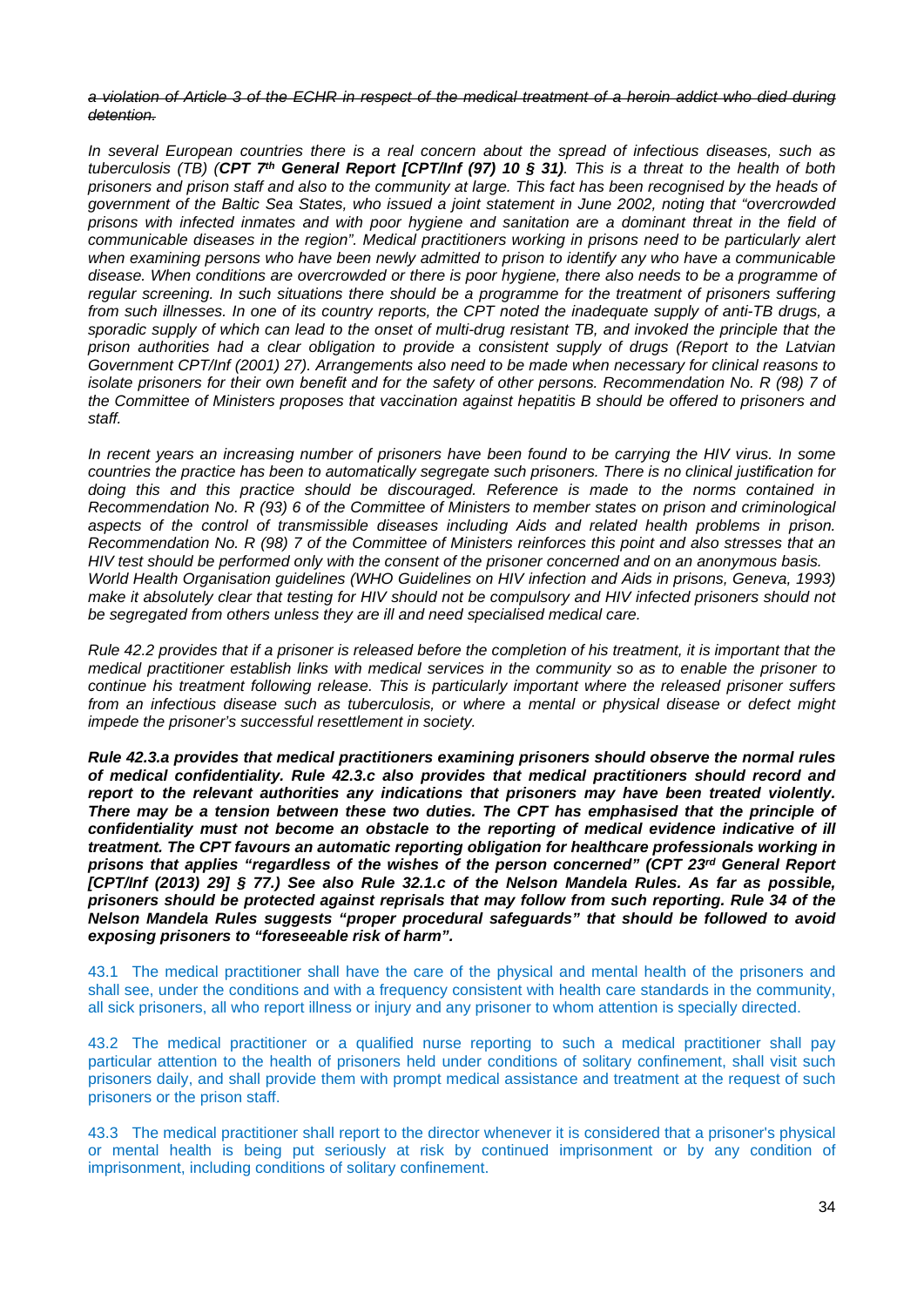*Rule 43.1 places the duty to care for the physical and mental health of prisoners squarely on the medical practitioner. This means that the clinical decisions of the medical practitioner should not be overruled or ignored by non-medical prison staff (see also Rule 27.2 of the Nelson Mandela Rules.)*

*This rRule 43 as a whole implies entitles that individual prisoners are entitled to regular, confidential access to appropriate levels of medical consultation, which is at least the equivalent to that available in civil society. The conditions under which prisoners are interviewed about their health should be the equivalent of those that apply in civil medical practice. Wherever possible they should take place in appropriately equipped consulting rooms. It is unacceptable for consultation to take place with groups of prisoners or in the presence of other prisoners or non-medical staff. During medical examinations prisoners shall not be handcuffed or physically separated from the medical practitioner.*

*Under no circumstances should they be required to disclose to other staff their reasons for seeking a consultation if they have to submit their request for access to a doctor to them. The arrangements for seeking a medical consultation should be made clear to prisoners on admission to the prison.*

*The medical records of individual prisoners should remain under the control of the medical practitioner and should not be disclosed without the prior written authorisation of the prisoner. In some countries, prison health care services come under the jurisdiction of civilian health care provision. In addition to the benefits discussed above, such arrangements also help to establish clearly that medical records are not part of general prison records. Rule 26 of the Nelson Mandela Rules places a duty on the "healthcare service" to "prepare and maintain accurate, up-to-date and confidential individual medical files on all prisoners". All prisoners should be able to access their medical records, if they request to do so.*

*The treatment provided as a result of consultation and diagnosis should be that which is in the best interests of the individual prisoner. Medical judgments and treatments should be based on the needs of the individual prisoner and not on the needs of the prison administration. Recommendation No. R (98) 7 of the Committee of Ministers emphasises that prisoners should give informed consent before any physical examination or treatment, as does the CPT's 3rd General Report.*

*Recommendation No. R (98) 7 of the Committee of Ministers notes the need to pay special attention to the needs of prisoners with physical handicaps and to provide facilities to assist them along lines similar to those in the outside environment. In a judgment in July 2001 (Price v. the United Kingdom, No. 33394/96, judgment of 10/07/2001) the European Court of Human Rights found a violation of Article 3 of the ECHR in respect of the treatment of a severely handicapped person in prison despite the fact that it found no evidence of any positive intention on the part of the prison authorities to humiliate or debase the applicant.*

*One consequence of the increase in the length of sentences in some jurisdictions is that the prison administration has to respond to the needs of growing numbers of elderly prisoners. In some countries, the recent trend towards mandatory life or long sentences has led to a significant increase in prisoners who will become old in prison. Prison administrations will need to give particular consideration to the different problems, both social and medical, of this group of prisoners. This may require the provision of a range of specialist facilities to deal with the problems arising from a loss of mobility or the onset of mental deterioration.*

*Special considerations will apply to prisoners who become terminally ill and a decision may have to be made as to whether such prisoners should be released early from their sentences. Any diagnosis made or advice offered by prison medical staff should be based on professional judgment and in the best interests of the prisoner. Recommendation No. R (98) 7 of the Committee of Ministers indicates that the decision as to when such patients should be transferred to outside hospital units should be taken on medical grounds. In a judgment in November 2002 (Mouisel v. France, No. 67263/01, judgment of 14/11/2002) the European Court of Human Rights found a violation of Article 3 of the ECHR in respect of the medical treatment of a terminally ill prisoner. It noted a positive obligation on the state to offer adequate medical treatment and criticised the*  fact that the prisoner had been handcuffed to a hospital bed. In another case in October 2003, (Hénaf v. *France, No. 65436/01, judgment of 27/11/2003) the Court found a violation of Article 3 of the ECHR in the treatment of a sick prisoner who had been chained to a hospital bed.*

*Recommendation No. R (98) 7 of the Committee of Ministers makes reference to the treatment of prisoners who are on hunger strike. It stresses that clinical assessment of a hunger striker should only take place with the express permission of the patient unless there is a severe mental disorder, which requires transfer to a psychiatric service. Such patients should be given a full explanation of the possible harmful effects of their action on their long-term well-being. Any action that the medical practitioner (doctor) takes must be in accordance with national law and professional standards.*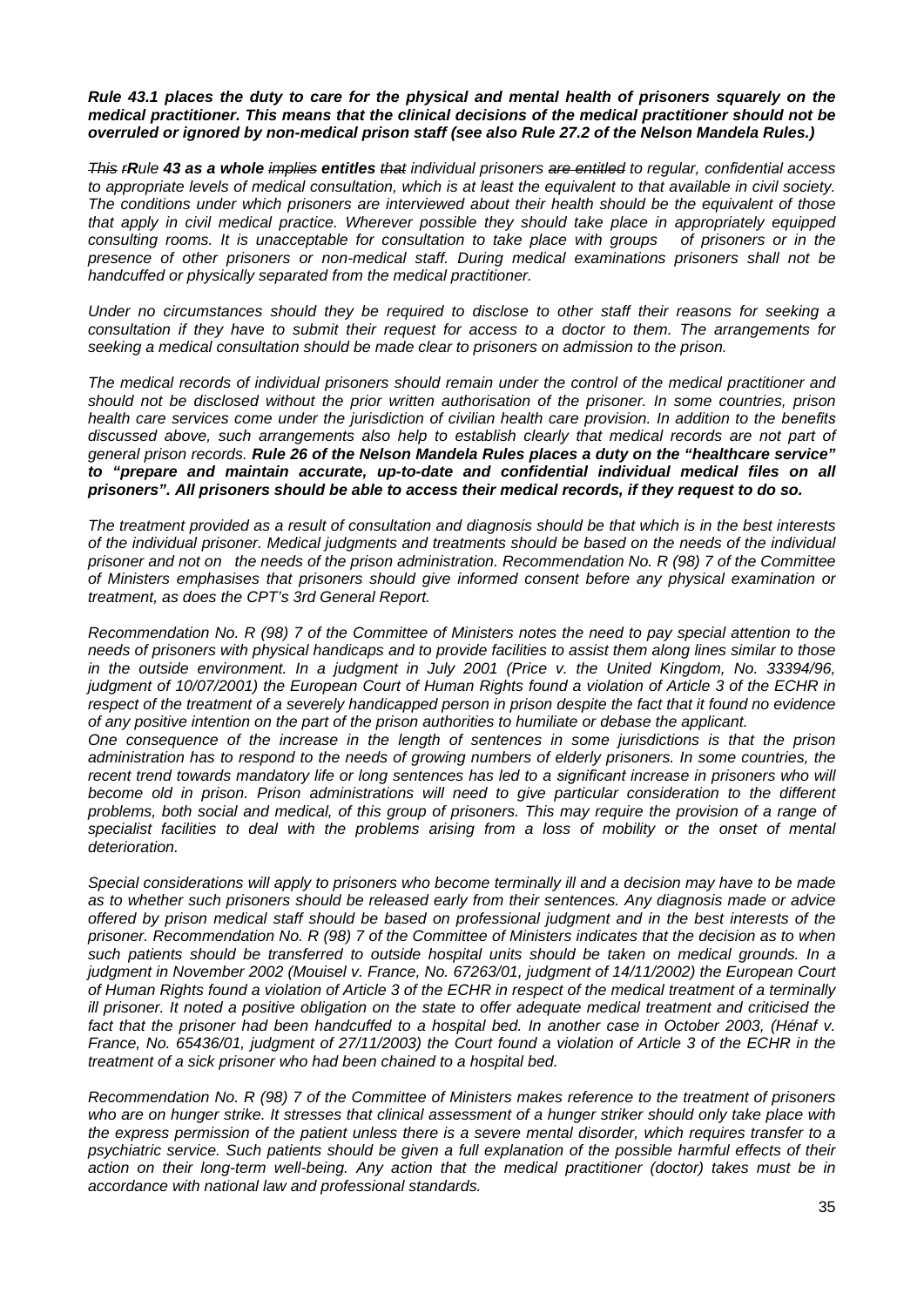*Medical practitioners or qualified nurses should not be obliged to pronounce prisoners fit for punishment but may advise prison authorities of the risks that certain measures may pose to the health of prisoners. They have a particular duty to prisoners who are held in conditions of solitary confinement for whatever reason: for disciplinary purposes; as a result of their "dangerousness" or their "troublesome" behaviour; in the interests of a criminal investigation; at their own request. Following established practice, (see for example Rule 46 of the Nelson Mandela Rules 32.3 of the UN Standard Minimum Rules for the Treatment of Prisoners) such prisoners should be visited daily. Such visits can in no way be considered as condoning or legitimising a decision to put or to keep a prisoner in solitary confinement. Moreover, medical practitioners or qualified nurses should respond promptly to request for treatment by prisoners held in such conditions or by prison staff as required by paragraph 66 of Recommendation No. R (98) 7 on ethical and organisational aspects of health care in prison.*

44. The medical practitioner or other competent authority shall regularly inspect, collect information by other means if appropriate, and advise the director upon:

- *a.* the quantity, quality, preparation and serving of food and water;
- *b.* the hygiene and cleanliness of the institution and prisoners;
- *c*. the sanitation, heating, lighting and ventilation of the institution; and
- *d.* the suitability and cleanliness of the prisoners' clothing and bedding.

45.1 The director shall consider the reports and advice that the medical practitioner or other competent authority submits according to Rules 43 and 44 and, when in agreement with the recommendations made, shall take immediate steps to implement them.

45.2 If the recommendations of the medical practitioner are not within the director's competence or if the director does not agree with them, the director shall immediately submit the advice of the medical practitioner and a personal report to higher authority.

*These two rules address the medical practitioner's duties to inspect and to advise upon the conditions of detention. The conditions under which prisoners are detained will have a major impact on their health and*  well-being. In order to meet their responsibilities, therefore, prison administrations should ensure appropriate *standards in all those areas that may affect the health and hygiene of prisoners. The physical conditions of the accommodation, the food and the arrangements for hygiene and sanitation should all be designed in such a way as to help those who are unwell to recover and to prevent the spread of infection to the healthy. The medical practitioner has an important role to play in checking that the prison administration is meeting its obligations in these respects. When this is not the case, the medical practitioner should draw this to the attention of the prison authorities. Recommendation No. R (98) 7 of the Committee of Ministers notes that the ministry responsible for health has a role to play in assessing hygiene in the prison setting.*

#### *Healthcare provision*

46.1 Sick prisoners who require specialist treatment shall be transferred to specialised institutions or to civil hospitals, when such treatment is not available in prison.

46.2 Where a prison service has its own hospital facilities, they shall be adequately staffed and equipped to provide the prisoners referred to them with appropriate care and treatment.

*This rule requires the prison administration to ensure that it has, in addition to facilities for general medical, dental and psychiatric care, suitable arrangements in place to provide specialist consultation and in-patient care. This will require a close link between the prison and the medical services in civil society since it is unlikely that prison health care services will themselves be able to make adequate arrangements for the full*  range of specialisations. In planning for specialist care particular attention should be given to the needs of *vulnerable groups, especially women and older prisoners.*

*Access to specialist facilities may often require the transfer of the prisoner to another location. Prison administrations will need to ensure that arrangements for escorting prisoners are suitable and do not lead to delays in treatment or additional anxiety for the prisoner. The conditions in which prisoners are transported should be appropriate to their medical condition.*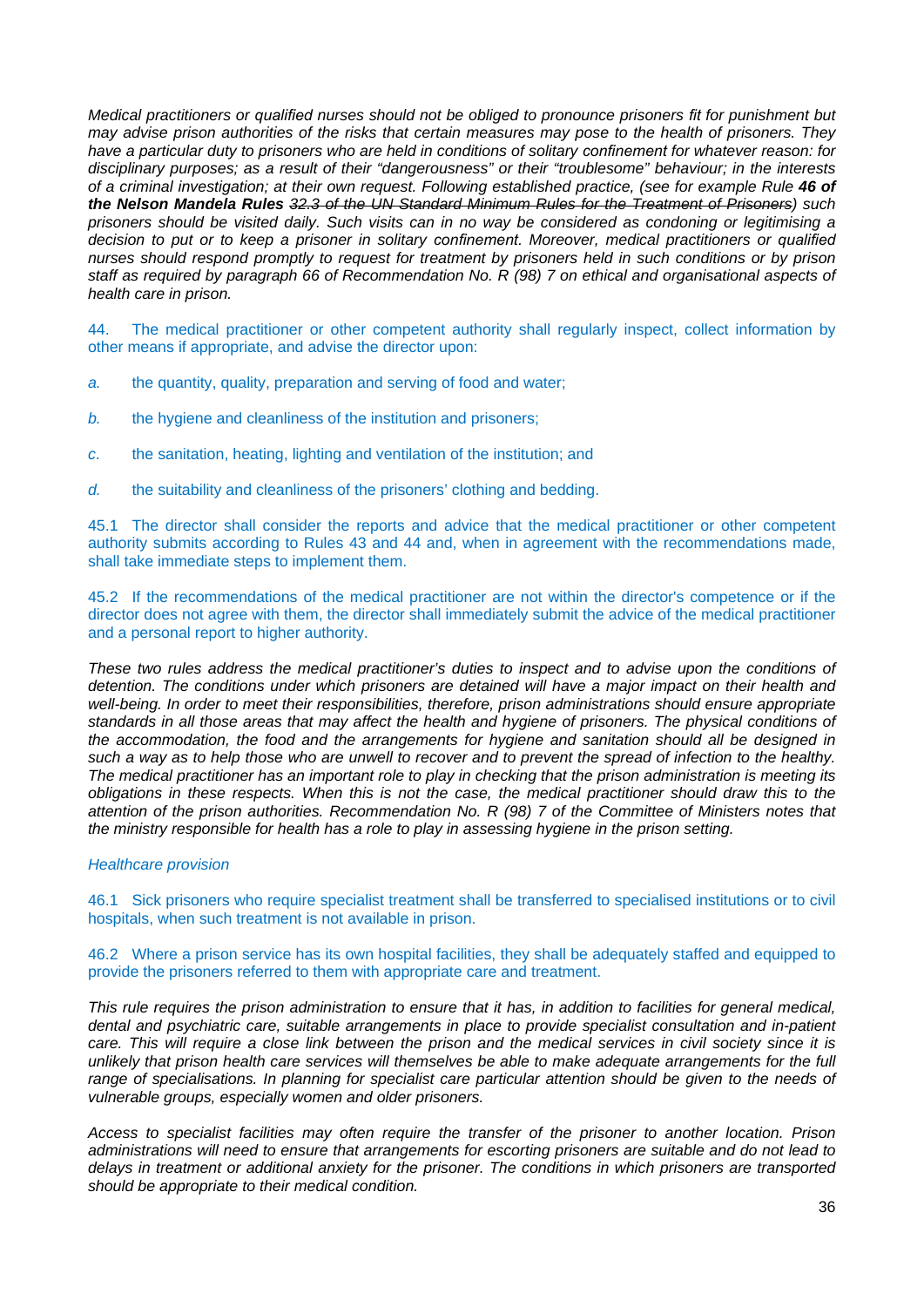*Although Article 3 of the ECHR cannot be construed as laying down a general obligation to release sick prisoners or place them in a civil hospital, it nonetheless imposes an obligation on the State to protect prisoners' physical well-being. In particularly serious cases of illness, situations may arise*  where the proper administration of criminal justice requires remedies to be taken in the form of *"humanitarian measures", such as transfer to a civilian hospital or even release. The factors that the ECtHR takes into account in this context are: (1) the prisoner's condition; (2) the quality of care provided, and (3) whether or not the prisoner should continue to be detained in view of his or her state of health (Enea v. Italy [GC], No. 74912/01, paragraphs 58-59, judgment of 17/09/2009).*

## *Mental health*

47.1 Specialised prisons or sections under medical control shall be available for the observation and treatment of prisoners suffering from mental disorder or abnormality who do not necessarily fall under the provisions of Rule 12.

47.2 The prison medical service shall provide for the psychiatric treatment of all prisoners who are in need of such treatment and pay special attention to suicide prevention.

*This rule addresses mental health issues. The conditions of imprisonment may have a serious impact on the mental well-being of prisoners. Prison administrations should seek to reduce the extent of that impact and should also establish procedures to monitor its effects on individual prisoners. Steps should be taken to identify those prisoners who might be at risk of self-harm or suicide. Staff should be properly trained in recognising the indicators of potential self-harm. Where prisoners are diagnosed as mentally ill they should not be held in prison but should be transferred to a suitably equipped psychiatric facility. In a judgment in April 2001, (Keenan v. the United Kingdom, No. 27229/95, judgment of 03/04/2001) the European Court of Human Rights found a violation of Article 3 of the ECHR in the case of a prisoner who had committed suicide in respect of a lack of medical notes, a lack of psychiatric monitoring and segregation which was*  incompatible with the treatment of a mentally ill person. In its 3rd General Report, the CPT stated that *suicide prevention is a matter falling within the purview of the prison health care service. It should ensure that there is an adequate awareness of this subject throughout the establishment and that appropriate procedures are in place.*

*Recommendation Rec(2004)10 of the Committee of Ministers to member states concerning the protection of the human rights and dignity of persons with mental disorder says in Article 35 that persons with mental disorder should not be subject to discrimination in penal institutions. In particular, the principle of equivalence of care with that outside penal institutions should be respected with regard to their health care. Such persons should be transferred between penal institution and hospital if their health needs so require. Appropriate therapeutic options should be available for persons with mental disorder detained in penal institutions. Involuntary treatment for mental disorder should not take place in penal institutions except in hospital units or medical units suitable for the treatment of mental disorder. An independent system should monitor the treatment and care of persons with mental disorder in penal institutions.*

*In a number of cases concerning the detention of mentally-ill persons in regular prisons the ECtHR has found a violation of Article 3 ECHR in circumstances where the applicants, suffering from serious mental disorders, and had spent years in unfit conditions, sometimes inadequate even for healthy inmates (Vasenin v. Russia, No. 48023/06, paragraph 99, judgment of 21/06/2016, with further references).*

## *Other matters*

48.1 Prisoners shall not be subjected to any experiments without their consent.

48.2 Experiments involving prisoners that may result in physical injury, mental distress or other damage to health shall be prohibited.

*The CPT's 3rd General Report underlines the need for "a very cautious approach" when there is any question of medical research with prisoners, given the difficulty of being sure that issues of consent are not affected by the fact of imprisonment. All applicable international and national ethical standards relating to human experimentation should be respected.*

#### **Part IV**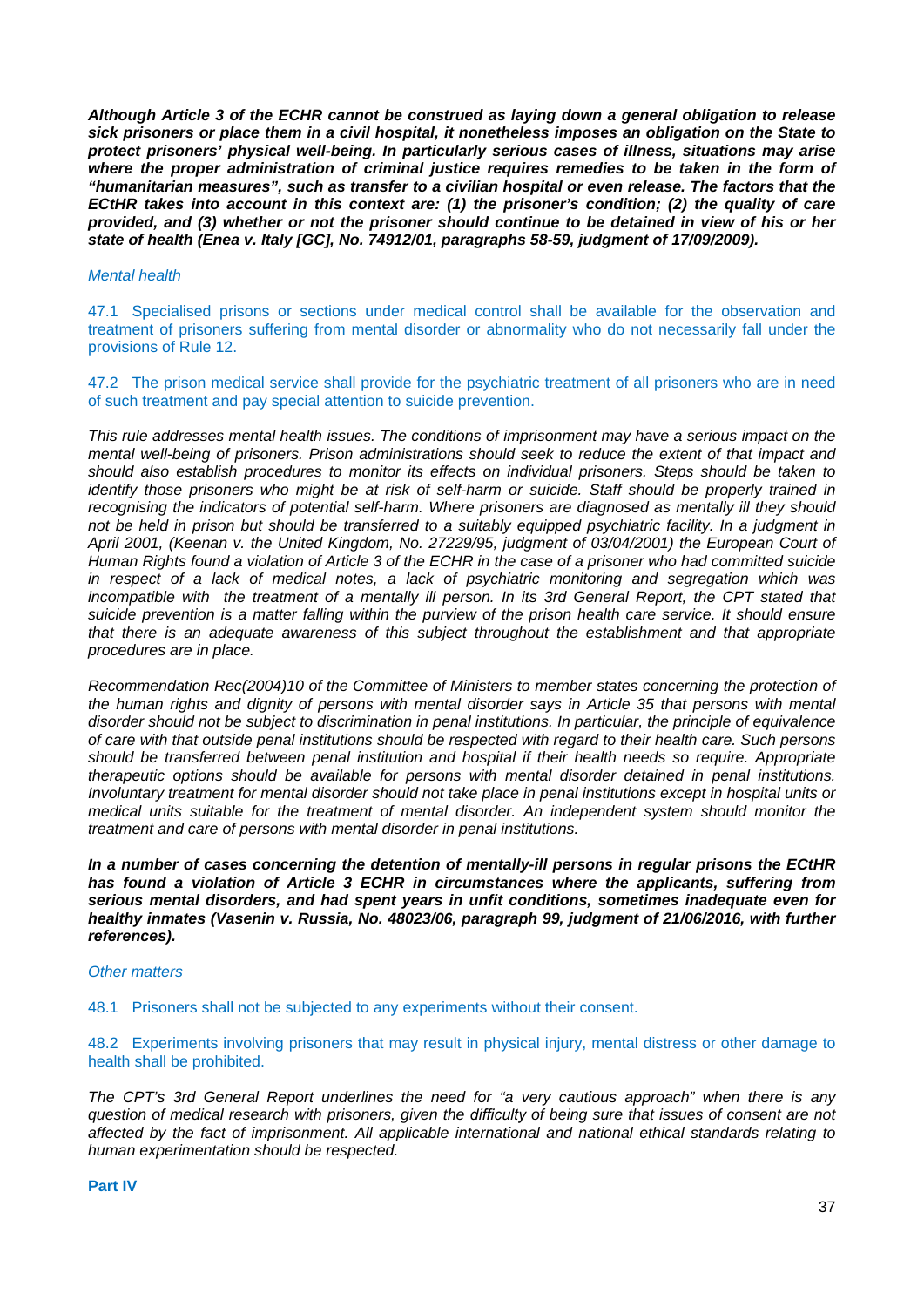# *Good order*

## *General approach to good order*

49. Good order in prison shall be maintained by taking into account the requirements of security, safety and discipline, while also providing prisoners with living conditions which respect human dignity and offering them a full programme of activities in accordance with Rule 25.

*Referring to Rule 49, it may be recalled that it is important that good order should be maintained in prisons at all times. This will be achieved if there is Good order depends on a proper balance between considerations of security, safety, discipline and the obligation imposed by Article 10 of the International Covenant on Civil and Political Rights that "all persons deprived of their liberty shall be treated with humanity and with respect for the inherent dignity of the human person". Lord Justice Woolf, in his report on the Strangeways (Manchester Prison) riots insisted that For the avoidance of prison disturbances it was is essential to treat prisoners with justice, fairness and equity.*

*The majority of prisoners accept the reality of their situation. Provided they are subject to appropriate security*  measures and fair treatment they will not try to escape or seriously disrupt normal life in prison. All well-ordered communities, including prisons, need to operate within a set of rules and regulations that are *perceived by the members of the community to be fair and just. In prisons these regulations will be designed to ensure the safety of each individual, both staff and prisoner, and each group has a responsibility to observe those rules and regulations. On occasion some individuals will deviate from these regulations and for that reason there has to be a clearly defined system of hearings, discipline and sanctions which is applied in a just and impartial manner.*

*Certain prisoners may be tempted to escape. Hence prison authorities should be able to assess the danger posed by each individual prisoner in order to make sure that each one is subject to the appropriate conditions of security, neither too high nor too low.*

*Only in extreme circumstances can use of force be justified as a legitimate method of restoring order. This must be the last resort. In order to avoid abuse there has to be a specific and transparent set of procedures for use of force by staff.*

50. Subject to the needs of good order, safety and security, prisoners shall be allowed to discuss matters relating to the general conditions of imprisonment and shall be encouraged to communicate with the prison authorities about these matters.

*Rule 50 provides for further guidelines so as to avoid unnecessary restrictions to prisoners' rights to communicate. Good order in all its aspects is likely to be achieved when clear channels of communication exist between all parties. On this basis, provided there are no related security concerns, prisoners should be allowed to discuss issues relating to the general conditions of imprisonment. It is in the interest of prisoners as a whole that prisons should run smoothly and they may well have useful suggestions to make. For this and other reasons, they should be given the opportunity to pass on their opinions to the prison administration. It is up to the national prison administrations to decide what form communications with prisoners will take. Some may allow prisoners to elect representatives and form committees that can express the feelings and interests of their fellow-inmates. Other administrations may opt for different forms of communication. Where prisoners are allowed association in some form or another, prison management and staff should prevent representative bodies from wielding power over other prisoners or abusing their position to influence life in prison in a negative way. Prison regulations may stipulate that prisoners' representatives are not entitled to act on behalf of individual prisoners.*

## *Security*

51.1 The security measures applied to individual prisoners shall be the minimum necessary to achieve their secure custody.

51.2 The security which is provided by physical barriers and other technical means shall be complemented by the dynamic security provided by an alert staff who know the prisoners who are under their control.

51.3 As soon as possible after admission, prisoners shall be assessed to determine:

*a.* the risk that they would present to the community if they were to escape;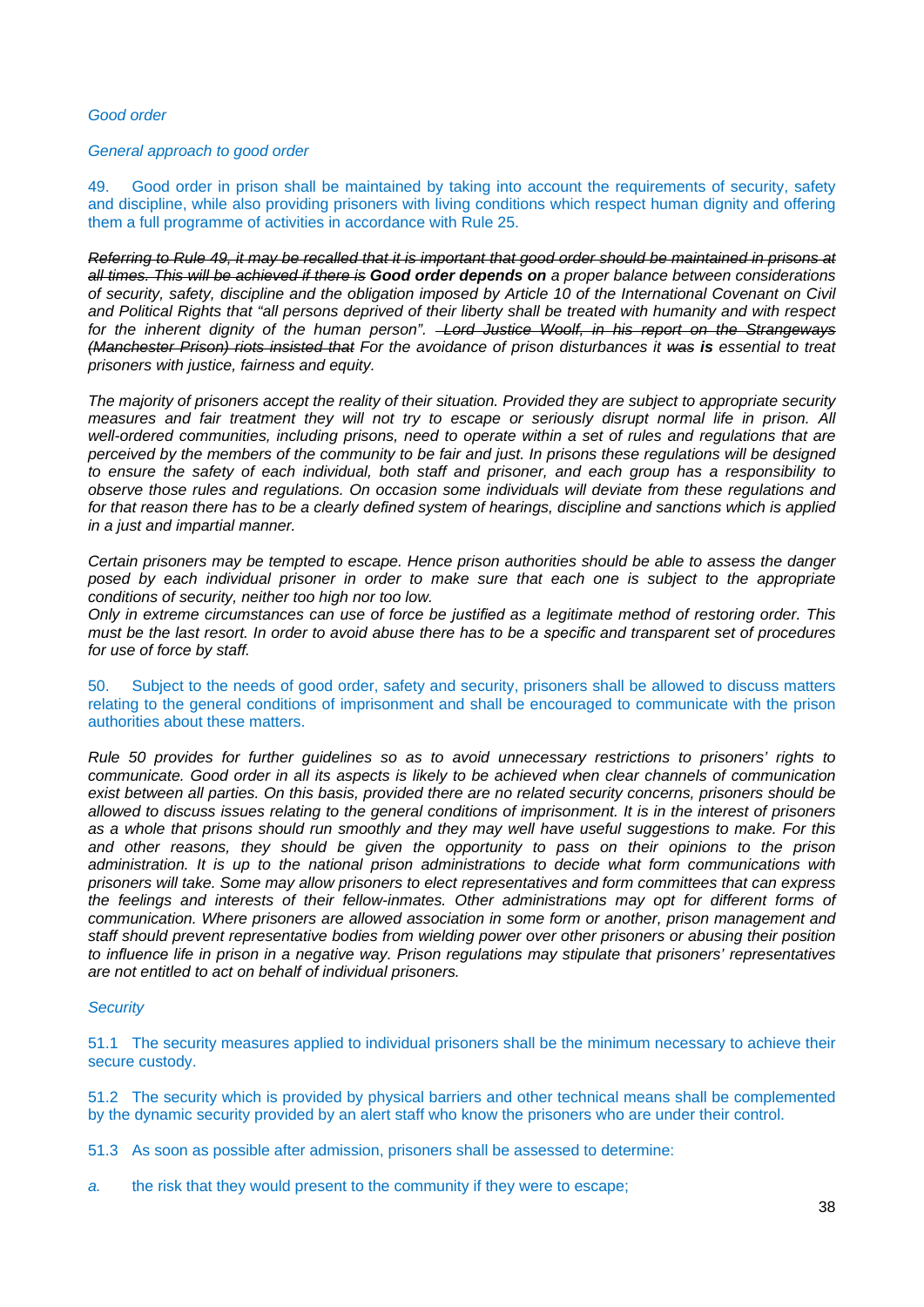- *b.* the risk that they will try to escape either on their own or with external assistance.
- 51.4 Each prisoner shall then be held in security conditions appropriate to these levels of risk.

51.5 The level of security necessary shall be reviewed at regular intervals throughout a person's imprisonment.

*Security measures are addressed in Rule 51. There are three main reasons for requiring that the security measures to which prisoners are subject shall be the minimum necessary to achieve their secure custody:*

- *staff are likely to identify more easily those prisoners who do require a high level of security if their numbers are restricted.*
- *the lower the level of security, the more humane the treatment is likely to be.*
- *security is expensive and the higher the level, the greater the cost. It makes financial sense not to have prisoners in a higher security category than is necessary.*

*Physical and technical security arrangements are essential features of prison life, but on their own they are not sufficient to ensure good order. Security also depends on an alert staff who interact with prisoners, who have an awareness of what is going on in the prison and who make sure that prisoners are kept active in a positive way. This is often described as dynamic security and is much more qualitative than one which is entirely dependent on static security measures. The strength of dynamic security is that it is likely to be proactive in a way which recognises a threat to security at a very early stage. Where there is regular contact between staff and prisoners, an alert member of staff will be responsive to situations which are different from the norm and which may present a threat to security, and thus will be able to prevent escapes more effectively. This subject is referred to in paragraph 18.a of Recommendation Rec(2003)23 of the Committee of Ministers to member states on the management by prison administrations of life-sentence and other long-term prisoners, paragraph 18.a.*

*Assessment of risk can help to identify those prisoners who present a threat to themselves, to staff, to other prisoners and to the wider community. Rule 51.3 lists the main objectives of security risk assessment. Criteria for such evaluation have been developed in many countries. They include: the nature of the crime for*  which the prisoner was convicted; the threat to the public were the prisoner to escape; previous history of *attempting to escape and access to external help; the potential for threat to other prisoners and in the case of pre-trial prisoners, the threat to witnesses. Risk assessments in prison should take account of assessments made by other appropriate agencies, such as the police. See Part III - Risk assessment principle during the implementation of a sentence - of Recommendation CM/Rec(2014)3 of the Committee of Ministers to member States concerning dangerous offenders for further guidance on when and how such risk assessment should be undertaken.* 

*In many prison systems there is an assumption that all pre-trial prisoners must be held in high security conditions. This is not always necessary and it should be possible to apply an assessment of security risk to this group of prisoners if they were to escape, as well as to those who have been sentenced.*

*In some countries, the judge who passes sentence specifies the security of the regime in which the prisoner should be held. In other countries, prisoners who are sentenced to life imprisonment or who are sentenced under a particular law are automatically held in the highest security conditions, regardless of any personal risk assessment.*

*Rule 51.5 requires that security levels should be reviewed at regular intervals as the sentence is served. It is often the case that a person becomes less of a security risk as his sentence progresses. The prospect of progressing to a lower security category during the sentence can also act as an incentive for good behaviour.*

# *Safety*

52.1 As soon as possible after admission, prisoners shall be assessed to determine whether they pose a safety risk to other prisoners, prison staff or other persons working in or visiting prison or whether they are likely to harm themselves.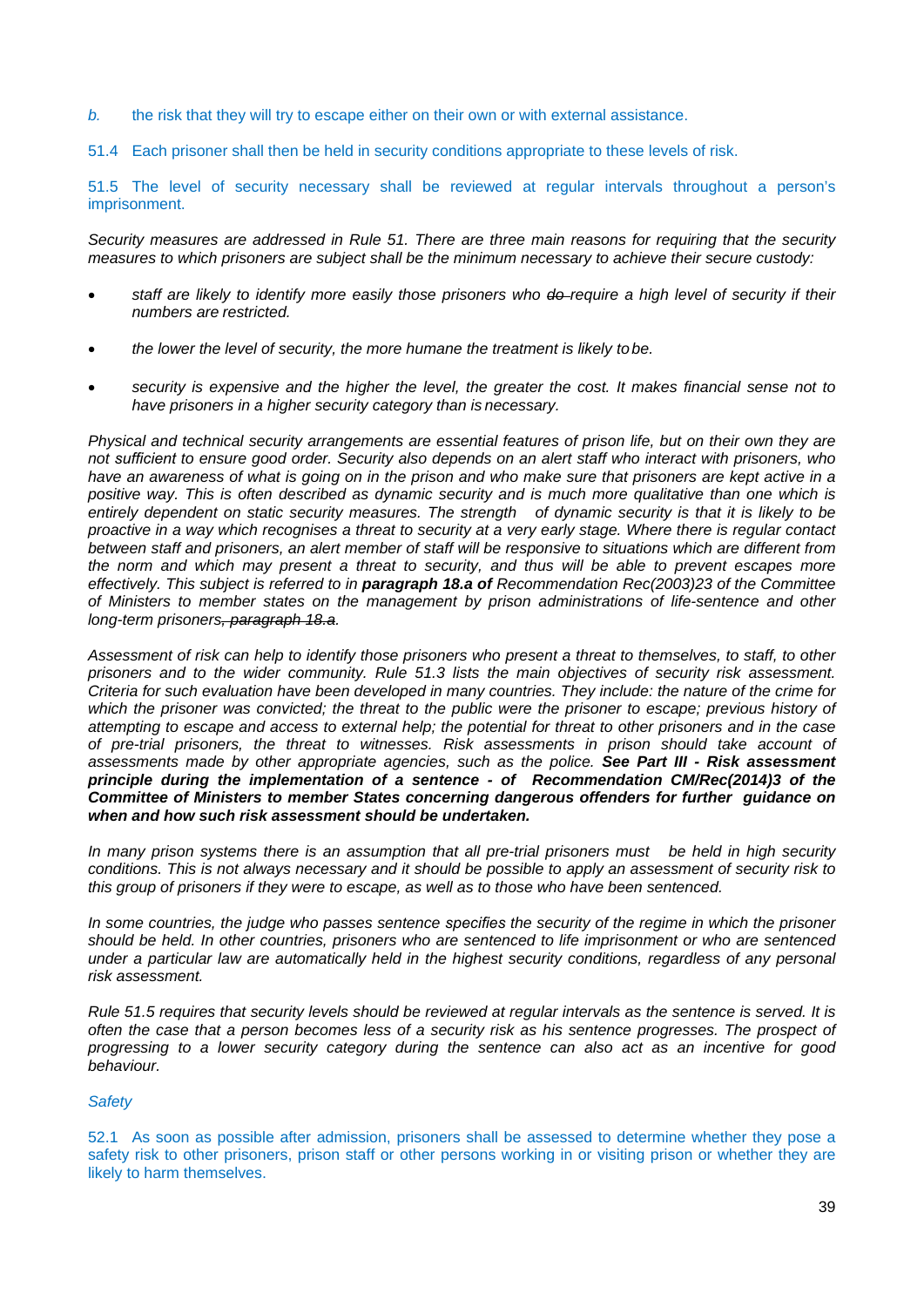52.2 Procedures shall be in place to ensure the safety of prisoners, prison staff and all visitors and to reduce to a minimum the risk of violence and other events that might threaten safety*.*

- 52.3 Every possible effort shall be made to allow all prisoners to take a full part in daily activities in safety.
- 52.4 It shall be possible for prisoners to contact staff at all times, including during the night.
- 52.5 National health and safety laws shall be observed in prisons.

*Prisons should be places where everyone is and feels safe. Rule 52 applies therefore to prisoners, staff and all visitors. If it will never be possible to eliminate completely the risk of violence and other events such as fire, it should be possible to reduce these risks to a minimum by putting in place a proper set of procedures. As with security, safety implies a balance of different considerations and the techniques of dynamic security mentioned in Rule 51 can equally contribute to improved safety in prison. Excessive control can be as prejudicial to safety as insufficient control. A safe environment exists when there is consistent application of a clear set of procedures. In all cases, prisons should be equipped with adequate fire fighting equipment and instruction notices on its use, the reporting of outbreaks of fire, the evacuation of buildings, external assembly points and procedures for checking that all prisoners and staff are accounted for.*

*The importance of carrying out a proper risk assessment on all prisoners on grounds of safety as well as security has been underlined by a finding of the European Court of Human Rights ECtHR (see Edwards v. the United Kingdom, No. 46477/99, judgment of 14/03/2002), in which the Court found in the light of the existing circumstances that there had been a violation of the right to life in respect of a pre-trial prisoner who was kicked to death in his cell by his cellmate, and Česnulevičius v. Lithuania, No. 13462/06, judgment of 10/01/2012). Likewise, a proper risk assessment is needed with regard to the risk of suicide of a prisoner (Shumkova v. Russia, No. 9296/06, judgment of 14/02/2012).*

*There has been a growing tendency in some prison systems to separate categories of prisoners or individuals. Instead, prison authorities should strive to create environments in which all prisoners can be safe and free from abuse and should have a set of procedures that enable all prisoners to mix without fear of assault or other violence, namely to ensure that prisoners are able to contact staff at all times, including at night. Where it is necessary to keep some individuals or groups separate because of their particular vulnerability, (for instance, sexual offenders, mentally disturbed prisoners or those from a minority ethnic or religious group) they should have as full a set of daily activities as possible.*

#### *Special high security or safety measures*

53.1 Special high security or safety measures shall only be applied in exceptional circumstances.

53.2 There shall be clear procedures to be followed when such measures are to be applied to any prisoner.

53.3 The nature of any such measures, their duration and the grounds on which they may be applied shall be determined by national law.

53.4 The application of the measures in each case shall be approved by the competent authority for a specified period of time.

53.5 Any decision to extend the approved period of time shall be subject to a new approval by the competent authority.

53.6 Such measures shall be applied to individuals and not to groups of prisoners.

53.7 Any prisoner subjected to such measures shall have a right of complaint in the terms set out in Rule 70.

*Since the publication of the European Prison Rules in 1987 there has been a significant increase in a number of states in the use of special high security or safety measures for individual prisoners or groups of prisoners. For this reason it has been considered appropriate to introduce a new rule to cover these practices.*

*Rule 53.1 emphasises that special high security or safety measures shall only be applied in exceptional circumstances. The reason for this is that if large numbers of prisoners are assigned to special maximum*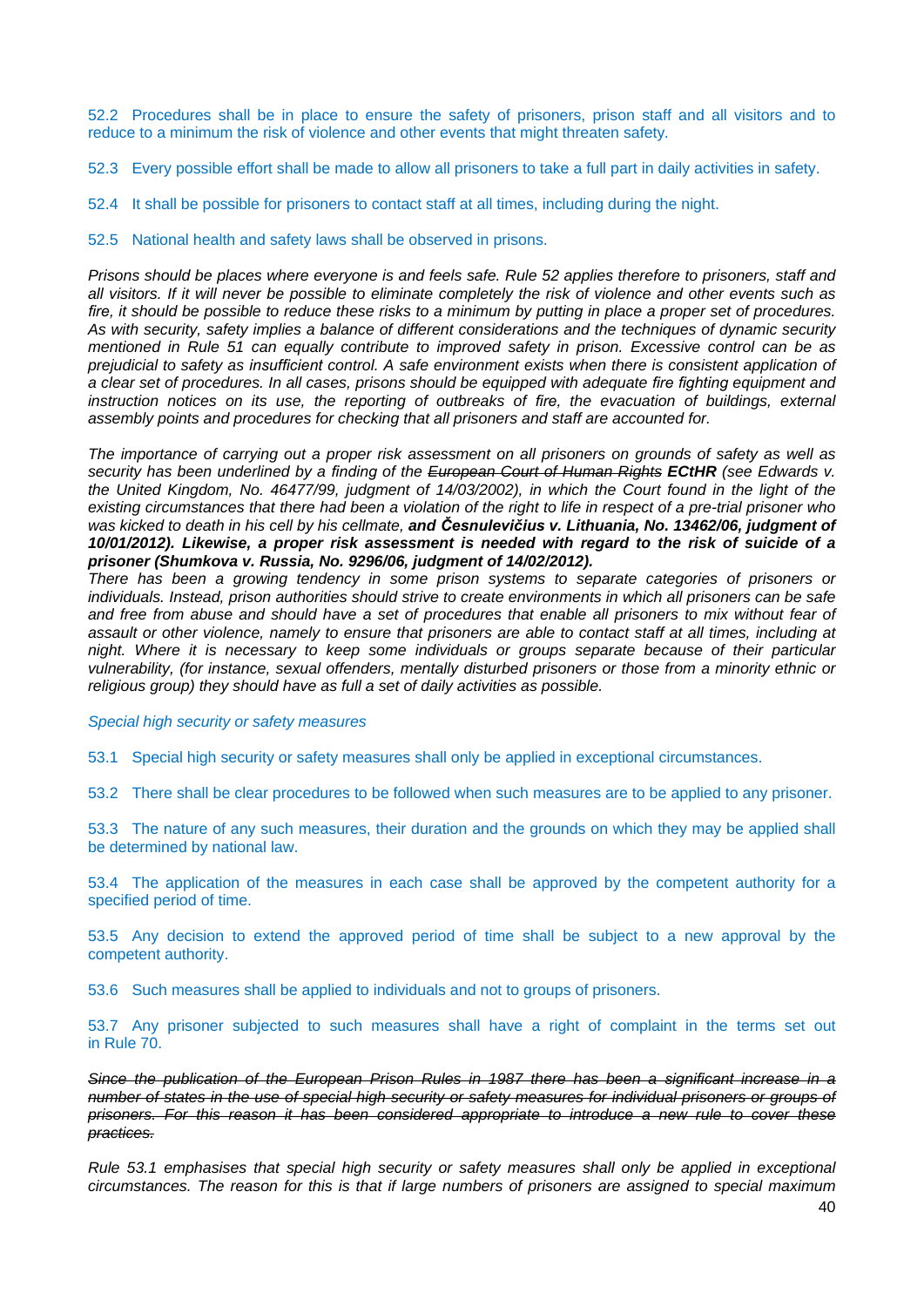*security facilities there will be a danger that, for many, these conditions will be excessive and disproportionate to the potential threat which they pose. As a general rule, prisoners should only be subject to special high security or safety measures where their behaviour has shown them to pose such a threat to safety and security that the prison administration has no other choice. Any assignment to such conditions should be for as short a time as possible and should be subject to continuous review of the individual prisoner's behaviour.*

*The ECtHR has held that, although the prohibition of contacts with other prisoners for security, disciplinary or protective reasons can in certain circumstances be justified, solitary confinement, even in cases entailing only relative isolation, cannot be imposed on a prisoner indefinitely. The ECtHR explained that it would also be desirable for alternative solutions to solitary confinement to be sought for persons considered dangerous and for whom detention in an ordinary prison under the ordinary regime is considered inappropriate. Moreover, in order to avoid any risk of arbitrariness, substantive reasons must be given when a protracted period of solitary confinement is extended. The decision on the continuation of the measure should thus make it possible to establish that the authorities have carried out a reassessment that takes into account any changes in the prisoner's circumstances, situation or behaviour. In this context, the ECtHR stressed that the statement of reasons will need to be increasingly detailed and compelling the more time goes by. Indeed, solitary confinement, which is a form of "imprisonment within the prison", should be resorted to only exceptionally and after every precaution has been taken, as specified in Rule 53.1 (Piechowicz v. Poland, No. 20071/07, paragraphs 164-165, judgment of 17/04/2012, with further references).*

*The CPT has emphasised that special efforts should be made to enhance the regimes of those kept in solitary confinement, in order to minimise the damage that this measure can do to them (CPT 21st General Report [CPT/Inf (2011) 28] § 61). Other forms of involuntary separation can have negative effects too, and steps should be taken to mitigate them.*

*Some special security facilities involve the virtual isolation of prisoners. These matters are referred to in paragraph 20 of Recommendation Rec(2003)23 of the Committee of Ministers to member states on the management by prison administrations of life-sentence and other long-term prisoners.*

*Rule 53.3 requires national law to specify the nature of any special high security or safety measures. There is a similar requirement in Rule 37(d) of the Nelson Mandela Rules which require the promulgation of policies and procedures governing the use and review of, admission to and release from any form of involuntary separation. Rule 37(d) also spells out that involuntary separation from the general prison population includes solitary confinement, isolation, segregation, special care units or restricted housing, whether it involves a disciplinary sanction or the maintenance of order and security. This wide conception should be borne in mind when enacting national law in respect of special high security or safety measures.*

*Solitary confinement imposed as a disciplinary punishment is subject to strict limitations (see Rule 60 of the European Prison Rules and the Commentary on it, which contains a definition of solitary confinement derived from the Nelson Mandela Rules). Where solitary confinement is used for wider purposes of special security or safety, it should not be implemented for longer than it could be as a disciplinary punishment. Forms of involuntary separation other than solitary confinement should also be used for the minimum possible period only. National law should ensure that such forms of involuntary separation do not become solitary confinement.*

*Long-term prisoners are not necessarily dangerous prisoners and the regime applicable to the latter should not be extended to encompass them. (See Recommendation CM/Rec(2014)3 of the Committee of Ministers to member States concerning dangerous offenders.) The treatment of dangerous prisoners is dealt with by Recommendation (82) 17 concerning custody and treatment of dangerous prisoners. The CPT has warned that prisoners should not be placed in conditions akin to solitary confinement merely because of their dangerousness or their troublesome behaviour. It is important to ensure that such interventions are not disproportionate (CPT 2nd General Report [CPT/Inf (92) 3] § 56).*

*The European Court of Human Rights has issued several judgments about the application of special security measures against prisoners. In four cases it has found violations of Article 3 (Prohibition of torture) of the European Convention on Human Rights (Indelicato v. v. Italy, No. 31143/96, judgment of 18/10/2001, Labita v. Italy, No. 26772/95, judgment of 06/04/2000; van der Ven v. the Netherlands, No. 50901/99, judgment of 04/02/2003, and Lorsé and Others v. the Netherlands, No. 52750/99, judgment of 04/02/2003). In another case it was held that restrictions on correspondence amounted to a violation of Article 8 (right to respect for private and family life) of the European Convention on Human Rights because of and due to Article 13 (right*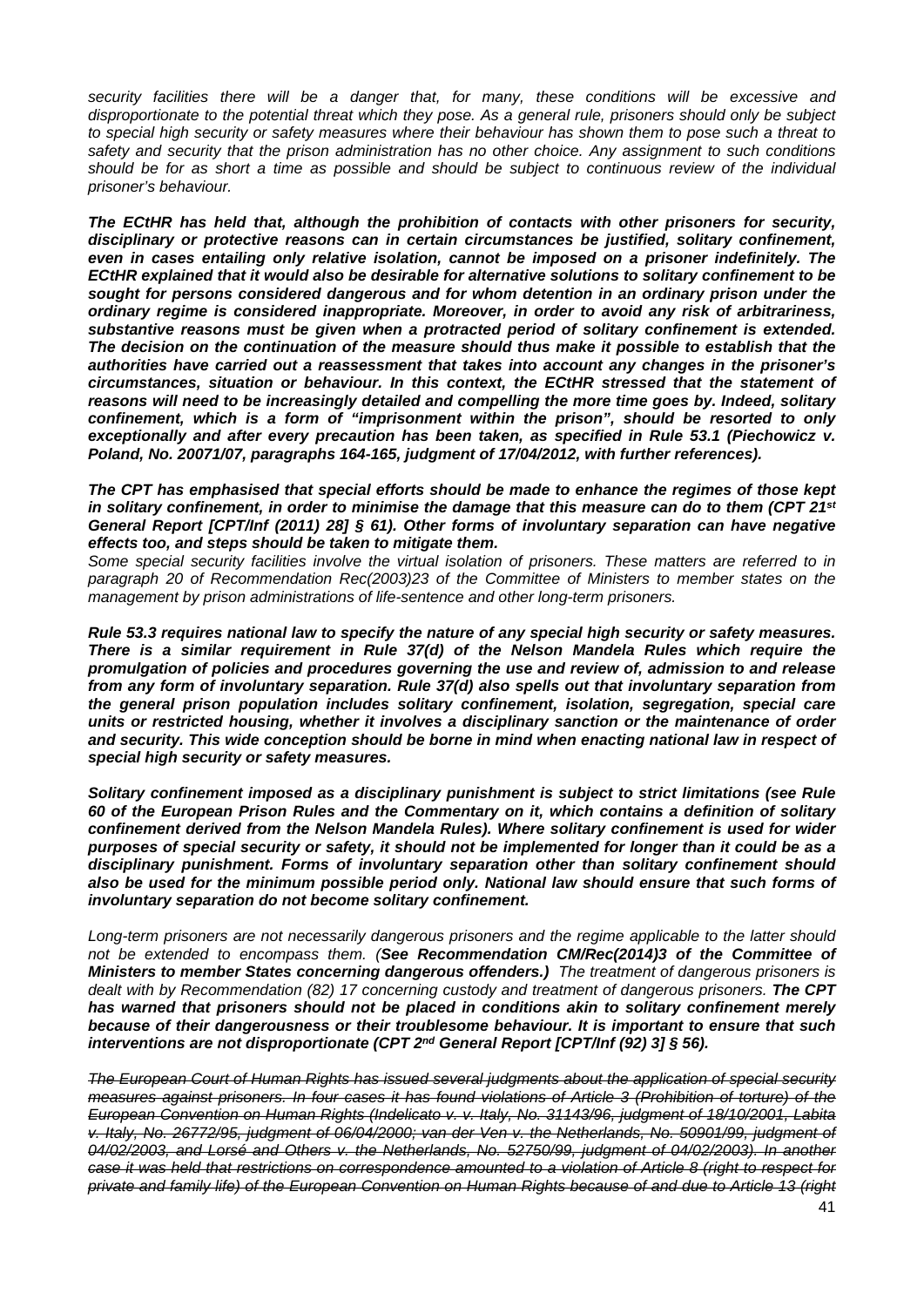*to an effective remedy) in that the plaintiff was unable to make an effective appeal against decisions to extend special security measures imposed on him (Messina v. Italy, No. 25498/94, judgment of 28/09/2000). The United Nations Committee against Torture has expressed concern at the severe conditions of detention imposed on prisoners in the highest security category in one member state (CAT/C/CR/29/3 Conclusions and recommendations of the Committee against Torture: Spain, 23/12/2002). The CPT has also made adverse comment on the special security measures applied against a number of prisoners in some of the states it has visited.*

*According to the ECtHR case law, if special security measures against prisoners are enforced with disproportionate severity, Articles 3 and 8 of the ECHR may be infringed (Ramirez Sanchez v. France [GC], No. 59450/00, judgment of 04/07/2006, and Piechowicz v. Poland, No. 20071/07, judgment of 17/04/2012). Moreover, prisoners placed in such a regime must have at their disposal an effective remedy under Article 13 of the ECHR against excessive special security measures (Messina v. Italy (no. 2), No. 25498/94, paragraphs 89-97, judgment of 28/09/2000).*

# *Searching and controls*

- 54.1 There shall be detailed procedures which staff have to follow when searching:
- *a*. all places where prisoners live, work and congregate;
- *b.* prisoners;
- *c.* visitors and their possessions; and
- *d*. staff.

54.2 The situations in which such searches are necessary and their nature shall be defined by national law.

54.3 Staff shall be trained to carry out these searches in such a way as to detect and prevent any attempt to escape or to hide contraband, while at the same time respecting the dignity of those being searched and their personal possessions.

54.4 Persons being searched shall not be humiliated by the searching process.

54.5 Persons shall only be searched by staff of the same gender.

54.6 There shall be no internal physical searches of prisoners' bodies by prison staff.

54.7 An intimate examination related to a search may be conducted by a medical practitioner only.

54.8 Prisoners shall be present when their personal property is being searched unless investigating techniques or the potential threat to staff prohibit this.

54.9 The obligation to protect security and safety shall be balanced against the privacy of visitors.

54.10 Procedures for controlling professional visitors, such as legal representatives, social workers and medical practitioners, etc., shall be the subject of consultation with their professional bodies to ensure a balance between security and safety, and the right of confidential professional access.

*This rule lays down that in each prison there should be a clearly understood set of procedures which describe in detail the circumstances in which searches should be carried out, the methods to be used and their frequency. These procedures must be designed to prevent escape and also to protect the dignity of prisoners and their visitors.*

*Procedures for regularly searching living accommodation such as cells and dormitories should be provided to make sure that security features, including doors and locks, windows and grilles, have not been tampered with. Depending on the security category of the prisoner, his personal property should also be subject to searches from time to time. Staff who are to carry out searches need to be specially trained to achieve a balance between ensuring that they can detect and prevent any escape attempt or secretion of contraband goods while at the same time respecting the dignity of prisoners and respect for their personal possessions.*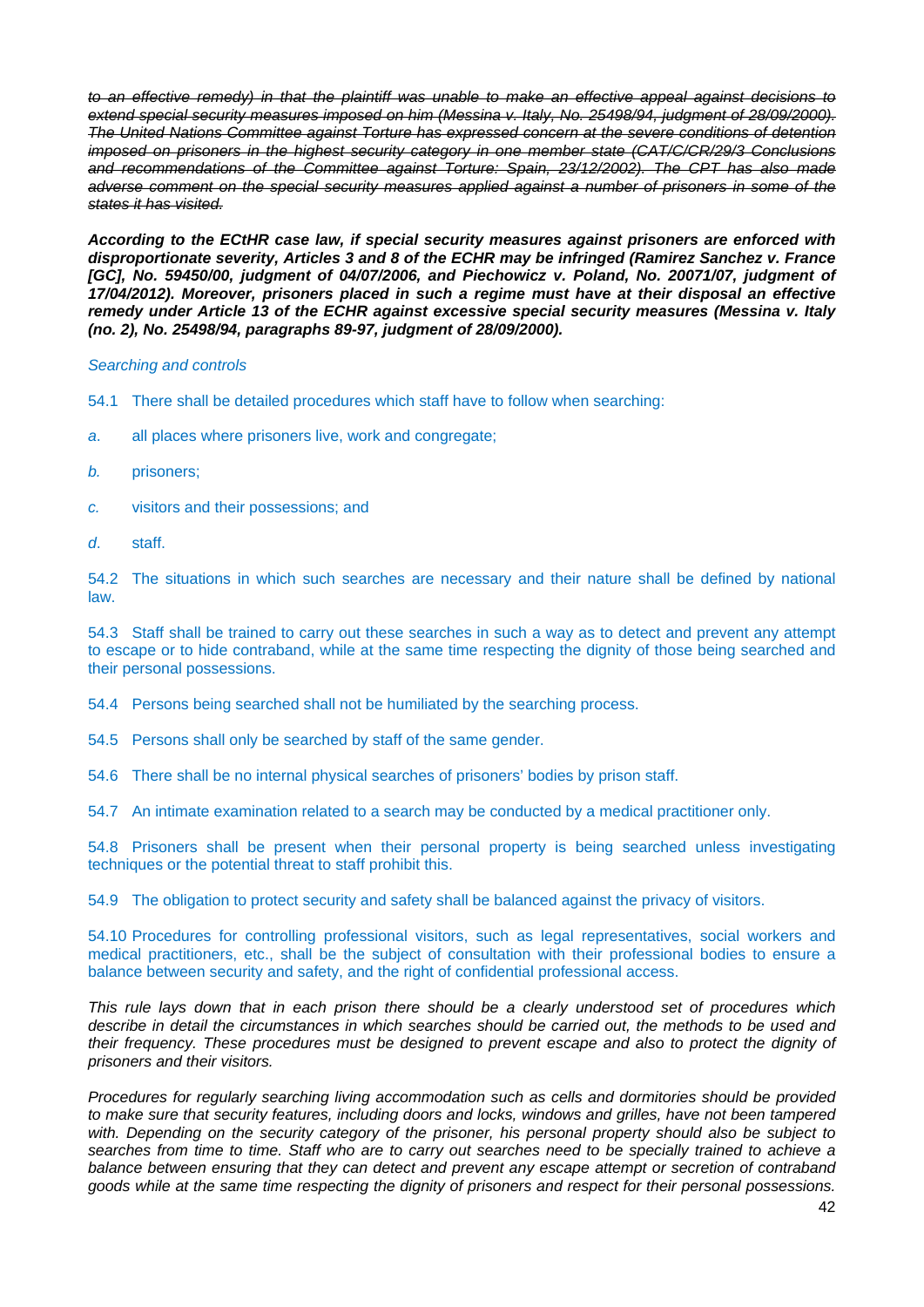*When a prisoner's personal living space or possessions are being searched, he should normally be present. Rule 51 of the Nelson Mandela Rules requires, for purposes of accountability, that the prison administration should keep appropriate record of all searches as well of the reason for the searches, the identity of those who conducted them and any results of the searches.*

*Individual prisoners, particularly those subject to medium or maximum security restrictions, will also have to be personally searched on a regular basis to make sure that they are not carrying items which can be used in escape attempts, or to injure other people or themselves, or which are not allowed, such as illegal drugs. The intensity of such searches will vary according to circumstances. For example, when prisoners are moving in large numbers from their place of work back to their living accommodation it is normal to subject them to "rub-down" searches. Because of the intrusive nature of such searches, special attention should be paid to respecting the dignity of the person when carrying them out. Personal searches should not be conducted unnecessarily and should never be used as a form of punishment.*

*On other occasions, especially if there is reason to believe that an individual prisoner has something secreted about his person or when he is designated as a high-risk prisoner, it will be necessary to carry out*  what is known as a "strip search". This involves requiring prisoners to remove all clothing and to show that *they have nothing hidden about their person. The rule lists the considerations to be covered by the procedures dealing with personal searches of prisoners. The European Court of Human Rights has found a violation of Article 3 of the European Convention on Human Rights in requiring a prisoner to strip naked in the presence of women (Valasinas v. Lithuania, No. 44558/98, judgment of 24/07/2001) or in proceeding with certain body searches, because of the frequency and method used (Van der Ven v. the Netherlands, No. 50901/99, judgment of 04/02/2003). Prisoners should never be required to be completely naked for the purpose of a search.*

*Prison staff should never carry out internal body searches of a prisoners, for example, by inserting a finger or any instrument into a prisoner's body cavities, on any grounds. If there are grounds for suspecting that prisoners may have hidden drugs or any other item that is forbidden in his body their bodies, arrangements should be made to keep them him or her under close supervision until such time as he they expels any item they he may have in their bodies his body. If internal body searches are carried out by a medical practitioner, close attention should be paid to the World Medical Association Statement on Body Searches of Prisoners (October 1993). Rule 54.6 does not preclude the possibility of using modern technology to scan prisoners' bodies a prisoner's body.*

*There should be clearly defined procedures for making sure that visitors to prisoners do not attempt to breach reasonable security requirements, for example, by bringing into the prison articles that are not allowed. These procedures may include the right to search visitors in person while taking into consideration that visitors are not themselves prisoners and that the obligation to protect the security of the prison has to be balanced against the right of visitors to their personal privacy. The procedures for searching women and children need to be sensitive to their needs, for example, by ensuring that a sufficient proportion of staff carrying out searches is female. Personal searches should not be carried out in public view. Intrusive searches of visitors may give rise to an issue under Article 3 and Article 8 of the ECHR (Wainwright v. the United Kingdom, No. 12350/04, judgment of 26/09/2006).*

*It may be necessary to search professional visitors, such as legal representatives, social workers and doctors, while taking care not to infringe the right of confidential professional access, namely approving a protocol for searching with the appropriate professional bodies.*

# *Criminal acts*

55. An alleged criminal act committed in a prison shall be investigated in the same way as it would be in free society and shall be dealt with in accordance with national law.

*Rule 55 makes its clear that it is important to recognise that the rule of law does not end at the prison gate. In the interest of victims, when a criminal act has or is thought to have taken place in prison, an investigation procedure similar to that which is used in civil society should operate. In some countries special judges or prosecutors are appointed to carry out this function in prisons. In others the civil prosecutor or police are advised and given the opportunity to investigate as if the offence had taken place outside the prison. It may be that an incident which is serious in the prison context will not be regarded as worthy of investigation by the criminal investigatory authorities. In some countries one way of dealing with these matters is that the prison authorities and the investigatory authorities agree a policy concerning which incidents the prosecutor or police wish to be referred to them.*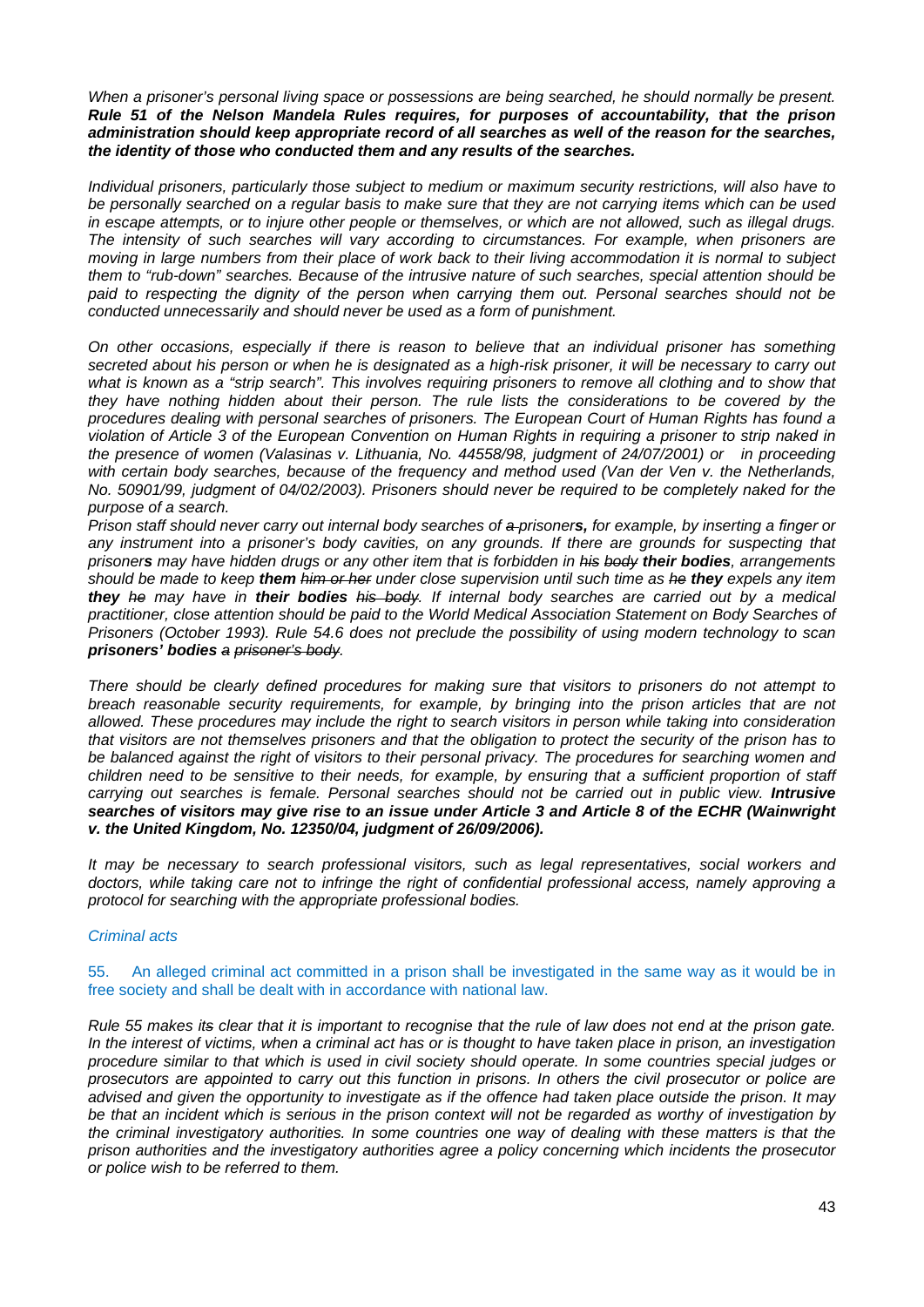*An obligation to investigate any suspicious death or an arguable claim of ill treatment in prison arises under Articles 2 and 3 of the ECHR. The investigation should be thorough and capable of leading to the identification and effective punishment of those responsible. Such investigations must be independent, impartial and open to public scrutiny. The authorities must take all reasonable steps to secure the evidence concerning the incident, including, inter alia, eyewitness testimony and forensic evidence. Any deficiency in the investigation, which undermines its ability to establish the cause of injuries or the identity of the persons responsible, will risk falling foul of this standard (Gladović v. Croatia, No. 28847/08, paragraphs 39-40, judgment of 10/05/2011, and Volk v. Slovenia, No. 62120/09, paragraphs 97-98, judgment of 13/12/2012). See further paragraph 27 of the Guidelines of the Committee of Ministers of the Council of Europe on eradicating impunity for serious human rights violations of 30 March 2011.*

## *Discipline and punishment*

56.1 Disciplinary procedures shall be mechanisms of last resort.

56.2 Whenever possible, prison authorities shall use mechanisms of restoration and mediation to resolve disputes with and among prisoners.

*This rule stresses that disciplinary procedures shall be mechanisms of last resort. Rule 39 of the Nelson Mandela Rules emphasises that, before imposing disciplinary sanctions, consideration should be given to whether prisoners' mental illness or developmental disability may have contributed to their conduct. Prisoners should not be sanctioned for conduct that is the direct result of their mental illness or intellectual disability.* 

*By their nature prisons are closed institutions in which large groups of people, usually of one sex, are held against their will in confined conditions. From time to time it is inevitable that some prisoners will break the rules and regulations of the prison in a variety of ways. Hence, there has to be a clear set of procedures for dealing with such incidents.*

57.1 Only conduct likely to constitute a threat to good order, safety or security may be defined as a disciplinary offence.

- 57.2 National law shall determine:
- *a.* the acts or omissions by prisoners that constitute disciplinary offences;
- *b.* the procedures to be followed at disciplinary hearings;
- *c.* the types and duration of punishment that may be imposed;
- *d.* the authority competent to impose such punishment; and
- *e.* access to and the authority of the appellate process.

*Rule 57 makes it clear that disciplinary offences should be precisely defined and procedures should respect the principles of justice and fairness. This means that all prisons should have a set of regulations which clearly lists the acts or omissions that constitute a breach of prison discipline and that are liable to lead to*  formal disciplinary action. Hence, all prisoners should know in advance what are the rules and regulations of *the prison. The legal status of these regulations should be clear. In many countries they will require parliamentary approval. Rule 57.2 lists the elements that should be included in the regulations.*

58. Any allegation of infringement of the disciplinary rules by a prisoner shall be reported promptly to the competent authority, which shall investigate it without undue delay.

*This rule stipulates that if a member of staff decides that a prisoner has breached any of the disciplinary*  regulations, that fact should be reported to the competent authority as soon as possible. In some countries it *is customary to issue informal warnings for minor breaches of discipline before resorting to disciplinary action, which constitutes for the prisoner a first warning. However, care must be taken to ensure that the use of such warnings is fair and consistent and does not give rise to a system of unofficial sanctions.*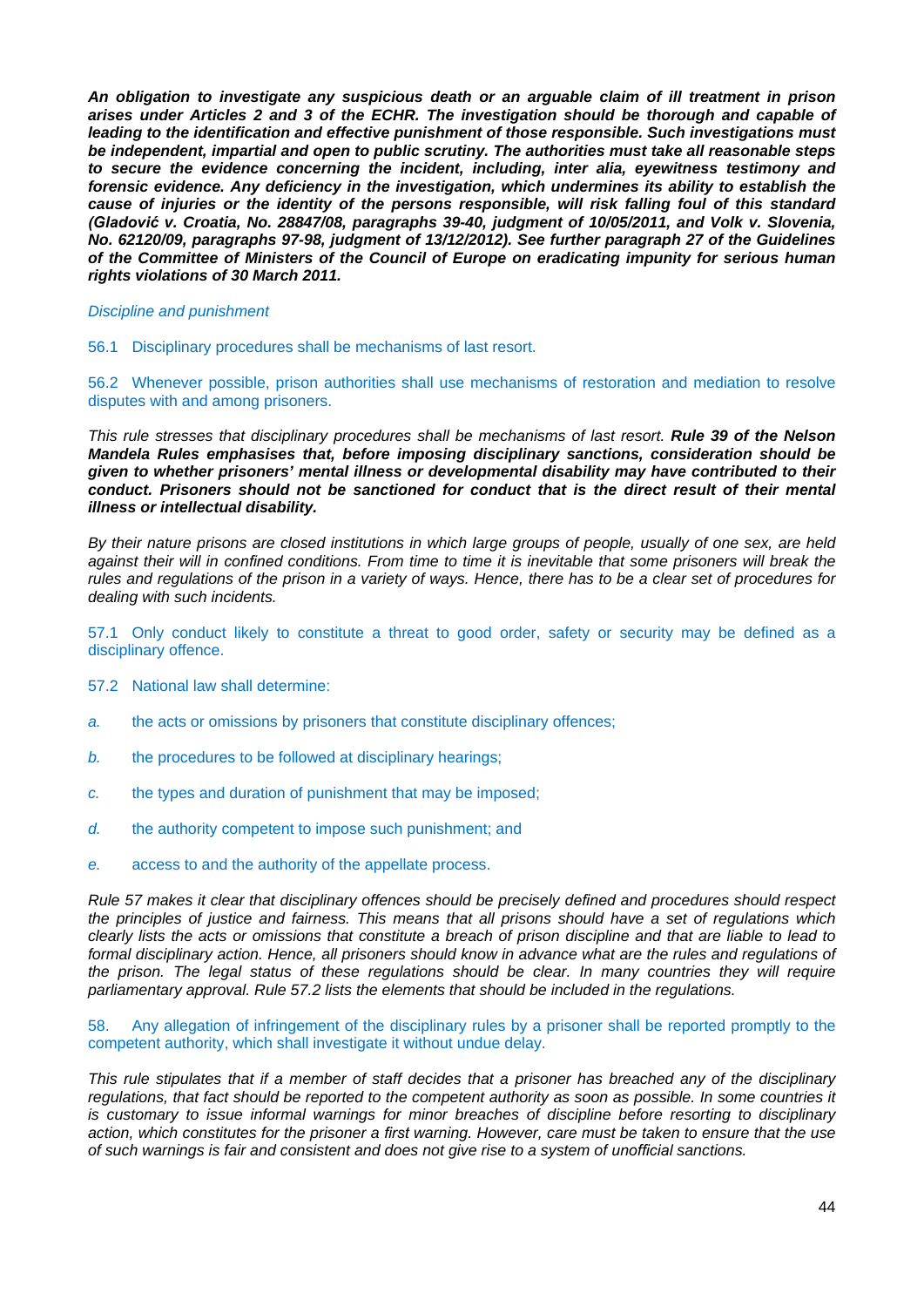*The charge should be heard by the competent authority without undue delay. In some countries independent magistrates or specialist judges are appointed, which brings judicial independence and a greater likelihood that proper procedures will be observed. In other countries there is a special board for disciplinary hearings. In others these cases are heard by the head of the prison. Where disciplinary hearings are conducted by prison management it is important to ensure that they have received appropriate training and that they have not had any prior knowledge of the case that they are to hear.*

- 59. Prisoners charged with disciplinary offences shall:
- *a.* be informed promptly, in a language which they understand and in detail, of the nature of the accusations against them;
- *b.* have adequate time and facilities for the preparation of their defence;
- *c.* be allowed to defend themselves in person or through legal assistance when the interests of justice so require;
- *d.* be allowed to request the attendance of witnesses and to examine them or to have them examined on their behalf; and
- *e.* have the free assistance of an interpreter if they cannot understand or speak the language used at the hearing.

*In terms of line with this rule 59 any prisoner who is to be charged under a disciplinary proceeding has the right to know the details of the charge in advance and should be given sufficient time to prepare a proper defence. If a prisoner is held in isolation pending the hearing, the procedure should not be delayed unjustifiably as a result of internal or external investigation. In all cases the accused prisoner should be present at the hearing of the case.*

*The CPT has endorsed several of the elements of Rule 59 in its 2nd General Report [CPT/Inf (92)] § 55, as well as in a number of its country reports (for example, CPT/Inf (2003) 1 Report to the Government of Cyprus on the visit to Cyprus carried out by the European Committee for the Prevention of Torture and Inhuman or Degrading Treatment or Punishment (CPT) from 22 to 30 May 2000, Strasbourg, 15 January 2003; CPT/Inf (2001)27 Report to the Latvian Government on the visit to Latvia carried out by the European Committee for the Prevention of Torture and Inhuman or Degrading Treatment or Punishment (CPT) from 24 January to 3 February 1999, Strasbourg, 22 November 2001; CPT/Inf (2002) 16 Report to the Maltese Government on the visit to Malta carried out by the European Committee for the Prevention of Torture and Inhuman or Degrading Treatment or Punishment (CPT) from 13 to 18 May 2001, Strasbourg, 27 August 2002).*

*Disciplinary proceedings may also be governed by Article 6 of the ECHR, which deals with the right to a fair trial. The applicability of Article 6 to disciplinary proceedings in prison depends on the classification of the offence under domestic law, the gravity and nature of the offence and the nature and degree of severity of the penalty. The ECtHR has considered that a forfeiture of remission is a sufficiently serious penalty amounting to a "criminal charge" within the meaning of Article 6 of the ECHR (Campbell and Fell v. the United Kingdom, Nos. 7819/77 and 7878/77, paragraph 73, judgment of 28/06/1984; Ezeh and Connors v. the United Kingdom [GC], Nos. 39665/98 and 40086/98, paragraphs 128-129, judgment of 09/10/2003). On the other hand, a sanction restricting prisoners' free movement inside the prison and their contact with the outside world, without extending the prison term or seriously aggravating the terms of prison conditions, was considered to be entirely within the disciplinary sphere and thus out of the scope of Article 6 (Štitić v. Croatia, No. 29660/03, paragraph 61, judgment of 08/11/2007). The applicability of Article 6 requires the disciplinary authorities to comply with the particular institutional and procedural requirements under Article 6 of the ECHR as defined in the ECtHR case law. The right of an accused prisoner to have legal representation when facing a serious charge has been confirmed by the European Court of Human Rights (Ezeh and Connors v. the United Kingdom, [GC] Nos. 39665/98 and 40086/98, judgments of 09/10/2003).*

60.1 Any punishment imposed after conviction of a disciplinary offence shall be in accordance with national law.

<sup>60.2</sup> The severity of any punishment shall be proportionate to the offence.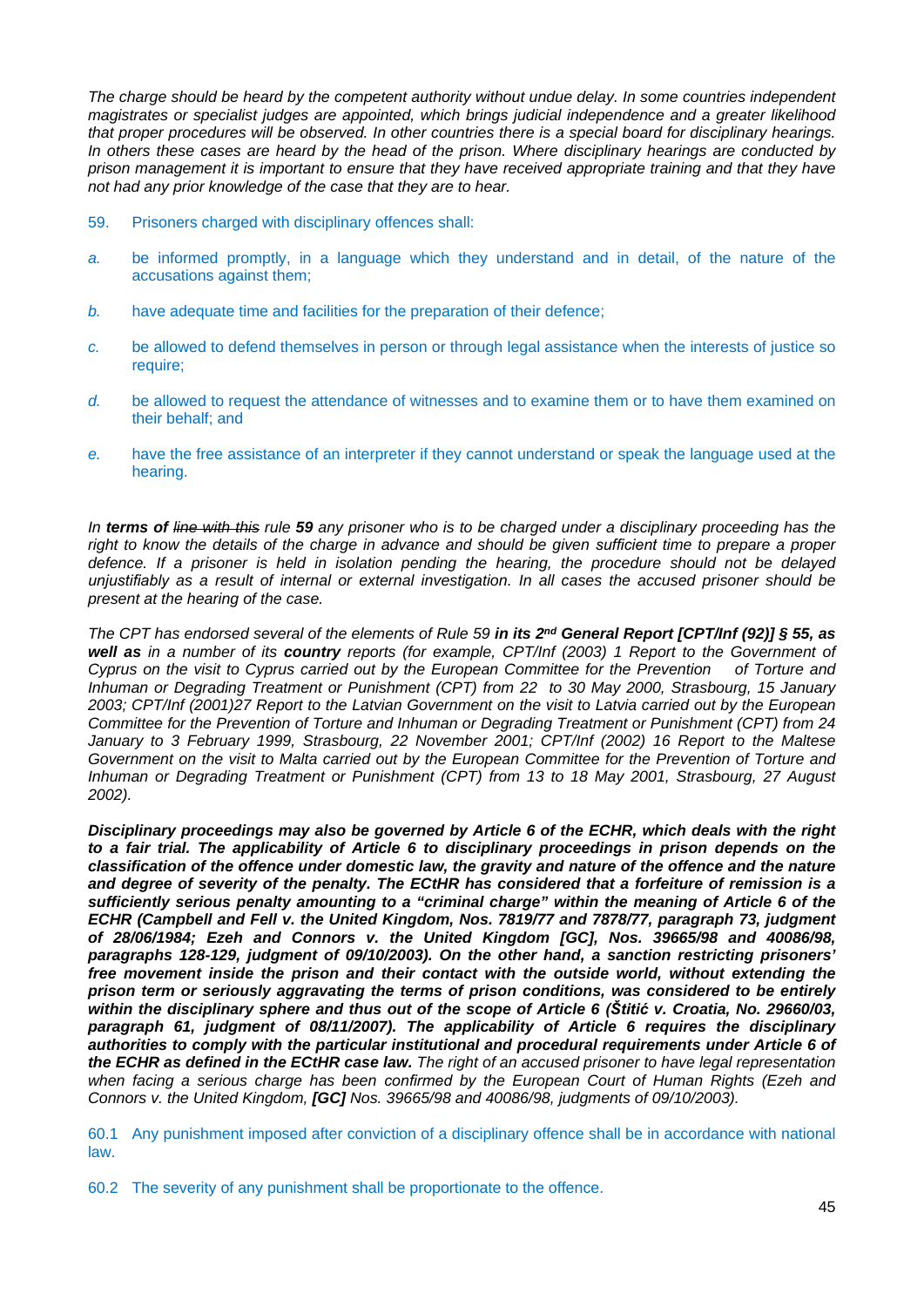60.3 Collective punishments and corporal punishment, punishment by placing in a dark cell, and all other forms of inhuman or degrading punishment shall be prohibited.

60.4 Punishment shall not include a total prohibition on family contact.

60.5 Solitary confinement shall [**not]** be imposed as a punishment only [**other than]** in exceptional cases**,** and **[then]** for a specified period of time, which shall be as short as possible **[and not for longer than 14 consecutive days].**

## 60.6 Instruments of restraint shall never be applied as a punishment.

*This rule implies that the clearly defined and published list of disciplinary offences should be accompanied by a complete list of punishments which may be imposed on any prisoner who commits one of these offences. These punishments should always be just and proportionate to the offence committed. The list of punishments should be set down in a legal act approved by the appropriate authority. Staff shall not have a separate informal system of punishments that bypasses the official procedures.*

*In the case of Ezeh and Connors mentioned above, the European Court of Human Rights found that the right of prison governors in England and Wales to add up to 42 days to the time a prisoner spent in prison was a breach of Article 6 (right to a fair trial) of the European Convention on Human Rights.*

*Punishments may include a formal recorded warning, exclusion from work, forfeiture of wages (where these are paid for prison work), restriction on involvement in recreational activities, restriction on use of certain personal possessions, restriction on movement in the prison. Restrictions on family contact, but not a total prohibition, may also be used as a punishment. Such punishment should be used only where the offence relates to such family contacts or where staff are assaulted in the context of a visit.*

*All disciplinary hearings should be conducted on an individual basis. If, for example, there has been a mass refusal to obey a rule or an assault involving a number of prisoners, the case of each person must be heard and punishments imposed on an individual basis. A proper record should be kept of all disciplinary punishments imposed (see Rule 38.2 of the Nelson Mandela Rules).* 

*There are specific prohibitions in Rule 60.3 against all forms of corporal punishment, punishment by placing in a dark cell, and all other forms of inhuman or degrading punishment. The latter prohibition should be interpreted to reflect evolving standards of decency. The ECtHR European Court of Human Rights has*  found that shaving the head of a prisoner as a disciplinary measure is a breach of Article 3 (prohibition of *torture) of the ECHR European Convention on Human Rights (Yankov v. Bulgaria, No. 39084/97, judgment of 11/03/2004). It is now widely held that a reduction of diet is a form of corporal punishment and constitutes inhuman treatment; this reflects professional opinion that has developed in recent years. Rule 43 of the Nelson Mandela Rules also prohibits placement in a constantly lit cell and reduction of diet or drinking water.* 

*Solitary confinement, referred to in Rule 60.5, is not defined in the European Prison Rules. Rule 44 of the Nelson Mandela Rules define it as "confinement of prisoners for 22 hours or more a day without meaningful human contact". mentioned in Rule 60.5, refers to all methods of removing prisoners from association with other prisoners by placing them alone in a cell or a room. The text of the Rule 60.5 of the European Prison Rules has been redrafted to make explicit that solitary confinement # should not be considered an appropriate punishment other than in the most exceptional circumstances This rule is confirmed by Principle 7 of the United Nations Basic Principles for the Treatment of Prisoners. There are various forms of solitary confinement. The most extreme occurs when an individual is held entirely on his or her own and is subject to sensory deprivation by lack of access to light, sound or fresh air in what are often called "dark cells". This form of isolation should never be imposed as a punishment. Another form of solitary confinement occurs when a prisoner is held in a single cell with access to normal light and air and can hear prisoners moving in adjacent areas. This type of punishment should only be used in exceptional circumstances and for the shortest possible periods of time. The CPT provides guidance on decision-making on solitary confinement. Solitary confinement should always be proportionate, lawful, accountable, necessary, and non-discriminatory (see the CPT PLANN in the CPT 21st General Report [CPT/Inf (2011) 28] § 55). By "accountable", the CPT means the maintenance of full records on decisions to impose solitary confinement and to review them.*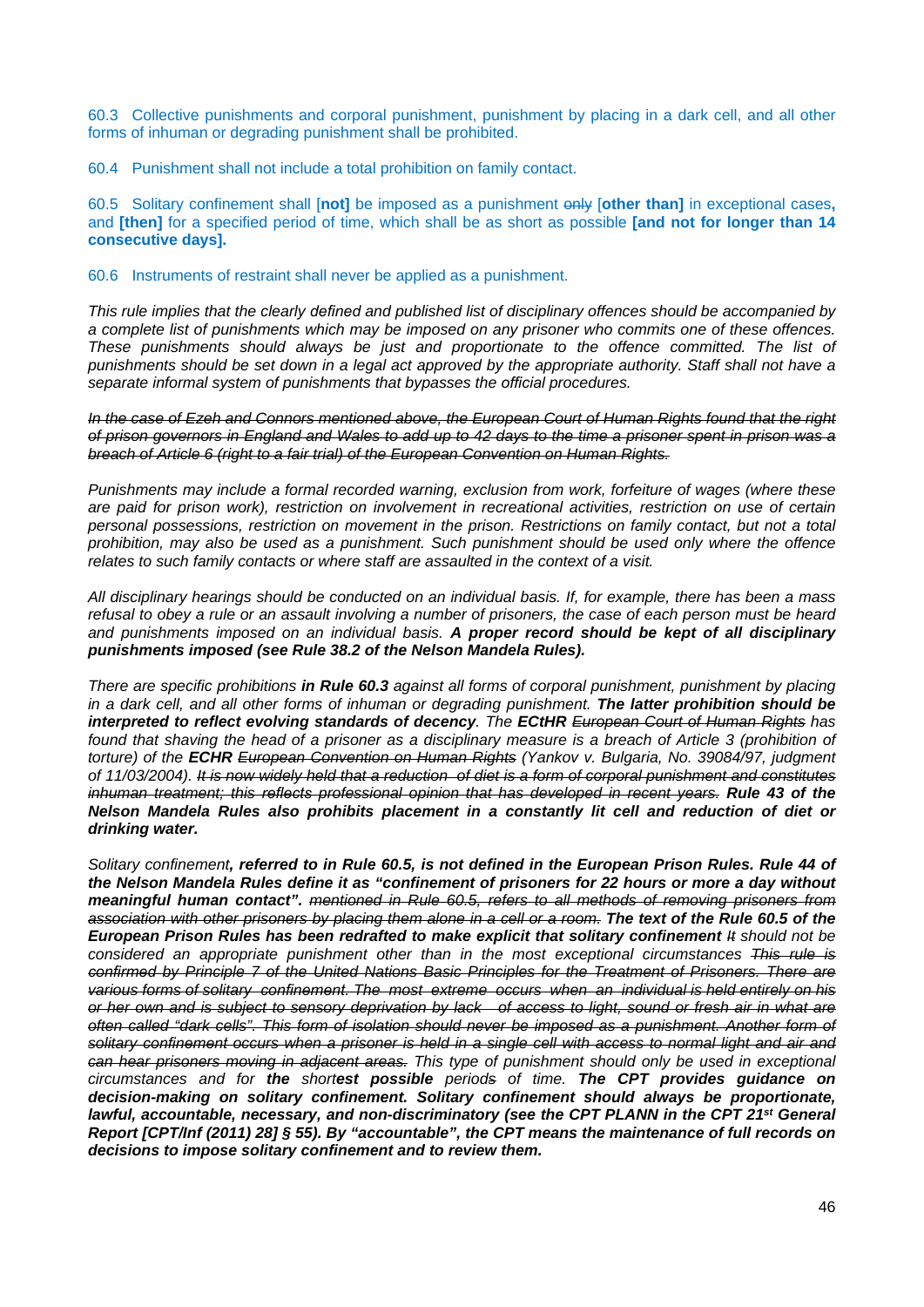*Rule 45.2 of the Nelson Mandela Rules provides that solitary confinement should not be imposed on prisoners with mental or physical disabilities when their conditions would be exacerbated by such confinement. Rule 22 of the Bangkok Rules effectively excludes solitary confinement as a punishment for pregnant women, women with infants and breastfeeding mothers in prison.* 

*AN AMENDMENT TO RULE 60.5 IS PROPOSED ABOVE. IT WOULD STIPULATE THAT SOLITARY CONFINEMENT SHOULD NOT BE FOR LONGER THAN 14 DAYS, THE PERIOD PROPOSED BY THE CPT (CPT 21ST GENERAL REPORT, § 56). IF THIS IS NOT DONE, THE COMMENTARY SHOULD READ AS FOLLOWS:*

*The European Prison Rules do not set a maximum period for solitary confinement. However, the CPT has proposed that the maximum period should be 14 days. The Nelson Mandela Rules have proposed a maximum period of 15 days. These maxima should guide disciplinary tribunals that impose solitary confinement, as prolonged periods of solitary confinement can have serious deleterious effects on prisoners (CPT 21st General Report § 53; see also the Istanbul statement on the use and effects of solitary confinement, annexed to Interim report of the UN Special Rapporteur on torture and other cruel, inhuman or degrading treatment or punishment, 28 July 2008 A/63/175).*

*During this period, prison staff shall make regular and reasonably frequent contact with these prisoners (see the commentary on Rule 42). The CPT pays particular attention to the use of solitary confinement or any conditions similar to it. It has noted that "solitary confinement can, in certain circumstances, amount to inhuman and degrading treatment; in any event, all forms of solitary confinement should be as short as possible" (CPT, 2nd General Report on the CPT's Activities, paragraph 56).*

*It must be stressed that the requirement of one hour of daily outdoor exercise for prisoners (Rule 27.1) applies equally to inmates placed in solitary confinement as a punishment. Such prisoners should also be provided with reading material. The same applies to prisoners under special high security (Rule 53).*

*Rule 60.6 relates to the use of instruments of restraint as means of security or to prevent injury. These must never be used as a form of punishment. Instruments of restraint may include handcuffs, chains, irons, straitjackets and any form of electronic control of the person.*

## 61. A prisoner who is found guilty of a disciplinary offence shall be able to appeal to a competent and independent higher authority.

*This rule lays down that if the prisoner is found guilty of the charge, he or she should have the right of appeal to a higher independent authority. The disciplinary regulations should specify what this authority is and how any appeal can be prepared and lodged and should ensure that the appeal process can be speedily concluded.*

62. No prisoner shall be employed or given authority in the prison in any disciplinary capacity.

*In some countries it has been common practice to appoint prisoners as group leaders, often in a living or working unit and to require them to report to the authorities on the behaviour of other prisoners and to make recommendations which affect the way they are treated. In other situations prisoners have been given authority over prisoners in punishment or segregation units.*

## *Double jeopardy*

## 63. A prisoner shall never be punished twice for the same act or conduct.

*Rule 63 applies the general principle of ne bis in idem to the prison context. No prisoner should be punished twice for the same offence. This rule should be interpreted in the light of member states' international engagements, in particular those obligations undertaken in the framework of the implementation of international treaties which contain provisions on the rule of non bis in idem. The ne bis in idem principle is guaranteed under Article 4 of Protocol No. 7 to the ECHR. The ne bis in idem principle under this provision consists of the following elements: (1) the impugned acts or conduct form offences qualifying as "criminal", within the autonomous ECHR meaning (see further commentary to Rule 59); (2) the acts or conducts are the same in that they concern the same facts which constitute a set of concrete factual circumstances involving the same defendant and are inextricably linked together in time and space, the existence of which must be demonstrated in order to secure a conviction or institute the proceedings, and (3) there was a duplication of finally concluded proceedings (Sergey*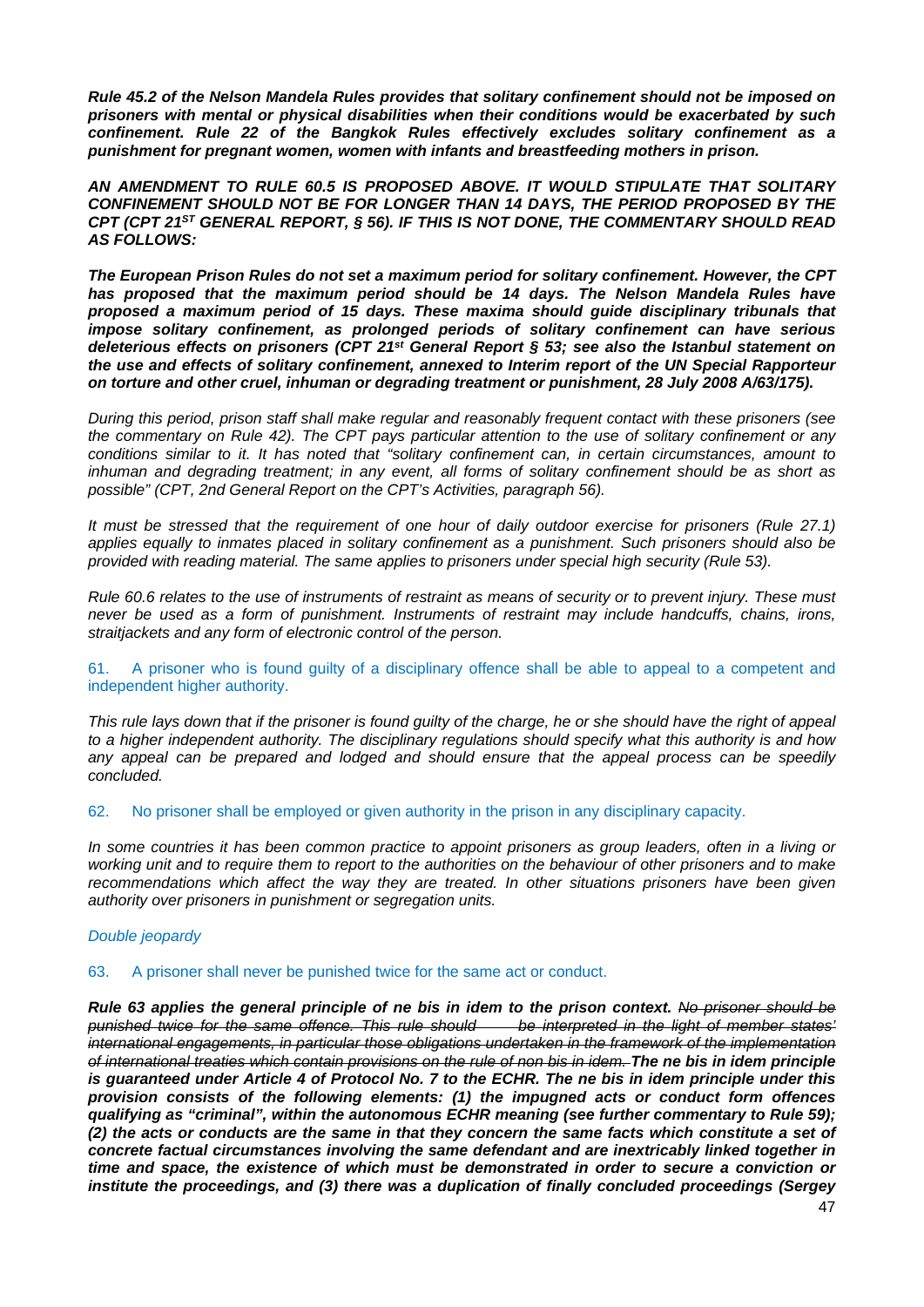*Zolotukhin v. Russia [GC], No. 14939/03, judgment of 10/02/2009, and A and B v. Norway, Nos. 24130/11 and 29758/11, judgment of 15/11/2016).*

#### *Use of force*

64.1 Prison staff shall not use force against prisoners except in self-defence or in cases of attempted escape or active or passive physical resistance to a lawful order and always as a last resort.

64.2 The amount of force used shall be the minimum necessary and shall be imposed for the shortest necessary time.

*Rule 64 reinforces the principle that staff may only use force within clearly defined limits and in response to a specific threat to security or good order.*

*As a general rule, prevention of a violent incident is always better than having to deal with one. Alert staff who know their prisoners will be able to identify the disruptive elements and to prevent violent acts.*

*Good professional relationships between staff and prisoners are an essential element of dynamic security in de-escalating potential incidents or in restoring good order through a process of dialogue and negotiation. Only when these methods fail or are considered inappropriate should physical methods of restoring order be considered. When force has to be used against prisoners by staff it should be controlled and should be at the minimum level necessary to restore order.*

*The ECtHR has accepted that the use of force may be necessary on occasion to ensure prison security, and to maintain order or prevent crime in detention facilities. Nevertheless, such force may be used only if indispensable and must not be excessive (Ivan Vasilev v. Bulgaria, No. 48130/99, paragraph 63, judgment of 12/04/2007). Any recourse to physical force in respect of persons deprived of their liberty, which has not been made strictly necessary by their own conduct, diminishes human dignity and infringes Article 3 of the ECHR (Bouyid v. Belgium [GC], No. 23380/09, paragraph 100, judgment of 28/09/20015). In addition, any arguable complaint of the use of force must be effectively investigated (see further commentary to Rule 55).* 

*The ECtHR has held that using force as part of a measure that is medically necessary cannot in principle be regarded as inhuman and degrading. This is particularly relevant for forced feeding that is aimed at saving the life of a prisoner who consciously refuses to take food. However, the ECtHR stressed that that the medical necessity has been convincingly shown to exist. Furthermore, procedural guarantees for the decision to force-feed must be met. Moreover, the degree of force to which the prisoner is subjected must be the minimum necessary, as spelled out by the ECtHR's case law (Nevmerzhitsky v. Ukraine, No. 54825/00, paragraph 94, judgment of 05/04/2005).*

- 65. There shall be detailed procedures about the use of force including stipulations about:
- *a.* the various types of force that may be used;
- *b*. the circumstances in which each type of force may be used;
- *c*. the members of staff who are entitled to use different types of force;
- *d.* the level of authority required before any force is used; and
- *e* the reports that must be completed once force has been used.

*This rule lists the main issues to be dealt with in the procedures which should be in place defining the use of*  force (when it may be used, who is entitled to use it, who is entitled to authorise its use and the reporting *mechanisms to be observed after any use of force). Rule 82 of the Nelson Mandela Rules emphasises that prison staff who use force must report it immediately to the prison director.*

66. Staff who deal directly with prisoners shall be trained in techniques that enable the minimal use of force in the restraint of prisoners who are aggressive.

*This rule makes it clear that staff should not have to rely on simply overpowering troublesome prisoners by a show of superior physical force. There is a variety of control and restraint techniques in which staff can be*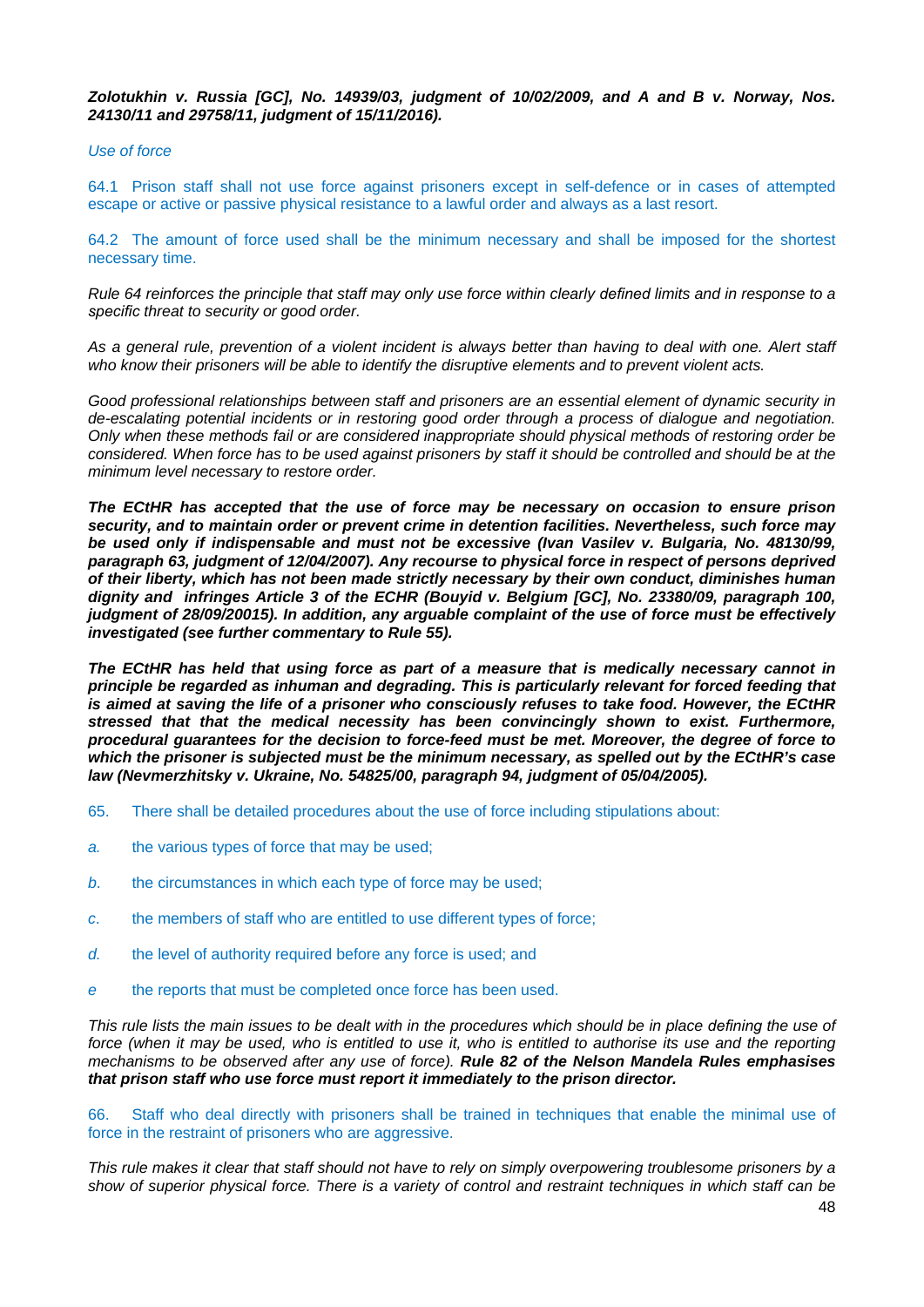*trained which will allow them to gain control without injuring either themselves or the prisoners involved. Management should be aware of what these are and should ensure that all staff are competent in the basic skills and that sufficient staff are trained in advanced techniques.*

67.1 Staff of other law enforcement agencies shall only be involved in dealing with prisoners inside prisons in exceptional circumstances.

67.2 There shall be a formal agreement between the prison authorities and any such other law enforcement agencies unless the relationship is already regulated by domestic law.

- 67.3 Such agreement shall stipulate:
- *a.* the circumstances in which members of other law enforcement agencies may enter a prison to deal with any conflict;
- *b.* the extent of the authority which such other law enforcement agencies shall have while they are in the prison and their relationship with the director of the prison;
- *c.* the various types of force that members of such agencies may use;
- *d.* the circumstances in which each type of force may be used;
- *e.* the level of authority required before any force is used; and
- *f.* the reports that must be completed once force has been used.

*This rule deals with the intervention of law enforcement agencies in prison. In exceptional circumstances it may be that the level of prisoner violence is so great that prison staff cannot contain it themselves and will need to call on another law enforcement agency, such as the police. Such a course of action needs to be handled with great care. In dealing with violence, prison staff must will always be conscious that they will have to deal with prisoners after the incident has been resolved and life has returned to normal. This means that they should will usually try to avoid using force and in any event will be reluctant to use inordinate or indiscriminate force.*

*This may not be a consideration for other law enforcement officials who do not normally work in the prison setting and who come in only to resolve a violent incident. In order to prevent excessive use of force in these circumstances it is recommended that the prison authorities agree a standing protocol with the senior management of any other agency that may be called on to help to resolve a violent incident. All staff likely to be involved should be made aware of the contents of this protocol before entering the prison.*

## *Instruments of restraint*

- 68.1 The use of chains and irons shall be prohibited.
- 68.2 Handcuffs, restraint jackets and other body restraints shall not be used except:
- *a.* if necessary, as a precaution against escape during a transfer, provided that they shall be removed when the prisoner appears before a judicial or administrative authority unless that authority decides otherwise; or
- *b.* by order of the director, if other methods of control fail, in order to protect a prisoner from self-injury, injury to others or to prevent serious damage to property, provided that in such instances the director shall immediately inform the medical practitioner and report to the higher prison authority.
- 68.3 Instruments of restraint shall not be applied for any longer time than is strictly necessary.
- 68.4 The manner of use of instruments of restraint shall be specified in national law.

*This rule is largely identical to Rule 39 in the previous rules. Since the 1987 rules were published, there has been a much greater use of instruments of restraint on prisoners in a variety of circumstances in a number of member states. However, the principles to be applied to the use of instruments of restraint have not changed in the intervening years. It is worth repeating the relevant section of the explanatory memorandum to the*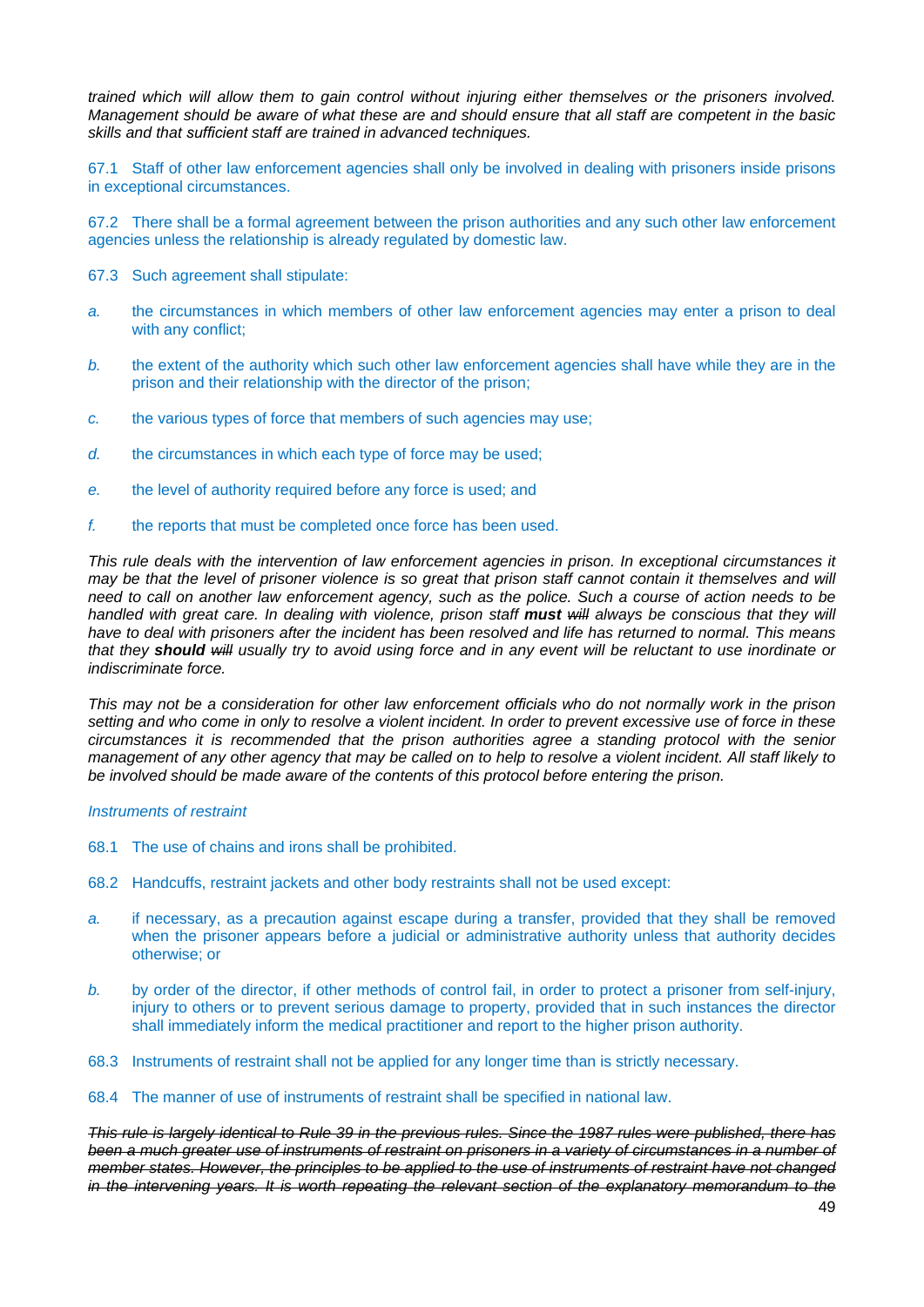*1987 rules "The use of such apparatus in coercive circumstances rightly bears implications that are morally repugnant to civilised conduct. Their use must, therefore, be strictly controlled and avoided wherever possible. There are, however, inevitably occasions on which physical restraint will need to be applied with the additional help of specially designed equipment or instruments in order to prevent physical injury to the prisoners concerned or to staff, escape or unacceptable damage. These rules are designed to set acceptable limits within which such restraint may be employed".*

*Routine use of instruments of restraint is not acceptable, for example, to escort prisoners to the prison.*

With regard to the instruments of restraint, the ECtHR has held that the use of pepper spray in a *confined space, where alternative equipment was at the disposal of the prison guards, such as flak jackets, helmets and shields, was in breach of Article 3 of the ECHR (Tali v. Estonia, No. 66393/10, judgment of 13/02/2014). Rule 49 of the Nelson Mandela Rules, following Rule 24 of the Bangkok Rules, provides that instruments of restraint shall never be used on women during labour, during childbirth or immediately after childbirth.*

*The former Rule 39.b has been deleted. This allowed the use of instruments of restraint on medical grounds, by direction and under the supervision of the medical practitioner. The circumstances covered by the new Rule 68.2.b (formerly Rule 39.c) still permit the exceptional use of restraint on the basis of the need to protect the prisoner or others.*

*Rule 68.4 provides for the ultimate authority for the use of instruments of restraint to be vested in law or regulation and not depend on the discretion of the prison administration.*

#### *Weapons*

69.1 Except in an operational emergency, prison staff shall not carry lethal weapons within the prison perimeter.

69.2 The open carrying of other weapons, including batons, by persons in contact with prisoners shall be prohibited within the prison perimeter unless they are required for safety and security in order to deal with a particular incident.

#### 69.3 Staff shall not be provided with weapons unless they have been trained in their use.

*This rule regulates the use of weapons in and around prisons. Staff who work directly with prisoners may carry weapons, such as sticks or batons, for their own defence. Good practice implies that these weapons should not be carried in an ostentatious or threatening manner. Larger batons should not be carried routinely but should be stored in strategic positions so that they are available to be issued quickly in an emergency. Other than in situations of immediate and major emergency, it is not good practice to allow staff who work directly with prisoners to carry firearms or similar weapons which may either be used inappropriately or may*  fall into the hands of prisoners. The CPT has also dealt with this matter in its reports on Portugal (CPT Inf *(96) 31, paragraph 149), and on Slovenia (CPT Inf 2002 (36), paragraphs 13 and 14).*

*In some prison systems, staff guarding the external security of the prison carry firearms. These staff should have clear instructions about the circumstances in which these weapons may be used. This must only be when there is immediate threat to life, either of the officer concerned or of someone else. An escaping prisoner may be stopped by the use of a firearm if the prisoner presents an immediate threat to the life of another person or cannot be stopped by any other means. Principle 9 of The United Nations Basic Principles on the Use of Force and Firearms by Law Enforcement Officials are quite explicit on this point: "In any event, intentional lethal use of firearms may only be made when strictly unavoidable in order to protect life" (Principle 9).*

*Prison administrations should establish clear guidelines and procedures for the use of firearms together with a training programme for staff who may be authorised to use them. The procedures should include formal arrangements for the investigation of any incident in which firearms are used.*

## *Requests and complaints*

70.1 Prisoners, individually or as a group, shall have ample opportunity to make requests or complaints to the director of the prison or to any other competent authority.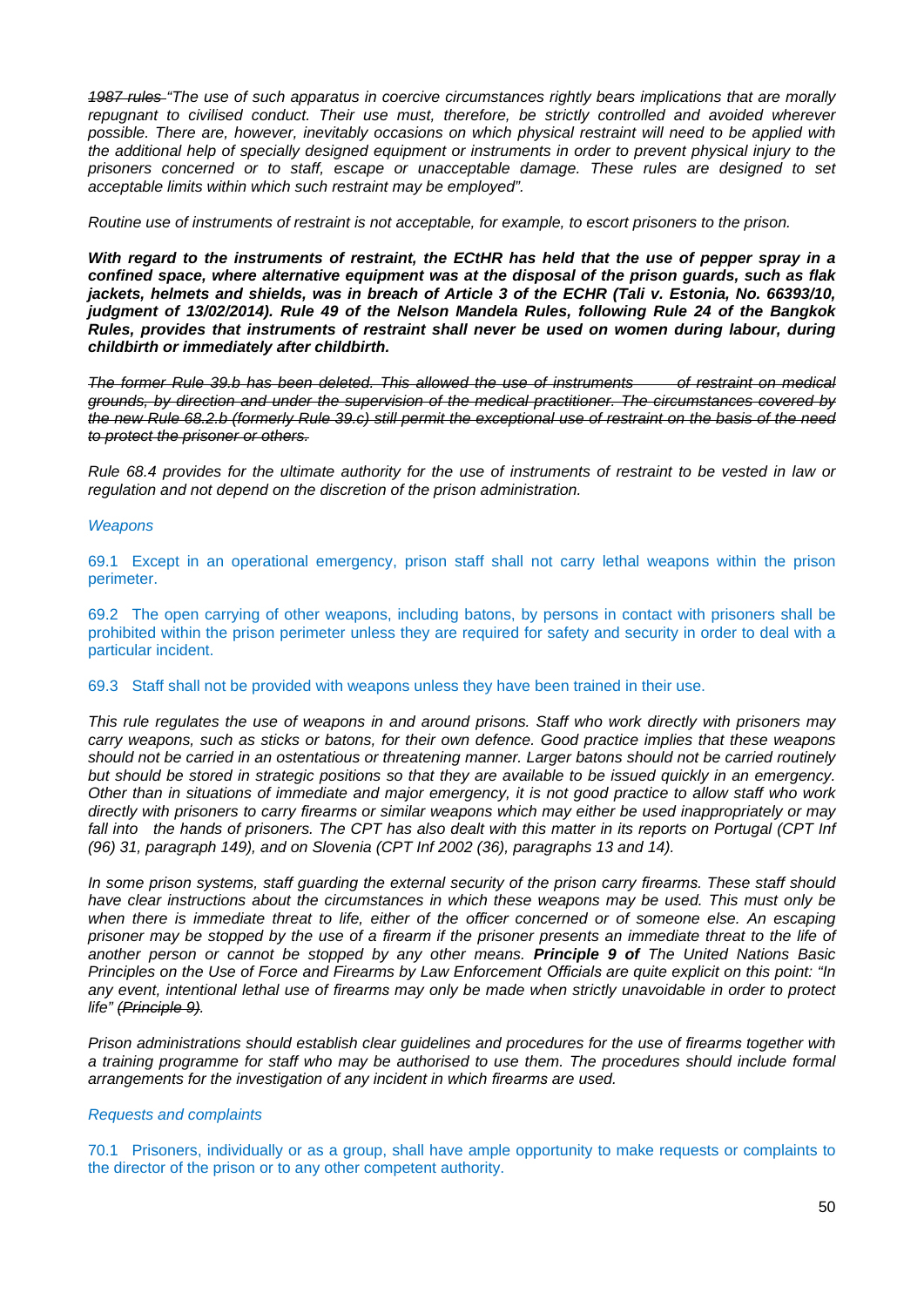70.2 If mediation seems appropriate this should be tried first.

70.3 If a request is denied or a complaint is rejected, reasons shall be provided to the prisoner and the prisoner shall have the right to appeal to an independent authority.

70.4 Prisoners shall not be punished because of having made a request or lodged a complaint.

70.5 The competent authority shall take into account any written complaints from relatives of a prisoner when they have reason to believe that a prisoner's rights have been violated.

70.6 No complaint by a legal representative or organisation concerned with the welfare of prisoners may be brought on behalf of a prisoner if the prisoner concerned does not consent to it being brought.

70.7 Prisoners are entitled to seek legal advice about complaints and appeals procedures and to legal assistance when the interests of justice require.

*This rule makes a distinction between making requests and lodging complaints. Prisoners must have ample opportunity to make requests and must have avenues of complaint open to them both within and outside the prison system. The prison authorities shall not obstruct or punish the making of requests or complaints but*  shall facilitate the effective exercise of the rights embedded in this rule. This does not preclude the *introduction of legal mechanisms to deal summarily with minor issues.*

*Requests of prisoners concern favours or facilities that they are not entitled to by right, but which may be granted by the prison management or other competent authorities. For instance, in some penitentiary systems extra visits may be allowed, though prisoners have no right to them. The same applies to requests for permission to leave the prison to attend the funeral of a relative and requests for transfer to a specific prison or prison unit. In most cases the director will be entitled to decide, but in some jurisdictions specific requests can only be granted by judicial authorities or must be decided at ministerial level.*

*Complaints are formal objections against decisions, actions or lack of action of the prison administration or other competent authorities. In some jurisdictions the appropriate penitentiary remedy is called an "objection" or an "appeal". The term "appeal" in this rule, however, is reserved for legal action against a denial of a request or the rejection of a complaint.*

*Provision may also be made for specialised complaints procedures. Ideally, national law should allow prisoners also to complain against the decisions, conduct or inactivity of medical personnel to existing national medical disciplinary bodies.*

*This rule does not require that requests or complaints be submitted in writing. Given the illiteracy of quite a number of prisoners, a prisoner should be able to ask to meet the civil servant or the competent agency in order to transmit the request or the complaint orally (CPT/Inf (96) 18 – Visit to Slovenia in 1995), and the authorities have the obligation to put it in a written form.*

*The competent authorities should deal promptly with requests and complaints and should accompany this*  with reasons making it clear whether action will be taken and if so, what action. **In their reactions to** *requests and complaints, which should always be accompanied by reasons, the authorities should make clear whether action will be taken and if so, what action. This also follows from the ECtHR case law (Lonić v. Croatia, No. 8067/12, paragraphs 53-64, judgment of 04/12/2014). This also applies to requests or complaints from prisoners' relatives or organisations referred to in Rule 70.6.*

*Complaints can lead to antagonistic attitudes of the parties involved, which can harm the relations between prisoners and staff. Therefore it seems sensible to try mediation first. This calls for a mediation mechanism to be inserted in the penitentiary legislation. This task could be entrusted, for example, to a member of a local supervisory committee or a judicial authority. If the conflict cannot be resolved by mediation, the prisoner must still have the right to lodge a formal complaint. National law can state that complaints about trivial matters can be declared inadmissible.*

*The requests are submitted to the prison administration or another authority empowered to decide on the matter. Prisoners must have the opportunity to convey complaints to any authority inspecting or supervising the prison regardless of previous or simultaneous complaints. When this authority is not empowered to handle the complaint itself it should send it on to the competent body.*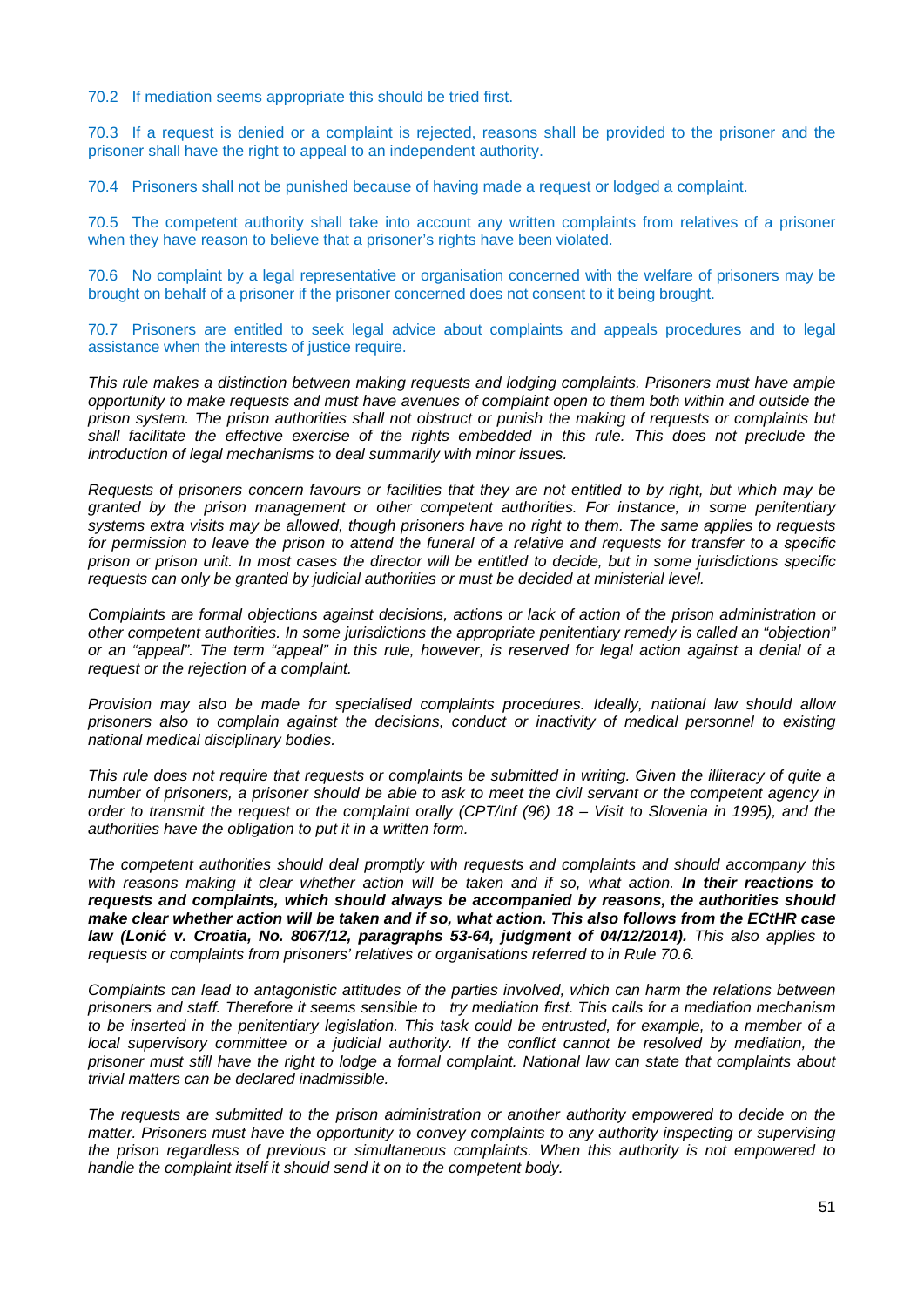*Complainants shall be allowed to communicate on a confidential basis with the independent authorities entrusted with the handling of complaints and appeals. The decisions of these authorities shall be made accessible to prisoners.*

*Requests and complaints should be registered for the benefit of the prison administration itself and for inspection by visiting bodies. (CPT/Inf (2002) 1 - Visit to Bulgaria in 1999 and CPT/Inf (2001) 20 - Visit to "The former Yugoslav Republic of Macedonia" in 1998). An analysis of the substance of requests and complaints can contribute to a better management of the institution.*

*The right to make requests and complaints is primarily granted to prisoners but national law may allow third parties to act on behalf of a prisoner, for instance when a prisoner's mental or physical condition prevents him from acting himself and he does not have a lawyer to act on his behalf. Relatives of a prisoner are entitled to complain where the prisoner's rights may be infringed, while organisations that have the interests of prisoners at heart may also be allowed by the director to bring such complaints. However, Rule 70.6 allows the prisoner to oppose the complaint being made in this way.*

*When, after an internal appeal has failed, a complaint is successfully made to an independent authority complainants must have confidence that the decision of that authority will be executed fully and promptly by the prison administration.*

*To ensure the effective exercise of the right to lodge complaints, forms, stationery and, if necessary, stamps should be provided to prisoners. The complaint forms should be freely available to prisoners at a specified place (for example, the library), thereby enabling a prisoner to avoid asking for them specifically. A system of transmission should be devised so that prisoners are not obliged to personally hand the confidential access envelope to prison staff (CPT/Inf (91) 15 - Visit to the United Kingdom: England/Wales 1990).*

*Confidential communication with national and international bodies authorised to receive complaints is essential. This rule does not attempt to prescribe an exclusive model of a complaints procedure but sets out the basic requirements such procedures should comply with in order to be considered to represent effective remedies in terms of Article 13 of the ECHR (see Van der Ven v. the Netherlands, No. 50901/99, judgment of 04/02/2003). What is important is that the complaint procedure ends with a final binding decision taken by an independent authority. The member states are free to designate the independent authority that has the power to handle complaints. This can be an ombudsman or a judge (enforcement magistrate or executing or supervisory judge), a supervising prosecutor, a court, or a public defender (CPT/Inf (2002) 14 - Visit to Georgia in 2001). This can be an ombudsman or a judge (enforcement magistrate or executing or supervisory judge), supervising prosecutor, court, or a public defender (CPT/Inf (2002) 14 - Visit to Georgia in 2001).*

*The ECtHR has considered complaints about inadequate conditions of detention from the perspective of Article 13 of the ECHR, and has held that two types of relief are possible: an improvement in the material conditions of detention (preventive remedy) and compensation for the damage or loss sustained on account of such conditions (compensatory remedy). If prisoners have been held in conditions that are in breach of Article 3 of the ECHR, a domestic remedy capable of putting an end to the ongoing violation of their right not to be subjected to inhuman or degrading treatment, is of the greatest value. Once, however, they have left the prison in which they endured the inadequate conditions, they should have an enforceable right to compensation for the violation that has already occurred. Moreover, the preventive and compensatory remedies have to be complementary in order to be considered effective. The ECtHR places special emphasis on the duty of the States to establish, over and above a compensatory remedy, an effective preventive remedy, namely a mechanism designed to put an end to an inadequate treatment rapidly (Ananyev and Others v. Russia, Nos. 42525/07 and 60800/08, paragraphs 97-98, judgment of 10/01/2012). The remedy should not only exist in law, but should also offer a reasonable prospect of success in practice (Rodić and 3 Others v. Bosnia and Herzegovina, No. 22893/05, paragraph 58, judgment of 27/05/2008).*

*Authorities involved in handling complaints should exchange views and experiences on a regular basis, the aim being to harmonise as far as possible their practice (CPT/Inf (96) 9 - Visit to Spain 1991).*

# **Part V**

*Management and staff*

*Prison work as a public service*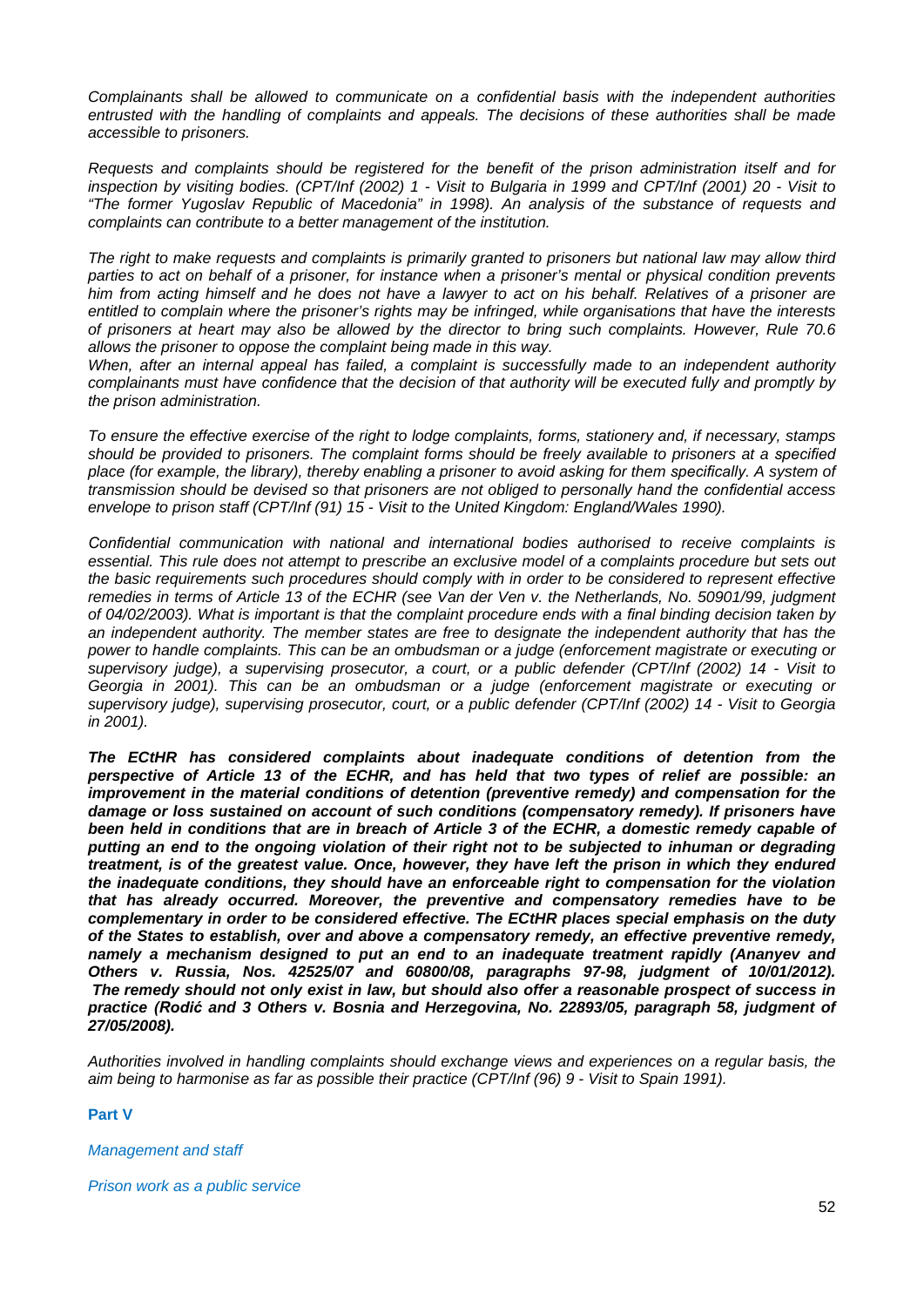## 71. Prisons shall be the responsibility of public authorities separate from military, police or criminal investigation services.

*This rule requires prisons to be under the responsibility of public authorities, separate from military, police or criminal investigation services. Prisons are places that should be placed under the control of the civil power. Imprisonment is part of the criminal justice process and in democratic societies people are sent to prison by independent judges. The administration of prisons should not be directly in the hands of the army or any other military power. In some countries the head of the prison administration is a serving member of the armed forces who has been seconded or sent for a limited time to the prison administration to carry out that role. Where this is the case, this person shall be acting in a civilian capacity as head of the prison administration.*

*It is important that there should be a clear organisational separation between the police and the prison administrations. In most European countries the administration of the police comes under the ministry of the interior while the administration of prisons comes under the ministry of justice. The Committee of Ministers of the Council of Europe has recommended that "there shall be a clear distinction between the role of the police and the prosecution, the judiciary and the correctional system." (Recommendation Rec(2001)10, the European Code of Police Ethics).*

72.1 Prisons shall be managed within an ethical context which recognises the obligation to treat all prisoners with humanity and with respect for the inherent dignity of the human person.

72.2 Staff shall manifest a clear sense of purpose of the prison system. Management shall provide leadership on how the purpose shall best be achieved.

72.3 The duties of staff go beyond those required of mere guards and shall take account of the need to facilitate the reintegration of prisoners into society after their sentence has been completed through a programme of positive care and assistance.

72.4 Staff shall operate to high professional and personal standards.

*This rule underlines the ethical context of prison management. Without a strong ethical context the situation where one group of people is given considerable power over another can easily become an abuse of power. This ethical context is not just a matter of the behaviour of individual members of staff towards prisoners.*

*Those with responsibility for prisons and prison systems need to be persons who have a clear vision and a determination to maintain the highest standards in prison management.*

*Working in prison therefore requires a unique combination of personal qualities and technical skills. Prison staff need personal qualities which enable them to deal with all prisoners in an even-handed, humane and just manner.*

73. Prison authorities shall give high priority to observance of the rules concerning staff.

*This rule places a positive obligation on prison authorities to ensure the observance of the rules concerning staff.*

74. Particular attention shall be paid to the management of the relationship between first line prison staff and the prisoners under their care.

*This rule concerns the relationship between first line prison staff and the prisoners under their care. Special attention has to be paid to these staff members because of the human dimension of their contacts with prisoners.*

75. Staff shall at all times conduct themselves and perform their duties in such a manner as to influence the prisoners by good example and to command their respect.

*This rule deals with the conduct of staff in performing their duties. The staff are to treat prisoners in a manner which is decent, humane and just; to ensure that all prisoners are safe; to make sure that prisoners do not escape; to make sure that there is good order and control in prisons; to provide prisoners with the opportunity to use their time in prison positively so that they will be able to resettle when they are released.*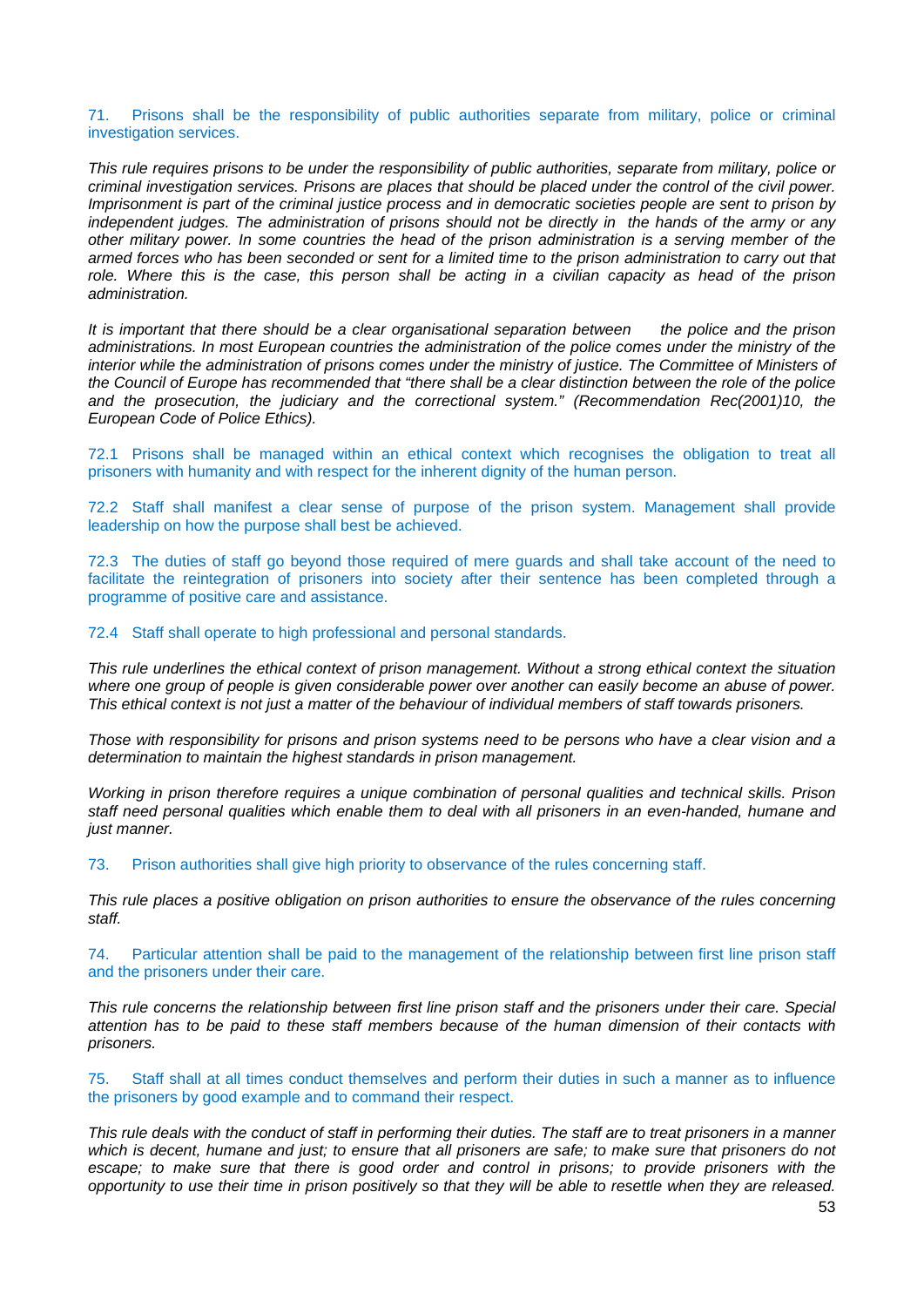*This work requires great skill and personal integrity. Those who undertake this work need to gain the personal respect of the prisoners. High personal and professional standards should be expected of all prison staff but especially of those who are going to work directly with prisoners.*

## *Selection of prison staff*

76. Staff shall be carefully selected, properly trained, both at the outset and on a continuing basis, paid as professional workers and have a status that civil society can respect.

*This rule relates to the selection, training and conditions of recruitment of prison staff. Recruitment is very important. The prison administration should have a clear policy to encourage suitable individuals to apply to work in prisons and to inform them of the required ethical rules.*

*Many prison authorities have great difficulty in recruiting staff of a high quality. This can be for a variety of reasons. It may be due to low salary levels. It may be because the standing of prison work in the local community is very low. It may be because of competition from other law enforcement agencies, such as the police. Therefore, prison administrations should pursue an active recruitment policy.*

77. When selecting new staff the prison authorities shall place great emphasis on the need for integrity, humanity, professional capacity and personal suitability for the complex work that they will be required to do.

*This rule deals with the staff selection criteria. The prison administration should introduce a clear set of procedures to test the integrity and humanity of the applicants and how they are likely to respond to difficult situations which they may face so as to ensure that only those applicants who are suitable are in fact selected to join the prison system.*

78. Professional prison staff shall normally be appointed on a permanent basis and have public service status with security of employment, subject only to good conduct, efficiency, good physical and mental health and an adequate standard of education.

*This rule is a consequence of Rule 71. If staff are to be committed to their work on a long-term basis, they need to be secure in their employment. In jurisdictions where there are prisons that are managed by private contractors, individual members of staff employed by these contractors should be approved by the prison authority before working with prisoners. They should also be employed on a permanent basis.*

79.1 Salaries shall be adequate to attract and retain suitable staff.

79.2 Benefits and conditions of employment shall reflect the exacting nature of the work as part of a law enforcement agency.

*This rule underlines the need to ensure attractive salaries and working conditions. The standing of a profession is measured in large part by the level of salary which it attracts. Governments should recognise that prison staff are entitled to a proper remuneration corresponding to the public service character of prison work as well as to their difficult and sometimes dangerous work, while also taking into consideration that if staff are not paid at an appropriate level this may lead to corruption.*

*In many countries prisons are in very isolated locations, thus depriving not only staff but also their families of access to schools, to medical facilities, to shops and to other social activities. In addition, many prison staff are expected to transfer regularly from one prison to another, to uproot their families and to move them to places that are sometimes far away. In some countries prison staff were keen to continue to be part of the ministry of the interior in order to benefit from a higher status (access to free health care, to free education, to free housing and to free or subsidised transport and holidays). In such circumstances, other conditions of employment are as important as levels of pay and should be carefully examined.*

80. Whenever it is necessary to employ part-time staff, these criteria shall apply to them as far as that is appropriate.

*This rule refers to part-time staff. In smaller prisons it may be necessary to recruit some staff, especially for specialist tasks, on a part-time basis. They should have the same conditions of employment pro rata as full-time staff.*

*Training of prison staff*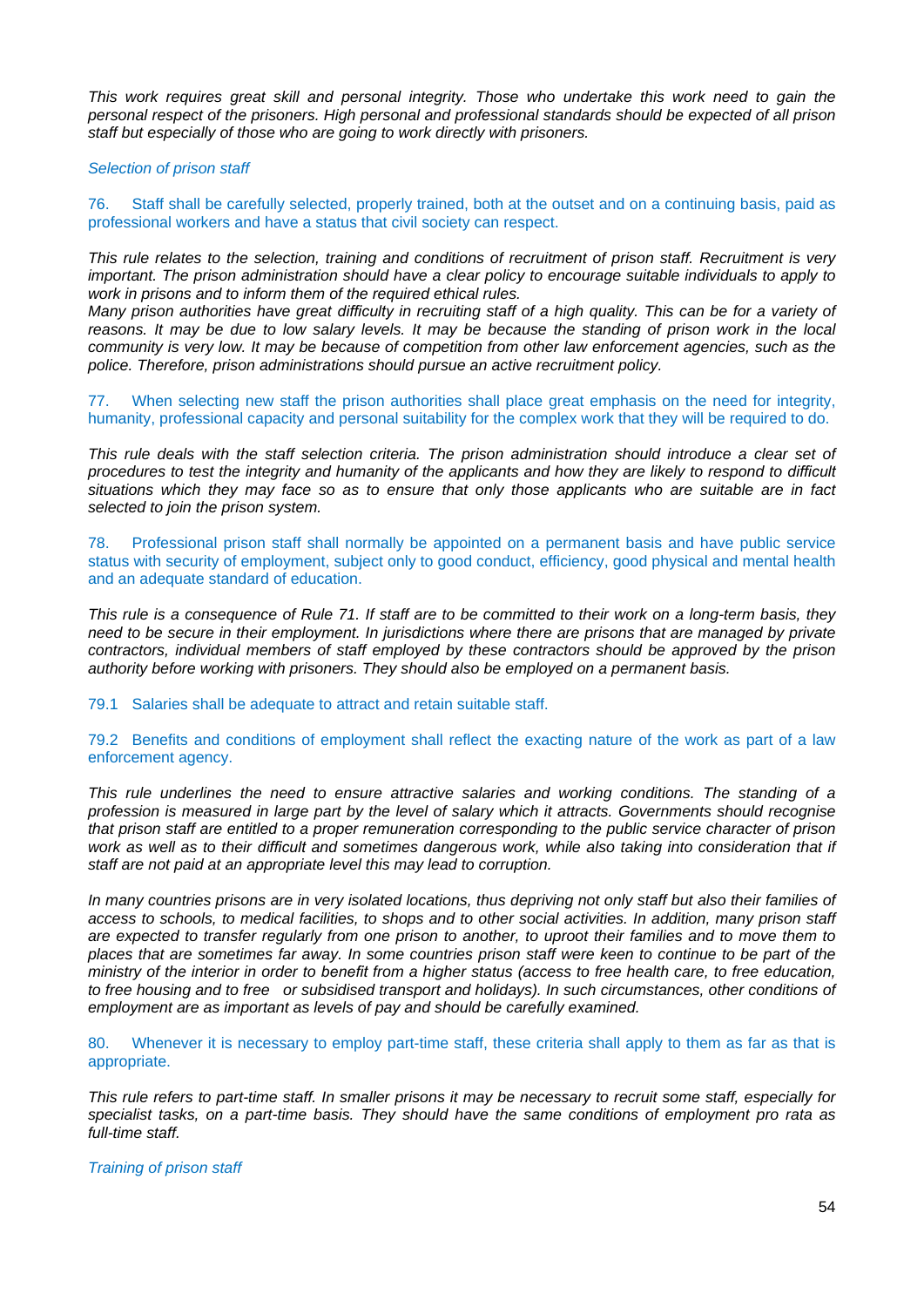81.1 Before entering into duty, staff shall be given a course of training in their general and specific duties and be required to pass theoretical and practical tests.

81.2 Management shall ensure that, throughout their career, all staff maintain and improve their knowledge and professional capacity by attending courses of in-service training and development to be organised at suitable intervals.

81.3 Staff who are to work with specific groups of prisoners, such as foreign nationals, women, juveniles or mentally ill prisoners, etc., shall be given specific training for their specialised work.

81.4 The training of all staff shall include instruction in the international and regional human rights instruments and standards, especially the European Convention on Human Rights and the European Convention for the Prevention of Torture and Inhuman or Degrading Treatment or Punishment, as well as in the application of the European Prison Rules.

*This rule addresses the requirements for initial training of newly selected staff. This training should be adequate and should emphasise the ethical context of their work.*

*Staff should then be given the necessary technical training. They need to be made aware of security requirements and to learn how to keep proper records and what sort of reports need to be written.*

The proper training of staff is a requirement that continues from the moment of recruitment to that of final *retirement. There should be a regular series of opportunities for continuing development for staff of all ages and ranks.*

*Their training should also extend to the wide range of international and regional human rights standards concerned with deprivation of liberty (rules emanating from the ECtHR European Court of Human Rights and the Committee for the Prevention of Torture (CPT)).*

#### *Prison management*

82. Personnel shall be selected and appointed on an equal basis, without discrimination on any ground such as sex, race, colour, language, religion, political or other opinion, national or social origin, association with a national minority, property, birth or other status.

*This rule recalls that there should be no discrimination in the selection of staff. Women should have the same opportunities as men to work in prisons and should be paid the same salaries, given the same training and have the same opportunities for promotion and for assignment to posts requiring specific abilities. These principles shall be applied to staff belonging to racial, cultural, religious or sexual minorities. In some prisons a substantial number of prisoners come from these minority groups. Where this is the case, prison authorities should make an effort to recruit sufficient proportions of staff from similar backgrounds.*

- 83. The prison authorities shall introduce systems of organisation and management that:
- *a.* ensure that prisons are managed to consistently high standards that are in line with international and regional human rights instruments; and
- *b.* facilitate good communication between prisons and between the different categories of staff in individual prisons and proper co-ordination of all the departments, both inside and outside the prison, that provide services for prisoners, in particular with respect to the care and reintegration of prisoners.

*This rule requires that member states should ensure that individual prisons are managed to a consistent standard which conforms with international human rights instruments. One way of achieving this is by having a system of internal auditing and inspection to ensure that relevant law is being implemented different from and complementary to the independent inspection which is referred to in Part VI of these rules.*

*Rule 83.b refers to the need for good communication between prisons and within each prison. Given the increasing sophistication of operational routines and regimes there is a need for management to encourage and facilitate a style of working in which staff can learn from each other, share experiences and work together for the benefit of the prisoners in their care.*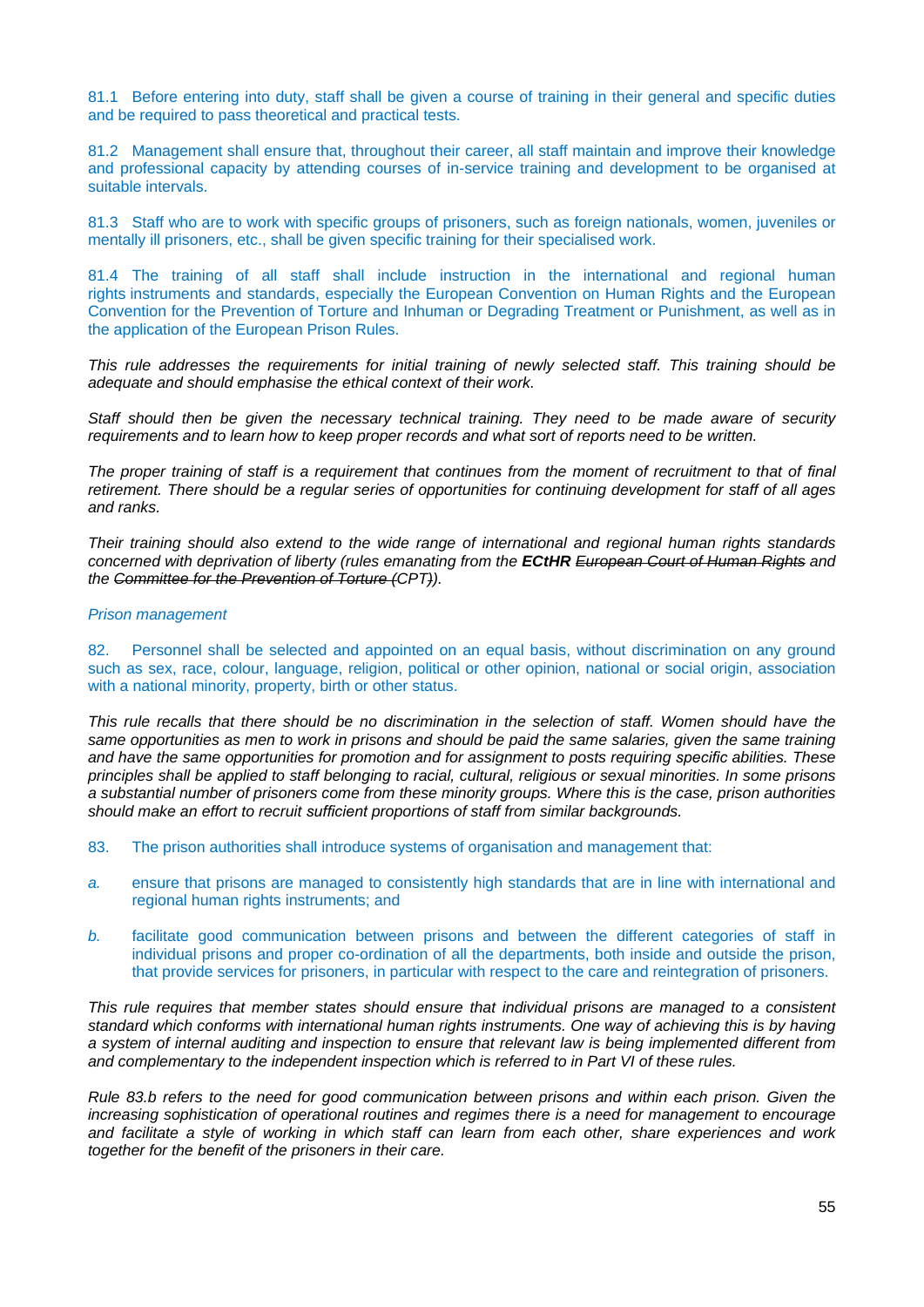84.1 Every prison shall have a director, who shall be adequately qualified for that post by character, administrative ability, suitable professional training and experience.

84.2 Directors shall be appointed on a full-time basis and shall devote their whole time to their official duties.

84.3 The prison authorities shall ensure that every prison is at all times in the full charge of the director, the deputy director or other authorised official.

84.4 If a director is responsible for more than one prison there shall always be in addition an official in charge of each of them.

*This rule contains provisions related to the prison director. Given what has been said in previous rules about the need for a sense of purpose, leadership and vision, it is essential that there should be in each prison a director who has been carefully selected for his suitability to carry out what is one of the most complex tasks in public service.*

85. Men and women shall be represented in a balanced manner on the prison staff.

*The balance between men and women on the prison staff is designed to have a positive effect and to contribute to the normalisation of prison life. It should also serve to minimise the risk of sexual harassment or mistreatment of prisoners.*

86. There shall be arrangements for management to consult with staff as a body on general matters and, especially, on matters to do with their conditions of employment.

*This rule concerns the requirement to arrange appropriate consultations on the conditions of employment between the management and the staff. Prison systems are hierarchical organisations but this does not mean that staff should be treated unreasonably or without respect for their position. In most countries staff are entitled to belong to trade unions. If there is no formal trade union, staff should at least have a recognised negotiation machinery. Trade union and other staff representatives should not be penalised for the work which they do in representing their fellow members of staff.*

87.1 Arrangements shall be in place to encourage the best possible communication among management, other staff, outside agencies and prisoners.

87.2 The director, management and the majority of the other staff of the prison shall be able to speak the language of the greatest number of prisoners, or a language understood by the majority of them.

*Prisons are institutions in which people have priority and in which human relationships are important. Rule 87 stresses that the proper functioning of these relationships depends on good communication.*

*In most European prison systems a significant proportion of prisoners are foreign nationals, many of whom do not speak the native language of the country. The director and majority of personnel should be able to speak the language of the majority of prisoners. However, the needs of other prisoners also have to be recognised and, if possible, some staff should be able to speak the language of any significant minorities. Where necessary an interpreter should be available as stipulated in Rule 37.4.*

#### 88. Where privately managed prisons exist, all the European Prison Rules shall apply.

*In a small number of member states some prisons are now managed by private contractors. Rule 88 stresses that all European Prison Rules without exception apply also to them.*

#### *Specialist staff*

89.1 As far as possible, the staff shall include a sufficient number of specialists such as psychiatrists, psychologists, social and welfare workers, teachers and vocational, physical education and sports instructors.

89.2 Wherever possible, suitable part-time and voluntary workers shall be encouraged to contribute to activities with prisoners.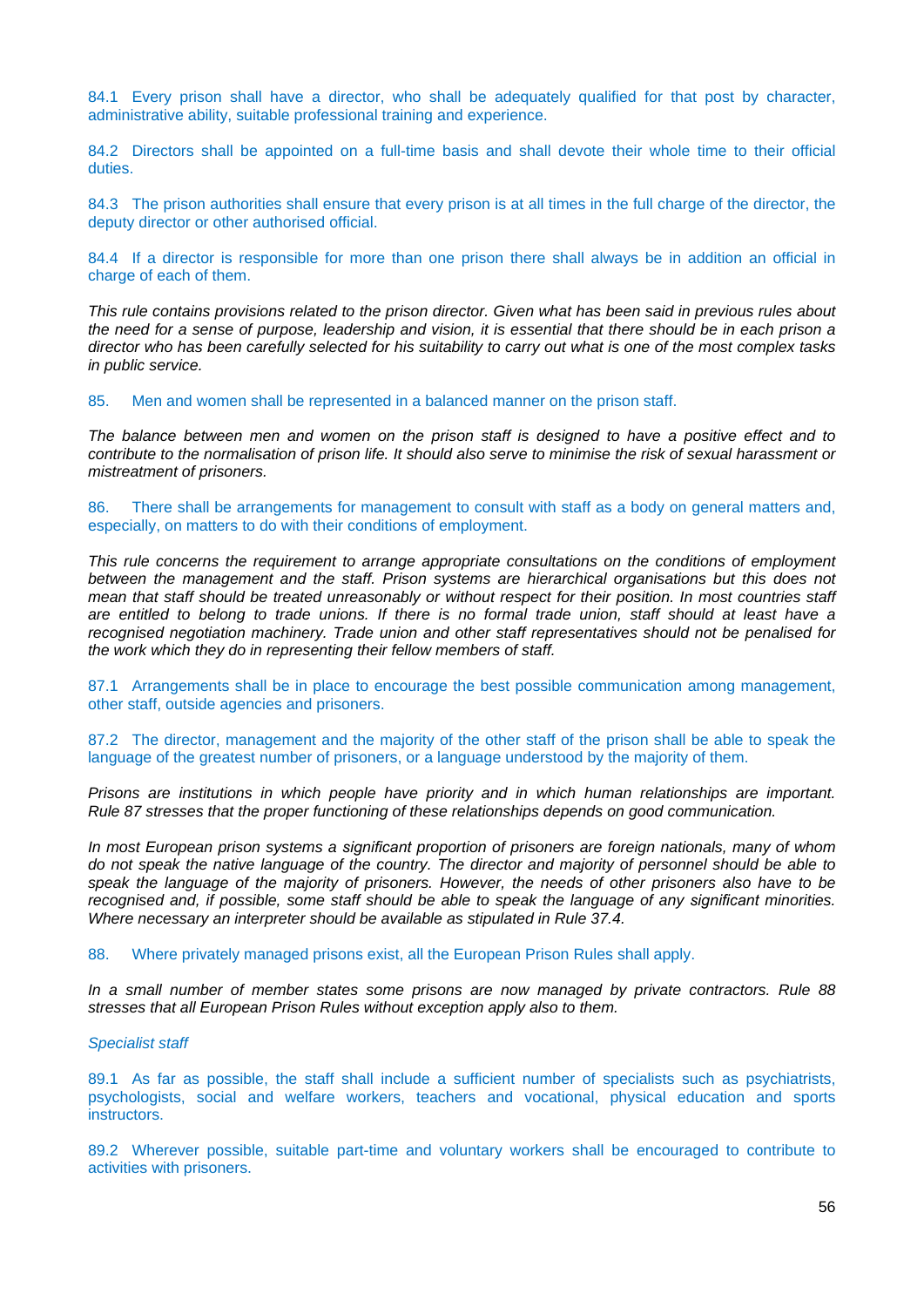*This rule deals with the need for prison services to have a sufficient number of appropriate specialists to work with prisoners. Health is an important issue in all prisons and prisoners have a right to proper health care. These matters are dealt with more fully in Part III of these rules. One way of providing the prisoners with proper health care is by ensuring that a properly qualified doctor is always available to deal with any urgent medical matter.*

*If prisons are to fulfil their functions and to help prisoners to rehabilitate themselves, they need to have sufficient specialist staff. These should work alongside and complement the custodial staff. Given that almost all prisoners will one day return to their communities, it is important that volunteers from the community be encouraged to come into prisons to contribute to many of the activities which take place.*

#### *Public awareness*

90.1 The prison authorities shall continually inform the public about the purpose of the prison system and the work carried out by prison staff in order to encourage better public understanding of the role of the prison in society.

90.2 The prison authorities should encourage members of the public to volunteer to provide services in prison where appropriate.

*This rule reflects that it is important that the public and the media be aware of the values within which its prisons operate. The prison administration should develop good relations with their local public and media, and inform them about the daily realities of prison life. Prison administrations should encourage prison directors to meet regularly with groups in civil society, including non-governmental organisations, and where appropriate to invite them into the prison. The media and representatives of local communities should be encouraged to visit prisons, provided care is taken to safeguard the privacy of prisoners.*

#### *Research and evaluation*

The prison authorities shall support a programme of research and evaluation about the purpose of the prison, its role in a democratic society and the extent to which it is fulfilling its purpose.

*This is the third set of what are now known as the European Prison Rules since 1973. The rules are likely to*  require further updating as time passes because of developments in civil society, the expanding *jurisprudence from the ECtHR European Court of Human Rights and the reports of the CPT European Committee for the Prevention of Torture and Inhuman or Degrading Treatment or Punishment. Rule 91 recognises that fact in encouraging a programme of research and evaluation about the purpose of the prison, its role in a democratic society and the extent to which it is fulfilling its purpose.*

## **Part VI**

#### *Inspection and monitoring*

*These rules intend to make a clear distinction between the inspection of prisons by governmental agencies that are responsible for the effective operation of the prison system and monitoring or of conditions of detention and treatment of prisoners by an independent body. While both internal inspection and external monitoring have to ensure that the treatment of prisoners meets the requirements international law and the provisions of these rules, they operate at different levels. and purposeful spending of the allocated budget and monitoring of conditions of detention and treatment of prisoners by an independent body.*

*Reports by national and international NGOs, the findings of the CPT and various decisions of the ECtHR show that, even in countries with well developed and relatively transparent prison systems, independent monitoring of conditions of detention and treatment of prisoners is essential to prevent inhuman and unjust treatment of prisoners and to enhance the quality of detention and of prison management. The establishment of independent national monitoring bodies in addition to an internal government-run inspectorate should not be seen as an expression of distrust of the quality of governmental control but as an essential additional guarantee for the prevention of maltreatment of prisoners.*

*These rules are compatible with the requirements of the Optional Protocol to the Convention Against Torture and Other Cruel, Inhuman or Degrading Treatment or Punishment (to be referred to as OPCAT; A/RES/57/199, adopted by the United Nations General Assembly on 18 December 2002) regarding setting*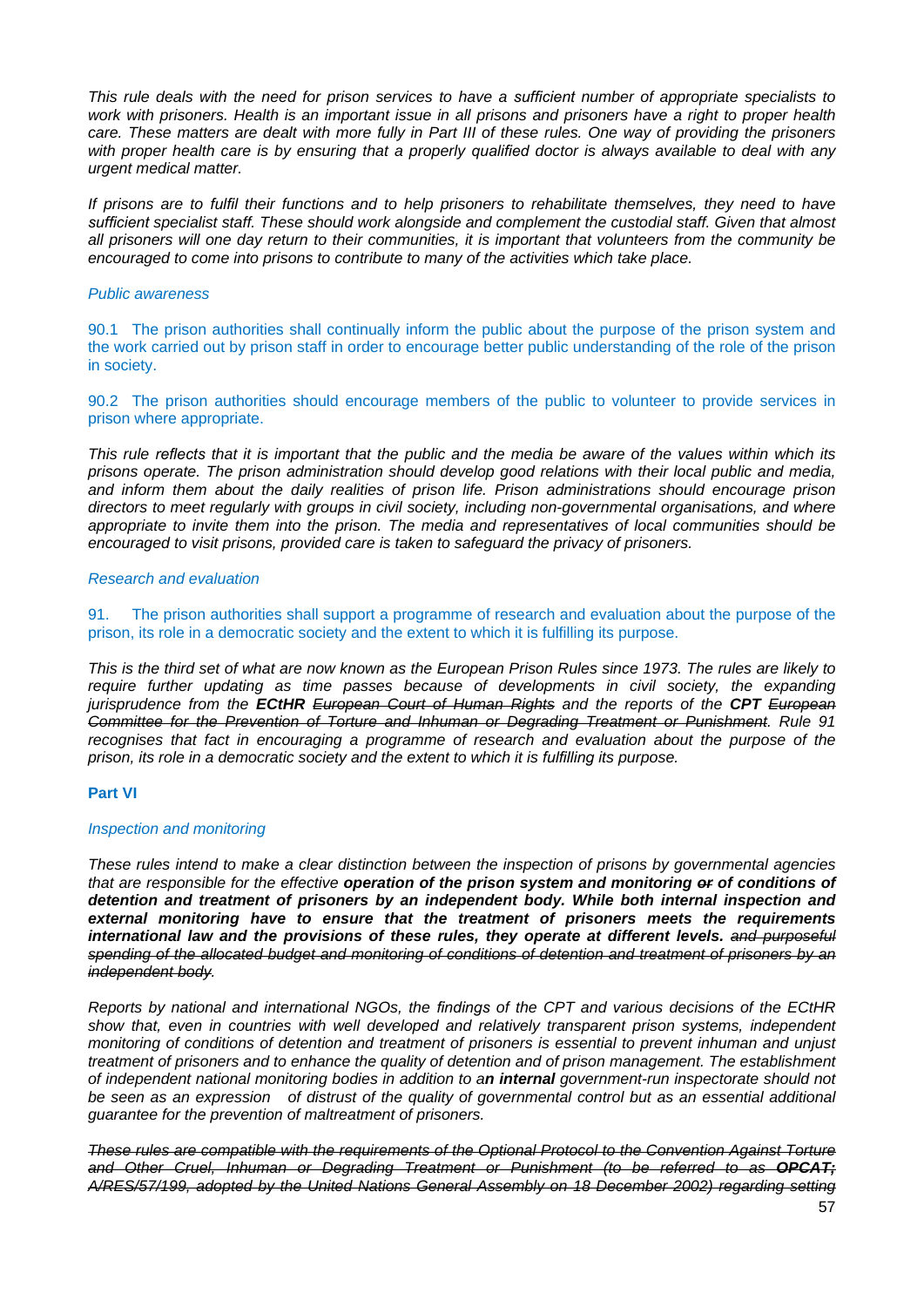*up and maintaining national domestic preventive mechanisms, which in these Rules take the form of independent monitoring supervisory bodies.*

*The rules leave room for the various forms monitoring bodies may have. Some countries will opt for a prison ombudsman, others for a national supervising committee. Other formats are not precluded by this rule, as long as the authorities involved are independent and well equipped to perform their duties. It should be noted, however, that under Article 13 of the ECHR there should be an effective remedy concerning conditions of imprisonment (see further Rule 70). The ECtHR has not been inclined to accept that a complaint to the prosecutor, which does not vest a personal right for the person concerned, or a complaint to the Ombudsman, who cannot issue binding and enforceable decisions, represent effective remedies (Ananyev and Others v. Russia, Nos. 42525/07 and 60800/08, paragraphs 102-106, judgment of 10/01/2012; Neshkov and Others v. Bulgaria, Nos. 36925/10 et al., paragraph 212, judgment of 27/01/2015).* 

## *[MOVED TO COMMENTARY ON RULE 93]*

#### *Governmental inspection*

92. Prisons shall be inspected regularly by a governmental agency in order to assess whether they are administered in accordance with the requirements of national and international law, and the provisions of these rules*.*

*This rule uses the neutral term "governmental agency". This agency can be part of one ministry, for example, the ministry of justice or the ministry of the interior, or can be an agency under the control of more than one ministry. The essential point is that such an agency or inspectorate is established by, and reports to, the highest authorities.*

*The ways in which governmental inspection is organised will vary from mere checking of the bookkeeping of prisons to in-depth and on-the-spot audits, which take into account all aspects of prison administration to whether what is being done in prison is in conformity with national law. Governmental inspection should not focus narrowly on technical administrative matters. While ensuring that budgeted moneys are well spent is important, its wider obligation is to take into account international law and these rules, as they impact on prison administration. This means that governmental inspection also has to concern itself with ensuring that administrative processes result in prisoners being treated with respect for their human rights. and of the treatment of prisoners. What is important is that the The results of these inspections should be are reported to the competent authorities and made accessible to other interested parties without undue delay.*

*These rules do not specify how planning and control systems and audits should be organised, as this is for the governmental authorities to decide.*

### *Independent monitoring*

93.1 The conditions of detention and the treatment of prisoners shall be monitored by an independent body or bodies whose findings shall be made public.

93.2 Such independent monitoring body or bodies shall be encouraged to co-operate with those international agencies that are legally entitled to visit prisons.

**[93.3 Where independent monitoring bodies find that the detention and treatment of prisoners is not in accordance with the standards set by national and international law, and these rules, they may make recommendations on what needs to be done to meet these standards.**

**93.4 The prison authorities shall indicate, within a reasonable time, if and when such recommendations will be implemented.]**

*In the member states of the Council of Europe, different models of independent monitoring of conditions of imprisonment can be found. In some countries an ombudsman has powers in this respect; in other states this task is entrusted to judicial authorities, often combined with the power to receive and handle complaints of prisoners. This rule does not intend to prescribe one single form of monitoring but underlines the need for the high quality of such independent supervision. This presupposes that these monitoring bodies are supported by a qualified staff and have access to independent experts. In several member states,*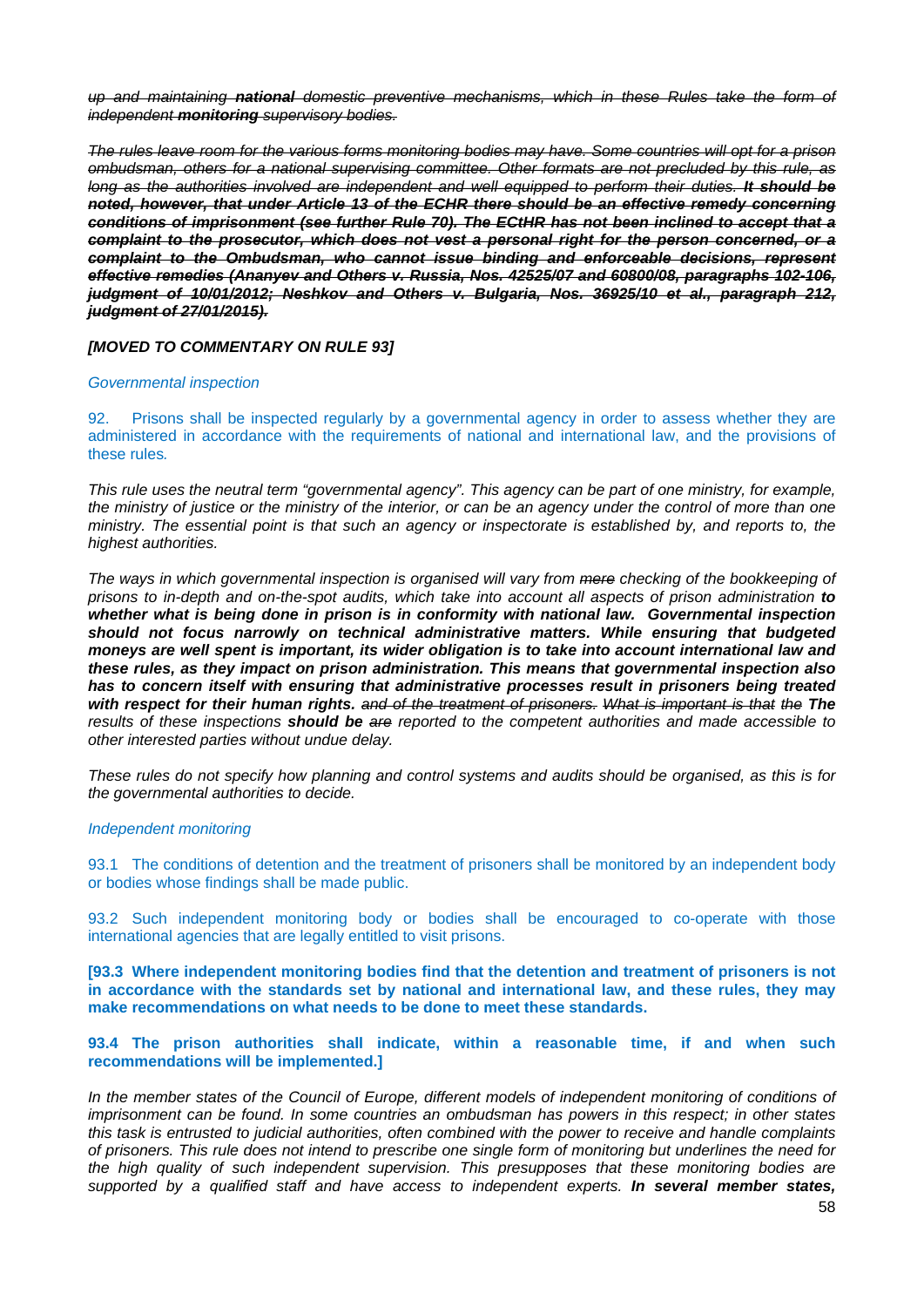*monitoring bodies have been reorganised to act as national preventive mechanisms as required by OPCAT. (Optional Protocol to the Convention Against Torture and Other Cruel, Inhuman or Degrading Treatment or Punishment: G.A. res. A/RES/57/199, adopted Dec. 18, 2002).*

*Rule 93 leaves room for the various forms indpendent monitoring bodies may have. Some countries will opt for a prison ombudsman, others for a national supervising committee. Other formats are not precluded by this rule, as long as the authorities involved are independent and well equipped to perform their duties. It should be noted, however, that under Article 13 of the ECHR there should be an effective remedy concerning conditions of imprisonment (see further Rule 70). The ECtHR has not been inclined to accept that a complaint to the prosecutor, which does not vest a personal right for the person concerned, or a complaint to the Ombudsman, who cannot issue binding and enforceable decisions, represent effective remedies (Ananyev and Others v. Russia, nos. 42525/07 and 60800/08, §§ 102-106, 10 January 2012; Neshkov and Others v. Bulgaria, nos. 36925/10 et al., § 212, 27 January 2015).* 

*In order to ensure that monitoring is truly independent, as required by Rule 93.2, its members shall be experts on prison matters, appointed in a way that ensures their impartiality and seeks to include members with a range of skills, including medical expertise. Due regard should also be paid to gender representation (see Rule 84.2 of the Nelson Mandela Rules and Rule 25.3 of the Bangkok Rules). The monitoring body should be able to propose its own budget directly to the government, so that it is not constrained in this regard by the prison authorities. Monitoring bodies should also have wide authority to access information, choose freely which prisons to visit, and conduct private and fully confidential interviews with prisoners and prison staff. Rule 84.1 of the Nelson Mandela Rules spells out what the scope of such authority should be.*

*It is important that the findings of these bodies, together with any observations that may have been submitted by the management of the prison concerned, are open to the public. Reports of the monitoring bodies may contain proposals and observations concerning existing or draft legislation.*

*Independent monitoring bodies should be encouraged to forward copies of their reports and the responses of the governments concerned to international bodies authorised to monitor or inspect the prisons, such as the European Committee for the Prevention of Torture. This would assist these international bodies to plan their visits and allow them to keep their finger on the pulse of the national penitentiary systems. Because of their limited financial resources and the increase the number of states to be visited, international bodies must rely increasingly on communication with independent national monitoring bodies.*

In many penitentiary systems individual prisons are being monitored in some way or another by boards-of *visitors, consisting of (professionally) interested volunteers recruited from the community. A common approach of these boards is that its members take turns to visit the prison, talk to prisoners about their worries and complaints and, in most cases, try to mediate between the prison management and the prisoners to find solutions for perceived problems. Such engagement by civil society should be encouraged by prison administrations and should include, where possible, non-governmental organisations working on prison issues. These boards should liaise with the national independent monitoring body. They may also play a role in resolving complaints by mediation, as spelt out in Rule 70.2.*

*Though it is self-evident that the existence of local boards of visitors can guarantee more intensive and involved monitoring, in small countries with only a few prisons and a small prison population independent monitoring by a national authority could be sufficient.*

*IF THE NEW RULE 93.3 AND 93.4 IS ADOPTED, THE COMMENTARY SHOULD EXPLAIN THAT IT IS IMPORTANT THAT INDEPENDENT MONITORING BE REINFORCED BY REQUIRING A RESPONSE. ON THE OTHER HAND, INDEPENDENT MONITORING BODIES SHOULD NOT TAKE OVER THE RUNNING OF PRISONS ON A DAY TO DAY BASIS. IF THE NEW RULE IS NOT ADOPTED, THEN THE COMMENTARY SHOULD BE EXPANDED TO INCLUDE SOME OF THE SUBSTANCE OF THE PRPOSED NEW RULE 93.3 AND 93.4.*

**Part VII**

*Untried prisoners*

*Status as untried prisoners*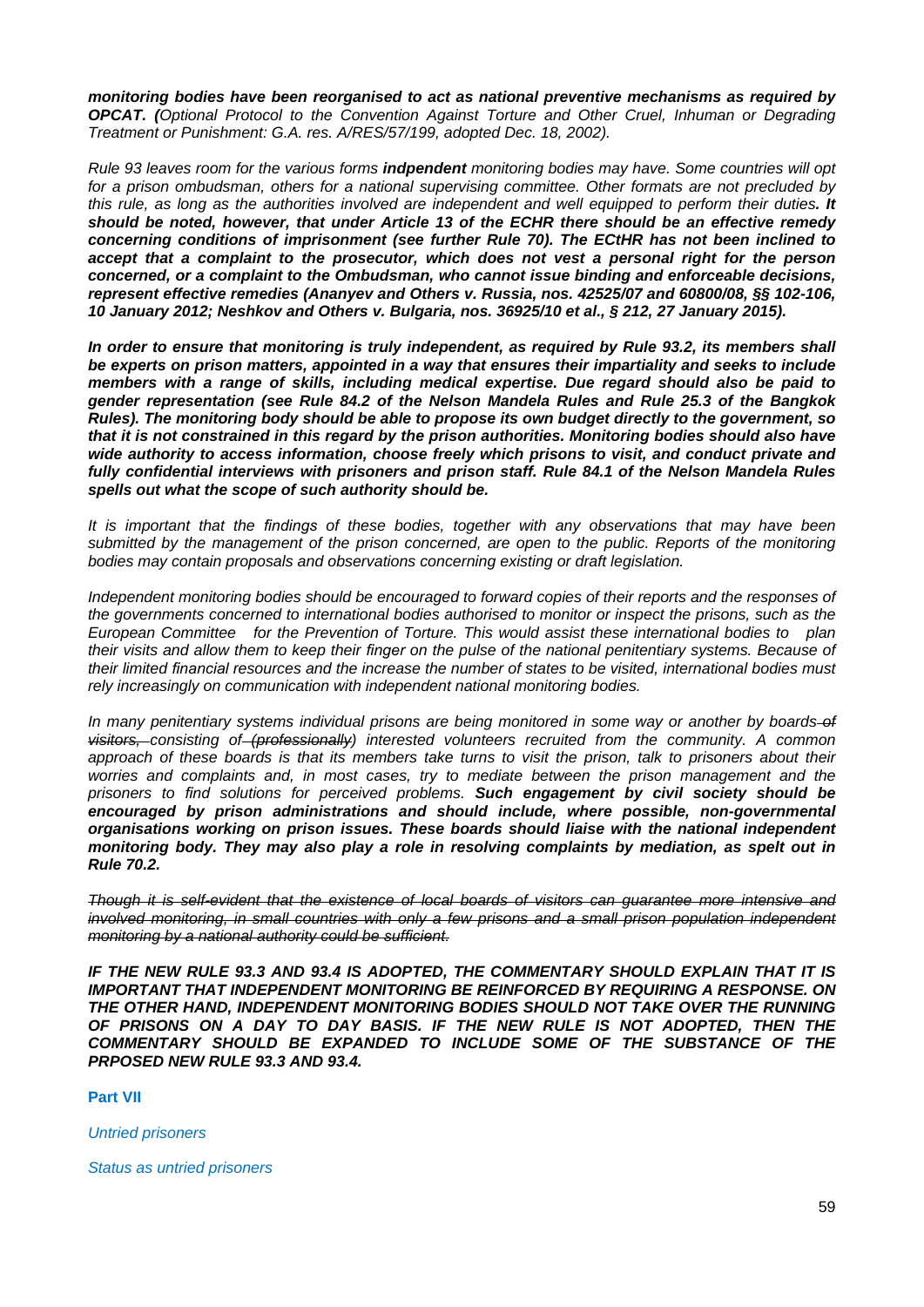94.1 For the purposes of these rules, untried prisoners are prisoners who have been remanded in custody by a judicial authority prior to trial, conviction or sentence.

94.2 A state may elect to regard prisoners who have been convicted and sentenced as untried prisoners if their appeals have not been disposed of finally.

*This rule is primarily intended to establish a definition. It implies that a prisoner who has been convicted and sentenced in a final judgment to imprisonment for one sentence, but who is awaiting a decision on conviction for another offence, should be considered to be a sentenced prisoner.*

# *Approach regarding untried prisoners*

95.1 The regime for untried prisoners may not be influenced by the possibility that they may be convicted of a criminal offence in the future.

95.2 The rules in this part provide additional safeguards for untried prisoners.

95.3 In dealing with untried prisoners prison authorities shall be guided by the rules that apply to all prisoners and allow untried prisoners to participate in various activities for which these rules provide.

*This rule describes the basic approach regarding untried prisoners in positive terms. It emphasises that they should be treated well because their rights have not been restricted by a criminal sentence. The ECtHR has stressed that this presumption applies also to the legal regime governing the rights of such persons and the manner in which they should be treated by prison guards (Iwanzcuk v. Poland, No. 25196/94, paragraph 53, judgment of 15/11/2001). They deserve the special protection of the state.*

*All untried prisoners must be presumed innocent of a crime. Rule 95.2 therefore provides additional safeguards for them.*

*Rule 95.3 emphasises that the prisoners can enjoy all the safeguards of Part II and also take part in activities such as work, education, exercise and recreation as described in that part. Part VII as a whole is designed to assist untried prisoners by spelling out more fully to what their status entitles them additionally.*

#### *Accommodation*

96. As far as possible untried prisoners shall be given the option of accommodation in single cells, unless they may benefit from sharing accommodation with other untried prisoners or unless a court has made a specific order on how a specific untried prisoner should be accommodated.

*This rule restates the principle about the desirability of single cells (cf. Rule 18.5) in the context of untried prisoners. As such if prisoners are often held only for relatively short periods, single cells may be more desirable. As untried prisoners spend often more time in their cells than other prisoners, these should be of adequate size.*

*Care should be taken to allow even prisoners held for a short time to have exercise, recreation and*  association as required by the rules in Part II, in order to avoid detention in single cells becoming a form of *solitary confinement.*

#### *Clothing*

97.1 Untried prisoners shall be allowed to wear their own clothing if it is suitable for wearing in prison.

97.2 Untried prisoners who do not have suitable clothing of their own shall be provided with clothing that shall not be the same as any uniforms that may be worn by sentenced prisoners.

*This rule should be read in conjunction with Rule 20. It emphasises that untried prisoners are entitled to wear their own clothes. Where they do not have suitable clothes of their own, the clothes that are provided to them by the prison authorities should not make them look like sentenced prisoners.*

#### *Legal advice*

98.1 Untried prisoners shall be informed explicitly of their right to legal advice.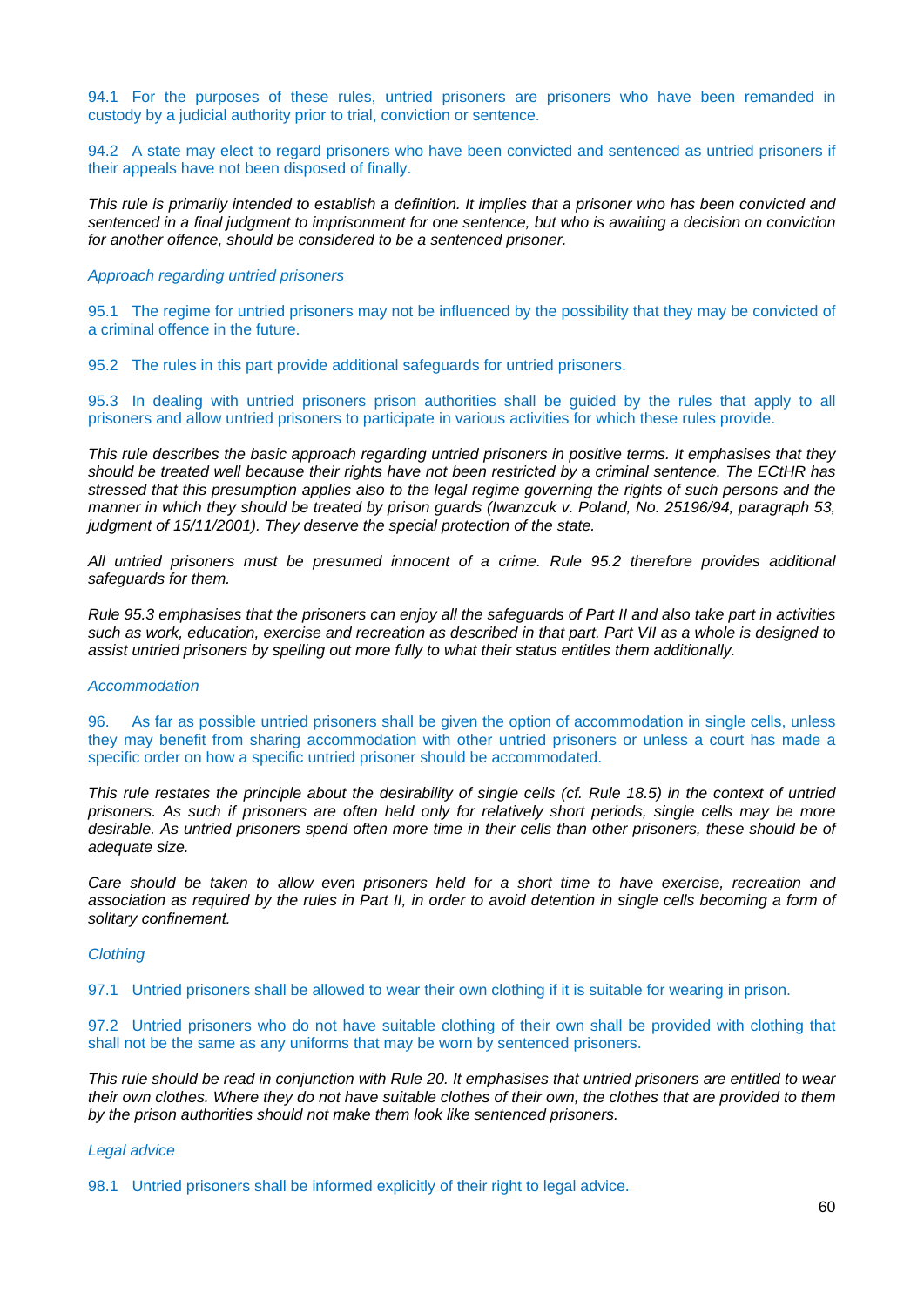98.2 All necessary facilities shall be provided to assist untried prisoners to prepare their defence and to meet with their legal representatives.

*This rule emphasises that positive efforts must be made by the prison authorities to assist prisoners who are facing criminal charges. It should be read together with Rule 23.*

*The Rec (2006) 13 on the use of remand in custody, the conditions in which it takes place and the provision of safeguards against abuse § 31 contains detailed rules relating to access to lawyer when remand detention is continued.* 

*Rule 119 of the Nelson Mandela Rules emphasises that untried prisoners have the right to be informed about the reasons for their detention and about any charges against them.*

#### *Contact with the outside world*

99. Unless there is a specific prohibition for a specified period by a judicial authority in an individual case, untried prisoners:

- *a* shall receive visits and be allowed to communicate with family and other persons in the same way as convicted prisoners;
- *b.* may receive additional visits and have additional access to other forms of communication; and
- *c.* shall have access to books, newspapers and other news media.

*This rule emphasises that restrictions on contact with the outside world should be kept to a minimum in the case of untried prisoners. It should be read together with Rule 24.*

*Work*

100.1 Untried prisoners shall be offered the opportunity to work but shall not be required to work.

100.2 If untried prisoners elect to work, all the provisions of Rule 26 shall apply to them, including those relating to remuneration.

*It is often forgotten that untried prisoners are allowed to work in prison, even if they cannot be compelled to do so. The only exception is that all prisoners may be required in the interests of hygiene by Rule 19.5 to keep their persons, clothing and sleeping accommodation clean and tidy. Rule 100 underlines the importance of providing work also for untried prisoners and of ensuring that they are treated properly and rewarded adequately for such work.*

*Access to the regime for sentenced prisoners*

101. If an untried prisoner requests to be allowed to follow the regime for sentenced prisoners, the prison authorities shall as far as possible accede to this request.

*This rule recognises that there might be an interest in untried prisoners beginning the regime offered to sentenced prisoners even before they have been sentenced, for example when this concerns drug or alcohol misuse or sex offences. Information on the regime they could possibly be offered should therefore be given during this period of detention, so as to allow them to formulate a request to participate.*

## **Part VIII**

*Sentenced prisoners*

*Objective of the regime for sentenced prisoners*

102.1 In addition to the rules that apply to all prisoners, the regime for sentenced prisoners shall be designed to enable them to lead a responsible and crime-free life.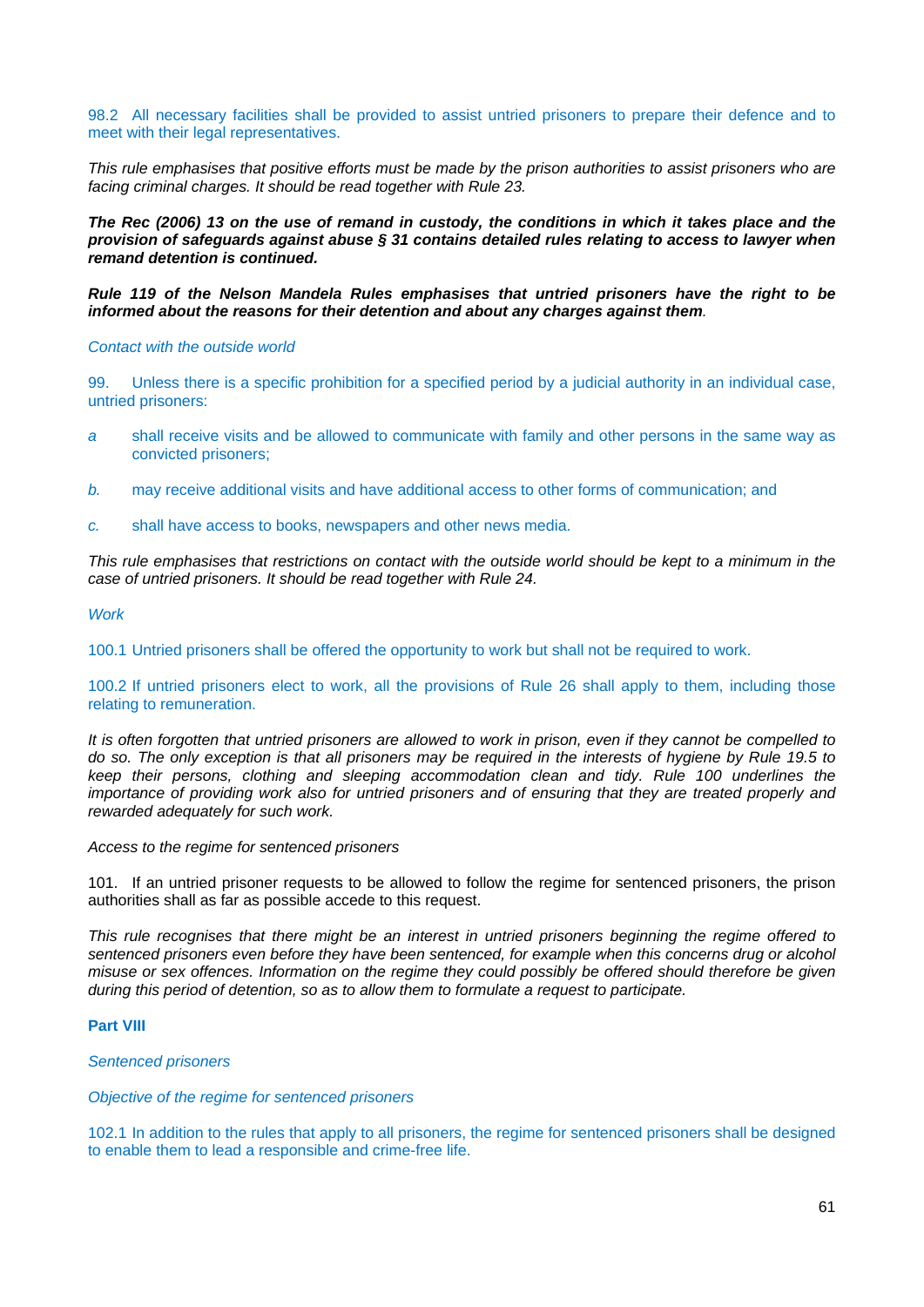102.2 Imprisonment is by the deprivation of liberty a punishment in itself and therefore the regime for sentenced prisoners shall not aggravate the suffering inherent in imprisonment.

*This rule states the objectives of the regime for prisoners in simple, positive terms. The emphasis is on measures and programmes for sentenced prisoners that will encourage and develop individual responsibility rather than focusing narrowly on the prevention of recidivism.*

*The new rule is in line with the requirements of key international instruments including Article 10.3 of the International Covenant on Civil and Political Rights (ICCPR), which specifies that, "The penitentiary system shall comprise treatment of prisoners, the essential aim of which shall be their reformation and social rehabilitation." However, unlike the ICCPR, the formulation here deliberately avoids the use of the term "rehabilitation", which carries with it the connotation of forced treatment. Instead, it highlights the importance of providing sentenced prisoners, who often come from socially deprived backgrounds, the opportunity to develop in a way that will enable them to choose to lead law-abiding lives. Preparing sentenced prisoners for reintegration into society has been recognised and over time gained increasing importance in the ECtHR case-law under various provisions of the ECHR, including Article 3 (Murray v. the Netherlands [GC], No. 10511/10, paragraph 102, judgment of 26/04/2016) and Article 8*

*In this regard Rule 102 follows the same approach as Rule 4 of the Nelson Mandela Rules 58 of the United Nations Standard Minimum Rules for the Treatment of Prisoners. It Rule 102 is an enabling provision for* what follows. The new rule replaces the current Rules 64 and 65, whose general principles, which are *applicable to all prisoners, are included in Parts I and II of the new rules.*

*Implementation of the regime for sentenced prisoners*

103.1 The regime for sentenced prisoners shall commence as soon as someone has been admitted to prison with the status of a sentenced prisoner, unless it has commenced before.

103.2 As soon as possible after such admission, reports shall be drawn up for sentenced prisoners about their personal situations, the proposed sentence plans for each of them and the strategy for preparation for their release.

103.3 Sentenced prisoners shall be encouraged to participate in drawing up their individual sentence plans.

103.4 Such plans shall as far as is practicable include:

- *a.* work;
- *b.* education;
- *c.* other activities; and
- *d.* preparation for release.

103.5 Social work, medical and psychological care may also be included in the regimes for sentenced prisoners.

103.6 There shall be a system of prison leave as an integral part of the overall regime for sentenced prisoners.

103.7 Prisoners who consent to do so may be involved in a programme of restorative justice and in making reparation for their offences.

103.8 Particular attention shall be paid to providing appropriate sentence plans and regimes for life sentenced and other long-term prisoners.

*This rule provides a point of departure for a regime designed to meet the objective for sentenced prisoners. It emphasises the need to take action without delay in order to involve prisoners in the planning of their careers in prison, in a way that makes the best use of the programmes and facilities that are on offer. Sentence planning is a vital part of this but it is recognised that such plans need not be drawn up for prisoners serving a very short term. It is important that such planning be based on adequate information that should be drawn*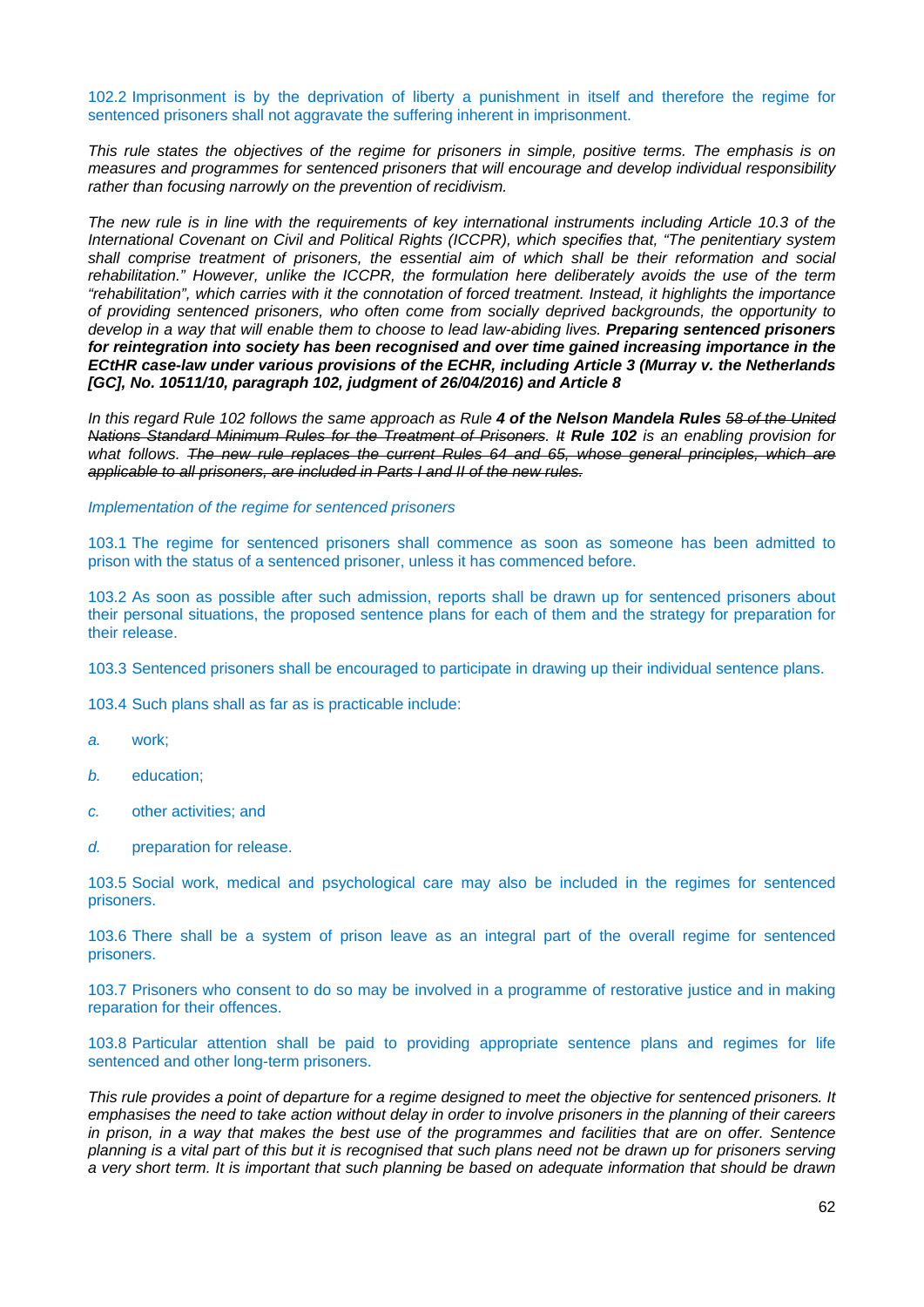*from as wide a range of reliable sources as possible. It should draw on the assessments of probation and other agencies if these are available.*

*Rule 103 also gives an overview of the various strategies that can be adopted in such a regime. The programmatic aspects of work, education and other activities are only mentioned as they are considered in separate rules in this part, but these are not the only strategies which may be envisaged. Rule 103.5 points out the importance of complementing them with medical, psychological and social work intervention, where appropriate.*

*Rule 103.6 points out that a systematic plan to use regular leave should be part of the overall regime for sentenced prisoners. Its potential use should be considered when the manner in which the sentence is to be served is planned after a prisoner is admitted to sentenced status. This rule builds on the more detailed Recommendation No. R (82) 16 of Committee of Ministers on prison leave and in particular the recognition in that recommendation of the importance of prison leave as a means of facilitating social reintegration. These should be a procedure for assessing which prisoners can be granted prison leave. Prisoners may be refused leave because they pose a high risk of reoffending, or failing to return after a period of leave. For the requirement of an appropriate risk assessment related to the potential threat posed by a prisoner being consider for prison leave, see Mastromatteo v. Italy ([GC], No. 37703/97, judgment of 24/10/2002). Foreign prisoners should also be considered for leave if they meet the criteria applied to other prisoners (paragraph 35.2.b of the 2012 Recommendation concerning foreign prisoners.*

*Rule 103.7 acknowledges the increasing recognition that the techniques of restorative justice may be used*  with sentenced prisoners who wish directly or indirectly to make reparation for their offences. It is important *that such participation is voluntary and does not amount to an indirect form of further punishment. Reference is made to the norms contained in Recommendation No. R (87) 21 on assistance to victims and the prevention of victimisation and Recommendation No. R (99) 19 on mediation in penal matters.*

*Rule 103.8 underscores the importance of the Recommendation Rec(2003)23 of the Committee of Ministers on the management by prison administrations of life sentence and other long-term prisoners.*

*Organisational aspects of imprisoning sentenced prisoners*

104.1 As far as possible, and subject to the requirements of Rule 17, separate prisons or separate sections of a prison shall be used to facilitate the management of different regimes for specific categories of prisoners.

104.2 There shall be procedures for establishing and regularly reviewing individual sentence plans for prisoners after the consideration of appropriate reports, full consultations among the relevant staff and with the prisoners concerned who shall be involved as far as is practicable.

104.3 Such reports shall always include reports by the staff in direct charge of the prisoner concerned.

*This rule ensures that imprisonment of sentenced prisoners is organised in a way that facilitates their regime: they should be accommodated and grouped in a way that best allows this. The rule sets out how the plans that have been drawn up are to be implemented. Practical steps also need to be taken to review regularly initial decisions on how individual prisoners should be dealt with.*

*When prisoners are transferred, the impact of such transfers on their individual sentencing plans should be borne in mind. When prisoners arrive in the prisons to which they are transferred, their sentencing plans should be reviewed in order to make any changes required.*

#### *Work by sentenced prisoners*

105.1 A systematic programme of work shall seek to contribute to meeting the objective of the regime for sentenced prisoners.

105.2 Sentenced prisoners who have not reached the normal retirement age may be required to work, subject to their physical and mental fitness as determined by the medical practitioner.

105.3 If sentenced prisoners are required to work, the conditions of such work shall conform to the standards and controls which apply in the outside community.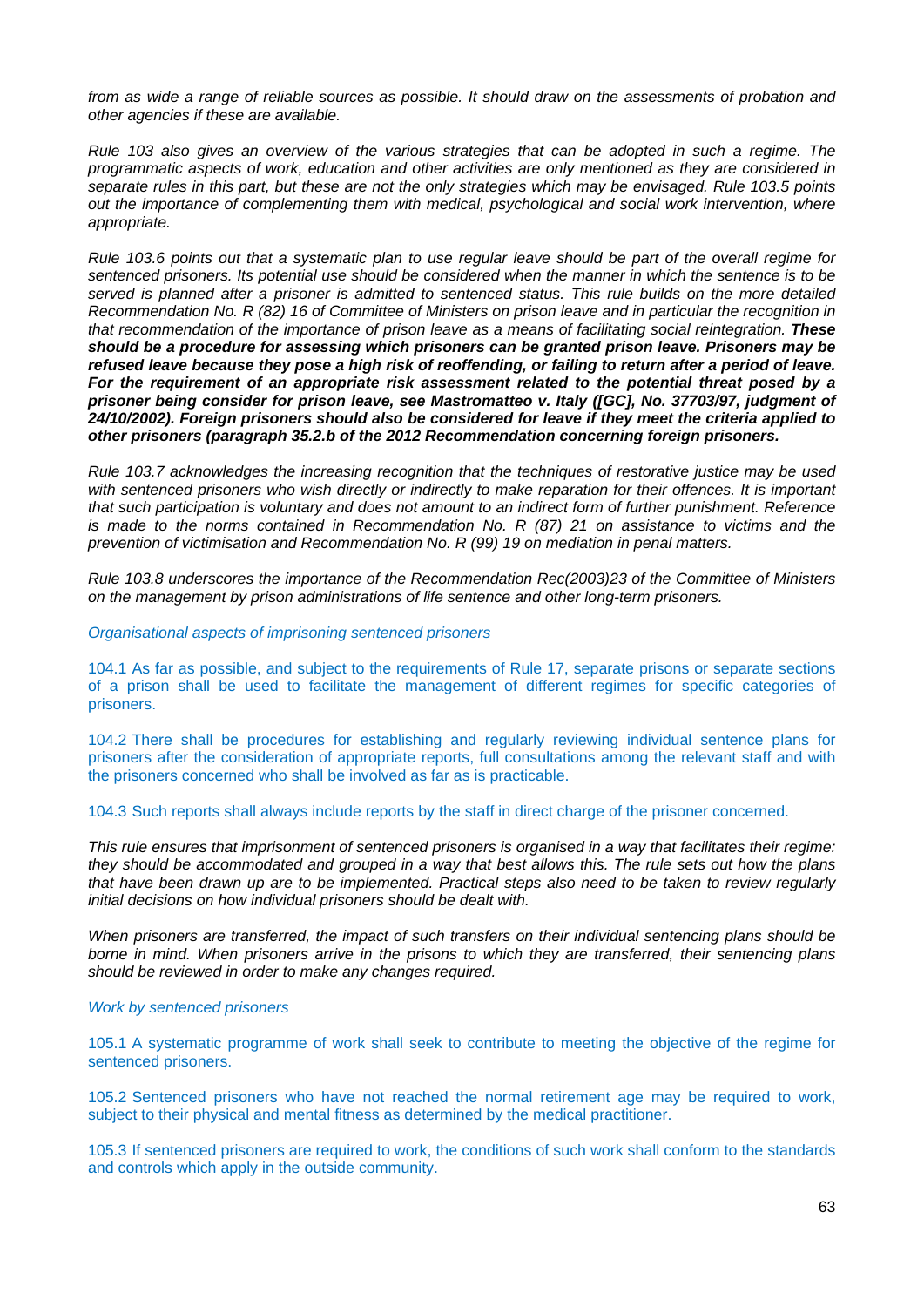105.4 When sentenced prisoners take part in education or other programmes during working hours as part of their planned regime they shall be remunerated as if they had been working.

105.5 In the case of sentenced prisoners part of their remuneration or savings from this may be used for reparative purposes if ordered by a court or if the prisoner concerned consents.

*This rule relates only to work by sentenced prisoners. It should be read in conjunction with Rule 26 that contains the general rules about work. Rule 105 reflects the important role that work plays in the regime for*  sentenced prisoners, but at the same time emphasises that it should not be an additional form of *punishment. All the safeguards contained in Rule 26 apply to sentenced prisoners as well.*

*Although the prison authorities may still elect to make work compulsory, this is subject to the limitations that the conditions of such work shall be in conformity with all applicable standards and controls which apply in the outside community. Given the lack of consensus between the Council of Europe Member States on the issue of work of prisoners who have reached the retirement age, the ECtHR did not consider that Rule 105.2 could be interpreted as an absolute prohibition of work of prisoners who have reached the retirement age, which would breach Article 4 of the ECHR (Meier v. Switzerland, No. 10109/14, paragraphs 78-79, judgment of 09/02/2016).*

*Rule 105.4 requires the authorities to remunerate all sentenced prisoners who are willing to work. The recognition of this principle will contribute to ensuring that the opportunity to work does not allow favour to be shown in distributing work places. It will also encourage sentenced prisoners to volunteer both for work and for educational and other programmes.*

*The provision in Rule 105.5 for deduction from prisoners' work-related income for reparative purposes provides further scope for integrating the techniques of restorative justice to which reference is made in Rule 103.7 into the prison regime for sentenced prisoners.*

#### *Education of sentenced prisoners*

106.1 A systematic programme of education, including skills training, with the objective of improving prisoners' overall level of education as well as their prospects of leading a responsible and crime-free life, shall be a key part of regimes for sentenced prisoners.

106.2 All sentenced prisoners shall be encouraged to take part in educational and training programmes.

106.3 Educational programmes for sentenced prisoners shall be tailored to the projected length of their stay in prison.

*This rule deals with the education of sentenced prisoners only and should be read in conjunction with Rule 26, which contains the general provisions about education of prisoners. Rule 106 emphasises the central role that education and skills training play in the regimes for sentenced prisoners and the duty of the authorities to encourage the educational endeavours of sentenced prisoners and to provide appropriate educational programmes for them.*

#### *Release of sentenced prisoners*

107.1 Sentenced prisoners shall be assisted in good time prior to release by procedures and special programmes enabling them to make the transition from life in prison to a law-abiding life in the community.

107.2 In the case of those prisoners with longer sentences in particular, steps shall be taken to ensure a gradual return to life in free society.

107.3 This aim may be achieved by a pre-release programme in prison or by partial or conditional release under supervision combined with effective social support.

107.4 Prison authorities shall work closely with services and agencies that supervise and assist released prisoners to enable all sentenced prisoners to re-establish themselves in the community, in particular with regard to family life and employment.